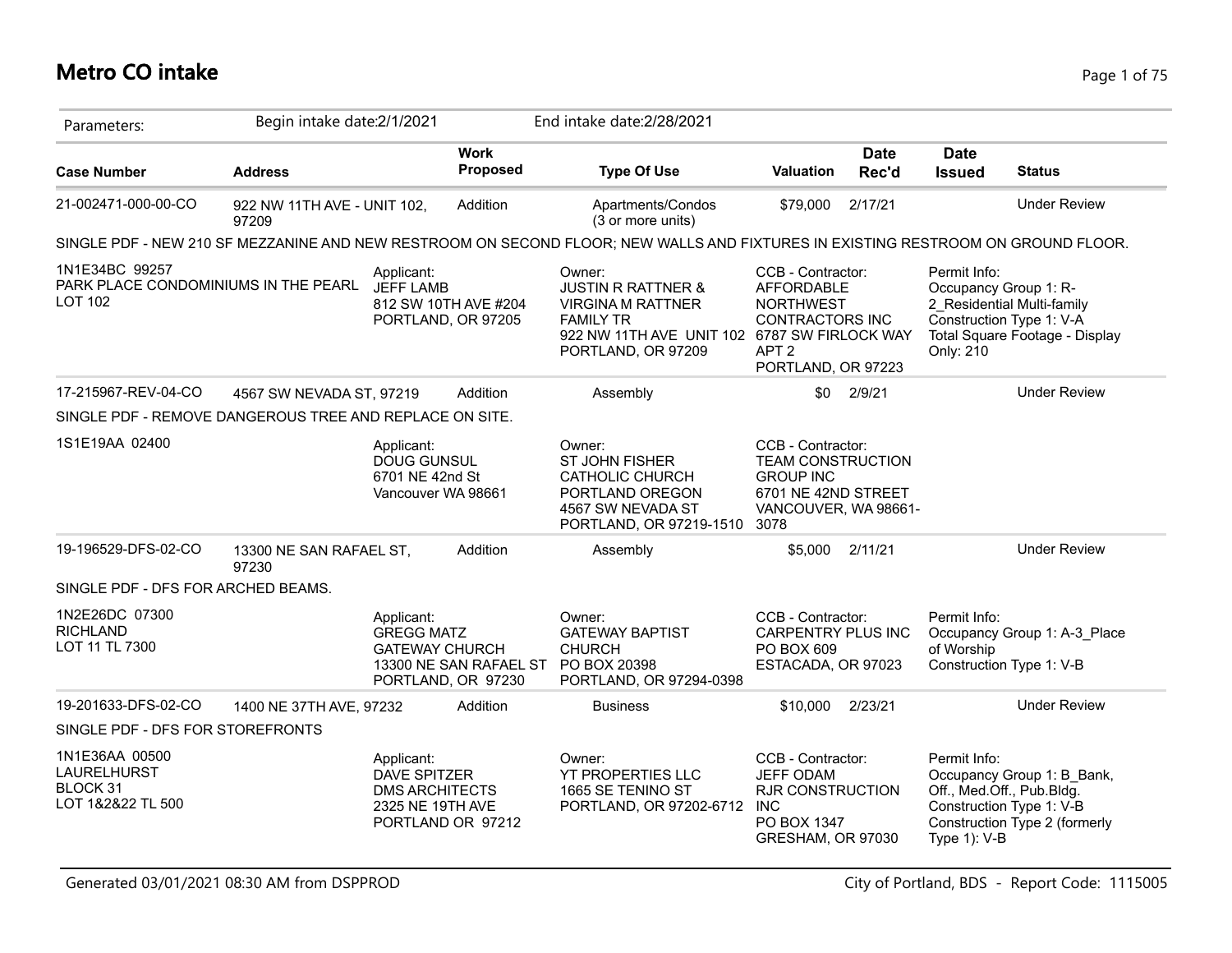## **Metro CO intake** Page 2 of 75

| Parameters:                                                                | Begin intake date:2/1/2021                                                                                                                                                                                                         |                                           | End intake date: 2/28/2021                                                                               |                                                                                                                       |                      |                                               |                                                                                                                                                          |
|----------------------------------------------------------------------------|------------------------------------------------------------------------------------------------------------------------------------------------------------------------------------------------------------------------------------|-------------------------------------------|----------------------------------------------------------------------------------------------------------|-----------------------------------------------------------------------------------------------------------------------|----------------------|-----------------------------------------------|----------------------------------------------------------------------------------------------------------------------------------------------------------|
| <b>Case Number</b>                                                         | <b>Address</b>                                                                                                                                                                                                                     | <b>Work</b><br>Proposed                   | <b>Type Of Use</b>                                                                                       | <b>Valuation</b>                                                                                                      | <b>Date</b><br>Rec'd | <b>Date</b><br><b>Issued</b>                  | <b>Status</b>                                                                                                                                            |
| 21-004363-000-00-CO                                                        | 5331 S MACADAM AVE, 97239                                                                                                                                                                                                          | Addition                                  | <b>Business</b>                                                                                          | \$7,600,000                                                                                                           | 2/8/21               |                                               | <b>Under Review</b>                                                                                                                                      |
|                                                                            | PDOX PS - RENOVATION OF EXISTING BUILDING; REMOVE ADDITION ON SOUTH SIDE OF BUILDING AND NEW ADDITION ON EAST SIDE OF BUILDING; NEW RETAIL<br>ENTRIES AND CANOPIES; RELOCATE TRASH ENCLOSURE AND ADD NEW COURTYARD AND LANDSCAPING |                                           |                                                                                                          |                                                                                                                       |                      |                                               |                                                                                                                                                          |
| 1S1E15BD 03900<br>SECTION 15 1S 1E<br>TL 3900 3.66 ACRES                   | Applicant:<br><b>JUSTIN KURTZ</b><br><b>SCOTT EDWARDS</b><br><b>ARCHITECTURE</b>                                                                                                                                                   | 2525 E BURNSIDE ST<br>PORTLAND OR 97214   | Owner:<br><b>WL-SKB WATER TOWER</b><br><b>OWNER LLC</b><br>222 SW COLUMBIA ST #700<br>PORTLAND, OR 97201 | CCB - Contractor:<br>LORENTZ BRUUN CO<br><b>INC</b><br>3611 SE 20TH AVE STE<br>300<br>PORTLAND, OR 97202              |                      | Permit Info:<br>Type 1): III-B<br>Only: 20251 | Occupancy Group 1: B Bank,<br>Off., Med.Off., Pub.Bldg.<br>Construction Type 1: III-B<br>Construction Type 2 (formerly<br>Total Square Footage - Display |
| 18-269031-DFS-02-CO                                                        | 1620 NE 42ND AVE, 97213                                                                                                                                                                                                            | Addition                                  | <b>Business</b>                                                                                          | \$10,000                                                                                                              | 2/8/21               |                                               | <b>Under Review</b>                                                                                                                                      |
|                                                                            | SINGLE PDF - DFS FOR STAIRS AND GUARDRAILS CONNECTIONS.                                                                                                                                                                            |                                           |                                                                                                          |                                                                                                                       |                      |                                               |                                                                                                                                                          |
| 1N2E30CC 12300                                                             | Applicant:<br><b>RYAN PICKREL</b><br><b>FASTER PERMITS</b>                                                                                                                                                                         | 2000 SW 1ST AVE #420<br>PORTLAND OR 97201 | Owner:<br>ROSE CITY INVESTMENT<br>CO.<br>4212 NE BROADWAY<br>PORTLAND, OR 97213-1458 PORTLAND, OR 97209  | CCB - Contractor:<br>R & H CONSTRUCTION<br>CO<br>2019 NW WILSON ST                                                    |                      | Permit Info:                                  | Occupancy Group 1: B_Bank,<br>Off., Med.Off., Pub.Bldg.<br>Construction Type 1: V-B                                                                      |
| 17-192135-REV-01-CO                                                        | 808 SE ALDER ST, 97214                                                                                                                                                                                                             | Addition                                  | <b>Business</b>                                                                                          | \$0                                                                                                                   | 2/22/21              | 2/23/21                                       | Issued                                                                                                                                                   |
| 192142-REV-01-MT                                                           | PDOX PS - REVISION TO REMOVE PARITIONS, AND SHAFTS SIMPLIFY AND ELIMINATE FIRE PROTECTION OF BASEMENT, MOVE GENERATOR TO BASEMENT. w/17-                                                                                           |                                           |                                                                                                          |                                                                                                                       |                      |                                               |                                                                                                                                                          |
| 1S1E02BB 03900<br><b>EAST PORTLAND</b><br>BLOCK 179<br>LOT 1&2&7&8 TL 3900 | Applicant:<br>NATHAN ARNOLD<br><b>FASTER PERMITS</b>                                                                                                                                                                               | 2000 SW 1ST AVE #420<br>PORTLAND OR 97201 | Owner:<br>PWP BORROWER LLC<br>2 CENTERPOINTE DR #500<br>LAKE OSWEGO, OR 97035                            | CCB - Contractor:<br><b>FORTIS</b><br><b>CONSTRUCTION INC</b><br>1705 SW TAYLOR ST<br>SUITE 200<br>PORTLAND, OR 97205 |                      | Permit Info:<br>Type 1): III-B                | Occupancy Group 1: B_Bank,<br>Off., Med.Off., Pub.Bldg.<br>Construction Type 1: III-B<br>Construction Type 2 (formerly                                   |
| 19-201633-DFS-01-CO                                                        | 1400 NE 37TH AVE, 97232                                                                                                                                                                                                            | Addition                                  | <b>Business</b>                                                                                          | \$10,000 2/22/21                                                                                                      |                      |                                               | <b>Under Review</b>                                                                                                                                      |
| SINGLE PDF - DFS - EXTERIOR GUARDRAILS                                     |                                                                                                                                                                                                                                    |                                           |                                                                                                          |                                                                                                                       |                      |                                               |                                                                                                                                                          |
| 1N1E36AA 00500<br><b>LAURELHURST</b><br>BLOCK 31<br>LOT 1&2&22 TL 500      | Applicant:<br>DAVE SPITZER<br><b>DMS ARCHITECTS</b><br>2325 NE 19TH AVE                                                                                                                                                            | PORTLAND OR 97212                         | Owner:<br>YT PROPERTIES LLC<br>1665 SE TENINO ST<br>PORTLAND, OR 97202-6712                              | CCB - Contractor:<br><b>JEFF ODAM</b><br><b>RJR CONSTRUCTION</b><br><b>INC</b><br>PO BOX 1347<br>GRESHAM, OR 97030    |                      |                                               |                                                                                                                                                          |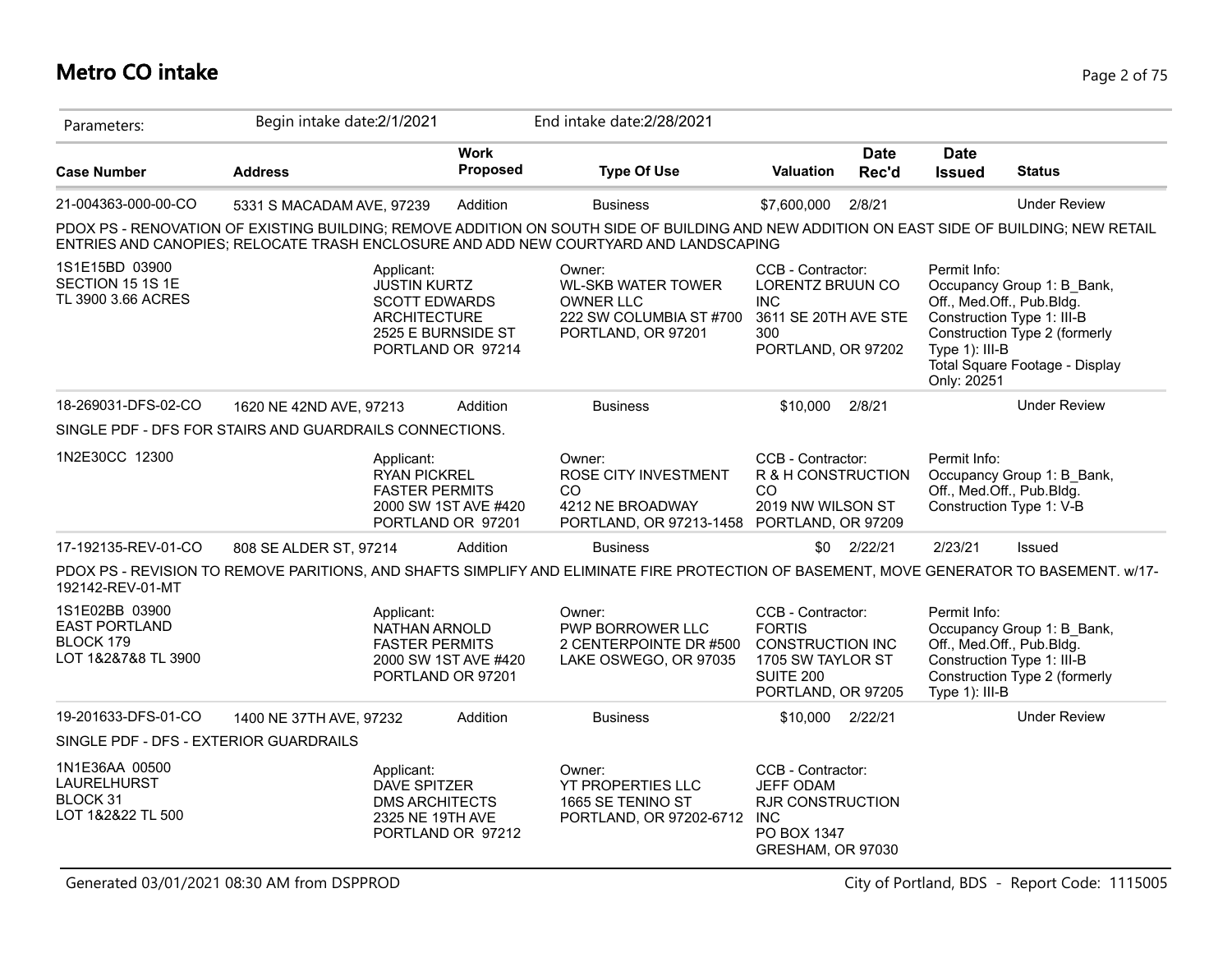## **Metro CO intake** Page 3 of 75

| Parameters:                                                                                                   | Begin intake date: 2/1/2021 |                                              |                                                                                | End intake date: 2/28/2021                                                                                                                                       |                                                                                                                              |                      |                                                               |                                                              |
|---------------------------------------------------------------------------------------------------------------|-----------------------------|----------------------------------------------|--------------------------------------------------------------------------------|------------------------------------------------------------------------------------------------------------------------------------------------------------------|------------------------------------------------------------------------------------------------------------------------------|----------------------|---------------------------------------------------------------|--------------------------------------------------------------|
| <b>Case Number</b>                                                                                            | <b>Address</b>              |                                              | <b>Work</b><br><b>Proposed</b>                                                 | <b>Type Of Use</b>                                                                                                                                               | Valuation                                                                                                                    | <b>Date</b><br>Rec'd | <b>Date</b><br><b>Issued</b>                                  | <b>Status</b>                                                |
| 19-116412-REV-06-CO                                                                                           | 2735 NE 82ND AVE, 97220     |                                              | Addition                                                                       | Educational                                                                                                                                                      | \$0                                                                                                                          | 2/2/21               | 2/2/21                                                        | Issued                                                       |
|                                                                                                               |                             |                                              |                                                                                | MADISON H.S. - REV 06 - (Revision to DFS 12) - Revision to attachment method for vertical glass fins that attach to curtain wall system in Sector C frame type 5 |                                                                                                                              |                      |                                                               |                                                              |
| 1N2E29AD 03200<br><b>GLENHAVEN PK &amp; SUB</b><br><b>BLOCK 7-9 TL 3200</b><br>SPLIT MAP R101730 (R009301000) |                             | Applicant:<br><b>JACOB GERARD</b><br>200     | FORTIS CONSTRUCTION<br>1705 SW TAYLOR ST STE<br>PORTLAND OR 97205              | Owner:<br><b>SCHOOL DISTRICT NO 1</b><br>PO BOX 3107<br>PORTLAND, OR 97208-3107 1705 SW TAYLOR ST                                                                | CCB - Contractor:<br><b>FORTIS</b><br><b>CONSTRUCTION INC</b><br>SUITE 200<br>PORTLAND, OR 97205                             |                      | Permit Info:<br>Construction Type 1: I-B<br>Type $1$ ): $I-B$ | Occupancy Group 1: E School<br>Construction Type 2 (formerly |
| 19-116412-DFS-33-CO                                                                                           | 2735 NE 82ND AVE, 97220     |                                              | Addition                                                                       | Educational                                                                                                                                                      | \$215,000                                                                                                                    | 2/3/21               | 2/4/21                                                        | Issued                                                       |
| MADISON HIGH SCHOOL - DFS 33 - Sound reflecting ceiling panels                                                |                             |                                              |                                                                                |                                                                                                                                                                  |                                                                                                                              |                      |                                                               |                                                              |
| 1N2E29AD 03200<br><b>GLENHAVEN PK &amp; SUB</b><br><b>BLOCK 7-9 TL 3200</b><br>SPLIT MAP R101730 (R009301000) |                             | Applicant:<br>Portland, OR 97203             | <b>AUSTIN ARMSTRONG</b><br><b>FORTIS CONSTRUCTION</b><br>1705 SW Taylor Street | Owner:<br><b>SCHOOL DISTRICT NO 1</b><br>PO BOX 3107<br>PORTLAND, OR 97208-3107                                                                                  | CCB - Contractor:<br><b>FORTIS</b><br><b>CONSTRUCTION INC</b><br>1705 SW TAYLOR ST<br><b>SUITE 200</b><br>PORTLAND, OR 97205 |                      |                                                               |                                                              |
| 19-116412-REV-05-CO                                                                                           | 2735 NE 82ND AVE, 97220     |                                              | Addition                                                                       | Educational                                                                                                                                                      |                                                                                                                              | $$0$ 2/18/21         | 2/19/21                                                       | Issued                                                       |
|                                                                                                               |                             |                                              |                                                                                | MADISON H.S. - REV 05 - (Revision to DFS 04) - Redesign north wall in Main Gym G200 to account for telescoping bleacher attachment                               |                                                                                                                              |                      |                                                               |                                                              |
| 1N2E29AD 03200<br><b>GLENHAVEN PK &amp; SUB</b><br><b>BLOCK 7-9 TL 3200</b><br>SPLIT MAP R101730 (R009301000) |                             | Applicant:<br>Portland, OR 97203             | <b>AUSTIN ARMSTRONG</b><br>FORTIS CONSTRUCTION<br>1705 SW Taylor Street        | Owner:<br><b>SCHOOL DISTRICT NO 1</b><br>PO BOX 3107<br>PORTLAND, OR 97208-3107                                                                                  | CCB - Contractor:<br><b>FORTIS</b><br><b>CONSTRUCTION INC</b><br>1705 SW TAYLOR ST<br><b>SUITE 200</b><br>PORTLAND, OR 97205 |                      | Permit Info:<br>Construction Type 1: I-B<br>Type $1$ ): I-B   | Occupancy Group 1: E_School<br>Construction Type 2 (formerly |
| 16-209832-DFS-03-CO                                                                                           | SW JEFFERSON ST, 97201      |                                              | Addition                                                                       | Factory/Industrial                                                                                                                                               | \$5,000 2/1/21                                                                                                               |                      | 2/1/21                                                        | Issued                                                       |
| WASHINGTON PARK RES - DFS-03 - Attaching electrical panel to concrete pad                                     |                             |                                              |                                                                                |                                                                                                                                                                  |                                                                                                                              |                      |                                                               |                                                              |
| 1N1E33C 00300<br>SECTION 33 1N 1E<br>TL 300 20.71 ACRES                                                       |                             | Applicant:<br><b>BILL WALSH</b><br>SUITE 240 | CHERRY CITY ELECTRIC<br>2501 SE COLUMBIA WAY<br>VANCOUVER WA 98661             | Owner:<br>PORTLAND CITY OF<br>1120 SW 5TH AVE #405<br>PORTLAND, OR 97204-1912 CORPORATION                                                                        | CCB - Contractor:<br><b>TRACE THOMPSON</b><br><b>MORROW MEADOWS</b><br>1596 22ND ST SE<br><b>SALEM, OR 97302</b>             |                      |                                                               |                                                              |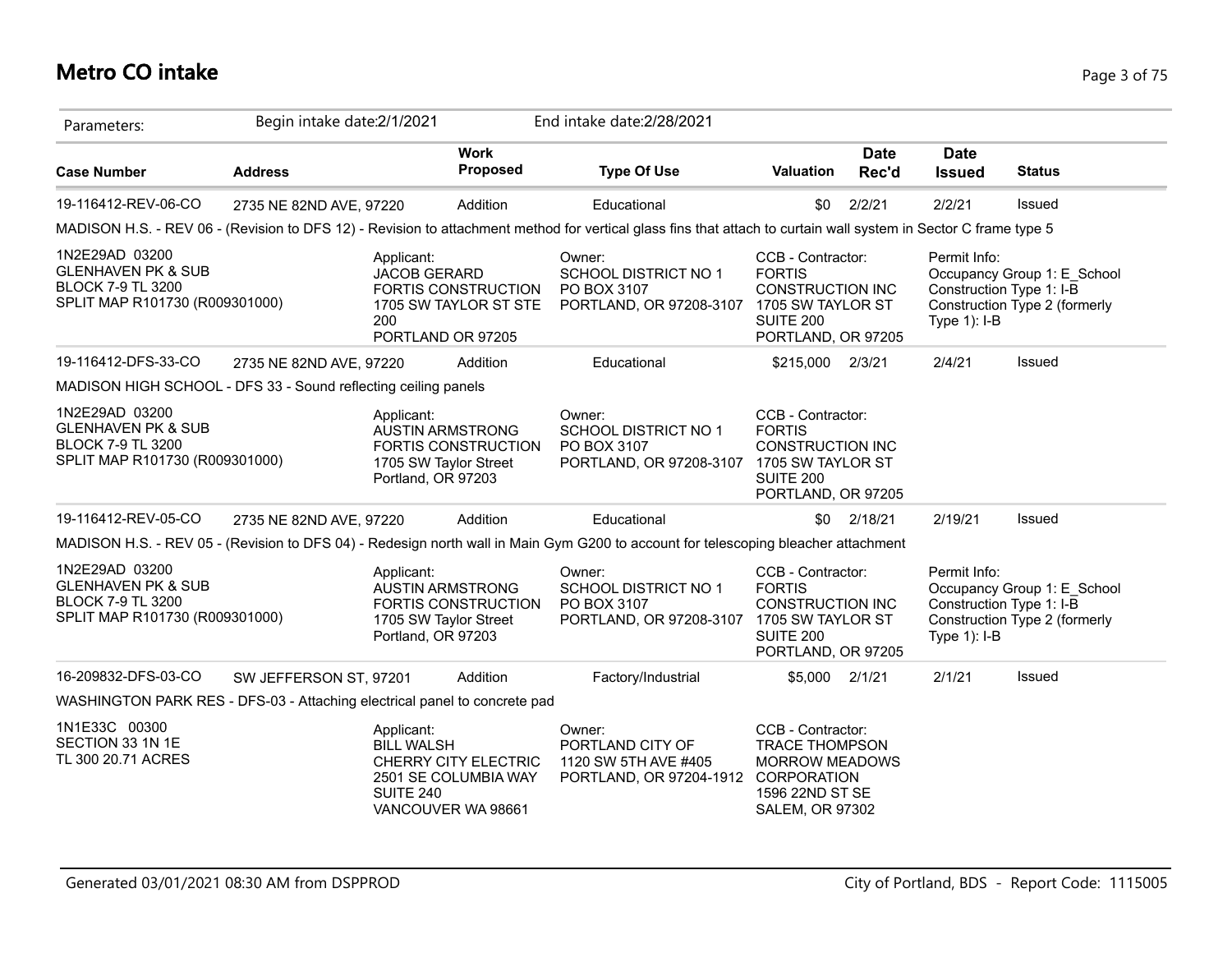#### **Metro CO intake** Page 4 of 75

| Parameters:                                                                          | Begin intake date: 2/1/2021   |                                                                                                                           |                                | End intake date: 2/28/2021                                                                                                        |                                                                                                                                                        |                      |                                                                                                                |                               |
|--------------------------------------------------------------------------------------|-------------------------------|---------------------------------------------------------------------------------------------------------------------------|--------------------------------|-----------------------------------------------------------------------------------------------------------------------------------|--------------------------------------------------------------------------------------------------------------------------------------------------------|----------------------|----------------------------------------------------------------------------------------------------------------|-------------------------------|
| <b>Case Number</b>                                                                   | <b>Address</b>                |                                                                                                                           | <b>Work</b><br><b>Proposed</b> | <b>Type Of Use</b>                                                                                                                | <b>Valuation</b>                                                                                                                                       | <b>Date</b><br>Rec'd | <b>Date</b><br><b>Issued</b>                                                                                   | <b>Status</b>                 |
| 17-232759-DFS-33-CO                                                                  | 2835 N KERBY AVE, 97227       |                                                                                                                           | Addition                       | Institutional                                                                                                                     | \$20,000                                                                                                                                               | 2/19/21              | 2/19/21                                                                                                        | Issued                        |
| DFS 33 - Interior Glass Storefront                                                   |                               |                                                                                                                           |                                |                                                                                                                                   |                                                                                                                                                        |                      |                                                                                                                |                               |
| 1N1E27AC 00700<br>ABENDS ADD<br><b>BLOCK1</b><br>LOT 1-9 TL 700                      |                               | Applicant:<br><b>JONATHAN LARSON</b><br><b>ANDERSEN</b><br><b>CONSTRUCTION</b><br>6712 N CUTTER CIR<br>PORTLAND, OR 97217 |                                | Owner:<br><b>LEGACY EMANUEL</b><br><b>HOSPITAL &amp; HEALTH</b><br><b>CENTER</b><br>1919 NW LOVEJOY ST<br>PORTLAND, OR 97209-1503 | CCB - Contractor:<br><b>MICHAEL CARRIGG</b><br>ANDERSEN<br><b>CONSTRUCTION</b><br>COMPANY OF OREGON<br><b>LLC</b><br>PO BOX 6712<br>PORTLAND, OR 97228 |                      |                                                                                                                |                               |
| 18-162600-DFS-20-CO                                                                  | 7000 NE AIRPORT WAY,<br>97218 |                                                                                                                           | Addition                       | Storage                                                                                                                           | \$190,000 2/1/21                                                                                                                                       |                      | 2/8/21                                                                                                         | <b>Issued</b>                 |
| PACR - P1/P2 - DFS-20 - Glazing system                                               |                               |                                                                                                                           |                                |                                                                                                                                   |                                                                                                                                                        |                      |                                                                                                                |                               |
| 1N2E08B 00400<br>SECTION 08 1N 2E<br>TL 400 7.39 ACRES<br>SEE SUB ACCOUNT R705697 (R |                               | Applicant:<br>Mike Coyle<br><b>Faster Permits</b><br>420<br>Portland, OR 97201                                            | 2000 SW 1st Avenue, Suite      | Owner:<br>PORT OF PORTLAND<br>PO BOX 3529<br>PORTLAND, OR 97208-3529                                                              | CCB - Contractor:<br>JE DUNN<br><b>CONSTRUCTION</b><br><b>COMPANY</b><br>1001 LOCUST<br>KANSAS CITY, MO 64106                                          |                      | Permit Info:<br>Occupancy Group 1: A-<br>3 Assembly - General<br>Construction Type 1: II-B<br>Type $1$ ): II-B | Construction Type 2 (formerly |
| 18-162600-REV-05-CO                                                                  | 7000 NE AIRPORT WAY,<br>97218 |                                                                                                                           | Addition                       | Storage                                                                                                                           | \$0                                                                                                                                                    | 2/1/21               | 2/2/21                                                                                                         | Issued                        |
|                                                                                      |                               |                                                                                                                           |                                | PACR - P1/P2 - REV-05 to DFS-13 - Revision to add or modify different types of braces due to field conditions                     |                                                                                                                                                        |                      |                                                                                                                |                               |
| 1N2E08B 00400<br>SECTION 08 1N 2E<br>TL 400 7.39 ACRES<br>SEE SUB ACCOUNT R705697 (R |                               | Applicant:<br>Mike Coyle<br><b>Faster Permits</b><br>420<br>Portland, OR 97201                                            | 2000 SW 1st Avenue, Suite      | Owner:<br>PORT OF PORTLAND<br>PO BOX 3529<br>PORTLAND, OR 97208-3529                                                              | CCB - Contractor:<br><b>JE DUNN</b><br><b>CONSTRUCTION</b><br><b>COMPANY</b><br>1001 LOCUST<br>KANSAS CITY, MO 64106                                   |                      | Permit Info:<br>Occupancy Group 1: A-<br>3 Assembly - General<br>Construction Type 1: II-B<br>Type $1$ : II-B  | Construction Type 2 (formerly |

**Total # of CO Addition permit intakes:15 Total valuation of CO Addition permit intakes: \$8,144,000**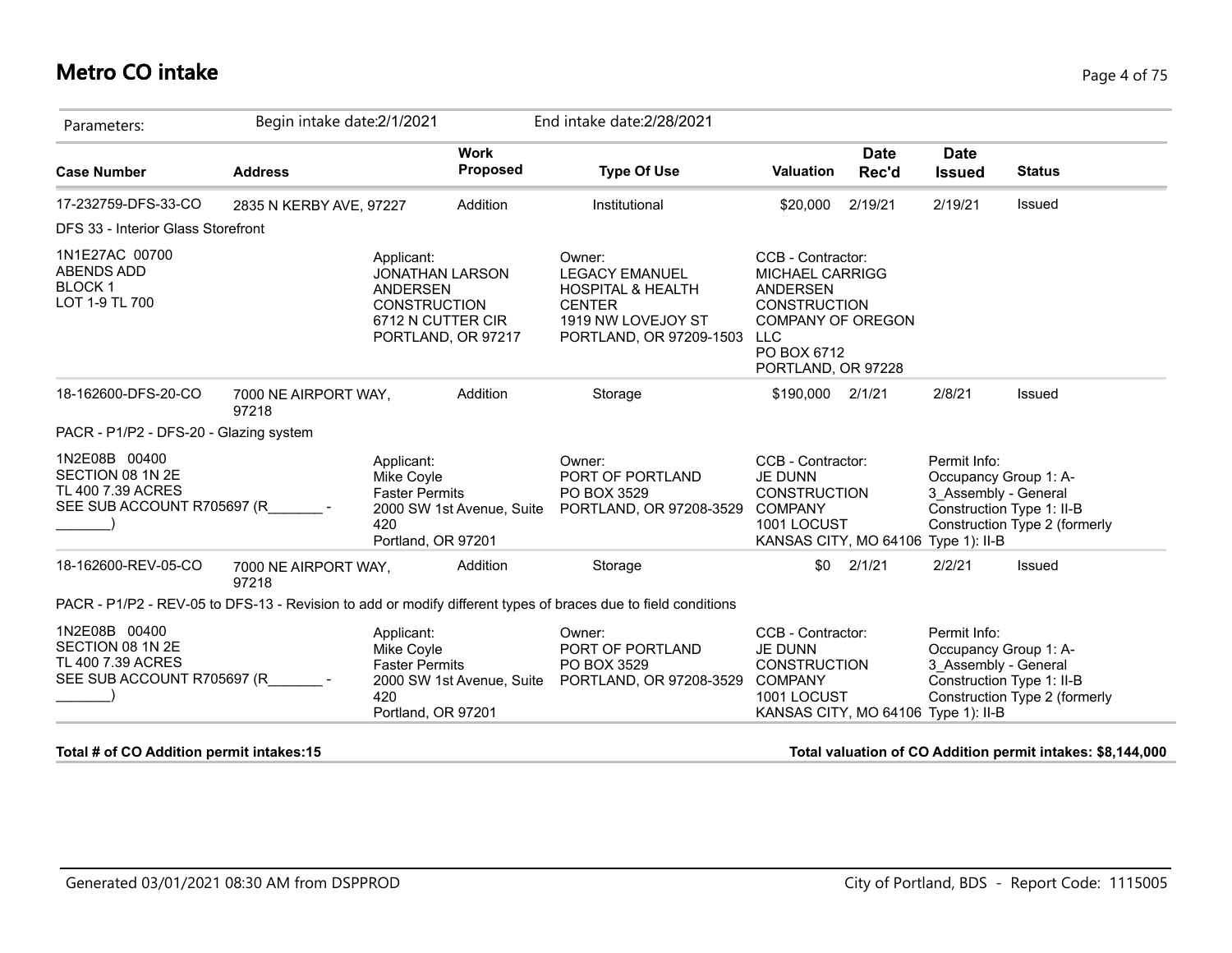# **Metro CO intake** Page 5 of 75

| Parameters:         | Begin intake date: 2/1/2021                                         |                                                                                                     | End intake date: 2/28/2021                                                                                                                                                                                                       |                                                                                                        |                                                                                                                                               |
|---------------------|---------------------------------------------------------------------|-----------------------------------------------------------------------------------------------------|----------------------------------------------------------------------------------------------------------------------------------------------------------------------------------------------------------------------------------|--------------------------------------------------------------------------------------------------------|-----------------------------------------------------------------------------------------------------------------------------------------------|
| <b>Case Number</b>  | <b>Address</b>                                                      | <b>Work</b><br><b>Proposed</b>                                                                      | <b>Type Of Use</b>                                                                                                                                                                                                               | <b>Date</b><br><b>Valuation</b><br>Rec'd                                                               | <b>Date</b><br><b>Status</b><br><b>Issued</b>                                                                                                 |
| 21-005165-000-00-CO | 4155 SE IVON ST, 97206                                              | Alteration                                                                                          | Apartments/Condos<br>(3 or more units)                                                                                                                                                                                           | 2/1/21<br>\$500                                                                                        | <b>Under Review</b>                                                                                                                           |
|                     | SINGLE PDF - 12.96KW ROOF TOP MOUNTED SOLAR PV SYSTEM: PRESCRIPTIVE |                                                                                                     |                                                                                                                                                                                                                                  |                                                                                                        |                                                                                                                                               |
| 1S2E07BB 14500      | Applicant:<br>B                                                     | <b>CHRISTINE STAMPER</b><br><b>ELEMENTAL ENERGY</b><br>1339 SE 8TH AVE, SUITE<br>PORTLAND, OR 97214 | Owner:<br><b>JANICE SNYDER</b><br>4155 SE IVON ST<br>PORTLAND, OR 97202<br>Owner:<br><b>BRIAN FLETCHER</b><br>4155 SE IVON ST<br>PORTLAND, OR 97202<br>Owner:<br><b>BERNARD SANDERS</b><br>4155 SE IVON ST<br>PORTLAND, OR 97202 | CCB - Contractor:<br><b>ELEMENTAL ENERGY</b><br><b>LLC</b><br>1339 SE 8TH AVE #B<br>PORTLAND, OR 97214 | Permit Info:<br>Occupancy Group 1: R-<br>2 Residential Multi-family<br>Construction Type 1: V-B                                               |
| 21-008820-000-00-CO | 602 S NEVADA ST, 97219                                              | Alteration                                                                                          | Apartments/Condos<br>(3 or more units)                                                                                                                                                                                           | \$327.194<br>2/3/21                                                                                    | <b>Under Review</b>                                                                                                                           |
|                     |                                                                     |                                                                                                     |                                                                                                                                                                                                                                  |                                                                                                        | SINGLE PDF - REPLACE WALL CLADDING, WINDOWS, AND DOORS. REPAIRS TO STAIRS, GUARDRAILS, AND HANDRAILS. **WITH 21-009421/22/24/25/27/32/33 CO** |
| 1S1E22BD 80000      | Applicant:<br>NATHAN ARNOLD<br><b>FASTER PERMITS</b>                | 2000 SW 1ST AVE #420<br>PORTLAND OR 97201                                                           | Owner:<br>ASSOCIATION OF UNIT<br><b>OWNERS OF MACADAM</b><br><b>VILLAGE CONDOMINIUM</b><br>33470 SW CHINOOK PLZ<br><b>PMB 325</b><br>SCAPPOOSE, OR 97056                                                                         | CCB - Contractor:<br><b>SUMMIT RWP INC</b><br>7215 SW BONITA RD<br><b>TIGARD, OR 97224</b>             | Permit Info:<br>Occupancy Group 1: R-<br>2 Residential Multi-family<br>Construction Type 1: V-A                                               |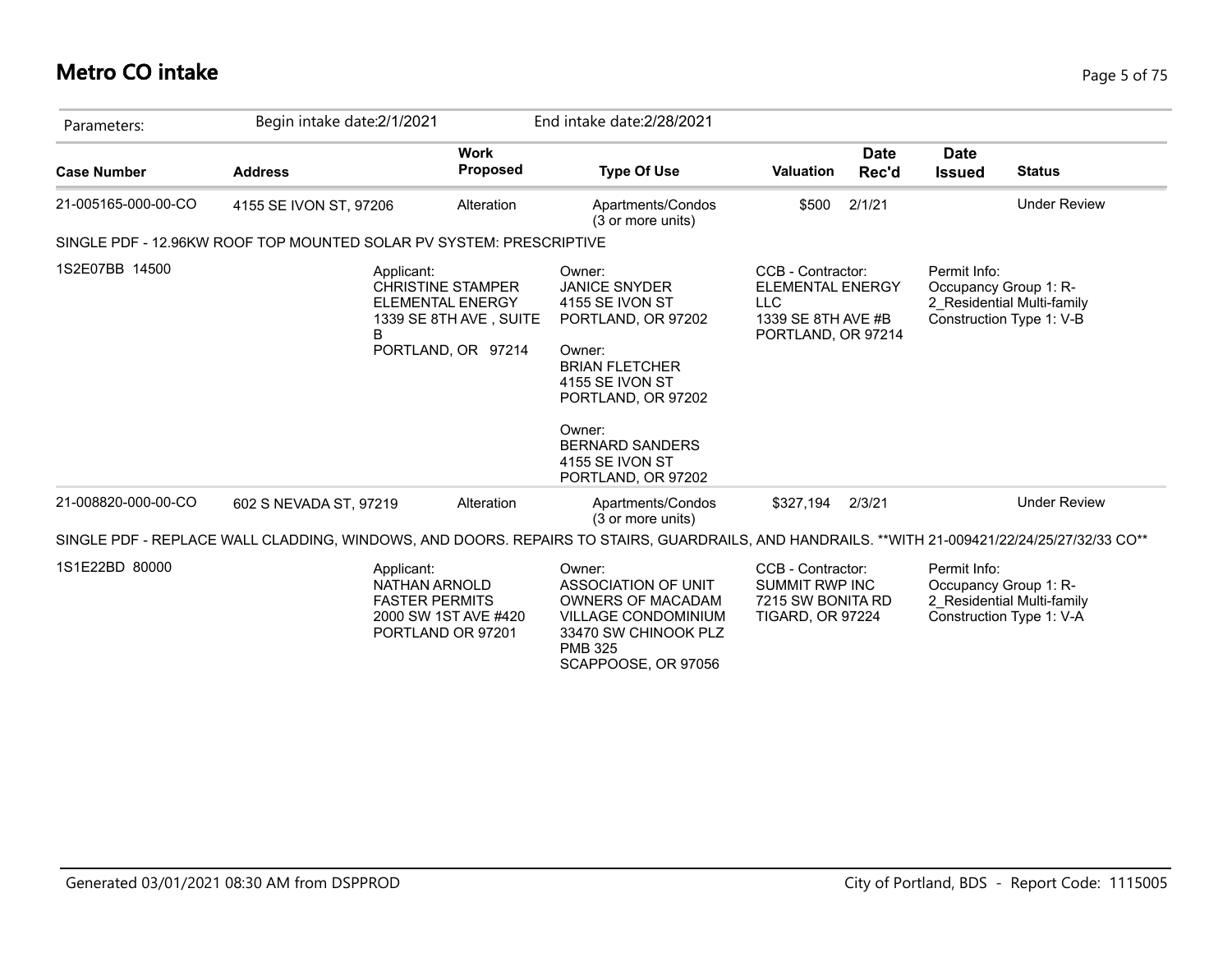## **Metro CO intake** Page 6 of 75

| Parameters:                            | Begin intake date: 2/1/2021                                                                                      |                                           | End intake date: 2/28/2021                                                                                                                               |                                                                                            |                      |                              |                                                                                 |
|----------------------------------------|------------------------------------------------------------------------------------------------------------------|-------------------------------------------|----------------------------------------------------------------------------------------------------------------------------------------------------------|--------------------------------------------------------------------------------------------|----------------------|------------------------------|---------------------------------------------------------------------------------|
| <b>Case Number</b>                     | <b>Address</b>                                                                                                   | <b>Work</b><br><b>Proposed</b>            | <b>Type Of Use</b>                                                                                                                                       | <b>Valuation</b>                                                                           | <b>Date</b><br>Rec'd | <b>Date</b><br><b>Issued</b> | <b>Status</b>                                                                   |
| 21-009421-000-00-CO                    | 606 S NEVADA ST, 97219                                                                                           | Alteration                                | Apartments/Condos<br>(3 or more units)                                                                                                                   | \$327,194                                                                                  | 2/3/21               |                              | <b>Under Review</b>                                                             |
| 008820/9422/9424/9425/9427/9432/9433** | SINGLE PDF - REPLACE WALL CLADDING, WINDOWS, AND DOORS. REPAIRS TO STAIRS, GUARDRAILS, AND HANDRAILS. **WITH 21- |                                           |                                                                                                                                                          |                                                                                            |                      |                              |                                                                                 |
| 1S1E22BD 80000                         | Applicant:<br><b>NATHAN ARNOLD</b><br><b>FASTER PERMITS</b>                                                      | 2000 SW 1ST AVE #420<br>PORTLAND OR 97201 | Owner:<br>ASSOCIATION OF UNIT<br><b>OWNERS OF MACADAM</b><br>VILLAGE CONDOMINIUM<br>33470 SW CHINOOK PLZ<br><b>PMB 325</b><br>SCAPPOOSE, OR 97056        | CCB - Contractor:<br><b>SUMMIT RWP INC</b><br>7215 SW BONITA RD<br><b>TIGARD, OR 97224</b> |                      | Permit Info:                 | Occupancy Group 1: R-<br>2 Residential Multi-family<br>Construction Type 1: V-A |
| 21-009422-000-00-CO                    | 610 S NEVADA ST, 97219                                                                                           | Alteration                                | Apartments/Condos<br>(3 or more units)                                                                                                                   | \$327,194                                                                                  | 2/3/21               |                              | <b>Under Review</b>                                                             |
| 008820/9421/9424/9425/9427/9432/9433** | SINGLE PDF - REPLACE WALL CLADDING, WINDOWS, AND DOORS. REPAIRS TO STAIRS, GUARDRAILS, AND HANDRAILS.**WITH 21-  |                                           |                                                                                                                                                          |                                                                                            |                      |                              |                                                                                 |
| 1S1E22BD 80000                         | Applicant:<br>NATHAN ARNOLD<br><b>FASTER PERMITS</b>                                                             | 2000 SW 1ST AVE #420<br>PORTLAND OR 97201 | Owner:<br>ASSOCIATION OF UNIT<br><b>OWNERS OF MACADAM</b><br>VILLAGE CONDOMINIUM<br>33470 SW CHINOOK PLZ<br><b>PMB 325</b><br>SCAPPOOSE, OR 97056        | CCB - Contractor:<br><b>SUMMIT RWP INC</b><br>7215 SW BONITA RD<br><b>TIGARD, OR 97224</b> |                      | Permit Info:                 | Occupancy Group 1: R-<br>2 Residential Multi-family<br>Construction Type 1: V-A |
| 21-009424-000-00-CO                    | 614 S NEVADA ST, 97219                                                                                           | Alteration                                | Apartments/Condos<br>(3 or more units)                                                                                                                   | \$327,194                                                                                  | 2/3/21               |                              | <b>Under Review</b>                                                             |
| 008820/9421/9422/9425/9427/9432/9433** | SINGLE PDF - REPLACE WALL CLADDING, WINDOWS, AND DOORS. REPAIRS TO STAIRS, GUARDRAILS, AND HANDRAILS. **WITH 21- |                                           |                                                                                                                                                          |                                                                                            |                      |                              |                                                                                 |
| 1S1E22BD 80000                         | Applicant:<br>NATHAN ARNOLD<br><b>FASTER PERMITS</b>                                                             | 2000 SW 1ST AVE #420<br>PORTLAND OR 97201 | Owner:<br>ASSOCIATION OF UNIT<br><b>OWNERS OF MACADAM</b><br><b>VILLAGE CONDOMINIUM</b><br>33470 SW CHINOOK PLZ<br><b>PMB 325</b><br>SCAPPOOSE, OR 97056 | CCB - Contractor:<br><b>SUMMIT RWP INC</b><br>7215 SW BONITA RD<br><b>TIGARD, OR 97224</b> |                      | Permit Info:                 | Occupancy Group 1: R-<br>2 Residential Multi-family<br>Construction Type 1: V-A |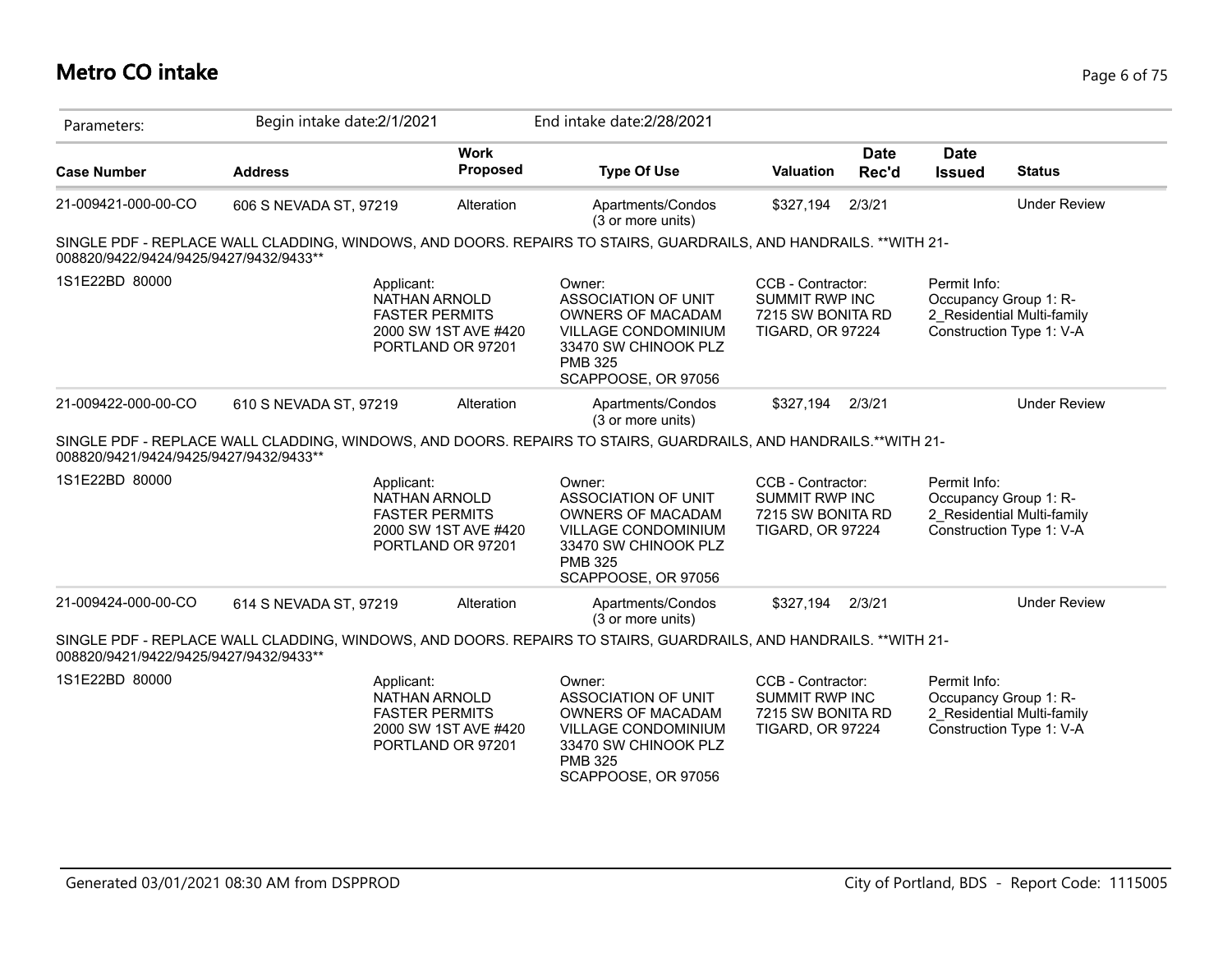## **Metro CO intake** Page 7 of 75

| Parameters:                            | Begin intake date: 2/1/2021                                                                                      |                                | End intake date: 2/28/2021                                                                                                                               |                                                                                            |                      |                              |                                                                                 |
|----------------------------------------|------------------------------------------------------------------------------------------------------------------|--------------------------------|----------------------------------------------------------------------------------------------------------------------------------------------------------|--------------------------------------------------------------------------------------------|----------------------|------------------------------|---------------------------------------------------------------------------------|
| <b>Case Number</b>                     | <b>Address</b>                                                                                                   | <b>Work</b><br><b>Proposed</b> | <b>Type Of Use</b>                                                                                                                                       | <b>Valuation</b>                                                                           | <b>Date</b><br>Rec'd | <b>Date</b><br><b>Issued</b> | <b>Status</b>                                                                   |
| 21-009425-000-00-CO                    | 618 S NEVADA ST, 97219                                                                                           | Alteration                     | Apartments/Condos<br>(3 or more units)                                                                                                                   | \$327,194                                                                                  | 2/3/21               |                              | <b>Under Review</b>                                                             |
| 008820/9421/9422/9424/9427/9432/9433** | SINGLE PDF - REPLACE WALL CLADDING, WINDOWS, AND DOORS. REPAIRS TO STAIRS, GUARDRAILS, AND HANDRAILS. **WITH 21- |                                |                                                                                                                                                          |                                                                                            |                      |                              |                                                                                 |
| 1S1E22BD 80000                         | Applicant:<br><b>NATHAN ARNOLD</b><br><b>FASTER PERMITS</b><br>PORTLAND OR 97201                                 | 2000 SW 1ST AVE #420           | Owner:<br><b>ASSOCIATION OF UNIT</b><br><b>OWNERS OF MACADAM</b><br>VILLAGE CONDOMINIUM<br>33470 SW CHINOOK PLZ<br><b>PMB 325</b><br>SCAPPOOSE, OR 97056 | CCB - Contractor:<br><b>SUMMIT RWP INC</b><br>7215 SW BONITA RD<br><b>TIGARD, OR 97224</b> |                      | Permit Info:                 | Occupancy Group 1: R-<br>2 Residential Multi-family<br>Construction Type 1: V-A |
| 21-009427-000-00-CO                    | 622 S NEVADA ST, 97219                                                                                           | Alteration                     | Apartments/Condos<br>(3 or more units)                                                                                                                   | \$327,194                                                                                  | 2/3/21               |                              | <b>Under Review</b>                                                             |
| 008820/9421/9422/9424/9425/9432/9433** | SINGLE PDF - REPLACE WALL CLADDING, WINDOWS, AND DOORS. REPAIRS TO STAIRS, GUARDRAILS, AND HANDRAILS. **WITH 21- |                                |                                                                                                                                                          |                                                                                            |                      |                              |                                                                                 |
| 1S1E22BD 80000                         | Applicant:<br>NATHAN ARNOLD<br><b>FASTER PERMITS</b><br>PORTLAND OR 97201                                        | 2000 SW 1ST AVE #420           | Owner:<br>ASSOCIATION OF UNIT<br>OWNERS OF MACADAM<br>VILLAGE CONDOMINIUM<br>33470 SW CHINOOK PLZ<br><b>PMB 325</b><br>SCAPPOOSE, OR 97056               | CCB - Contractor:<br><b>SUMMIT RWP INC</b><br>7215 SW BONITA RD<br><b>TIGARD, OR 97224</b> |                      | Permit Info:                 | Occupancy Group 1: R-<br>2 Residential Multi-family<br>Construction Type 1: V-A |
| 21-009432-000-00-CO                    | 7442 S VIRGINIA AVE, 97219                                                                                       | Alteration                     | Apartments/Condos<br>(3 or more units)                                                                                                                   | \$327,194                                                                                  | 2/3/21               |                              | <b>Under Review</b>                                                             |
| 008820/9421/9422/9424/9425/9427/9433** | SINGLE PDF - REPLACE WALL CLADDING, WINDOWS, AND DOORS. REPAIRS TO STAIRS, GUARDRAILS, AND HANDRAILS. **WITH 21- |                                |                                                                                                                                                          |                                                                                            |                      |                              |                                                                                 |
| 1S1E22BD 80000                         | Applicant:<br>NATHAN ARNOLD<br><b>FASTER PERMITS</b><br>PORTLAND OR 97201                                        | 2000 SW 1ST AVE #420           | Owner:<br>ASSOCIATION OF UNIT<br><b>OWNERS OF MACADAM</b><br>VILLAGE CONDOMINIUM<br>33470 SW CHINOOK PLZ<br><b>PMB 325</b><br>SCAPPOOSE, OR 97056        | CCB - Contractor:<br><b>SUMMIT RWP INC</b><br>7215 SW BONITA RD<br><b>TIGARD, OR 97224</b> |                      | Permit Info:                 | Occupancy Group 1: R-<br>2 Residential Multi-family<br>Construction Type 1: V-B |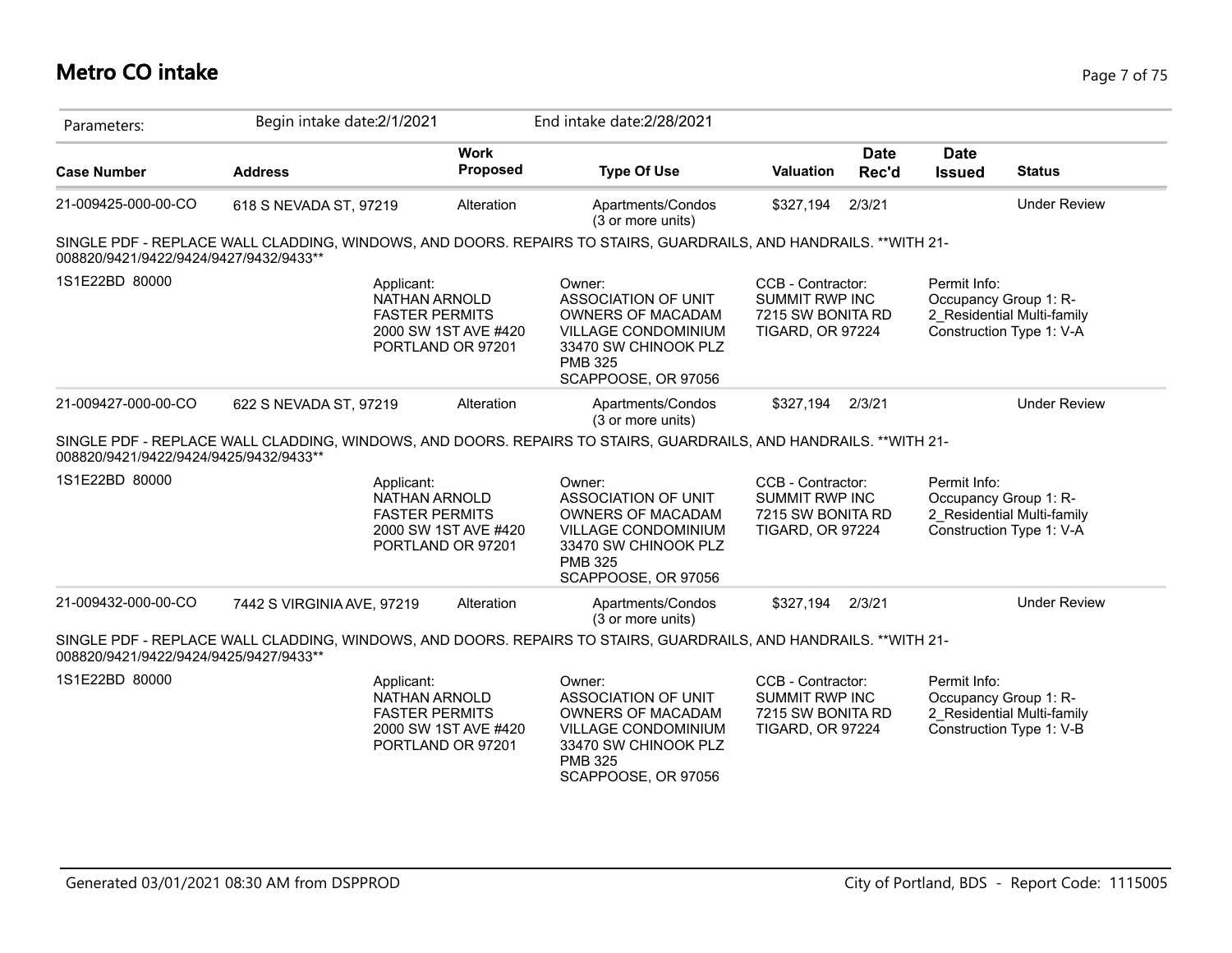#### **Metro CO intake** Page 8 of 75

| Parameters:                                                            | Begin intake date:2/1/2021                                                                                       |                                           | End intake date: 2/28/2021                                                                                                                 |                                                                                                                                                 |                      |                              |                                                                                 |
|------------------------------------------------------------------------|------------------------------------------------------------------------------------------------------------------|-------------------------------------------|--------------------------------------------------------------------------------------------------------------------------------------------|-------------------------------------------------------------------------------------------------------------------------------------------------|----------------------|------------------------------|---------------------------------------------------------------------------------|
| <b>Case Number</b>                                                     | <b>Address</b>                                                                                                   | <b>Work</b><br>Proposed                   | <b>Type Of Use</b>                                                                                                                         | <b>Valuation</b>                                                                                                                                | <b>Date</b><br>Rec'd | <b>Date</b><br><b>Issued</b> | <b>Status</b>                                                                   |
| 21-009433-000-00-CO                                                    | 7448 S VIRGINIA AVE, 97219                                                                                       | Alteration                                | Apartments/Condos<br>(3 or more units)                                                                                                     | \$327,194                                                                                                                                       | 2/3/21               |                              | <b>Under Review</b>                                                             |
| 008820/9421/9422/9424/9425/9427/9432**                                 | SINGLE PDF - REPLACE WALL CLADDING, WINDOWS, AND DOORS. REPAIRS TO STAIRS, GUARDRAILS, AND HANDRAILS. **WITH 21- |                                           |                                                                                                                                            |                                                                                                                                                 |                      |                              |                                                                                 |
| 1S1E22BD 80000                                                         | Applicant:<br><b>NATHAN ARNOLD</b><br><b>FASTER PERMITS</b>                                                      | 2000 SW 1ST AVE #420<br>PORTLAND OR 97201 | Owner:<br>ASSOCIATION OF UNIT<br>OWNERS OF MACADAM<br>VILLAGE CONDOMINIUM<br>33470 SW CHINOOK PLZ<br><b>PMB 325</b><br>SCAPPOOSE, OR 97056 | CCB - Contractor:<br><b>SUMMIT RWP INC</b><br>7215 SW BONITA RD<br><b>TIGARD, OR 97224</b>                                                      |                      | Permit Info:                 | Occupancy Group 1: R-<br>2 Residential Multi-family<br>Construction Type 1: V-B |
| 19-267744-REV-01-CO                                                    | 8005 N WILLAMETTE BLVD,<br>97203                                                                                 | Alteration                                | Apartments/Condos<br>(3 or more units)                                                                                                     | \$0                                                                                                                                             | 2/3/21               | 2/24/21                      | Final                                                                           |
|                                                                        | SINGLE PDF - REVISION TO REMOVE SPECIAL INSPECTION REQUIREMENT                                                   |                                           |                                                                                                                                            |                                                                                                                                                 |                      |                              |                                                                                 |
| 1N1W12AC 07400<br>ADAMS ADD<br><b>BLOCK2</b><br>LOT <sub>4</sub>       | Applicant:<br>DANIEL VASQUEZ<br><b>RAREBIRD INC</b>                                                              | 800 NE BROADWAY ST<br>PORTLAND, OR 97232  | Owner:<br>RAREBIRD INC<br>800 NE BROADWAY<br>PORTLAND, OR 97232-1216                                                                       | CCB - Contractor:<br><b>CASCADE HOME</b><br><b>ENHANCEMENT LLC</b><br>21774 SW FULLER DR<br>TUALATIN, OR 97012                                  |                      | Permit Info:                 | Occupancy Group 1: R-<br>2 Residential Multi-family<br>Construction Type 1: V-B |
| 21-008365-000-00-CO                                                    | 2423 NW JOHNSON ST, 97210                                                                                        | Alteration                                | Apartments/Condos<br>(3 or more units)                                                                                                     | \$14,800                                                                                                                                        | 2/4/21               |                              | <b>Under Review</b>                                                             |
|                                                                        | SINGLE PDF - PARTIAL CHANGE OF OCCUPANCY FROM S-1 TO R-2 TO CONVERT PORTION OF BASEMENT TO NEW APARTMENT UNIT.   |                                           |                                                                                                                                            |                                                                                                                                                 |                      |                              |                                                                                 |
| 1N1E33BC 16200<br>KINGS 2ND ADD<br><b>BLOCK4</b><br><b>LOT 3&amp;4</b> | Applicant:<br><b>DAVID RODEBACK</b><br>DAVID RODEBACK<br><b>ARCHITECT LLC</b><br>P.O. BOX 80822                  | PORTLAND, OR 97280                        | Owner:<br><b>JOHNSON STREET</b><br><b>COMMONS LLC</b><br>6312 SW CAPITOL HWY<br>#110<br>PORTLAND, OR 97239                                 | CCB - Contractor:<br><b>FOTIS LANARAS</b><br><b>HERCULES</b><br><b>CONSTRUCTION INC</b><br>15393 DIAMOND HEAD<br><b>ROAD</b><br>LAKE OSWEGO, OR |                      | Permit Info:                 | Occupancy Group 1: R-<br>2 Residential Multi-family<br>Construction Type 1: V-B |

97034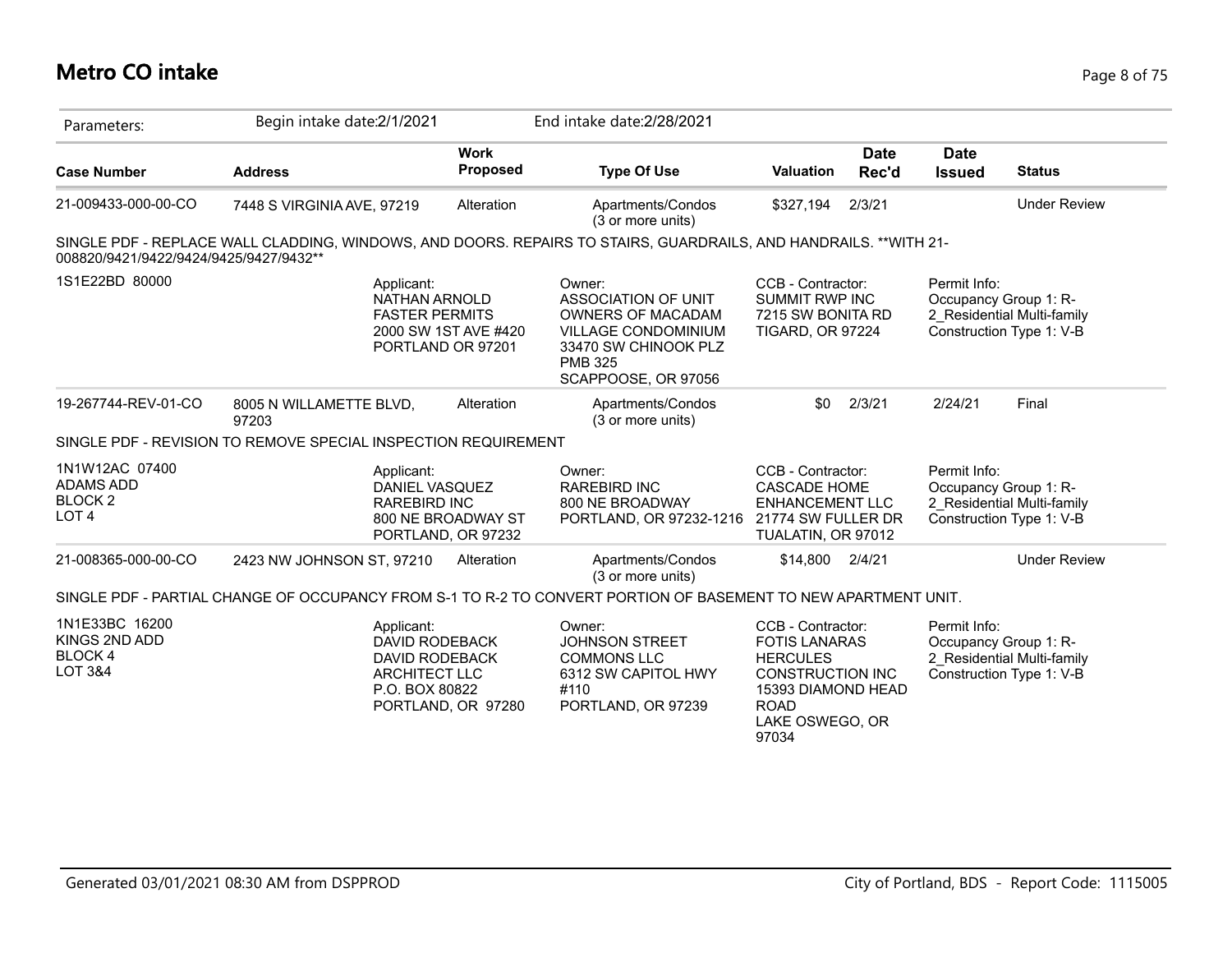## **Metro CO intake** Page 9 of 75

| Parameters:                                                                                                     | Begin intake date: 2/1/2021  |                                                                   |                                                               | End intake date: 2/28/2021                                                                                                            |                                                                                                                                                        |                      |                                       |                                                        |
|-----------------------------------------------------------------------------------------------------------------|------------------------------|-------------------------------------------------------------------|---------------------------------------------------------------|---------------------------------------------------------------------------------------------------------------------------------------|--------------------------------------------------------------------------------------------------------------------------------------------------------|----------------------|---------------------------------------|--------------------------------------------------------|
| <b>Case Number</b>                                                                                              | <b>Address</b>               |                                                                   | <b>Work</b><br><b>Proposed</b>                                | <b>Type Of Use</b>                                                                                                                    | Valuation                                                                                                                                              | <b>Date</b><br>Rec'd | <b>Date</b><br><b>Issued</b>          | <b>Status</b>                                          |
| 21-010305-000-00-CO                                                                                             | 2868 NW WARDWAY ST,<br>97210 |                                                                   | Alteration                                                    | Apartments/Condos<br>(3 or more units)                                                                                                | \$260,000                                                                                                                                              | 2/5/21               |                                       | <b>Under Review</b>                                    |
|                                                                                                                 |                              |                                                                   |                                                               | SINGLE PDF - BUILDING 1 - REPLACE SIDING LIKE FOR LIKE, REPLACE WINDOWS AND DOORS. TRAGETED ROOF REPAIRS. W/ 21-010311-CO             |                                                                                                                                                        |                      |                                       |                                                        |
| 1N1E29DC 01400<br><b>MERIWETHER</b><br><b>BLOCK 2</b><br><b>LOT 23</b>                                          |                              | Applicant:<br><b>NICK PIATKOFF</b><br><b>I&amp;E CONSTRUCTION</b> | 27375 SW PARKWAY AVE<br>WILSONVILLE OR 97070                  | Owner:<br>PREP NW WARDWAY LLC<br>550 SW PARK AVE STE 250<br>PORTLAND, OR 97205                                                        | CCB - Contractor:<br><b>NICK PIATKOFF</b><br><b>I &amp; E CONSTRUCTION</b><br><b>INC</b><br>27375 SW PARKWAY<br><b>AVE</b><br>WILSONVILLE, OR<br>97070 |                      | Permit Info:<br>Occupancy Group 1: R- | 2 Residential Multi-family<br>Construction Type 1: V-A |
| 21-011494-000-00-CO                                                                                             | 16124 SE ALDER ST, 97233     |                                                                   | Alteration                                                    | Apartments/Condos<br>(3 or more units)                                                                                                | \$23,000                                                                                                                                               | 2/5/21               |                                       | <b>Under Review</b>                                    |
| RATED ENTRY DOOR, AND REPLACEMENT OF ROOF TRUSSES.                                                              |                              |                                                                   |                                                               | SINGLE PDF - FIRE DAMAGE REPAIRS TO UNIT 39A ON 2ND FLOOR, INCLUDING SIDING, ROOF SHEATHING, SLIDING GLASS DOOR, BEDROOM WINDOW, FIRE |                                                                                                                                                        |                      |                                       |                                                        |
| 1S2E01AA 03700<br><b>RITLOW AC</b><br><b>BLOCK C</b><br>LOT 5 EXC S 130' & EXC W 270' & EXC PT IN<br><b>STS</b> |                              | Applicant:<br>6663 SW BEAVERTON<br>HILLSDALE HWY #222             | RAPHAEL GOODBLATT<br>AHHA ARCHITECT INC<br>PORTLAND, OR 97225 | Owner:<br><b>STARK FIRS LIMITED</b><br><b>PARTNERSHIP</b><br>14015 SE STARK ST<br>PORTLAND, OR 97233-2145 661 SE 162ND                | CCB - Contractor:<br><b>CRAIG A YOUNG</b><br><b>PINACLE</b><br><b>CONSTRUCTION INC</b><br>PORTLAND, OR 97233                                           |                      | Permit Info:<br>Occupancy Group 1: R- | 2 Residential Multi-family<br>Construction Type 1: V-A |
| 21-010311-000-00-CO                                                                                             | 2868 NW WARDWAY ST,<br>97210 |                                                                   | Alteration                                                    | Apartments/Condos<br>(3 or more units)                                                                                                | \$150,000 2/8/21                                                                                                                                       |                      |                                       | <b>Under Review</b>                                    |
|                                                                                                                 |                              |                                                                   |                                                               | SINGLE PDF - BUILDING 2 - REPLACE SIDING LIKE FOR LIKE, REPLACE WINDOWS AND DOORS. TRAGETED ROOF REPAIRS. W/ 21-010305-CO             |                                                                                                                                                        |                      |                                       |                                                        |
| 1N1E29DC 01400<br><b>MERIWETHER</b><br>BLOCK <sub>2</sub><br>LOT <sub>23</sub>                                  |                              | Applicant:<br><b>NICK PIATKOFF</b><br><b>I&amp;E CONSTRUCTION</b> | 27375 SW PARKWAY AVE<br>WILSONVILLE OR 97070                  | Owner:<br>PREP NW WARDWAY LLC<br>550 SW PARK AVE STE 250<br>PORTLAND, OR 97205                                                        | CCB - Contractor:<br><b>NICK PIATKOFF</b><br><b>I &amp; E CONSTRUCTION</b><br><b>INC</b><br>27375 SW PARKWAY<br><b>AVE</b><br>WILSONVILLE, OR<br>97070 |                      |                                       |                                                        |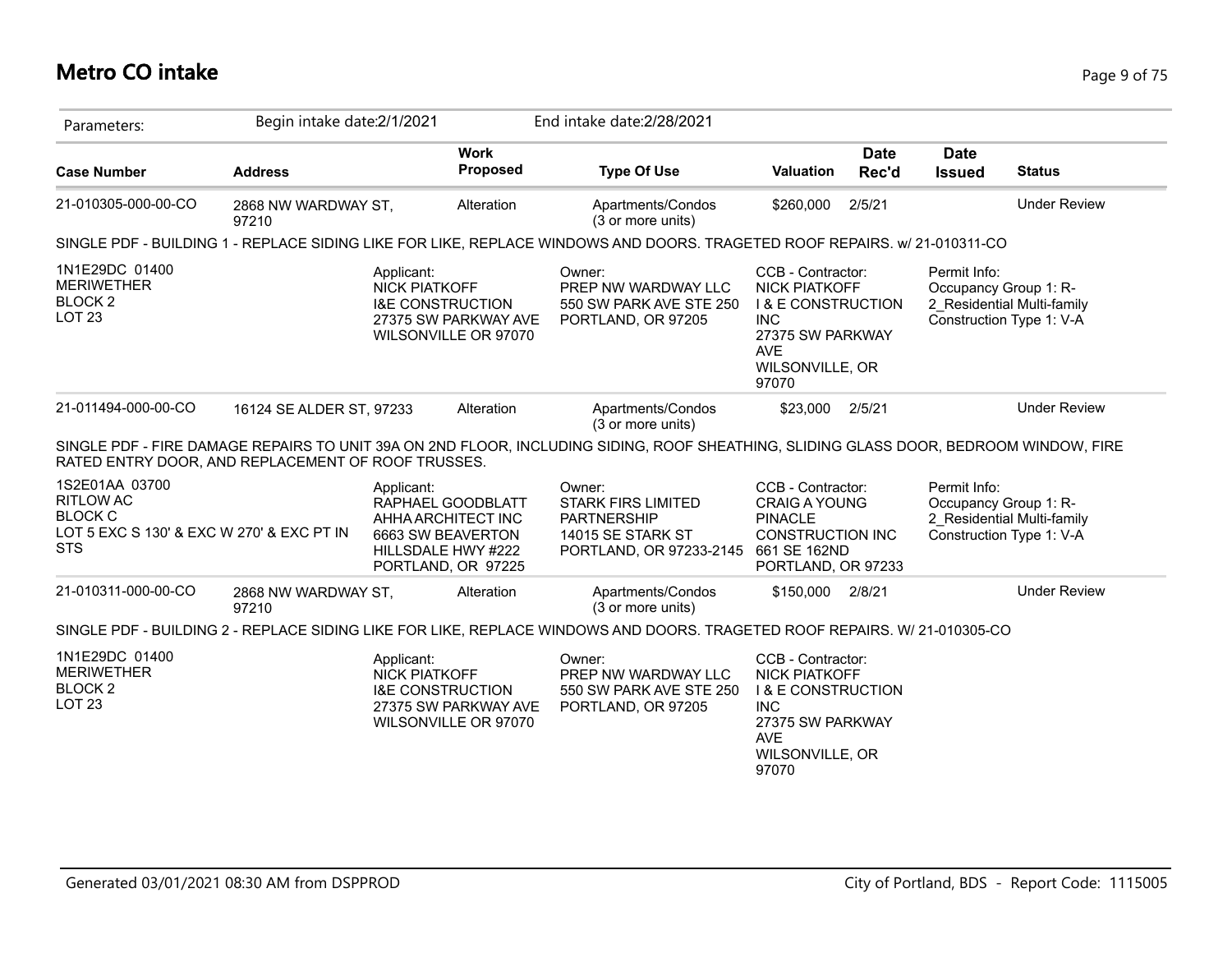| Parameters:                                                                              | Begin intake date: 2/1/2021                                                                                |                                                                       | End intake date: 2/28/2021                                                                      |                                                                                                                 |                                                                                                                                                                |
|------------------------------------------------------------------------------------------|------------------------------------------------------------------------------------------------------------|-----------------------------------------------------------------------|-------------------------------------------------------------------------------------------------|-----------------------------------------------------------------------------------------------------------------|----------------------------------------------------------------------------------------------------------------------------------------------------------------|
| <b>Case Number</b>                                                                       | <b>Address</b>                                                                                             | <b>Work</b><br><b>Proposed</b>                                        | <b>Type Of Use</b>                                                                              | <b>Date</b><br><b>Valuation</b><br>Rec'd                                                                        | <b>Date</b><br><b>Issued</b><br><b>Status</b>                                                                                                                  |
| 19-225086-REV-03-CO                                                                      | 929 SW SALMON ST, 97205                                                                                    | Alteration                                                            | Apartments/Condos<br>(3 or more units)                                                          | \$0<br>2/9/21                                                                                                   | 2/9/21<br>Issued                                                                                                                                               |
|                                                                                          | REV 03 - Revisions to drawings in response to Checksheet #1 for 19-225086-DFS-01-CO.                       |                                                                       |                                                                                                 |                                                                                                                 |                                                                                                                                                                |
| 1S1E04AA 01600                                                                           | Applicant:<br><b>HALLA HOFFER</b><br>PETER MEIJER<br><b>ARCHITECT PC</b>                                   | 605 NE 21ST AVE STE 200<br>PORTLAND OR 97232                          | Owner:<br>FP <sub>2</sub> LP<br>135 SW ASH ST<br>PORTLAND, OR 97204                             | CCB - Contractor:<br><b>LORENTZ BRUUN CO</b><br><b>INC</b><br>3611 SE 20TH AVE STE<br>300<br>PORTLAND, OR 97202 |                                                                                                                                                                |
| 19-134241-REV-05-CO                                                                      | 1000 SW VISTA AVE, 97205<br>INCLUDED (SEE ATTACHED UNIT MATRIX). DUE TO CURRENT APARTMENT TENANT MOVE OUT. | Alteration                                                            | Apartments/Condos<br>(3 or more units)                                                          | 2/10/21<br>\$0                                                                                                  | <b>Under Review</b><br>SINGLE PDF: REVISION TO CHANGE ONE PAIR OF APARTMENTS IN THE PERMITTED SCOPE TO BE SWAPPED WITH A DIFFERENT PAIR OF UNITS NOT CURRENTLY |
| 1N1E33CD 04200<br>JOHNSONS ADD<br>BLOCK <sub>3</sub><br>LOT 1-12                         | Applicant:<br><b>ROBERT S LEEB</b><br><b>ARCHITECTS</b><br>200                                             | <b>CHARLES KIDWELL</b><br>71 SW OAK STREET, STE<br>PORTLAND, OR 97204 | Owner:<br><b>VISTA ST CLAIR</b><br>APARTMENTS LLC<br>101 SW MAIN ST #1210<br>PORTLAND, OR 97204 | CCB - Contractor:<br>R & H CONSTRUCTION<br><b>CO</b><br>2019 NW WILSON ST<br>PORTLAND, OR 97209                 | Permit Info:<br>Occupancy Group 1: R-<br>2 Residential Multi-family<br>Construction Type 1: I-A                                                                |
| 20-138844-REV-04-CO                                                                      | 4619 N MICHIGAN AVE, 97217                                                                                 | Alteration                                                            | Apartments/Condos<br>(3 or more units)                                                          | 2/11/21<br>\$0                                                                                                  | 2/11/21<br>Issued                                                                                                                                              |
|                                                                                          | PATTON HOME - REV 4 to relocate irrigation service, water meter and backflow assembly.                     |                                                                       |                                                                                                 |                                                                                                                 |                                                                                                                                                                |
| 1N1E22BC 02500<br>M PATTONS ADD & 2ND<br>BLOCK <sub>22</sub><br>POTENTIAL ADDITIONAL TAX | Applicant:<br><b>BILL LANNING</b>                                                                          | <b>MWA ARCHITECTS INC</b><br>70 NW COUCH ST #401<br>PORTLAND OR 97209 | Owner:<br>CDP PATTON HOME LP<br>126 NE ALBERTA ST #202<br>PORTLAND, OR 97211                    | CCB - Contractor:<br><b>LMC INC</b><br>19200 SW TETON AVE<br>TUALATIN, OR 97062                                 | Permit Info:<br>Occupancy Group 1: R-<br>2 Residential Multi-family<br>Construction Type 1: III-B                                                              |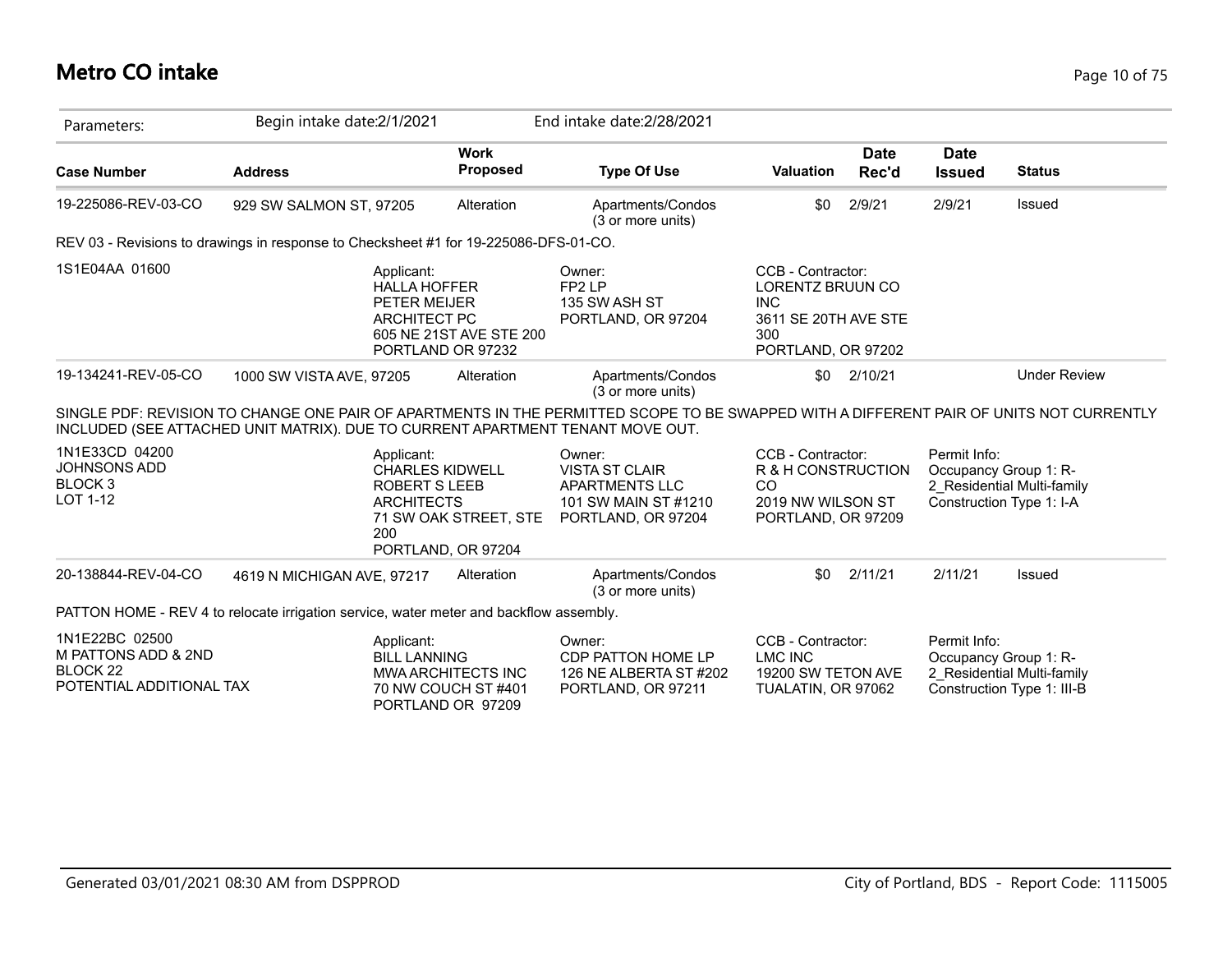## **Metro CO intake** Page 11 of 75

| Parameters:                                                                     | Begin intake date:2/1/2021           |                                                                                                 |                                                    | End intake date: 2/28/2021                                                                                                                                                                                                                               |                                                                                                     |                      |                                                                   |                                                        |
|---------------------------------------------------------------------------------|--------------------------------------|-------------------------------------------------------------------------------------------------|----------------------------------------------------|----------------------------------------------------------------------------------------------------------------------------------------------------------------------------------------------------------------------------------------------------------|-----------------------------------------------------------------------------------------------------|----------------------|-------------------------------------------------------------------|--------------------------------------------------------|
| <b>Case Number</b>                                                              | <b>Address</b>                       |                                                                                                 | <b>Work</b><br><b>Proposed</b>                     | <b>Type Of Use</b>                                                                                                                                                                                                                                       | <b>Valuation</b>                                                                                    | <b>Date</b><br>Rec'd | <b>Date</b><br><b>Issued</b>                                      | <b>Status</b>                                          |
| 21-000204-000-00-CO                                                             | 1714 NW COUCH ST, 97209              |                                                                                                 | Alteration                                         | Apartments/Condos<br>(3 or more units)                                                                                                                                                                                                                   | \$575,000                                                                                           | 2/16/21              |                                                                   | <b>Under Review</b>                                    |
| PDOX PS - REMOVE AND REPLACE EXISTING SIDING AND ALL WINDOWS.                   |                                      |                                                                                                 |                                                    |                                                                                                                                                                                                                                                          |                                                                                                     |                      |                                                                   |                                                        |
| 1N1E33DB 40000                                                                  |                                      | Applicant:<br>JOSHUA OPDAHL<br>3739 SE 8TH AVENUE                                               | PORTLAND, OR 97202                                 | Owner:<br><b>MEDITERRANEAN ARMS</b><br><b>CONDOMINIUMS OWNERS</b><br><b>ASSOCIATION</b><br>11014 NE SISKIYOU ST<br>PORTLAND, OR 97220                                                                                                                    | CCB - Contractor:<br><b>CHARTER</b><br><b>CONSTRUCTION INC</b><br>980 S HARNEY<br>SEATTLE, WA 98108 |                      | Permit Info:<br>Occupancy Group 1: R-                             | 2 Residential Multi-family<br>Construction Type 1: V-B |
| 21-014318-000-00-CO                                                             | 1255 NW 9TH AVE - UNIT 411,<br>97209 |                                                                                                 | Alteration                                         | Apartments/Condos<br>(3 or more units)                                                                                                                                                                                                                   | \$50,000                                                                                            | 2/16/21              |                                                                   | <b>Under Review</b>                                    |
| SINGLE PDF - REMODEL AND COMBINE UNITS 411 AND 413. ** WITH 21-014331 MT**      |                                      |                                                                                                 |                                                    |                                                                                                                                                                                                                                                          |                                                                                                     |                      |                                                                   |                                                        |
| 1N1E34BB 70439<br>PINNACLE CONDOMINIUMS<br><b>LOT 411</b>                       |                                      | Applicant:<br><b>MARY VALEANT</b><br><b>LLC</b><br>2318 SW MARKET ST                            | <b>VALEANT ARCHITECTURE</b><br>POPRTLAND, OR 97201 | Owner:<br>PINNACLE CONDOMINIUMS DLS CONTRACTING INC<br><b>OWNERS' ASSN</b><br>809 NW 11TH AVE<br>PORTLAND, OR 97209<br>Owner:<br><b>DANIEL LEBARON</b><br>1255 NW 9TH AVE #411<br>PORTLAND, OR 97209<br>Owner:<br>ANDREA LEBARON<br>1255 NW 9TH AVE #411 | CCB - Contractor:<br>16401 NE 36TH ST<br>VANCOUVER, WA 98682                                        |                      | Permit Info:<br>Occupancy Group 1: R-<br>Construction Type 1: I-A | 2 Residential Multi-family                             |
|                                                                                 |                                      |                                                                                                 |                                                    | PORTLAND, OR 97209                                                                                                                                                                                                                                       |                                                                                                     |                      |                                                                   |                                                        |
| 20-172355-DFS-01-CO<br>SINGLE PDF - DFS FOR INTUMESCENT PAINT ON STEEL MEMBERS. | 1516 NE HANCOCK ST, 97212            |                                                                                                 | Alteration                                         | Apartments/Condos<br>(3 or more units)                                                                                                                                                                                                                   | \$5,000                                                                                             | 2/17/21              |                                                                   | <b>Under Review</b>                                    |
| 1N1E26DC 10800                                                                  |                                      |                                                                                                 |                                                    |                                                                                                                                                                                                                                                          | CCB - Contractor:                                                                                   |                      |                                                                   |                                                        |
| <b>HOLLADAYS ADD</b><br>BLOCK 260<br><b>LOT 1&amp;2</b>                         |                                      | Applicant:<br><b>DAVID MULLENS</b><br><b>SK HOFF</b><br><b>CONSTRUCTION</b><br>735 SW 158TH AVE | BEAVERTON, OR 97006                                | Owner:<br><b>IRVINGTON GARDEN</b><br>APARTMENTS LLC<br>13467 NW COUNTRYVIEW<br><b>WAY</b><br>PORTLAND, OR 97229-4467                                                                                                                                     | <b>SK HOFF</b><br><b>CONSTRUCTION LLC</b><br>735 SW 158TH AVE<br>BEAVERTON, OR 97006                |                      |                                                                   |                                                        |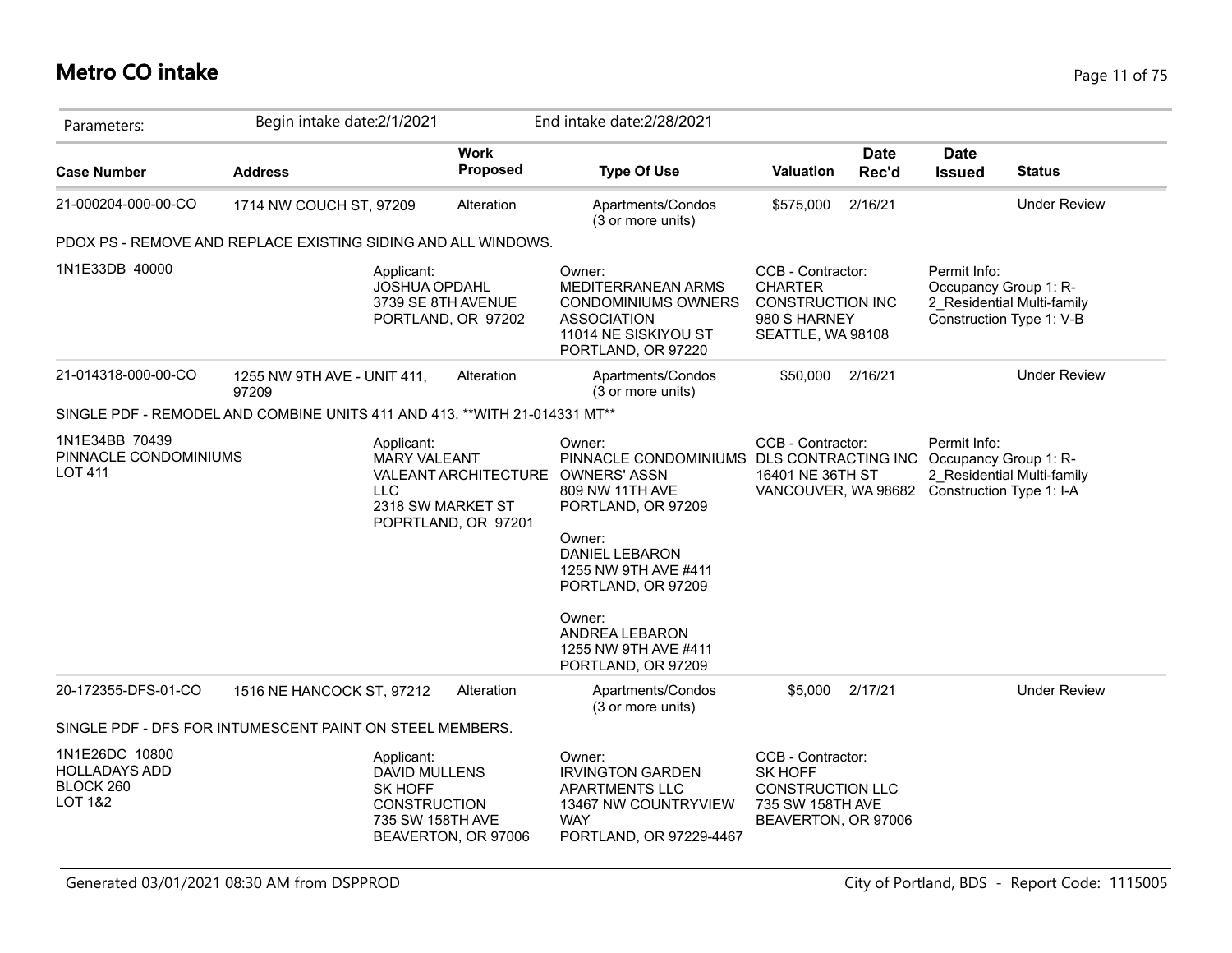## **Metro CO intake** Page 12 of 75

| Parameters:                                                                            | Begin intake date: 2/1/2021            |                                                                                          |                                                  | End intake date: 2/28/2021                                                                                                                    |                                                                                                                     |                      |                              |                                                                                 |
|----------------------------------------------------------------------------------------|----------------------------------------|------------------------------------------------------------------------------------------|--------------------------------------------------|-----------------------------------------------------------------------------------------------------------------------------------------------|---------------------------------------------------------------------------------------------------------------------|----------------------|------------------------------|---------------------------------------------------------------------------------|
| <b>Case Number</b>                                                                     | <b>Address</b>                         |                                                                                          | <b>Work</b><br><b>Proposed</b>                   | <b>Type Of Use</b>                                                                                                                            | <b>Valuation</b>                                                                                                    | <b>Date</b><br>Rec'd | <b>Date</b><br><b>Issued</b> | <b>Status</b>                                                                   |
| 21-015640-000-00-CO                                                                    | 1631 NW EVERETT ST - UNIT<br>106.97209 |                                                                                          | Alteration                                       | Apartments/Condos<br>(3 or more units)                                                                                                        | \$10,000                                                                                                            | 2/18/21              |                              | <b>Under Review</b>                                                             |
|                                                                                        |                                        |                                                                                          |                                                  | SINGLE PDF - INTERIOR REMODEL OF CONDO UNIT # 106, RECONFIGURE INTERIOR WALLS AT EXISTING BATHROOM, LAUNDRY, AND LIVING ROOM AREAS.           |                                                                                                                     |                      |                              |                                                                                 |
| 1N1E33DB 99007<br>CARLTON COURT CONDOMINIUMS<br><b>LOT 106</b>                         |                                        | Applicant:<br><b>DON TITUS</b><br><b>LLC</b><br>5138 SE 115TH AVE                        | <b>RESIDENTIAL DESIGNER</b><br>PORTLAND OR 97266 | Owner:<br><b>BRYCE NIELSEN</b><br>3519 NE 15TH AVE #390<br>PORTLAND, OR 97212                                                                 |                                                                                                                     |                      | Permit Info:                 | Occupancy Group 1: R-<br>2 Residential Multi-family                             |
| 21-015834-000-00-CO                                                                    | 2031 NW JOHNSON ST, 97209              |                                                                                          | Alteration                                       | Apartments/Condos<br>(3 or more units)                                                                                                        | \$2,000                                                                                                             | 2/19/21              |                              | <b>Under Review</b>                                                             |
| SINGLE PDF - FIRE ESCAPE CERTIFICATION                                                 |                                        |                                                                                          |                                                  |                                                                                                                                               |                                                                                                                     |                      |                              |                                                                                 |
| 1N1E33BD 03600<br><b>COUCHS ADD</b><br>BLOCK 284<br>W 25' OF LOT 5<br>LOT <sub>8</sub> |                                        | Applicant:<br><b>DONIA BRADEN</b><br>NJP RESTORATION<br>PO BOX 3804<br>TUALATIN OR 97062 |                                                  | Owner:<br>OAK VALLEY INVESTMENT<br><b>GROUP LLC</b><br>14364 NW MEADOWRIDGE<br><b>DR</b><br>PORTLAND, OR 97229-2371                           | CCB - Contractor:<br><b>BRADEN ENTERPRISE</b><br><b>CORP</b><br>PO BOX 3804<br>TUALATIN, OR 97062                   |                      |                              |                                                                                 |
| 21-016918-000-00-CO                                                                    | 1314 NW IRVING ST - UNIT<br>508, 97209 |                                                                                          | Alteration                                       | Apartments/Condos<br>(3 or more units)                                                                                                        | \$95,009                                                                                                            | 2/23/21              |                              | <b>Under Review</b>                                                             |
| <b>ROOMS</b>                                                                           |                                        |                                                                                          |                                                  | SINGLE PDF - REMODEL EXISTING CONDO: RECONFIGURE EXISTING BATHROOM, RELOCATE INTERIOR PARTITION WALLS TO RECONFIGURE LOCATION OF DEN          |                                                                                                                     |                      |                              |                                                                                 |
| 1N1E33AD 80109<br><b>IRVING STREET LOFTS</b><br>A CONDOMINIUM<br><b>LOT 508</b>        |                                        | Applicant:<br><b>SEAN BARNETT</b><br>POLYMATH STUDIO<br>342                              | 2505 SE 11TH AVE STE<br>PORTLAND OR 97202        | Owner:<br>YIJIN BAO<br>1314 NW IRVING ST #508<br>PORTLAND, OR 97209<br>Owner:<br>ANDERS OLSON<br>1314 NW IRVING ST #508<br>PORTLAND, OR 97209 | CCB - Contractor:<br><b>WESTWARD VISTA</b><br><b>CONSTRUCTION INC</b><br>715 SE CENTURY BLVD<br>HILLSBORO, OR 97123 |                      | Permit Info:                 | Occupancy Group 1: R-<br>2 Residential Multi-family<br>Construction Type 1: I-A |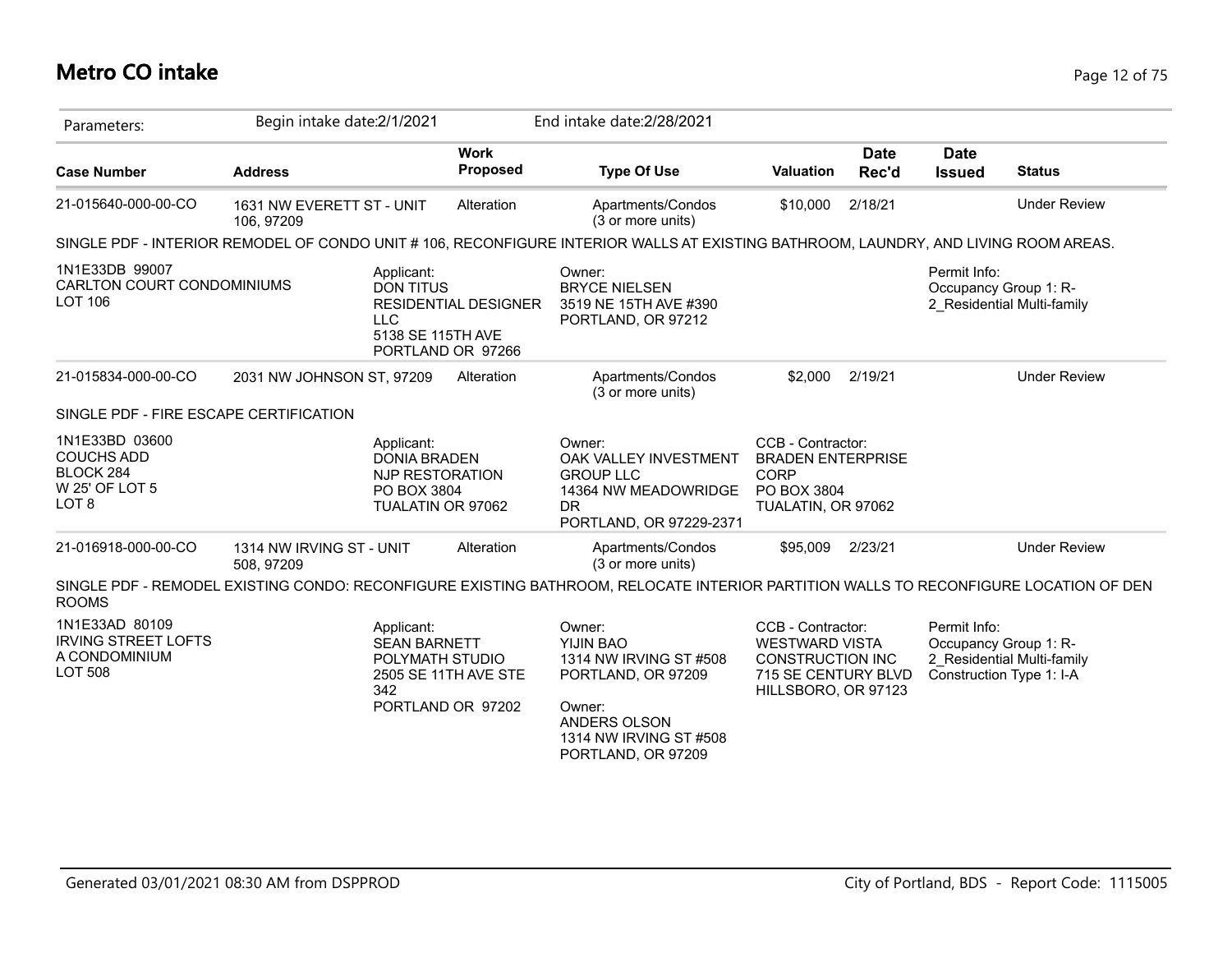| Parameters:                                                                       | Begin intake date: 2/1/2021                                                       |                                                                                                                                | End intake date: 2/28/2021                                                                                                                                                                                                                                |                                                                                                                                           |                      |                              |                                                                                  |
|-----------------------------------------------------------------------------------|-----------------------------------------------------------------------------------|--------------------------------------------------------------------------------------------------------------------------------|-----------------------------------------------------------------------------------------------------------------------------------------------------------------------------------------------------------------------------------------------------------|-------------------------------------------------------------------------------------------------------------------------------------------|----------------------|------------------------------|----------------------------------------------------------------------------------|
| <b>Case Number</b>                                                                | <b>Address</b>                                                                    | <b>Work</b><br><b>Proposed</b>                                                                                                 | <b>Type Of Use</b>                                                                                                                                                                                                                                        | <b>Valuation</b>                                                                                                                          | <b>Date</b><br>Rec'd | <b>Date</b><br><b>Issued</b> | <b>Status</b>                                                                    |
| 21-017189-000-00-CO                                                               | 730 SW ST CLAIR AVE, 97205                                                        | Alteration                                                                                                                     | Apartments/Condos<br>(3 or more units)                                                                                                                                                                                                                    | \$200,000                                                                                                                                 | 2/23/21              |                              | <b>Under Review</b>                                                              |
|                                                                                   | SINGLE PDF - VOLUNTARY SEISMIC UPGRADE TO ROOF OF 4 STORY URM APARTMENT BUILDING. |                                                                                                                                |                                                                                                                                                                                                                                                           |                                                                                                                                           |                      |                              |                                                                                  |
| 1N1E33CD 03600<br>JOHNSONS ADD<br>BLOCK <sub>6</sub><br>N 64' OF W 100' OF S 124' | Applicant:<br>420                                                                 | <b>DAN WILLIAMS</b><br><b>FASTER PERMITS</b><br>2000 SW 1ST AVE SUITE<br>PORTLAND OR 97201                                     | Owner:<br><b>GALLATIN ST CLAIR LLC</b><br>11400 W OLYMPIC BLVD<br>#350<br>LOS ANGELES, CA 90064                                                                                                                                                           | Primary Contractor:<br><b>TO BID</b>                                                                                                      |                      | Permit Info:                 | Occupancy Group 1: R-<br>2 Residential Multi-family                              |
| 19-169783-REV-01-CO                                                               | 1205 SW CARDINELL DR                                                              | Alteration                                                                                                                     | Apartments/Condos<br>(3 or more units)                                                                                                                                                                                                                    | \$350,000                                                                                                                                 | 2/24/21              |                              | <b>Under Review</b>                                                              |
|                                                                                   |                                                                                   |                                                                                                                                | SINGLE PDF - VALUE-ADDED REVISION TO ADD SOUTH, UPPER AND ELEVATOR/MECHANICAL PENTHOUSE ROOFS TO THE SCOPE OF RE-ROOFING PROJECT. ADD<br>EMBETTERMENT OF EXISTING ROOF MAINTENANCE/EMERGENCY ACCESS GUARD RAIL ON THE THREE OPEN SIDES OF THE SOUTH ROOF. |                                                                                                                                           |                      |                              |                                                                                  |
| 1S1E04DB 70000                                                                    | Applicant:                                                                        | <b>SCOTT MECALIS</b><br>4414 SE RURAL<br>PORTLAND, OR 97206                                                                    | Owner:<br><b>ASSOCIATION OF UNIT</b><br><b>OWNERS OF CARDINELL</b><br><b>VIEW LOFTS</b><br><b>CONDOMINIUMS</b><br>PO BOX 28205<br>PORTLAND, OR 97228-8205                                                                                                 | CCB - Contractor:<br><b>JEFF MILLIS</b><br><b>GORES</b><br>CONSTRUCTION INC<br>5831 SE<br><b>INTERNATIONAL WAY</b><br>MILWAUKIE, OR 97222 |                      | Permit Info:                 | Occupancy Group 1: R-<br>2 Residential Multi-family<br>Construction Type 1: II-B |
| 21-017061-000-00-CO                                                               | 2626 SW BEAVERTON<br>HILLSDALE HWY, 97239                                         | Alteration                                                                                                                     | Apartments/Condos<br>(3 or more units)                                                                                                                                                                                                                    | \$100,000 2/25/21                                                                                                                         |                      |                              | <b>Under Review</b>                                                              |
|                                                                                   |                                                                                   |                                                                                                                                | SINGLE PDF - PARTIAL CHANGE OF OCCUPANCY FROM S TO R-2, CREATE 2 NEW UNITS IN LOWER LEVEL.                                                                                                                                                                |                                                                                                                                           |                      |                              |                                                                                  |
| 1S1E17DA 03700<br>SECTION 17 1S 1E<br>TL 3700 0.30 ACRES                          | Applicant:<br>97205                                                               | <b>ADAM LAWLER</b><br><b>MECHANISM</b><br><b>ARCHITECTURE LLC</b><br>1017 SW MORRISON<br>STREET, SUITE 409<br>PORTLAND, OREGON | Owner:<br>YURY BENIKOV<br>8804 SW 72ND AVE<br>TIGARD, OR 97223-9638<br>Owner:<br>YELENA BENIKOV<br>8804 SW 72ND AVE<br>TIGARD, OR 97223-9638                                                                                                              | CCB - Contractor:<br><b>MARK EVENS</b><br><b>CONSTRUCTION INC</b><br>PO BOX 1569<br>SANDY, OR 97055                                       |                      | Permit Info:                 | Occupancy Group 1: R-<br>2_Residential Multi-family<br>Construction Type 1: V-B  |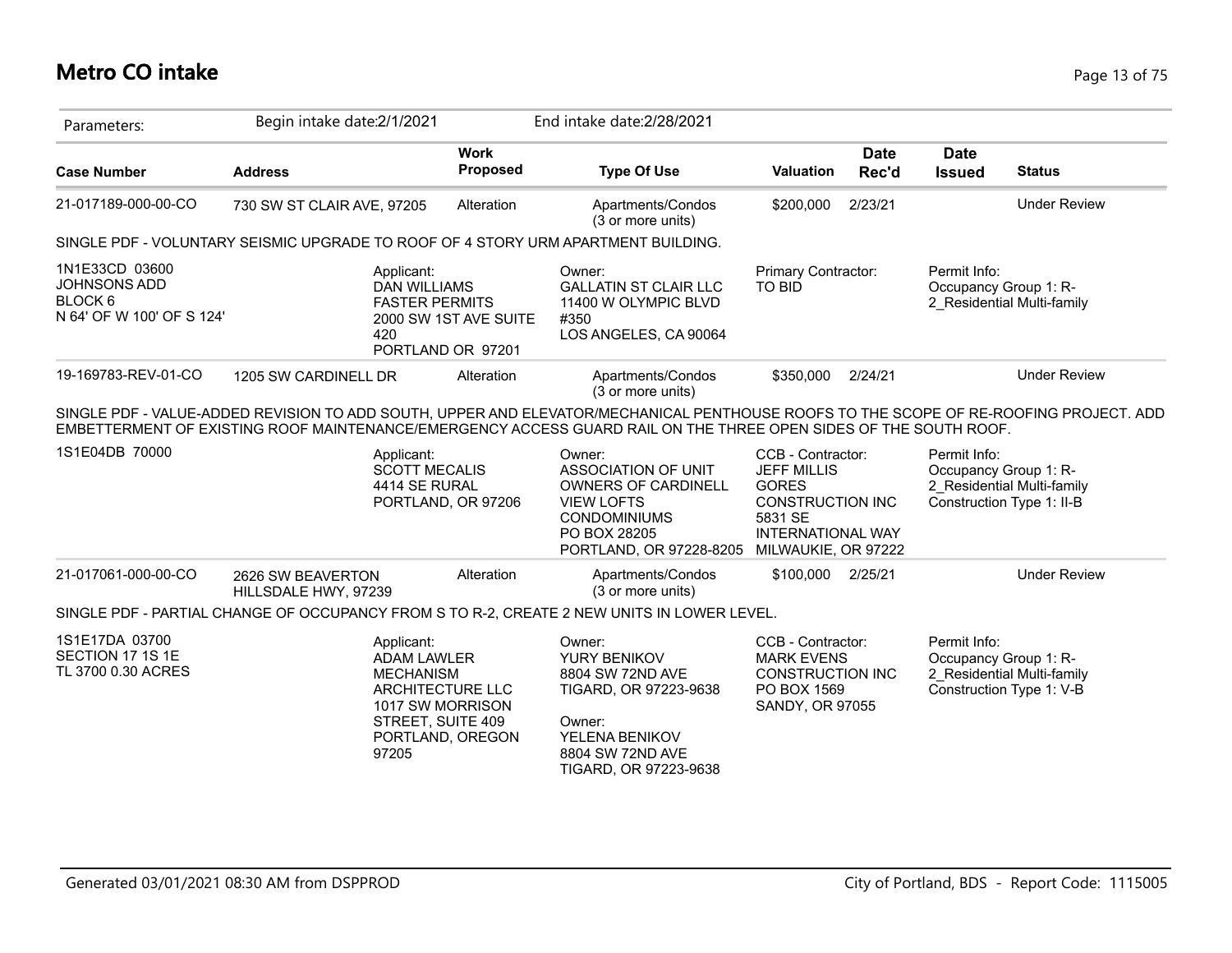#### **Metro CO intake** Page 14 of 75

| Parameters:                                                                    | Begin intake date: 2/1/2021             |                                                                                                 |                                                                                             | End intake date: 2/28/2021                                                                                                          |                                                                                 |                      |                                                               |                                                                                          |
|--------------------------------------------------------------------------------|-----------------------------------------|-------------------------------------------------------------------------------------------------|---------------------------------------------------------------------------------------------|-------------------------------------------------------------------------------------------------------------------------------------|---------------------------------------------------------------------------------|----------------------|---------------------------------------------------------------|------------------------------------------------------------------------------------------|
| <b>Case Number</b>                                                             | <b>Address</b>                          |                                                                                                 | <b>Work</b><br><b>Proposed</b>                                                              | <b>Type Of Use</b>                                                                                                                  | <b>Valuation</b>                                                                | <b>Date</b><br>Rec'd | <b>Date</b><br><b>Issued</b>                                  | <b>Status</b>                                                                            |
| 21-017961-000-00-CO                                                            | 5630 S RIVERSIDE LN - UNIT<br>12, 97239 |                                                                                                 | Alteration                                                                                  | Apartments/Condos<br>(3 or more units)                                                                                              | \$20,000                                                                        | 2/25/21              |                                                               | <b>Under Review</b>                                                                      |
| SINGLE PDF - REMOVE INTERIOR WALLS IN CONDO UNIT 12, STRENGTHEN EXISTING BEAM. |                                         |                                                                                                 |                                                                                             |                                                                                                                                     |                                                                                 |                      |                                                               |                                                                                          |
| 1S1E15CA 90063<br>WILLAMETTE SHORES CONDOMINIUM<br>LOT <sub>17</sub>           |                                         | Applicant:<br><b>JOHN BRILES</b>                                                                | THE JOHN N BRILES<br><b>REVOCABLE TRUST</b><br>455 S HAMILTON CT #602<br>PORTLAND, OR 97239 | Owner:<br><b>JOHN BRILES</b><br>THE JOHN N BRILES<br><b>REVOCABLE TRUST</b><br>455 S HAMILTON CT #602<br>PORTLAND, OR 97239         |                                                                                 |                      | Permit Info:<br>Occupancy Group 1: R-                         | 2 Residential Multi-family<br>Construction Type 1: V-A                                   |
| 20-153098-REV-01-CO                                                            | 1610 NE MULTNOMAH ST,<br>97232          |                                                                                                 | Alteration                                                                                  | Assembly                                                                                                                            | \$0                                                                             | 2/11/21              |                                                               | <b>Under Review</b>                                                                      |
| FOOTINGS, W/ 20-153098/131/103/133/137/139/140/142-REV-01-CO                   |                                         |                                                                                                 |                                                                                             | SINGLE PDF - REVISION TO CHANGE SOME OF THE CLUBHOUSE WALL LAYOUTS TO SIMPLIFY AND REDUCE STRUCTURAL IMPACTS TO THE FOUNDATIONS AND |                                                                                 |                      |                                                               |                                                                                          |
| 1N1E35A 00100<br><b>HOLLADAYS ADD</b><br>BLOCK 180&181&192&193 TL 100          |                                         | Applicant:<br><b>CHARLES KIDWELL</b><br><b>LEEB ARCHITECTS</b>                                  | 308 SW FIRST AVE #200<br>PORTLAND OR 97204                                                  | Owner:<br><b>GPAI RIDGE LLC</b><br>4582 S ULSTER ST PKWY<br>#1200<br><b>DENVER, CO 80237</b>                                        | CCB - Contractor:<br><b>LMC INC</b><br>19200 SW TETON AVE<br>TUALATIN, OR 97062 |                      | Permit Info:<br>Occupancy Group 1: A-<br>3 Assembly - General | Construction Type 1: V-B                                                                 |
| 21-013791-000-00-CO                                                            | 6712 NE SANDY BLVD, 97213               |                                                                                                 | Alteration                                                                                  | Assembly                                                                                                                            | \$8,000                                                                         | 2/16/21              |                                                               | <b>Under Review</b>                                                                      |
|                                                                                |                                         |                                                                                                 |                                                                                             | SINGLE PDF - TENANT IMPROVEMENT AND PARTIAL CHANGE OF OCCUPANCY FROM M TO A-3, NEW INTERIOR PARTITION WALLS.                        |                                                                                 |                      |                                                               |                                                                                          |
| 1N2E29BA 04400                                                                 |                                         | Applicant:<br><b>MARIOLA SULLIVAN</b><br><b>MAGNUM OPUS</b><br><b>ENGINEERING, LCC</b><br>#A204 | 1940 NW MILLER RD<br>PORTLAND OR 97229                                                      | Owner:<br>REAL ESTATE INVESTMENT JAMES PLUMLEE LLC<br>SOLUTIONS LLC<br>PO BOX 80794<br>PORTLAND, OR 97280                           | CCB - Contractor:<br>7849 SW BIRCH ST<br>PORTLAND, OR 97223                     |                      | Permit Info:<br>Service Station<br>Type $1$ ): V-B            | Occupancy Group 1: M Store,<br>Construction Type 1: V-B<br>Construction Type 2 (formerly |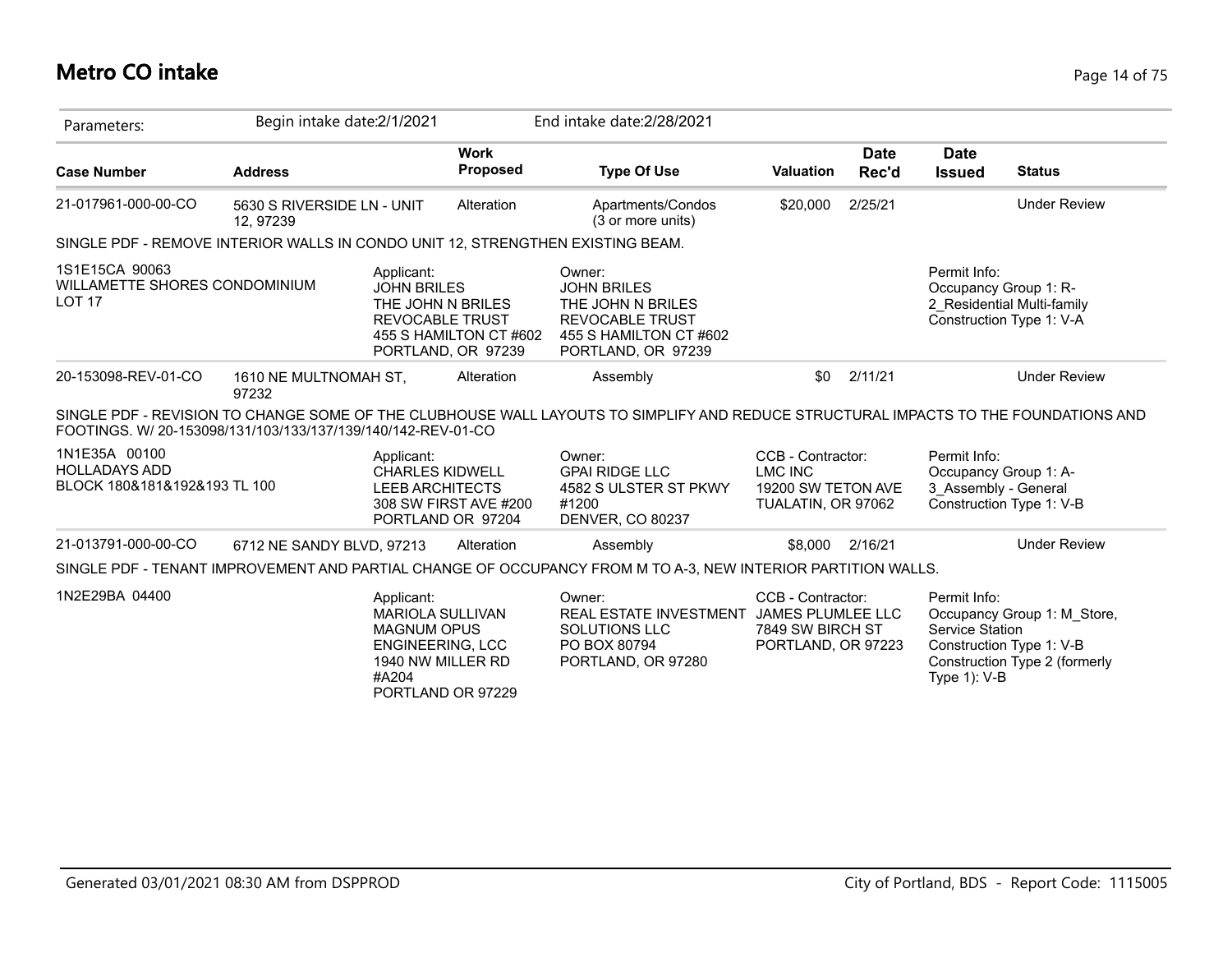## **Metro CO intake** Page 15 of 75

| Parameters:                                                                             | Begin intake date: 2/1/2021                                                                                                                                                                                                                            |                                                                            | End intake date: 2/28/2021                                                                                                       |                                                                                                                                |                      |                              |                                                                                          |
|-----------------------------------------------------------------------------------------|--------------------------------------------------------------------------------------------------------------------------------------------------------------------------------------------------------------------------------------------------------|----------------------------------------------------------------------------|----------------------------------------------------------------------------------------------------------------------------------|--------------------------------------------------------------------------------------------------------------------------------|----------------------|------------------------------|------------------------------------------------------------------------------------------|
| <b>Case Number</b>                                                                      | <b>Address</b>                                                                                                                                                                                                                                         | <b>Work</b><br>Proposed                                                    | <b>Type Of Use</b>                                                                                                               | <b>Valuation</b>                                                                                                               | <b>Date</b><br>Rec'd | <b>Date</b><br><b>Issued</b> | <b>Status</b>                                                                            |
| 21-011534-000-00-CO                                                                     | 1016 W BURNSIDE ST, 97209                                                                                                                                                                                                                              | Alteration                                                                 | Assembly                                                                                                                         | \$1,200,000                                                                                                                    | 2/22/21              |                              | <b>Under Review</b>                                                                      |
|                                                                                         | PDOX PS - TI FOR NEW TENANT RESTAURANT, CHANGE OF OCCUPANCY (M TO A): ADD NEW INTERIOR WALLS TO CREATE NEW SEATING AREA WITH DINING;<br>OPEN KITCHEN AREA, COOK LINE, PREP AREA, MANAGERS OFFICE, WALK IN COOLER w/21-013807-CO (trash) & 21-013810-MT |                                                                            |                                                                                                                                  |                                                                                                                                |                      |                              |                                                                                          |
| 1N1E34CC 02000<br><b>COUCHS ADD</b><br><b>BLOCK 67 TL 2000</b>                          | Applicant:<br><b>ZAC HORTON</b><br>420                                                                                                                                                                                                                 | <b>FASTER PERMITS</b><br>2000 SW 1ST AVE SUITE<br>PORTLAND, OR 97201       | Owner:<br><b>TOBIAS INVESTMENT CO</b><br>1900 S RIVER DR UNIT 1101<br>PORTLAND, OR 97201-8047                                    | <b>Primary Contractor:</b><br><b>TO BID</b>                                                                                    |                      | Permit Info:<br>2 Restaurant | Occupancy Group 1: A-<br>Construction Type 1: V-B                                        |
| 19-258079-DFS-01-CO                                                                     | 1151 SW VERMONT ST, 97219                                                                                                                                                                                                                              | Alteration                                                                 | Assembly                                                                                                                         | \$23,132 2/23/21                                                                                                               |                      |                              | <b>Under Review</b>                                                                      |
|                                                                                         | SINGLE PDF - DFS FOR GRANDSTAND ADA DECK AND RAILING INSTALLATIONS.                                                                                                                                                                                    |                                                                            |                                                                                                                                  |                                                                                                                                |                      |                              |                                                                                          |
| 1S1E16CD 03800<br>SECTION 16 1S 1E<br>TL 3800 4.50 ACRES                                | Applicant:<br>Nicholas Sukkau                                                                                                                                                                                                                          | <b>Portland Public Schools</b><br>501 N Dixon Street<br>Portland, OR 97227 | Owner:<br><b>SCHOOL DISTRICT NO 1</b><br>PO BOX 3107<br>PORTLAND, OR 97208-3107                                                  | CCB - Contractor:<br><b>TODD HESS BUILDING</b><br><sub>CO</sub><br>9414 SW BARBUR BLVD<br><b>STE 150</b><br>PORTLAND, OR 97219 |                      |                              |                                                                                          |
| 21-016931-000-00-CO                                                                     | 1552 N KILLINGSWORTH ST,<br>97217                                                                                                                                                                                                                      | Alteration                                                                 | Assembly                                                                                                                         | \$1                                                                                                                            | 2/23/21              |                              | <b>Under Review</b>                                                                      |
|                                                                                         | SINGLE PDF - CHANGE OF OCCUPANCY FROM A TO E                                                                                                                                                                                                           |                                                                            |                                                                                                                                  |                                                                                                                                |                      |                              |                                                                                          |
| 1N1E21AA 00400<br><b>RIVERSIDE ADD</b><br>BLOCK 16<br>LOT 6&7<br>W 8' OF S 32' OF LOT 8 | Applicant:<br><b>NICHOLAS</b><br>PAPAEFTHIMIOU                                                                                                                                                                                                         | 8535 SE 9TH AVE<br>PORTLAND OR 97202                                       | Owner:<br><b>CHRIST MEMORIAL</b><br>CHURCH OF GOD IN<br><b>CHRIST</b><br>1552 N KILLINGSWORTH<br><b>ST</b><br>PORTLAND, OR 97217 |                                                                                                                                |                      | Permit Info:<br>Type 1): V-B | Occupancy Group 1: E_School<br>Construction Type 1: V-B<br>Construction Type 2 (formerly |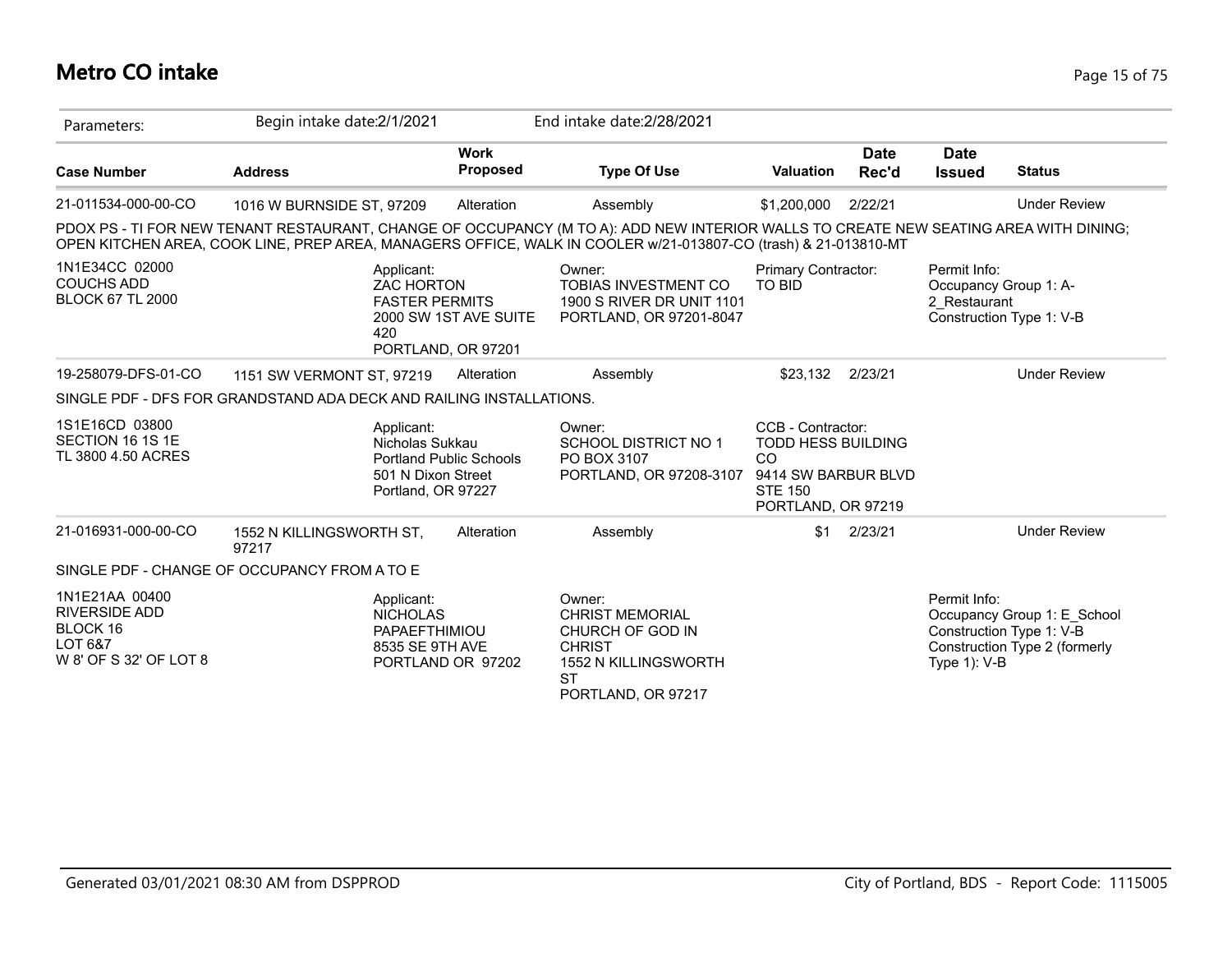## **Metro CO intake** Page 16 of 75

| Parameters:                                                                                        | Begin intake date: 2/1/2021                         |                                                                                 |                                                                                   | End intake date: 2/28/2021                                                                                                                 |                                                                                                                           |                      |                                        |                                                                                       |
|----------------------------------------------------------------------------------------------------|-----------------------------------------------------|---------------------------------------------------------------------------------|-----------------------------------------------------------------------------------|--------------------------------------------------------------------------------------------------------------------------------------------|---------------------------------------------------------------------------------------------------------------------------|----------------------|----------------------------------------|---------------------------------------------------------------------------------------|
| <b>Case Number</b>                                                                                 | <b>Address</b>                                      |                                                                                 | <b>Work</b><br><b>Proposed</b>                                                    | <b>Type Of Use</b>                                                                                                                         | <b>Valuation</b>                                                                                                          | <b>Date</b><br>Rec'd | <b>Date</b><br><b>Issued</b>           | <b>Status</b>                                                                         |
| 20-112427-DFS-01-CO                                                                                | 3310 SW US VETERANS<br>HOSPITAL RD - Unit PP, 97201 |                                                                                 | Alteration                                                                        | Assembly                                                                                                                                   | \$800,000                                                                                                                 | 2/25/21              |                                        | <b>Under Review</b>                                                                   |
| SINGLE PDF - DFS FOR METAL PANEL AND ATTACHMENTS.                                                  |                                                     |                                                                                 |                                                                                   |                                                                                                                                            |                                                                                                                           |                      |                                        |                                                                                       |
| 1S1E09<br>00200                                                                                    |                                                     | Applicant:<br><b>RYAN HILL</b><br><b>HOFFMAN</b><br><b>CONSTRUCTION</b><br>2100 | 805 SW BROADWAY, STE<br>PORTLAND, OR 97205                                        | Owner:<br>OREGON STATE BOARD OF HOFFMAN<br><b>HIGHER EDUCATION</b><br>3181 SW SAM JACKSON<br>PARK RD<br>PORTLAND, OR 97239-3011 SUITE 2100 | CCB - Contractor:<br><b>CONSTRUCTION</b><br><b>COMPANY OF OREGON</b><br>805 SW BROADWAY<br>PORTLAND, OR 97205             |                      | Permit Info:                           | Occupancy Group 1: I-2 Hospital<br>Construction Type 1: II-A                          |
| 20-144267-REV-01-CO                                                                                | 5859 SE 92ND AVE, 97266                             |                                                                                 | Alteration                                                                        | <b>Business</b>                                                                                                                            | \$0                                                                                                                       | 2/2/21               |                                        | <b>Under Review</b>                                                                   |
| 149134-REV-01-MT                                                                                   |                                                     |                                                                                 |                                                                                   | SINGLE PDF - REVISION TO FLIP TOILET AND SINK LOCATIONS IN BOTH RESTROOMS AND MAKE MINOR SHIFTS TO WALL AND DOOR LAYOUT. Review with 20-   |                                                                                                                           |                      |                                        |                                                                                       |
| 1S2E16CA 09200<br><b>CARLYLE ADD</b><br><b>LOT G&amp;F TL 9200</b><br>POTENTIAL ADDITIONAL TAX     |                                                     | Applicant:                                                                      | ELISE HENDRICKSON<br>PROSPER PORTLAND<br>220 NW 2ND AVE #200<br>PORTLAND OR 97209 | Owner:<br>9101 FOSTER LLC<br>222 NW 5TH AVE<br>PORTLAND, OR 97209                                                                          | CCB - Contractor:<br><b>BREMIK</b><br><b>CONSTRUCTION INC</b><br>1026 SE STARK STREET<br>PORTLAND, OR 97214               |                      | Permit Info:<br><b>Service Station</b> | Occupancy Group 1: M_Store,<br>Construction Type 1: I-A                               |
| 19-177562-REV-03-CO                                                                                | 407 NE 12TH AVE, 97232                              |                                                                                 | Alteration                                                                        | <b>Business</b>                                                                                                                            | \$30,000                                                                                                                  | 2/4/21               | 2/4/21                                 | Final                                                                                 |
| SINGLE PDF - VALUE ADDED REVISION TO REPLACE 1ST FLOOR WINDOWS.                                    |                                                     |                                                                                 |                                                                                   |                                                                                                                                            |                                                                                                                           |                      |                                        |                                                                                       |
| 1N1E35CA 00400                                                                                     |                                                     | Applicant:<br><b>KELSEY LEWIS</b><br>407 NE 12TH AVE                            | PORTLAND, OR 97232                                                                | Owner:<br><b>LUCKY LEWIS LLC</b><br>4224 SE OAK ST<br>PORTLAND, OR 97215                                                                   | CCB - Contractor:<br><b>BNK CONSTRUCTION</b><br><b>INC</b><br>45 82ND DR STE 53 B<br>GLADSTONE, OR 97027-<br>2562         |                      |                                        |                                                                                       |
| 19-252870-DFS-02-CO                                                                                | 710 NE HOLLADAY ST, 97232                           |                                                                                 | Alteration                                                                        | <b>Business</b>                                                                                                                            | \$21,400                                                                                                                  | 2/4/21               | 2/22/21                                | Issued                                                                                |
| SINGLE PDF; DEFERRED SUBMITTAL FOR SKYLIGHTS                                                       |                                                     |                                                                                 |                                                                                   |                                                                                                                                            |                                                                                                                           |                      |                                        |                                                                                       |
| 1N1E35BC 00200<br><b>HOLLADAYS ADD</b><br>BLOCK 91&102 TL 200<br>DEFERRED ADDITIONAL TAX LIABILITY |                                                     | Applicant:<br>NATHAN CLARK<br><b>SWINERTON</b><br>PORTLAND OR<br><b>USA</b>     |                                                                                   | Owner:<br>AAT LLOYD DISTRICT LLC<br>11455 EL CAMINO REAL<br>#200<br>SAN DIEGO, CA 92130-2047                                               | CCB - Contractor:<br><b>SWINERTON BUILDERS</b><br><b>INC</b><br>2001 CLAYTON ROAD<br>7TH FLOOR LEGAL<br>CONCORD, CA 94520 |                      | Permit Info:                           | Occupancy Group 1: B_Bank,<br>Off., Med.Off., Pub.Bldg.<br>Construction Type 1: III-B |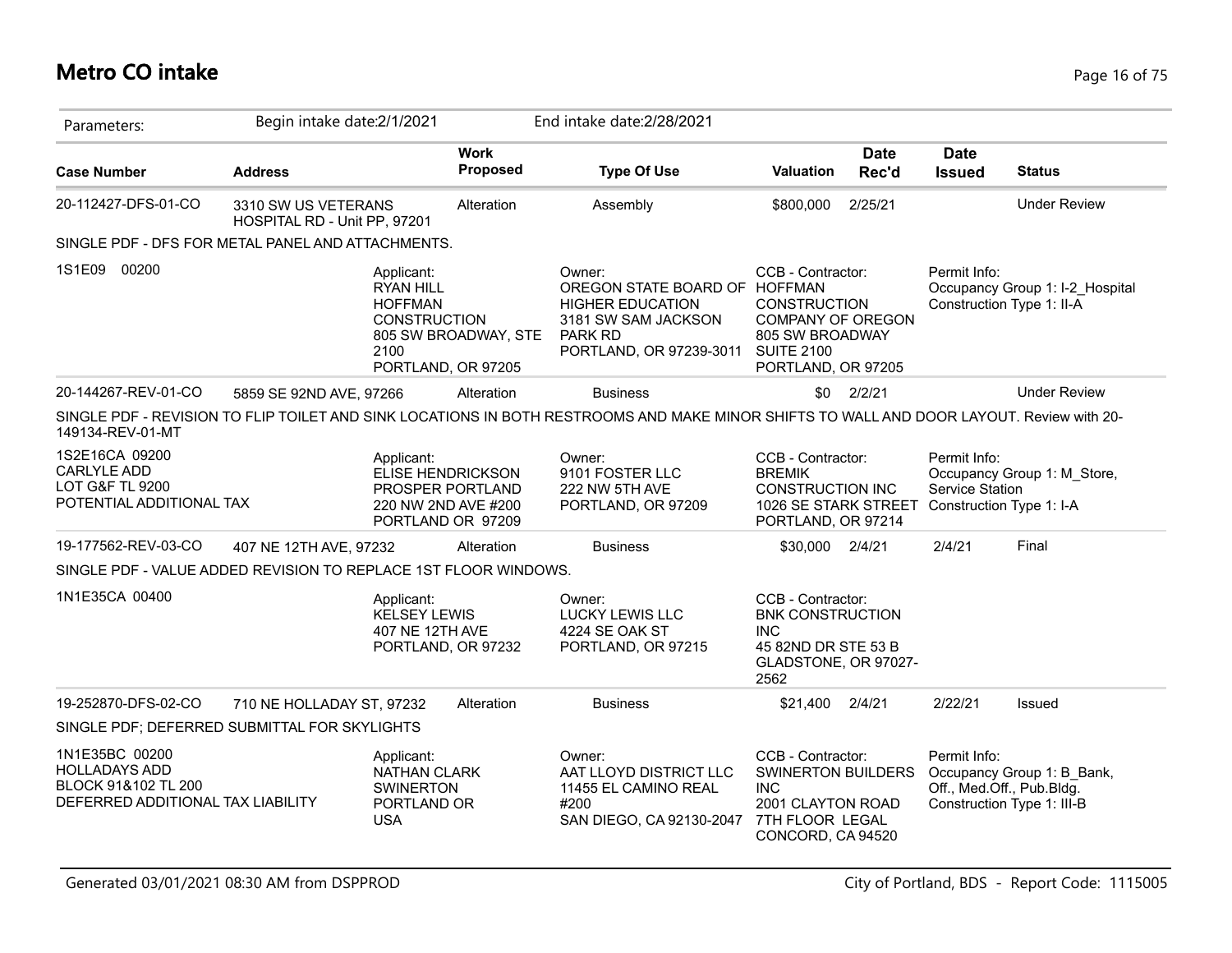## **Metro CO intake** Page 17 of 75

| Parameters:                                                                                        | Begin intake date: 2/1/2021     |                                                                                              |                                            | End intake date: 2/28/2021                                                                                                               |                                                                                                                           |                      |                              |                                                                                     |
|----------------------------------------------------------------------------------------------------|---------------------------------|----------------------------------------------------------------------------------------------|--------------------------------------------|------------------------------------------------------------------------------------------------------------------------------------------|---------------------------------------------------------------------------------------------------------------------------|----------------------|------------------------------|-------------------------------------------------------------------------------------|
| <b>Case Number</b>                                                                                 | <b>Address</b>                  |                                                                                              | <b>Work</b><br><b>Proposed</b>             | <b>Type Of Use</b>                                                                                                                       | <b>Valuation</b>                                                                                                          | <b>Date</b><br>Rec'd | <b>Date</b><br><b>Issued</b> | <b>Status</b>                                                                       |
| 21-003522-000-00-CO                                                                                | 3905 SE 82ND AVE, 97266         |                                                                                              | Alteration                                 | <b>Business</b>                                                                                                                          | \$1                                                                                                                       | 2/4/21               |                              | <b>Under Review</b>                                                                 |
|                                                                                                    |                                 |                                                                                              |                                            | SINGLE PDF - CONVERT BUILDING FROM OFFICE TO INDOOR RESTAURANT SEATING FOR FOOD CARTS. CHANGE OF OCCUPANCY.                              |                                                                                                                           |                      |                              |                                                                                     |
| 1S2E08DD 00100<br><b>VAUGHTON PK</b><br><b>BLOCK 4</b><br>LOT 23-25<br>LOT 26 EXC PT IN ST         |                                 | Applicant:<br>AL MIRZAIE<br>PORTLAND OR<br><b>USA</b>                                        |                                            | Owner:<br><b>AL MIRZAIE</b><br>13143 SE SPRING<br><b>MOUNTAIN DR</b><br>HAPPY VALLEY, OR 97086                                           |                                                                                                                           |                      | Permit Info:                 | Occupancy Group 1: B Bank,<br>Off., Med.Off., Pub.Bldg.<br>Construction Type 1: V-B |
| 19-252870-REV-02-CO                                                                                | 710 NE HOLLADAY ST, 97232       |                                                                                              | Alteration                                 | <b>Business</b>                                                                                                                          | \$20,300                                                                                                                  | 2/8/21               |                              | Approved to Issue                                                                   |
| EAST CATCH BASIN ON PROPERTY.                                                                      |                                 |                                                                                              |                                            | SINGLE PDF - VALUE ADDED REVISION TO CHANGE FINAL GRADING OF EAST COURTYARD, SHIFT LOCATION OF TRENCH DRAINS, AND RE-ROUTE STORM PIPE TO |                                                                                                                           |                      |                              |                                                                                     |
| 1N1E35BC 00200<br><b>HOLLADAYS ADD</b><br>BLOCK 91&102 TL 200<br>DEFERRED ADDITIONAL TAX LIABILITY |                                 | Applicant:<br><b>DUSTIN WHITE</b><br><b>GBD ARCHITECTS</b><br>1120 NW COUCH ST,<br>SUITE 300 | PORTLAND OR 97209                          | Owner:<br>AAT LLOYD DISTRICT LLC<br>11455 EL CAMINO REAL<br>#200<br>SAN DIEGO, CA 92130-2047                                             | CCB - Contractor:<br><b>SWINERTON BUILDERS</b><br><b>INC</b><br>2001 CLAYTON ROAD<br>7TH FLOOR LEGAL<br>CONCORD, CA 94520 |                      |                              |                                                                                     |
| 18-212027-DFS-01-CO                                                                                | 835 SE HAWTHORNE BLVD,<br>97214 |                                                                                              | Alteration                                 | <b>Business</b>                                                                                                                          | \$10,000 2/10/21                                                                                                          |                      |                              | <b>Under Review</b>                                                                 |
| SINGLE PDF - DFS FOR STOREFRONTS                                                                   |                                 |                                                                                              |                                            |                                                                                                                                          |                                                                                                                           |                      |                              |                                                                                     |
| 1S1E02BC 06100<br><b>HAWTHORNE PK</b><br>BLOCK 172<br>LOT 5 EXC PT IN ST<br>LOT 6                  |                                 | Applicant:<br><b>RYAN PICKREL</b><br><b>FASTER PERMITS</b>                                   | 2000 SW 1ST AVE #420<br>PORTLAND OR 97201  | Owner:<br><b>MAK PROPERTIES LLC</b><br>835 SE HAWTHORNE BLVD<br>PORTLAND, OR 97214                                                       | CCB - Contractor:<br><b>DON SNAIR</b><br>D & B COMPANY<br>1001 SE WATER AVE<br>#261<br>PORTLAND, OR 97214                 |                      |                              |                                                                                     |
| 20-153103-REV-01-CO                                                                                | 1712 NE MULTNOMAH ST,<br>97232  |                                                                                              | Alteration                                 | <b>Business</b>                                                                                                                          | \$0                                                                                                                       | 2/11/21              |                              | <b>Under Review</b>                                                                 |
| AND FOOTINGS. W/ 20-153098/131/103/133/137/139/140/142-REV-01-CO                                   |                                 |                                                                                              |                                            | SINGLE PDF - REVISION TO CHANGE SOME OF THE CABANA BUILDING WALL LAYOUTS TO SIMPLIFY AND REDUCE STRUCTURAL IMPACTS TO THE FOUNDATIONS    |                                                                                                                           |                      |                              |                                                                                     |
| 1N1E35A 00100                                                                                      |                                 | Applicant:<br><b>CHARLES KIDWELL</b><br><b>LEEB ARCHITECTS</b>                               | 308 SW FIRST AVE #200<br>PORTLAND OR 97204 | Owner:<br><b>GPAI RIDGE LLC</b><br>4582 S ULSTER ST PKWY<br>#1200<br>DENVER, CO 80237                                                    | CCB - Contractor:<br><b>LMC INC</b><br>19200 SW TETON AVE<br>TUALATIN, OR 97062                                           |                      | Permit Info:                 | Occupancy Group 1: B_Bank,<br>Off., Med.Off., Pub.Bldg.<br>Construction Type 1: V-B |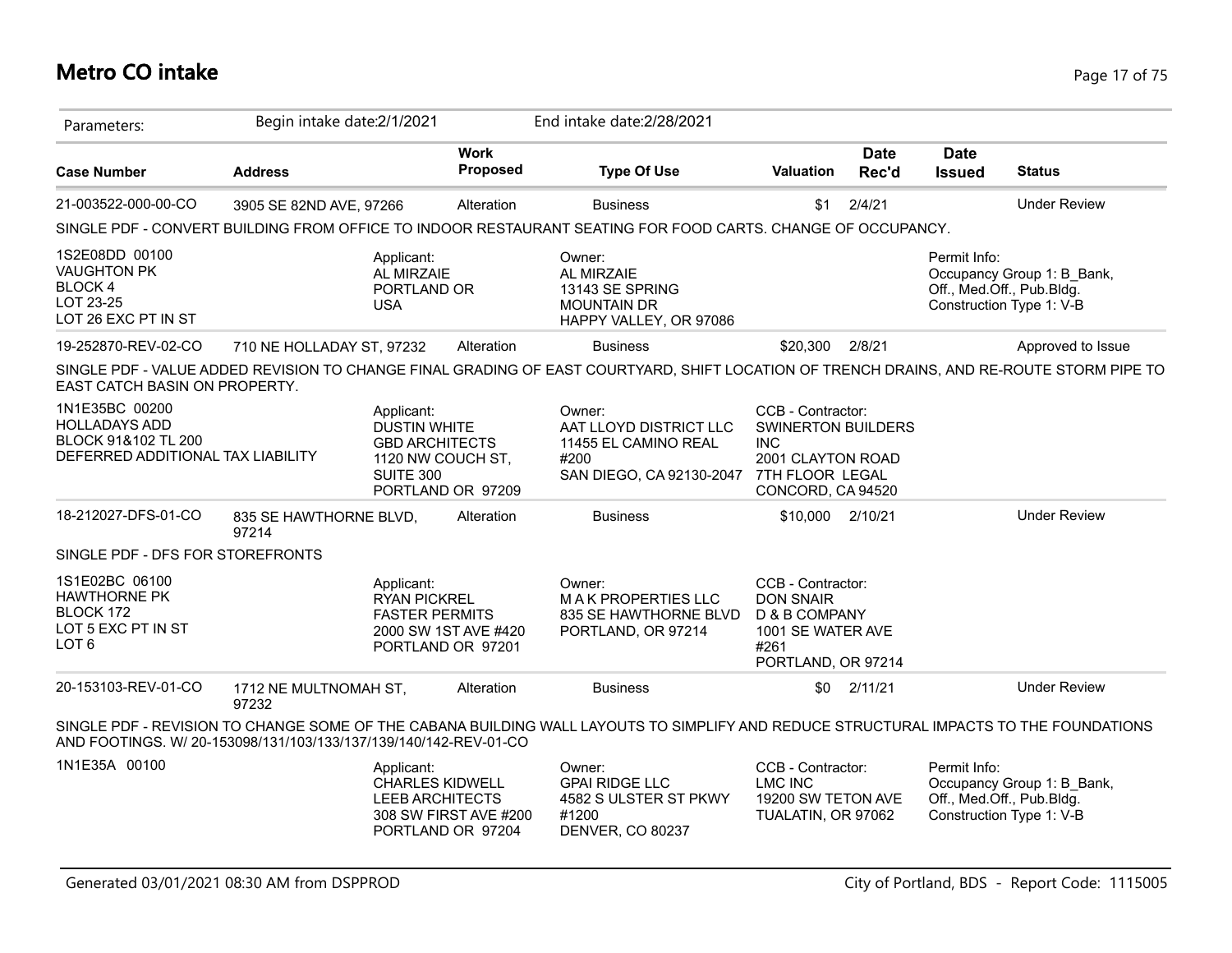# **Metro CO intake** Page 18 of 75

| Parameters:                                                                      | Begin intake date: 2/1/2021     |                                                                                     |                                                | End intake date: 2/28/2021                                                                                                    |                                                                                                                             |                      |                                                             |                                                                                           |
|----------------------------------------------------------------------------------|---------------------------------|-------------------------------------------------------------------------------------|------------------------------------------------|-------------------------------------------------------------------------------------------------------------------------------|-----------------------------------------------------------------------------------------------------------------------------|----------------------|-------------------------------------------------------------|-------------------------------------------------------------------------------------------|
| <b>Case Number</b>                                                               | <b>Address</b>                  |                                                                                     | <b>Work</b><br>Proposed                        | <b>Type Of Use</b>                                                                                                            | <b>Valuation</b>                                                                                                            | <b>Date</b><br>Rec'd | <b>Date</b><br><b>Issued</b>                                | <b>Status</b>                                                                             |
| 20-110368-REV-01-CO                                                              | 5314 NE IRVING ST, 97213        |                                                                                     | Alteration                                     | <b>Business</b>                                                                                                               | \$0                                                                                                                         | 2/11/21              | 2/18/21                                                     | Issued                                                                                    |
|                                                                                  |                                 |                                                                                     |                                                | SINGLE PDF - REVISION TO CHANGE ARCHITECT OF RECORD ONLY. NO DESIGN CHANGES. SEE COMMENT,                                     |                                                                                                                             |                      |                                                             |                                                                                           |
| 1N2E31AC 05400                                                                   |                                 | Applicant:<br>ZAC HORTON<br><b>FASTER PERMITS</b><br>420                            | 2000 SW 1ST AVE SUITE<br>PORTLAND, OR 97201    | Owner:<br><b>SEG SQUARED LLC</b><br>7305 NE GLISAN ST<br>PORTLAND, OR 97213                                                   | CCB - Contractor:<br><b>CD REDDING</b><br><b>CONSTRUCTION INC</b><br>2837 22ND ST SE SUITE<br>155<br><b>SALEM, OR 97302</b> |                      | Permit Info:<br>Off., Med.Off., Pub.Bldg.<br>Type 1): III-B | Occupancy Group 1: B_Bank,<br>Construction Type 1: III-B<br>Construction Type 2 (formerly |
| 20-226074-000-00-CO                                                              | 323 NW 13TH AVE                 |                                                                                     | Alteration                                     | <b>Business</b>                                                                                                               | \$574,176 2/16/21                                                                                                           |                      |                                                             | <b>Under Review</b>                                                                       |
| RESTROOMS, AND BREAK AREA                                                        |                                 |                                                                                     |                                                | SINGLE PDF - TI FOR NEW TENANT: REMOVE INTERIOR PARTITION WALLS AND ADD NEW TO CREATE OPEN OFFICE AREA, CONFERENCE ROOMS, NEW |                                                                                                                             |                      |                                                             |                                                                                           |
| 1N1E33DA 40000                                                                   |                                 | Applicant:<br><b>COLLEEN MURPHY</b><br><b>FLUENT DESIGN</b>                         | 4075 N WILLIAMS AVE<br>PORTLAND OR 97227       | Owner:<br>PEARL CONDOMINIUMS AT<br><b>BLOCK</b><br>90 OWNERS' ASSOCIATION<br>2105 SE 9TH AVE<br>PORTLAND, OR 97214-4653       | Primary Contractor:<br>TO BID                                                                                               |                      | Permit Info:<br>Off., Med.Off., Pub.Bldg.                   | Occupancy Group 1: B Bank,<br>Construction Type 1: III-B                                  |
| 19-121215-DFS-03-CO                                                              | 1020 NE 1ST AVE, 97232          |                                                                                     | Alteration                                     | <b>Business</b>                                                                                                               | \$9,500                                                                                                                     | 2/17/21              |                                                             | <b>Under Review</b>                                                                       |
| SINGLE PDF - DFS FOR ACOUSTICAL CEILINGS                                         |                                 |                                                                                     |                                                |                                                                                                                               |                                                                                                                             |                      |                                                             |                                                                                           |
| 1N1E34AA 03800                                                                   |                                 | Applicant:<br>Christian Lopez<br>5615 S Hood Ave.<br>Portland, OR 97239             | Bridgeport Interiors, Inc.                     | Owner:<br>PDC DBA PROSPER<br><b>PORTLAND</b><br>222 NW 5TH AVE<br>PORTLAND, OR 97209-3812                                     | CCB - Contractor:<br><b>GRANT WILLS</b><br>2KG CONTRACTORS<br><b>INC</b><br>4917 NE 185TH DRIVE<br>PORTLAND, OR 97230       |                      |                                                             |                                                                                           |
| 21-014965-000-00-CO                                                              | 6541 SE MILWAUKIE AVE,<br>97202 |                                                                                     | Alteration                                     | <b>Business</b>                                                                                                               | \$11,000 2/17/21                                                                                                            |                      |                                                             | <b>Under Review</b>                                                                       |
|                                                                                  |                                 |                                                                                     |                                                | SINGLE PDF - SHELL IMPROVEMENT IN VACANT TENANT SPACE, ACCESSIBILITY UPGRADES TO EXISTING RESTROOM. NO OCCUPANCY THIS PERMIT. |                                                                                                                             |                      |                                                             |                                                                                           |
| 1S1E23AB 14500<br>CITY VIEW PK ADD & NO 2<br><b>BLOCK2</b><br><b>LOT 3&amp;4</b> |                                 | Applicant:<br><b>AMY TALLENT</b><br><b>DESIGN</b><br>3933 S KELLY AVE<br><b>USA</b> | <b>VLMK ENGINEERING +</b><br>PORTLAND OR 97239 | Owner:<br><b>CWJW PROPERTIES LLC</b><br>PO BOX 22515<br>MILWAUKIE, OR 97269                                                   | Primary Contractor:<br>TO BID                                                                                               |                      |                                                             |                                                                                           |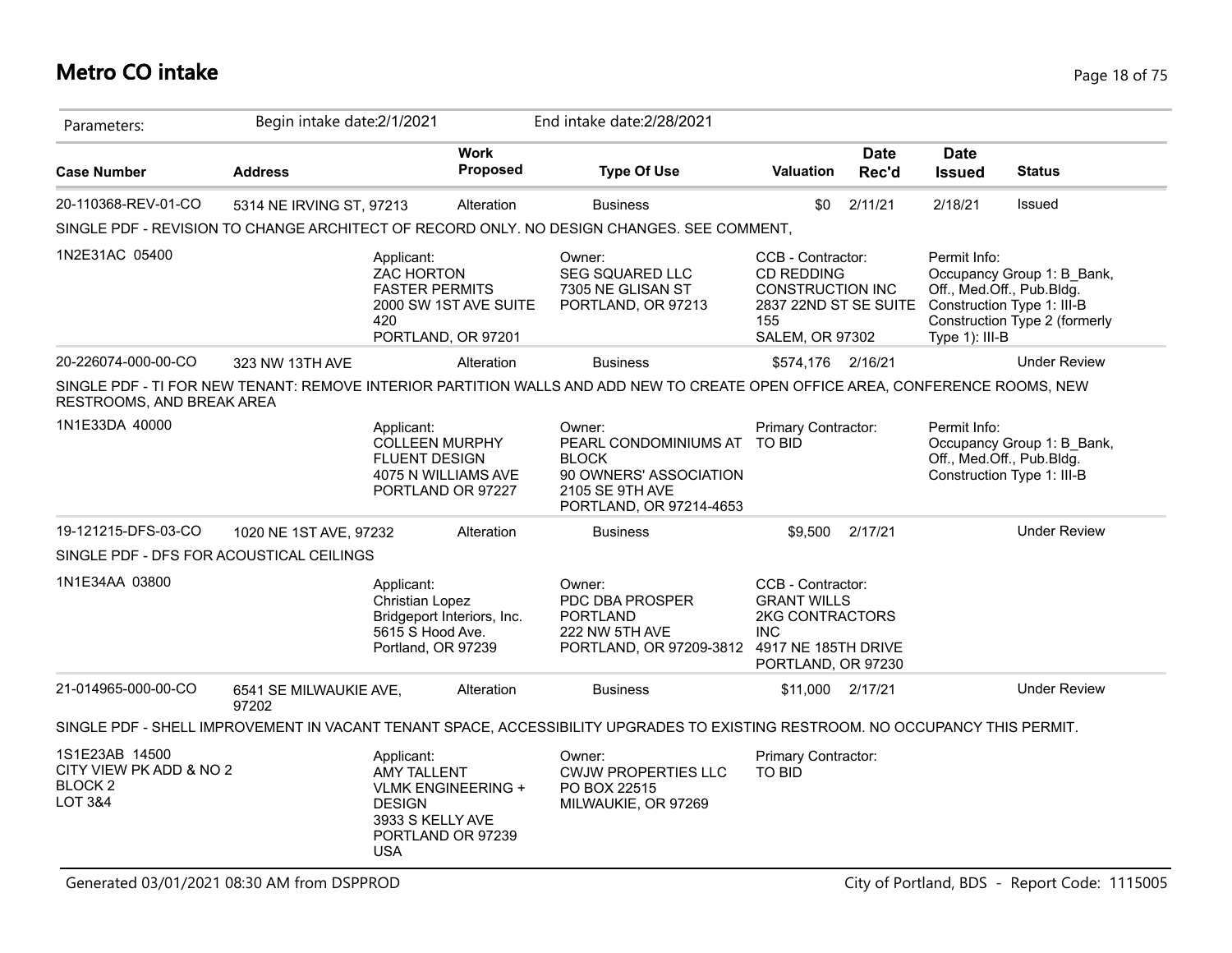## **Metro CO intake** Page 19 of 75

| Parameters:                                                                                        | Begin intake date: 2/1/2021        |                                                                             |                                                            | End intake date: 2/28/2021                                                                                                            |                                                                                                                        |                      |                              |                                                                                      |
|----------------------------------------------------------------------------------------------------|------------------------------------|-----------------------------------------------------------------------------|------------------------------------------------------------|---------------------------------------------------------------------------------------------------------------------------------------|------------------------------------------------------------------------------------------------------------------------|----------------------|------------------------------|--------------------------------------------------------------------------------------|
| <b>Case Number</b>                                                                                 | <b>Address</b>                     |                                                                             | <b>Work</b><br><b>Proposed</b>                             | <b>Type Of Use</b>                                                                                                                    | <b>Valuation</b>                                                                                                       | <b>Date</b><br>Rec'd | <b>Date</b><br><b>Issued</b> | <b>Status</b>                                                                        |
| 21-013293-000-00-CO                                                                                | 6712 NE KILLINGSWORTH<br>ST. 97218 |                                                                             | Alteration                                                 | <b>Business</b>                                                                                                                       | \$50,000                                                                                                               | 2/18/21              |                              | <b>Under Review</b>                                                                  |
|                                                                                                    |                                    |                                                                             |                                                            | SINGLE PDF - FIRST TIME TENANT IMPROVEMENT AND PARTIAL CHANGE OF OCCUPANCY FROM M TO B.                                               |                                                                                                                        |                      |                              |                                                                                      |
| 1N2E20BA 00800                                                                                     |                                    | Applicant:<br><b>SCOTT EDWARDS</b><br><b>ARCHITECTURE</b>                   | SARA RUZOMBERKA<br>2525 E BURNSIDE ST<br>PORTLAND OR 97214 | Owner:<br>HACIENDA COMMUNITY<br>DEVELOPMENT CORP<br>6700 NE KILLINGSWORTH<br>ST<br>PORTLAND, OR 97218-3318                            | CCB - Contractor:<br><b>GSI BUILDERS INC</b><br>1750 SW SKYLINE BLVD<br><b>STE 105</b><br>PORTLAND, OR 97221           |                      |                              |                                                                                      |
| 20-134204-REV-04-CO                                                                                | 7150 NE AIRPORT WAY,<br>97218      |                                                                             | Alteration                                                 | <b>Business</b>                                                                                                                       | \$0                                                                                                                    | 2/18/21              | 2/25/21                      | <b>Issued</b>                                                                        |
| PDX - PACR - RCC - REV-04 to DFS-07 - Revision to size of through bolt and associated calculations |                                    |                                                                             |                                                            |                                                                                                                                       |                                                                                                                        |                      |                              |                                                                                      |
| 1N2E08 00300                                                                                       |                                    | Applicant:<br>AUSTIN CHEADLE<br><b>FASTER PERMITS</b><br>420                | 2000 SW 1ST AVE SUITE<br>PORTLAND, OR 97201                | Owner:<br>PORT OF PORTLAND<br>PO BOX 3529<br>PORTLAND, OR 97208-3529                                                                  | CCB - Contractor:<br>JE DUNN<br><b>CONSTRUCTION</b><br><b>COMPANY</b><br>1001 LOCUST<br>KANSAS CITY, MO 64106          |                      | Permit Info:                 | Occupancy Group 1: B_Bank,<br>Off., Med.Off., Pub.Bldg.<br>Construction Type 1: II-B |
| 19-252870-DFS-01-CO                                                                                | 710 NE HOLLADAY ST, 97232          |                                                                             | Alteration                                                 | <b>Business</b>                                                                                                                       |                                                                                                                        | \$8,500 2/19/21      | 2/28/21                      | Issued                                                                               |
| SINGLE PDF; DEFERRED SUBMITTAL FOR INTUMESCENT PAINT                                               |                                    |                                                                             |                                                            |                                                                                                                                       |                                                                                                                        |                      |                              |                                                                                      |
| 1N1E35BC 00200<br><b>HOLLADAYS ADD</b><br>BLOCK 91&102 TL 200<br>DEFERRED ADDITIONAL TAX LIABILITY |                                    | Applicant:<br>NATHAN CLARK<br><b>SWINERTON</b><br>PORTLAND OR<br><b>USA</b> |                                                            | Owner:<br>AAT LLOYD DISTRICT LLC<br>11455 EL CAMINO REAL<br>#200<br>SAN DIEGO, CA 92130-2047                                          | CCB - Contractor:<br>SWINERTON BUILDERS<br><b>INC</b><br>2001 CLAYTON ROAD<br>7TH FLOOR LEGAL<br>CONCORD, CA 94520     |                      |                              |                                                                                      |
| 21-015814-000-00-CO                                                                                | 411 NE 12TH AVE, 97232             |                                                                             | Alteration                                                 | <b>Business</b>                                                                                                                       | \$50,000 2/19/21                                                                                                       |                      |                              | <b>Under Review</b>                                                                  |
| EXISTING SHOWER ON 1ST FLOOR.                                                                      |                                    |                                                                             |                                                            | SINGLE PDF - TENANT IMPROVEMENT FOR NEW TENANT, RECONFIGURE INTERIOR PARTITION WALLS ON 1ST AND 2ND FLOORS, ACCESSIBILITY UPGRADES TO |                                                                                                                        |                      |                              |                                                                                      |
| 1N1E35CA 00400<br><b>EAST PORTLAND</b><br>BLOCK 232<br>LOT 5&6 EXC PT IN ST                        |                                    | Applicant:<br><b>OBSIDIAN DESIGN</b><br>5921 SE CEDAR ST                    | <b>CHELSEA RODGERS</b><br>MILWAUKIE, OR 97222              | Owner:<br>ELSEA FLOWER FARM LLC<br>9717 SE DUNDEE DR<br>HAPPY VALLEY, OR 97086                                                        | CCB - Contractor:<br><b>ROBERT HAKES</b><br><b>CONSTRUCTION LLC</b><br>PO BOX 504<br><b>BRUSH PRAIRIE, WA</b><br>98606 |                      |                              |                                                                                      |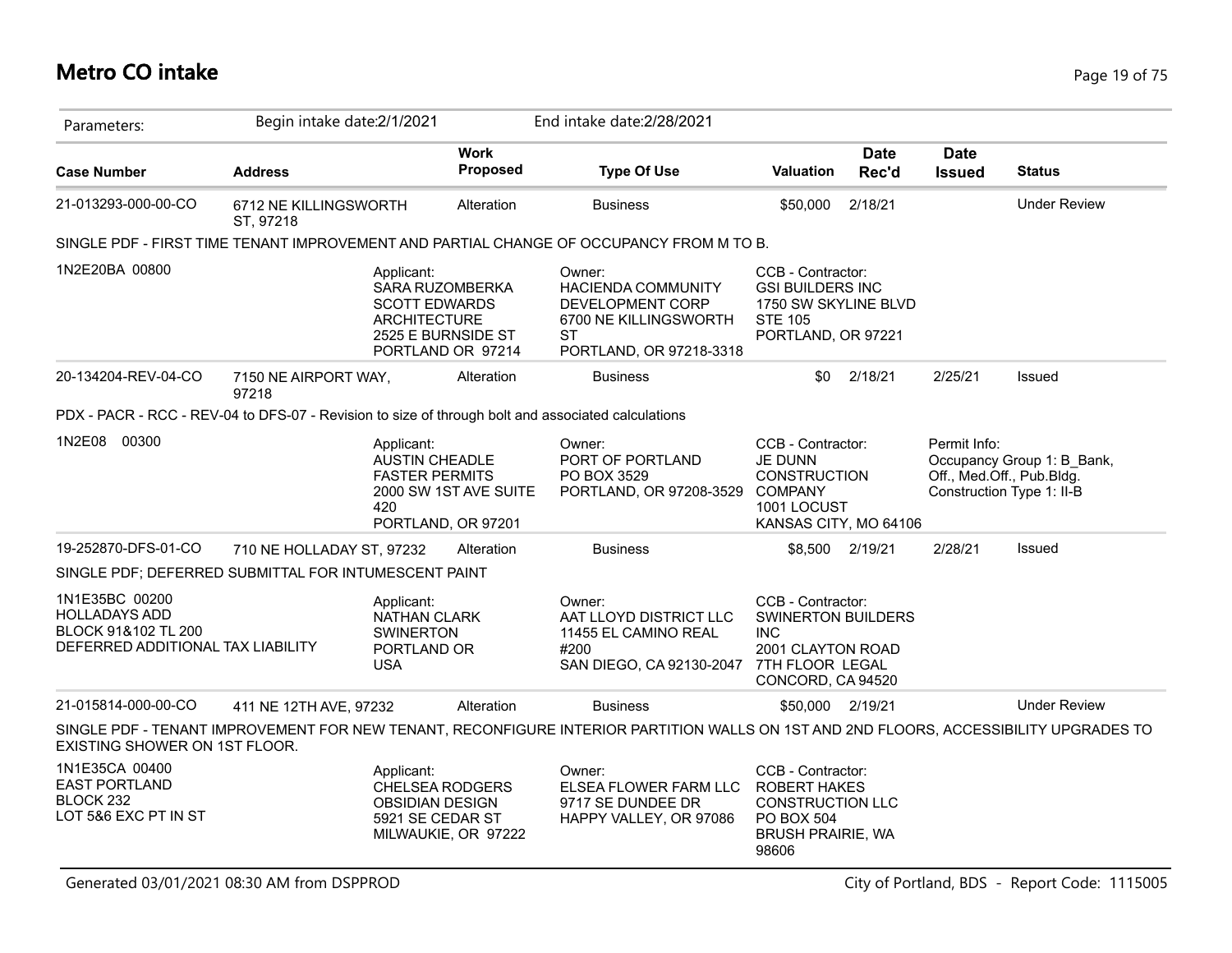## **Metro CO intake** Page 20 of 75

| Parameters:                                                                                                                    | Begin intake date: 2/1/2021                                                                                                        |                                             | End intake date: 2/28/2021                                                                                                                                               |                                                                                                                                                  |                      |                              |                                                                                       |
|--------------------------------------------------------------------------------------------------------------------------------|------------------------------------------------------------------------------------------------------------------------------------|---------------------------------------------|--------------------------------------------------------------------------------------------------------------------------------------------------------------------------|--------------------------------------------------------------------------------------------------------------------------------------------------|----------------------|------------------------------|---------------------------------------------------------------------------------------|
| <b>Case Number</b>                                                                                                             | <b>Address</b>                                                                                                                     | <b>Work</b><br>Proposed                     | <b>Type Of Use</b>                                                                                                                                                       | <b>Valuation</b>                                                                                                                                 | <b>Date</b><br>Rec'd | <b>Date</b><br><b>Issued</b> | <b>Status</b>                                                                         |
| 21-016552-000-00-CO                                                                                                            | 2112 NE 42ND AVE, 97213                                                                                                            | Alteration                                  | <b>Business</b>                                                                                                                                                          | \$60,000                                                                                                                                         | 2/22/21              |                              | <b>Under Review</b>                                                                   |
|                                                                                                                                | SINGLE PDF - TENANT IMPROVEMENT, NO CHANGE IN OCCUPANCY. ADD (2) INTERIOR WALLS, (1) INTERIOR DOOR, RELOCATE ELECTRICAL FIXTURES.  |                                             |                                                                                                                                                                          |                                                                                                                                                  |                      |                              |                                                                                       |
| 1N2E30CB 20100<br><b>ROSSMERE</b><br>BLOCK <sub>21</sub><br>LOT 9-11                                                           | Applicant:<br><b>REBECCA BROCK</b><br><b>ANKROM MOISAN</b>                                                                         | 38 NW DAVIS, STE 300<br>PORTLAND, OR 97209  | Owner:<br>PFEIFER, DONLAD V TR<br>17540 MESNARD ST #C100<br>LAKE OSWEGO, OR 97034<br>Owner:<br>PFEIFER, VIRGINIA E TR<br>17540 MESNARD ST #C100<br>LAKE OSWEGO, OR 97034 | CCB - Contractor:<br><b>MIKE BROWN</b><br><b>RUSSELL</b><br><b>CONSTRUCTION INC</b><br>20915 SW 105TH AVE<br>TUALATIN, OR 97062                  |                      | Permit Info:                 | Occupancy Group 1: B_Bank,<br>Off., Med.Off., Pub.Bldg.<br>Construction Type 1: V-B   |
| 21-016660-000-00-CO                                                                                                            | 700 N PAGE ST, 97227                                                                                                               | Alteration                                  | <b>Business</b>                                                                                                                                                          | \$190,000                                                                                                                                        | 2/22/21              |                              | <b>Under Review</b>                                                                   |
|                                                                                                                                | SINGLE PDF - VOLUNTARY SEISMIC RETROFIT TO URM ELEMENTS OF THE BUILDING, INCLUDING FOUNDATION, WALL, AND ROOF STRENGTHENING.       |                                             |                                                                                                                                                                          |                                                                                                                                                  |                      |                              |                                                                                       |
| 1N1E27CA 07000<br>SECTION 27 1N 1E<br>TL 7000 0.51 ACRES                                                                       | Applicant:<br>DA HILDERBRAND<br>AREA 62, LLC<br>ROAD # 101-322                                                                     | 2050 BEAVERCREEK<br>OREGON CITY, OR 97045   | Owner:<br>AREA 62 LLC<br>2050 S BEAVERCREEK RD<br>#101-322<br>OREGON CITY, OR 97045-<br>4301                                                                             | CCB - Contractor:<br><b>TY WRIGHT</b><br><b>WRIGHT</b><br><b>MANUFACTURING LLC</b><br>7474 SE JOHNSON<br><b>CREEK BLVD</b><br>PORTLAND, OR 97206 |                      |                              |                                                                                       |
| 21-016524-000-00-CO                                                                                                            | 200 SE M L KING BLVD, 97214                                                                                                        | Alteration                                  | <b>Business</b>                                                                                                                                                          | \$186,000 2/23/21                                                                                                                                |                      |                              | <b>Under Review</b>                                                                   |
| ROOMS AND (1) MOTHER'S ROOM.                                                                                                   | SINGLE PDF - TENANT IMPROVEMENT, NO CHANGE IN OCCUPANCY. NEW NON-BEARING PARTITIONS, MILL WORK, LIGHTING, DOORS AND (2) NEW SHOWER |                                             |                                                                                                                                                                          |                                                                                                                                                  |                      |                              |                                                                                       |
| 1N1E35CC 07700<br><b>EAST PORTLAND</b><br>BLOCK 104<br><b>LOT 1-3</b><br>HISTORIC PROPERTY, POTENTIAL<br><b>ADDITIONAL TAX</b> | Applicant:<br><b>CLAIRE SHEPHERD</b><br><b>GENSLER</b>                                                                             | 811 SW 6TH AVE STE 300<br>PORTLAND OR 97204 | Owner:<br>LEVAN BOISE REAL<br><b>ESTATE HOLDINGS LLC</b><br>810 SE BELMONT ST #100<br>PORTLAND, OR 97214                                                                 | CCB - Contractor:<br>R & H CONSTRUCTION<br><sub>CO</sub><br>2019 NW WILSON ST<br>PORTLAND, OR 97209                                              |                      | Permit Info:                 | Occupancy Group 1: B Bank,<br>Off., Med.Off., Pub.Bldg.<br>Construction Type 1: III-B |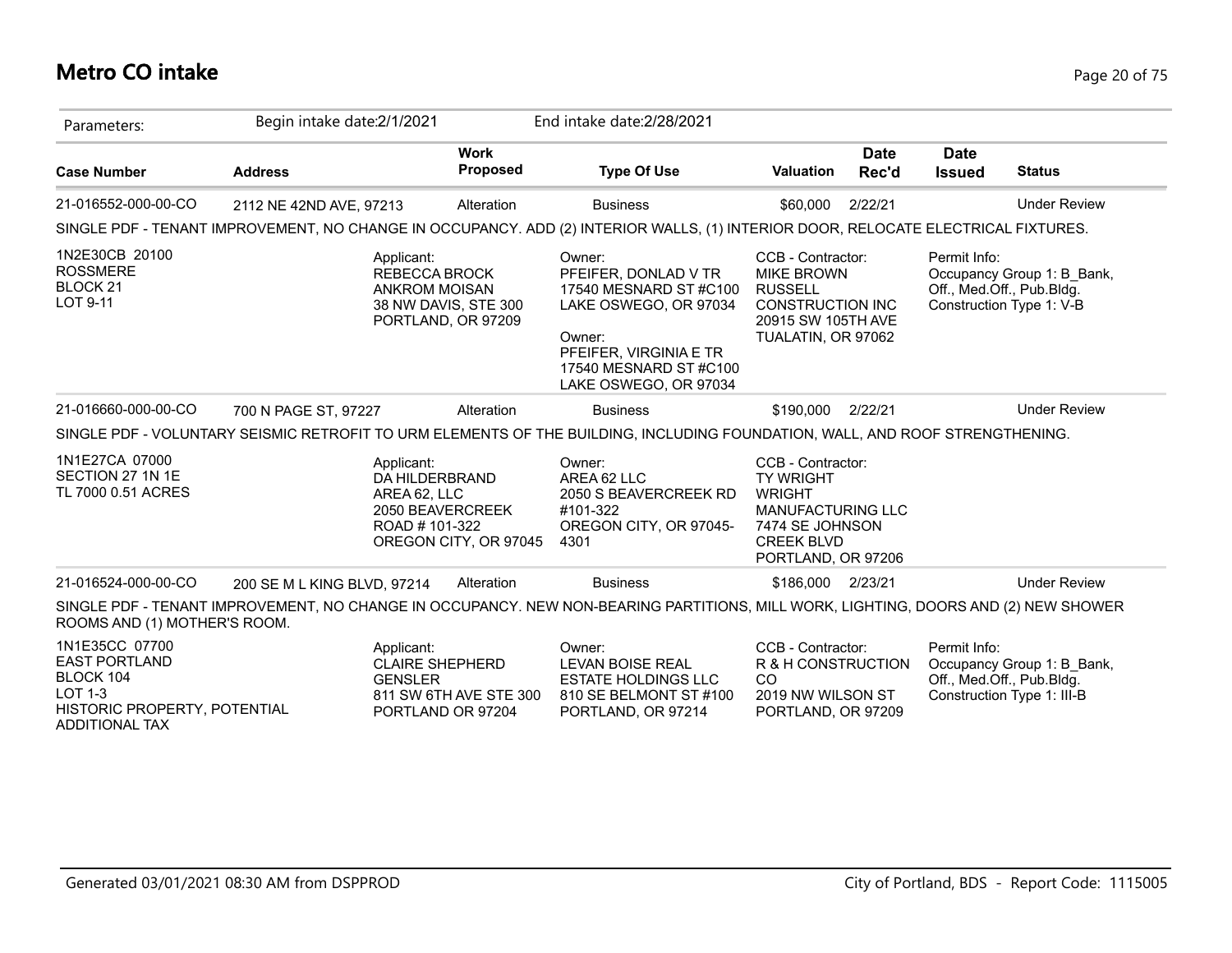## **Metro CO intake** Page 21 of 75

| Parameters:                                                                                                                                                   | Begin intake date: 2/1/2021   |                                                                                                          |                                | End intake date: 2/28/2021                                                                                          |                                                                                                                                 |                      |                                                                       |                            |
|---------------------------------------------------------------------------------------------------------------------------------------------------------------|-------------------------------|----------------------------------------------------------------------------------------------------------|--------------------------------|---------------------------------------------------------------------------------------------------------------------|---------------------------------------------------------------------------------------------------------------------------------|----------------------|-----------------------------------------------------------------------|----------------------------|
| <b>Case Number</b>                                                                                                                                            | <b>Address</b>                |                                                                                                          | <b>Work</b><br><b>Proposed</b> | <b>Type Of Use</b>                                                                                                  | Valuation                                                                                                                       | <b>Date</b><br>Rec'd | <b>Date</b><br><b>Issued</b>                                          | <b>Status</b>              |
| 21-017157-000-00-CO                                                                                                                                           | 7840 SW CAPITOL HWY,<br>97219 |                                                                                                          | Alteration                     | <b>Business</b>                                                                                                     | \$10,000                                                                                                                        | 2/23/21              |                                                                       | <b>Under Review</b>        |
| SINGLE PDF - TI FOR EXISTING TAPHOUSE TENANT TO EXPAND EXISTING DECK                                                                                          |                               |                                                                                                          |                                |                                                                                                                     |                                                                                                                                 |                      |                                                                       |                            |
| 1S1E20CA 01400<br><b>HOME ADD TO P</b><br><b>BLOCK4</b><br>INC PT VAC ST S OF & ADJ & W 24.2' OF E 25'<br>OF LOT 2 EXC PT IN HWY                              |                               | Applicant:<br><b>BRANDON YODER</b><br><b>BUILDERS DESIGN</b><br>11125 NE WEILDER ST<br>PORTLAND OR 97220 |                                | Owner:<br>LEFT FIELD REAL ESTATE<br><b>LLC</b><br>2215 NW QUIMBY ST<br>PORTLAND, OR 97210                           | Primary Contractor:<br><b>TO BID</b>                                                                                            |                      | Permit Info:<br>Off., Med.Off., Pub.Bldg.<br>Construction Type 1: V-B | Occupancy Group 1: B Bank, |
| 19-252870-DFS-03-CO                                                                                                                                           | 710 NE HOLLADAY ST, 97232     |                                                                                                          | Alteration                     | <b>Business</b>                                                                                                     | \$7,000                                                                                                                         | 2/24/21              |                                                                       | <b>Under Review</b>        |
| SINGLE PDF - DFS - LADDER                                                                                                                                     |                               |                                                                                                          |                                |                                                                                                                     |                                                                                                                                 |                      |                                                                       |                            |
| 1N1E35BC 00200<br><b>HOLLADAYS ADD</b><br>BLOCK 91&102 TL 200<br>DEFERRED ADDITIONAL TAX LIABILITY                                                            |                               | Applicant:<br><b>NATHAN CLARK</b><br><b>SWINERTON</b><br>PORTLAND OR<br><b>USA</b>                       |                                | Owner:<br>AAT LLOYD DISTRICT LLC<br>11455 EL CAMINO REAL<br>#200<br>SAN DIEGO, CA 92130-2047                        | CCB - Contractor:<br><b>SWINERTON BUILDERS</b><br><b>INC</b><br>2001 CLAYTON ROAD<br>7TH FLOOR LEGAL<br>CONCORD, CA 94520       |                      |                                                                       |                            |
| 19-252870-DFS-04-CO                                                                                                                                           | 710 NE HOLLADAY ST, 97232     |                                                                                                          | Alteration                     | <b>Business</b>                                                                                                     | \$150,000 2/24/21                                                                                                               |                      |                                                                       | <b>Under Review</b>        |
| SINGLE PDF - DFS Aluminum Storefront                                                                                                                          |                               |                                                                                                          |                                |                                                                                                                     |                                                                                                                                 |                      |                                                                       |                            |
| 1N1E35BC 00200<br><b>HOLLADAYS ADD</b><br>BLOCK 91&102 TL 200<br>DEFERRED ADDITIONAL TAX LIABILITY                                                            |                               | Applicant:<br><b>NATHAN CLARK</b><br><b>SWINERTON</b><br>PORTLAND OR<br><b>USA</b>                       |                                | Owner:<br>AAT LLOYD DISTRICT LLC<br>11455 EL CAMINO REAL<br>#200<br>SAN DIEGO, CA 92130-2047                        | CCB - Contractor:<br><b>SWINERTON BUILDERS</b><br><b>INC</b><br>2001 CLAYTON ROAD<br>7TH FLOOR LEGAL<br>CONCORD, CA 94520       |                      |                                                                       |                            |
| 21-016772-000-00-CO                                                                                                                                           | 4212 NE BROADWAY, 97213       |                                                                                                          | Alteration                     | <b>Business</b>                                                                                                     | \$19,270 2/25/21                                                                                                                |                      |                                                                       | <b>Under Review</b>        |
|                                                                                                                                                               |                               |                                                                                                          |                                | SINGLE PDF - RENOVATE EXISTING RESTROOM AND ADJACENT HALL AND CLOSET INTO NEW ACCESSIBLE SINGLE OCCUPANCY RESTROOM. |                                                                                                                                 |                      |                                                                       |                            |
| 1N2E30CC 12300<br><b>RALSTONS ADD</b><br><b>BLOCK1</b><br>LOT 9-15 EXC PT IN ST<br>LOT 16 EXC PT IN STS, LOT 17 EXC PT IN ST, Portalnd, OR 97210<br>LOT 18-24 |                               | Applicant:<br>Mike Sullivan<br>Reimers & Jolivette, Inc.<br>2344 NW 24th Ave                             |                                | Owner:<br>ROSE CITY INVESTMENT<br>CO.<br>4212 NE BROADWAY<br>PORTLAND, OR 97213-1458                                | CCB - Contractor:<br><b>SCOTT PATER</b><br>REIMERS & JOLIVETTE<br><b>INC</b><br>2344 NW 24TH AVE<br>PORTLAND, OR 97210-<br>2132 |                      | Permit Info:<br>Off., Med.Off., Pub.Bldg.<br>Construction Type 1: V-B | Occupancy Group 1: B_Bank, |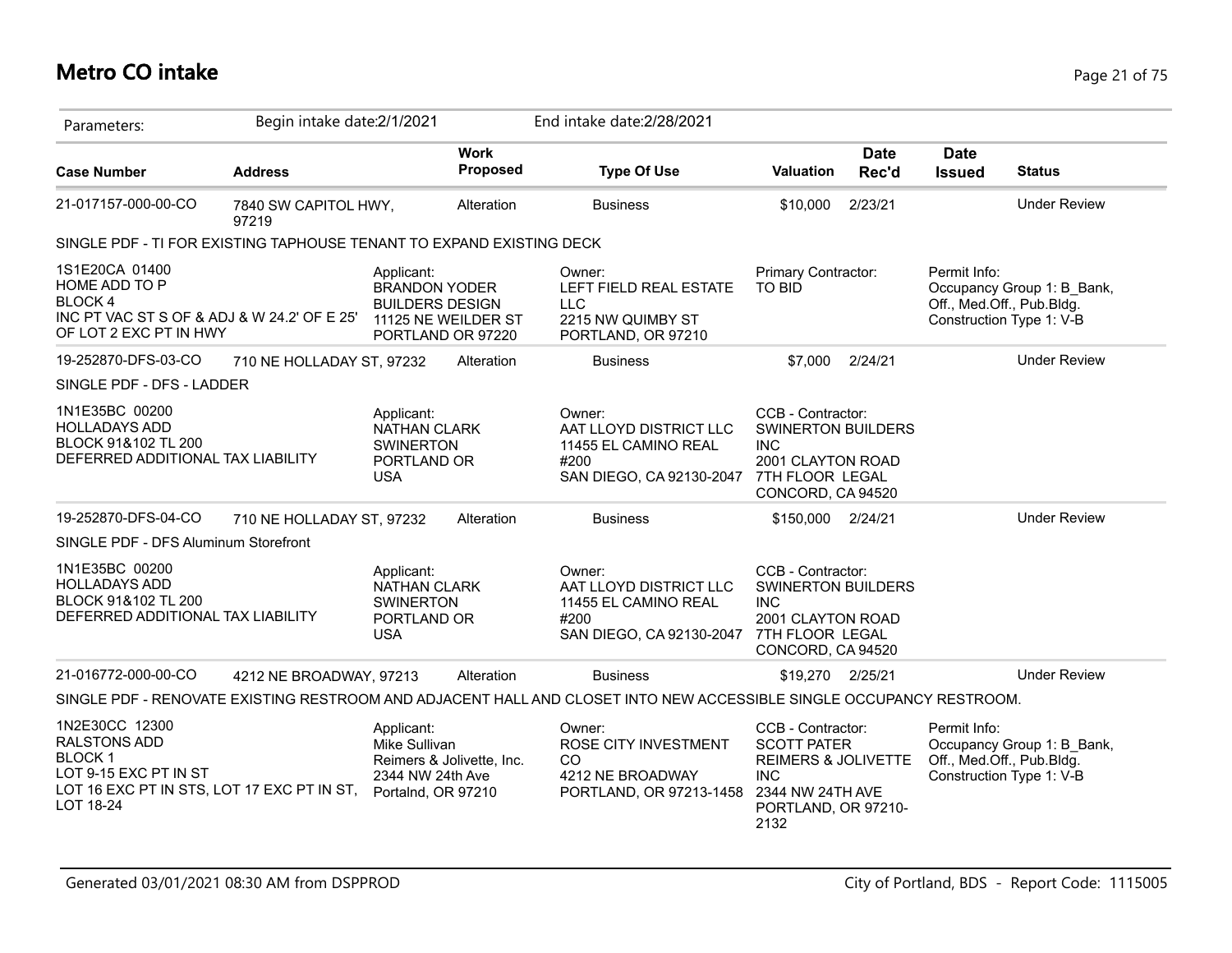## **Metro CO intake** Page 22 of 75

| Parameters:                                                                                                                                   | Begin intake date: 2/1/2021                                                                                                                                                                                                                                             |                                                                                              | End intake date: 2/28/2021                                                         |                                                                                                           |                      |                              |                     |
|-----------------------------------------------------------------------------------------------------------------------------------------------|-------------------------------------------------------------------------------------------------------------------------------------------------------------------------------------------------------------------------------------------------------------------------|----------------------------------------------------------------------------------------------|------------------------------------------------------------------------------------|-----------------------------------------------------------------------------------------------------------|----------------------|------------------------------|---------------------|
| <b>Case Number</b>                                                                                                                            | <b>Address</b>                                                                                                                                                                                                                                                          | <b>Work</b><br><b>Proposed</b>                                                               | <b>Type Of Use</b>                                                                 | <b>Valuation</b>                                                                                          | <b>Date</b><br>Rec'd | <b>Date</b><br><b>Issued</b> | <b>Status</b>       |
| 21-015757-000-00-CO                                                                                                                           | 4222 NE 12TH AVE, 97211                                                                                                                                                                                                                                                 | Alteration                                                                                   | Educational                                                                        | \$5,000                                                                                                   | 2/19/21              |                              | <b>Under Review</b> |
|                                                                                                                                               | SINGLE PDF - TENANT IMPROVEMENT AND PARTIAL CHANGE OF OCCUPANCY FROM A-3 TO E FOR DAYCARE.                                                                                                                                                                              |                                                                                              |                                                                                    |                                                                                                           |                      |                              |                     |
| 1N1E23CA 11700<br>NORTH IRVINGTON<br>BLOCK 19<br>LOT 1-5&13-16                                                                                | Applicant:<br><b>PC</b><br><b>FLOOR</b>                                                                                                                                                                                                                                 | <b>CHANDRA ROBINSON</b><br>LEVER ARCHITECTURE<br>4713 N ALBINA AVE, 4TH<br>PORTLAND OR 97217 | Owner:<br><b>MARANATHA CHURCH</b><br>4222 NE 12TH AVE<br>PORTLAND, OR 97211        | CCB - Contractor:<br>PRAGMATIC SERVICES<br><b>LLC</b><br>818 SW 3RD 208<br>PORTLAND, OR 97204             |                      |                              |                     |
| 20-207308-REV-01-CO                                                                                                                           | 12785 NE WHITAKER WAY,<br>97230                                                                                                                                                                                                                                         | Alteration                                                                                   | Factory/Industrial                                                                 | \$1,000                                                                                                   | 2/2/21               | 2/24/21                      | Issued              |
|                                                                                                                                               | SINGLE PDF - VALUE-ADDED REVISION TO CREATE BOILER ROOM CEILING AT 8' ABOVE FINISHED FLOOR, AS OPPOSED TO RUNNING IT TO ROOF. CONSTRUCT<br>BOILER ROOM PER 509.4 FIRE/SMOKE REQUIREMENTS AND ELIMINATE NON-REQUIRED FIRE-RATED CONSTRUCTION. SEE NARRATIVE FOR DETAILS. |                                                                                              |                                                                                    |                                                                                                           |                      |                              |                     |
| 1N2E23BA 00500<br>SPACE INDUSTRIAL PK<br>BLOCK <sub>3</sub><br>LOT 2 TL 500                                                                   | Applicant:<br><b>JEREMY SPURGIN</b>                                                                                                                                                                                                                                     | <b>OUTSIDE ARCHITECTURE</b><br>522 N THOMPSON ST<br>PORTLAND, OR 97227                       | Owner:<br><b>HONEY LLC</b><br>21400 SE TILLSTROM RD<br>DAMASCUS, OR 97089-<br>6026 | CCB - Contractor:<br><b>TRUE BLUE</b><br><b>CONSTRUCTION INC</b><br>307 SE 30TH AVE<br>PORTLAND, OR 97214 |                      |                              |                     |
| 19-267992-DFS-05-CO                                                                                                                           | 210 SE MADISON ST. 97214                                                                                                                                                                                                                                                | Alteration                                                                                   | Factory/Industrial                                                                 |                                                                                                           | \$500 2/4/21         |                              | <b>Under Review</b> |
|                                                                                                                                               | SINGLE PDF - DFS FOR ANCHORAGE OF PLUMBING PIPING.                                                                                                                                                                                                                      |                                                                                              |                                                                                    |                                                                                                           |                      |                              |                     |
| 1S1E03AD 06200<br><b>EAST PORTLAND</b><br>BLOCK 52<br>$LOT 1-3$<br>LOT 4 EXC PT IN ST, LAND & IMPS SEE<br>R149953 (R226503131) FOR OTHER IMPS | Applicant:<br><b>MELINA VACA</b><br>5035 SE 24TH AVE                                                                                                                                                                                                                    | AMERICAN HEATING<br>PORTLAND, OR 97202                                                       | Owner:<br>210 SE MADISON OZ LLC<br>210 SE MADISON ST #19<br>PORTLAND, OR 97214     | CCB - Contractor:<br>AMERICAN HEATING<br><b>INC</b><br>5035 SE 24TH AVENUE<br>PORTLAND, OR 97202-<br>4765 |                      |                              |                     |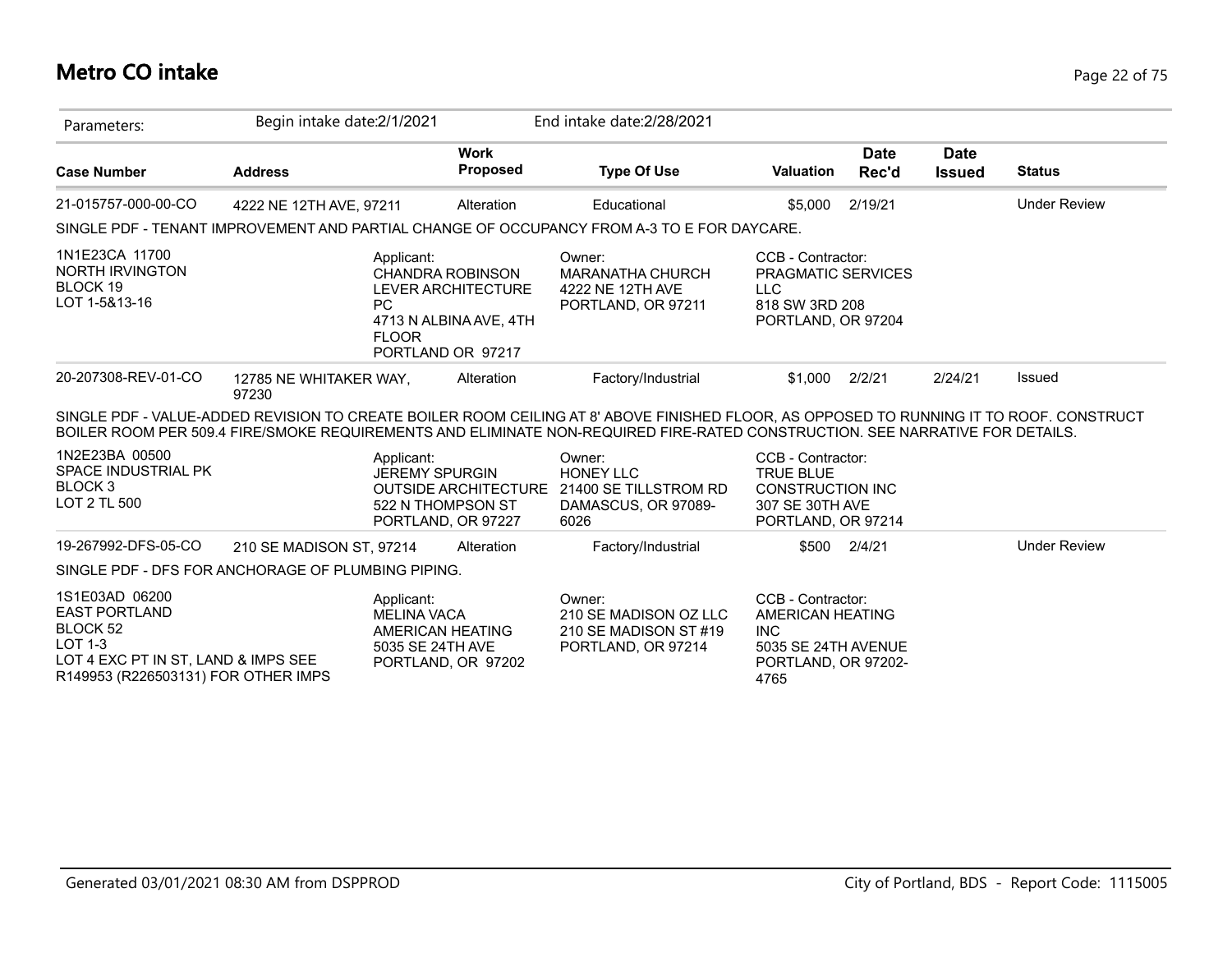## **Metro CO intake** Page 23 of 75

| Parameters:                                                                                                          | Begin intake date: 2/1/2021                                                                                                                                                                                                                                                                                |                                                    | End intake date: 2/28/2021                                                                                 |                                                                                                                   |                      |                                                     |                                                           |
|----------------------------------------------------------------------------------------------------------------------|------------------------------------------------------------------------------------------------------------------------------------------------------------------------------------------------------------------------------------------------------------------------------------------------------------|----------------------------------------------------|------------------------------------------------------------------------------------------------------------|-------------------------------------------------------------------------------------------------------------------|----------------------|-----------------------------------------------------|-----------------------------------------------------------|
| <b>Case Number</b>                                                                                                   | <b>Address</b>                                                                                                                                                                                                                                                                                             | <b>Work</b><br><b>Proposed</b>                     | <b>Type Of Use</b>                                                                                         | <b>Valuation</b>                                                                                                  | <b>Date</b><br>Rec'd | <b>Date</b><br><b>Issued</b>                        | <b>Status</b>                                             |
| 18-277147-REV-02-CO                                                                                                  | 4650 SE 17TH AVE, 97202                                                                                                                                                                                                                                                                                    | Alteration                                         | Factory/Industrial                                                                                         | \$12,000                                                                                                          | 2/4/21               |                                                     | <b>Under Review</b>                                       |
|                                                                                                                      | SINGLE PDF - VALUE-ADDED REVISION TO CHANGE TENANT AND CONTRACTOR, OMIT DEFERRED SUBMITTALS, REVISE OCCUPANCIES, UPDATE APPEALS,<br>CHANGE AREA NAMES, CHANGE EGRESS PATHS, CHANGE RAMP FROM DRY STORAGE AREA, ADD SLOPED WALK, REVISE PLUMBING, CHANGE DOOR<br>SCHEDULES. FOR FULL DETAILS SEE NARRATIVE. |                                                    |                                                                                                            |                                                                                                                   |                      |                                                     |                                                           |
| 1S1E14AB 00500                                                                                                       | Applicant:<br><b>MELISSA MEINERS</b><br>KOBLE CREATIVE<br>ARCHITECTURE LLC                                                                                                                                                                                                                                 | 2117 NE OREGON ST #701<br>PORTLAND OR 97232        | Owner:<br><b>IRON FIREMAN BUILDING</b><br><b>LLC</b><br>222 SW COLUMBIA ST #700<br>PORTLAND, OR 97201      |                                                                                                                   |                      |                                                     |                                                           |
| 21-010182-000-00-CO                                                                                                  | 2901 NE COLUMBIA BLVD                                                                                                                                                                                                                                                                                      | Alteration                                         | Factory/Industrial                                                                                         | \$135,068                                                                                                         | 2/5/21               |                                                     | <b>Under Review</b>                                       |
|                                                                                                                      | PDOX PS - TI FOR EXISTING TENANT; ADD NEW INTERIOR WALLS TO CREATE NEW COLD ROOM: NO CHANGE OF OCCUPANCY W/21-010188-MT                                                                                                                                                                                    |                                                    |                                                                                                            |                                                                                                                   |                      |                                                     |                                                           |
| 1N1E13BA 04801                                                                                                       | Applicant:<br><b>ZAC HORTON</b><br><b>FASTER PERMITS</b><br>420                                                                                                                                                                                                                                            | 2000 SW 1ST AVE SUITE<br>PORTLAND, OR 97201        | Owner:<br><b>BULLITT LLC</b><br>425 NW 10TH AVE # 200<br>PORTLAND, OR 97209                                | Primary Contractor:<br><b>TO BID</b>                                                                              |                      | Permit Info:<br>Occupancy Group 1: F-<br>Mod.Hazard | 1 Industrial Plant - Factory,<br>Construction Type 1: V-B |
| 21-011918-000-00-CO                                                                                                  | 3599 NW YEON AVE, 97210                                                                                                                                                                                                                                                                                    | Alteration                                         | Factory/Industrial                                                                                         | \$36,555                                                                                                          | 2/9/21               |                                                     | <b>Under Review</b>                                       |
|                                                                                                                      | SINGLE PDF - PARTIAL CHANGE OF OCCUPANCY FROM A-2 TO F-1, NEW INTERIOR WALL SECTION.                                                                                                                                                                                                                       |                                                    |                                                                                                            |                                                                                                                   |                      |                                                     |                                                           |
| 1N1E29 00100<br>SECTION 29 1N 1E<br>TL 100 26.65 ACRES                                                               | Applicant:<br>Frank Bocchetti<br>18133 S Steamer Ct                                                                                                                                                                                                                                                        | Bocchetti Contracting Inc<br>Oregon City, OR 97045 | Owner:<br>PROLOGIS-EXCHANGE<br>NORTHWEST CORPORATE<br><b>PARK LLC</b><br>1800 WAZEE ST<br>DENVER, CO 80202 | CCB - Contractor:<br><b>BOCCHETTI</b><br><b>CONTRACTING INC</b><br>18133 S STEAMER CT<br>OREGON CITY, OR<br>97045 |                      |                                                     |                                                           |
| 20-171291-REV-01-CO                                                                                                  | 111 NE 28TH AVE, 97232                                                                                                                                                                                                                                                                                     | Alteration                                         | Factory/Industrial                                                                                         |                                                                                                                   | \$0 2/17/21          |                                                     | <b>Under Review</b>                                       |
|                                                                                                                      | SINGLE PDF - REVISION TO SUPPLY SUPPLEMENTAL STRUCTURAL INFORMATION FOR EQUIPMENT TIEDOWNS PER INSPECTIONS.                                                                                                                                                                                                |                                                    |                                                                                                            |                                                                                                                   |                      |                                                     |                                                           |
| 1N1E36CB 06300<br>SECTION 36 1N 1E<br>TL 6300 2.50 ACRES<br>LAND & IMPS SEE R646120 (R941360353)<br>FOR MACH & EQUIP | Applicant:<br><b>ZAC HORTON</b><br><b>FASTER PERMITS</b><br>420                                                                                                                                                                                                                                            | 2000 SW 1ST AVE SUITE<br>PORTLAND, OR 97201        | Owner:<br>THE COCA-COLA CO<br>PO BOX 1734<br>ATLANTA, GA 30301-1734                                        |                                                                                                                   |                      |                                                     |                                                           |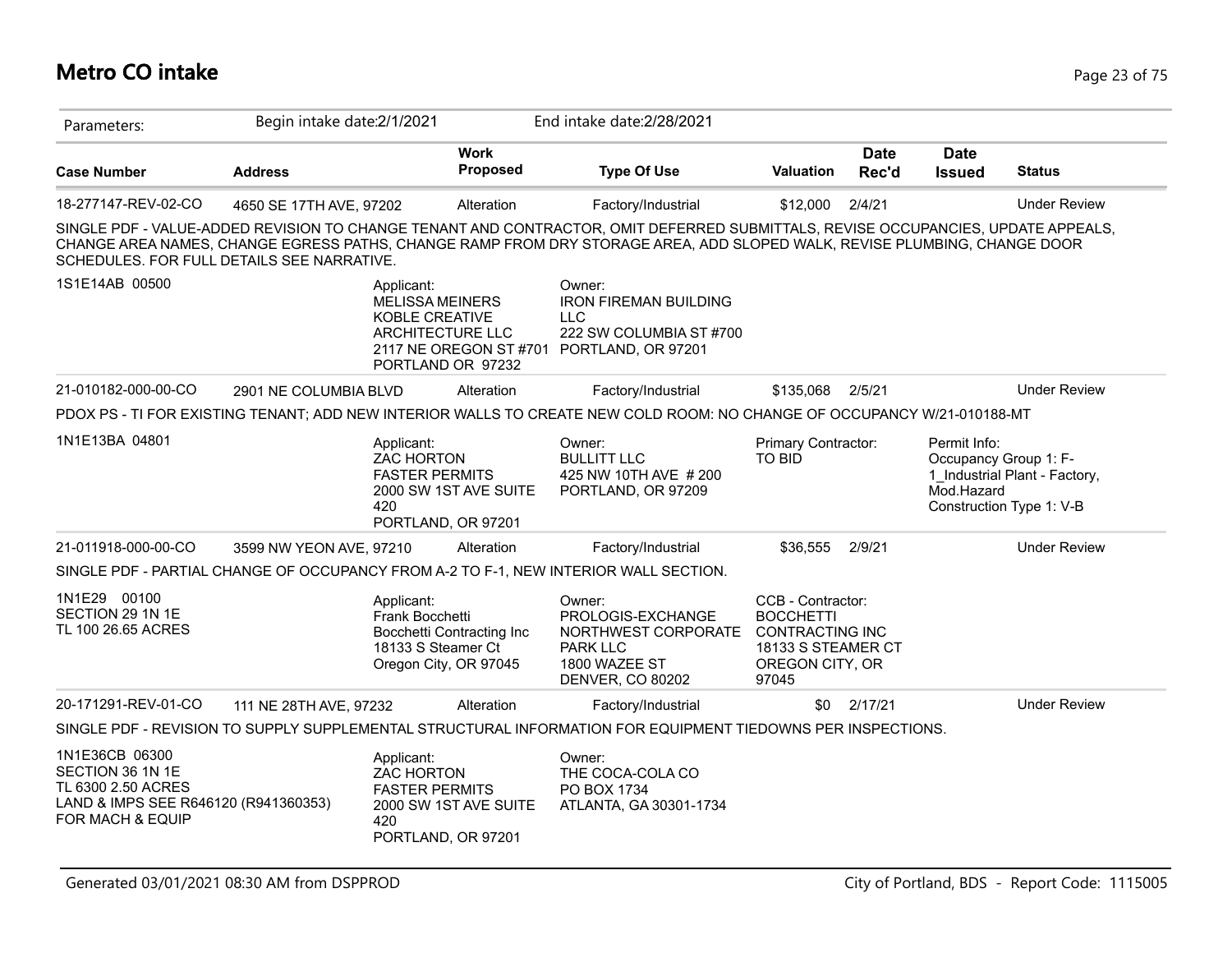## **Metro CO intake** Page 24 of 75

| Parameters:                                                                                                                     | Begin intake date:2/1/2021 |                                                                                                          |                                            | End intake date: 2/28/2021                                                                                                                                                                                                                                                 |                                                                                                                           |                      |                                                                                 |                                                            |
|---------------------------------------------------------------------------------------------------------------------------------|----------------------------|----------------------------------------------------------------------------------------------------------|--------------------------------------------|----------------------------------------------------------------------------------------------------------------------------------------------------------------------------------------------------------------------------------------------------------------------------|---------------------------------------------------------------------------------------------------------------------------|----------------------|---------------------------------------------------------------------------------|------------------------------------------------------------|
| <b>Case Number</b>                                                                                                              | <b>Address</b>             |                                                                                                          | <b>Work</b><br><b>Proposed</b>             | <b>Type Of Use</b>                                                                                                                                                                                                                                                         | <b>Valuation</b>                                                                                                          | <b>Date</b><br>Rec'd | <b>Date</b><br><b>Issued</b>                                                    | <b>Status</b>                                              |
| 21-016635-000-00-CO                                                                                                             | 302 SE 7TH AVE, 97214      |                                                                                                          | Alteration                                 | Factory/Industrial                                                                                                                                                                                                                                                         | \$80,000                                                                                                                  | 2/22/21              |                                                                                 | <b>Under Review</b>                                        |
| CHANGE OF OCCUPANCY.                                                                                                            |                            |                                                                                                          |                                            | SINGLE PDF - TENANT IMPROVEMENT TO EXPAND COMMERCIAL KITCHEN STORAGE SPACE. INCLUDES DEMO OF CMU INFILL AT WALL SEPARATING EXISTING<br>KITCHEN SPACE FROM STORAGE AREA; RELOCATION OF EXISTING WALK-IN COOLER AND INSTALLATION OF NEW WALK-IN COOLER. (1) NEW RESTROOM. NO |                                                                                                                           |                      |                                                                                 |                                                            |
| 1N1E35CC 09700<br><b>EAST PORTLAND</b><br>BLOCK 160<br>LOT 1&2&7<br>W 1/2 OF LOT 8                                              |                            | Applicant:<br><b>NATHAN ARNOLD</b><br><b>FASTER PERMITS</b><br>2000 SW 1ST AVE #420<br>PORTLAND OR 97201 |                                            | Owner:<br>302 SE 7TH OZ LLC<br>210 SE MADISON ST #19<br>PORTLAND, OR 97214-4192                                                                                                                                                                                            | CCB - Contractor:<br>PKNW CONSTRUCTION<br><b>LLC</b><br>PO BOX 3686<br>HILLSBORO, OR 97123                                |                      | Permit Info:<br>Occupancy Group 1: S-<br>Warehouse                              | 1 Storage - Moderate Hazard,<br>Construction Type 1: III-B |
| 17-257798-REV-01-CO                                                                                                             | 4230 NE SUMNER ST, 97218   |                                                                                                          | Alteration                                 | Factory/Industrial                                                                                                                                                                                                                                                         | \$1,000                                                                                                                   | 2/24/21              |                                                                                 | <b>Under Review</b>                                        |
|                                                                                                                                 |                            |                                                                                                          |                                            | SINGLE PDF - REVISION TO REMOVE EXISTING FLOOR DRAIN AND ADD DOUBLE SINK CONNECTED TO NEW MAS UNIT AND COVER; CHANGE WEST EXIT DOOR;<br>REMOVE NOTE 'NO CO2 USED FOR CANNABIS GROW' AND ADD NOTE "PROJECT INCLUDES CO2 ENRICHMENT SYSTEM". SEE MT PERMIT FOR SYSTEM.       |                                                                                                                           |                      |                                                                                 |                                                            |
| 1N2E19BB 11700<br><b>BOUNDARY AC</b><br>W 1/2 OF LOT 25<br>ELY 50' OF LOT 26<br>NLY 45' OF ELY 50' OF LOT 27                    |                            | Applicant:<br><b>STEPHEN KORBICH</b><br>2235 NE KLICKITAT<br><b>STREET</b><br>PORTLAND, OR 97212         | KORBICH ARCHITECTS                         | Owner:<br><b>TWIN SCREW</b><br><b>INVESTMENTS LLC</b><br>4230 NE SUMNER ST<br>PORTLAND, OR 97218-1542 SALEM, OR 97306                                                                                                                                                      | CCB - Contractor:<br><b>FREEDOM HEATING</b><br>AND AIR LLC<br>1075 DENISE ST SE                                           |                      | Permit Info:<br>Occupancy Group 1: F-<br>Mod.Hazard<br>Construction Type 1: V-B | 1 Industrial Plant - Factory,                              |
| 21-017162-000-00-CO                                                                                                             | 3900 NE 158TH AVE, 97230   |                                                                                                          | Alteration                                 | Factory/Industrial                                                                                                                                                                                                                                                         | \$63,480                                                                                                                  | 2/25/21              |                                                                                 | <b>Under Review</b>                                        |
| SINGLE PDF - INSTALL PALLET RACKING IN EAST PORTION OF BUILDING.                                                                |                            |                                                                                                          |                                            |                                                                                                                                                                                                                                                                            |                                                                                                                           |                      |                                                                                 |                                                            |
| 1N2E24DD 00100<br>SECTION 24 1N 2E<br>TL 100 11.17 ACRES<br>LAND & IMPS SEE R680754 (R942241222)<br><b>FOR MACH &amp; EQUIP</b> |                            | Applicant:<br><b>TRENT INGLESBY</b><br><b>SYSTEMS</b><br>PORTLAND OR 97230                               | NORTHWEST HANDLING<br>18008 NE AIRPORT WAY | Owner:<br><b>FXI INC</b><br>100 MATSONFORD RD STE<br>300<br>RADNOR, PA 19087                                                                                                                                                                                               | CCB - Contractor:<br><b>NORTH WEST</b><br><b>HANDLING SYSTEMS</b><br><b>INC</b><br>1100 SW 7TH STREET<br>RENTON, WA 98057 |                      |                                                                                 |                                                            |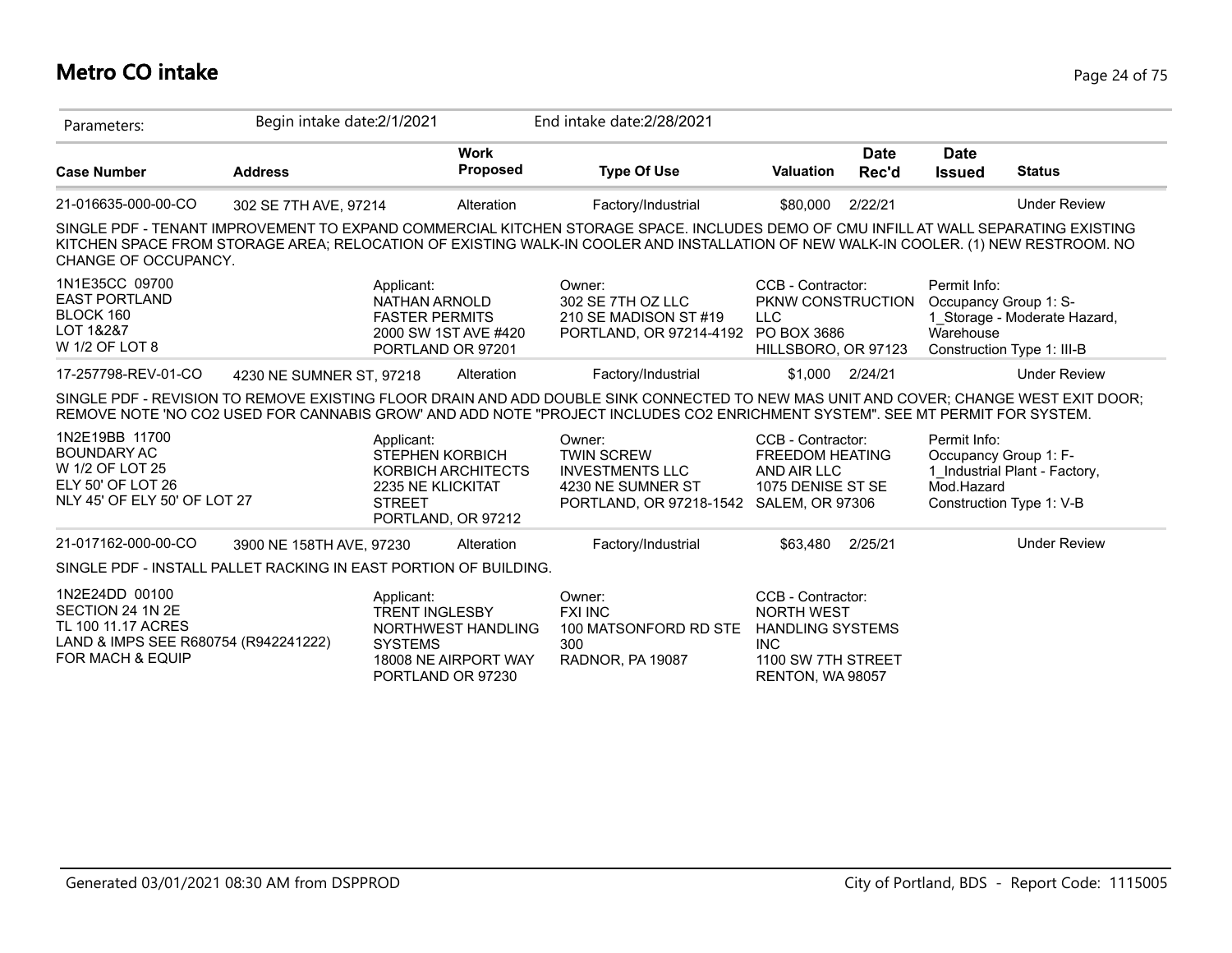## **Metro CO intake** Page 25 of 75

| Parameters:                                                                                                                                                    | Begin intake date:2/1/2021    |                                                                                                                                |        | End intake date: 2/28/2021                                                             |                                                                                                                                                             |                      |                                                     |                                                            |
|----------------------------------------------------------------------------------------------------------------------------------------------------------------|-------------------------------|--------------------------------------------------------------------------------------------------------------------------------|--------|----------------------------------------------------------------------------------------|-------------------------------------------------------------------------------------------------------------------------------------------------------------|----------------------|-----------------------------------------------------|------------------------------------------------------------|
| <b>Case Number</b>                                                                                                                                             | <b>Address</b>                | <b>Work</b><br><b>Proposed</b>                                                                                                 |        | <b>Type Of Use</b>                                                                     | Valuation                                                                                                                                                   | <b>Date</b><br>Rec'd | <b>Date</b><br><b>Issued</b>                        | <b>Status</b>                                              |
| 21-017908-000-00-CO                                                                                                                                            | 1710 SE BROOKLYN ST,<br>97202 | Alteration                                                                                                                     |        | Factory/Industrial                                                                     | \$20,000                                                                                                                                                    | 2/25/21              |                                                     | <b>Under Review</b>                                        |
| SINGLE PDF - TENANT IMPROVEMENT FOR NEW TENANT, INFILL WALL SECTION WITH NEW DOOR ON 1ST FLOOR, NEW WALLS AND DOORS TO CREATE (2)<br>OFFICES ON THE 2ND FLOOR. |                               |                                                                                                                                |        |                                                                                        |                                                                                                                                                             |                      |                                                     |                                                            |
| 1S1E11AC 01600<br><b>TIBBETTS ADD</b><br>BLOCK 37<br><b>LOT 3&amp;4</b>                                                                                        |                               | Applicant:<br>DAVID HARDISTER<br><b>WOODBLOCK</b><br><b>ARCHITECTURE</b><br>827 SW 2ND AVE, SUITE<br>300<br>PORTLAND, OR 97204 | Owner: | SE BROOKLYN STREET<br><b>PROPERTIES LLC</b><br>290 SE SPOKANE ST<br>PORTLAND, OR 97202 | CCB - Contractor:<br><b>TRUEBECK</b><br><b>CONSTRUCTION INC</b><br>951 MARINERS ISLAND<br><b>BLVD 700</b><br>SAN MATEO, CA 94404                            |                      | Permit Info:<br>Occupancy Group 1: F-<br>Mod.Hazard | 1 Industrial Plant - Factory,<br>Construction Type 1: V-B  |
| 18-182840-REV-01-CO                                                                                                                                            | 303 SW 12TH AVE, 97205        | Alteration                                                                                                                     |        | Hotel/Motel                                                                            | \$0                                                                                                                                                         | 2/10/21              |                                                     | <b>Under Review</b>                                        |
| SINGLE PDF - REVISION TO REPLACE CANOPY WITH LIGHT WEIGHT AWNING. SEE 17-276506-HR AND 18-120852-HR.                                                           |                               |                                                                                                                                |        |                                                                                        |                                                                                                                                                             |                      |                                                     |                                                            |
| 1N1E33DD 00400<br><b>COUCHS ADD</b><br>BLOCK 107<br>E 100' N OF STARK ST<br>HISTORIC PROPERTY 15 YR 2010,<br>POTENTIAL ADDITIONAL TAX                          |                               | Applicant:<br><b>BLAINE BURRIS</b><br><b>ANKROM MOISAN</b><br>ARCHITECTS, INC<br>38 NW DAVIS ST #300<br>PORTLAND OR 97209      | Owner: | MICHAEL MCMENAMIN<br>430 N KILLINGSWORTH ST<br>PORTLAND, OR 97217-2441                 | CCB - Contractor:<br><b>JOHN ECKART</b><br>PACIFIC CREST<br><b>CONSTRUCTION INC</b><br>24111 NE HALSEY ST<br><b>STE 400</b><br>TROUTDALE, OR 97060-<br>1030 |                      | Permit Info:<br>or Motel                            | Occupancy Group 1: R-1_Hotel<br>Construction Type 1: III-B |
| 19-267072-DFS-13-CO                                                                                                                                            | 7000 NE AIRPORT WAY,<br>97218 | Alteration                                                                                                                     |        | Institutional                                                                          | \$65,000                                                                                                                                                    | 2/1/21               | 2/1/21                                              | Issued                                                     |
| T CORE - Package "A" - DFS-13 - Seismic anchorage of electrical raceways and equipment                                                                         |                               |                                                                                                                                |        |                                                                                        |                                                                                                                                                             |                      |                                                     |                                                            |
| 1N2E08B 00400<br>SECTION 08 1N 2E<br>TL 400 7.39 ACRES<br>SEE SUB ACCOUNT R705697 (R                                                                           |                               | Applicant:<br><b>MIKE COYLE</b><br><b>FASTER PERMITS</b><br>2000 SW 1ST AVE, STE<br>420<br>PORTLAND, OR 97201                  | Owner: | PORT OF PORTLAND<br>PO BOX 3529<br>PORTLAND, OR 97208-3529                             | CCB - Contractor:<br><b>HOFFMAN SKANSKA</b><br><b>LLC</b><br>389 INTERPACE<br>PARKWAY 5TH FLOOR<br>PARSIPPANY, NJ 07054                                     |                      |                                                     |                                                            |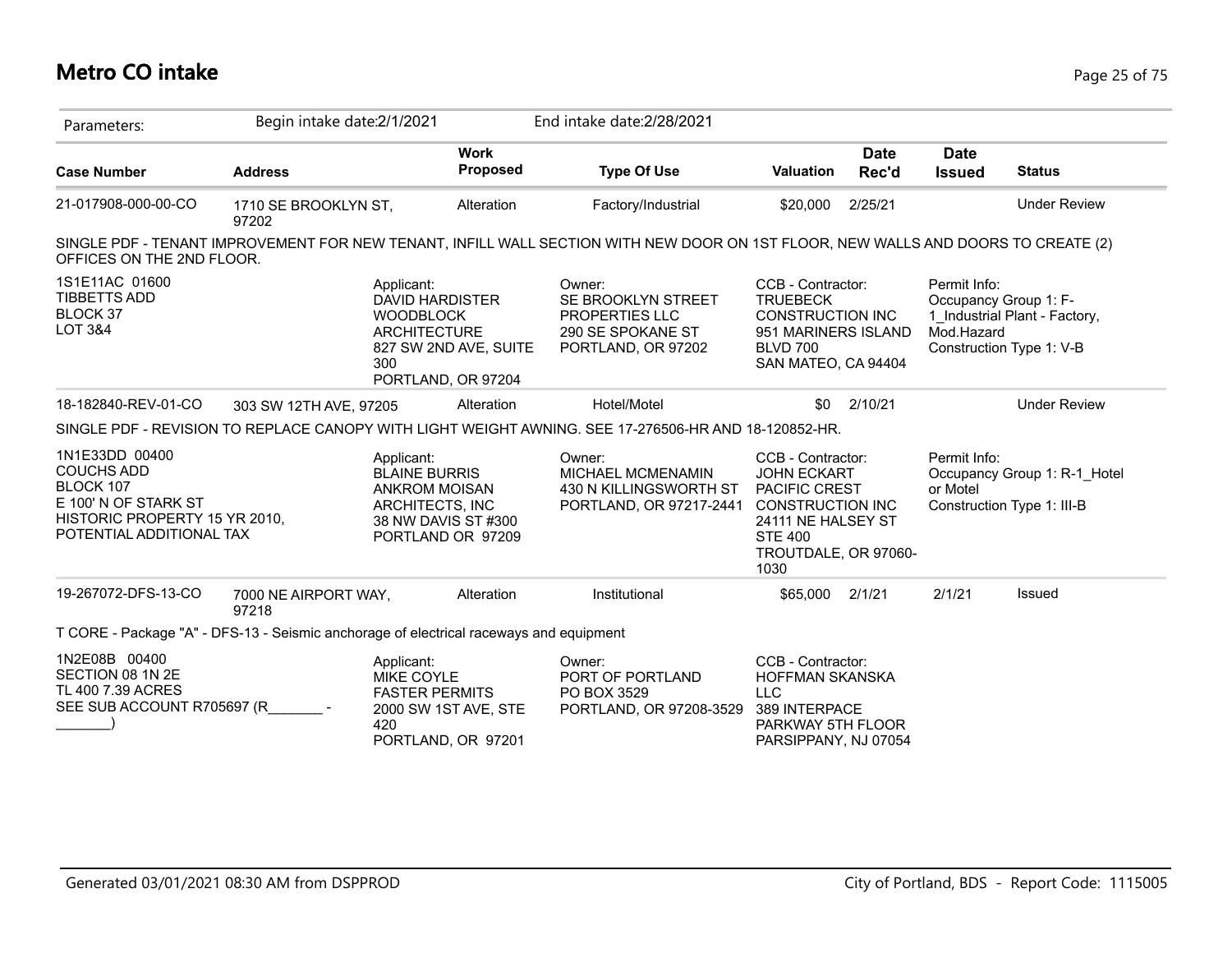# **Metro CO intake** Page 26 of 75

| Parameters:                                                                                 | Begin intake date: 2/1/2021   |                                                                                                               |                 | End intake date: 2/28/2021                                                                       |                                                                                                                         |                      |                                                                                                              |                               |
|---------------------------------------------------------------------------------------------|-------------------------------|---------------------------------------------------------------------------------------------------------------|-----------------|--------------------------------------------------------------------------------------------------|-------------------------------------------------------------------------------------------------------------------------|----------------------|--------------------------------------------------------------------------------------------------------------|-------------------------------|
| <b>Case Number</b>                                                                          | <b>Address</b>                | <b>Work</b>                                                                                                   | <b>Proposed</b> | <b>Type Of Use</b>                                                                               | <b>Valuation</b>                                                                                                        | <b>Date</b><br>Rec'd | <b>Date</b><br><b>Issued</b>                                                                                 | <b>Status</b>                 |
| 19-140299-DFS-07-CO                                                                         | 7000 NE AIRPORT WAY,<br>97218 |                                                                                                               | Alteration      | Institutional                                                                                    | \$8,000,000                                                                                                             | 2/4/21               | 2/5/21                                                                                                       | <b>Issued</b>                 |
| PDX AIRPORT - CONCOURSE B - DFS 07 - Seismic anchorage of electrical equipment              |                               |                                                                                                               |                 |                                                                                                  |                                                                                                                         |                      |                                                                                                              |                               |
| 1N2E08B 00400<br>SECTION 08 1N 2E<br>TL 400 7.39 ACRES<br>SEE SUB ACCOUNT R705697 (R        |                               | Applicant:<br>Mike Coyle<br><b>Faster Permits</b><br>2000 SW 1st Avenue, Suite<br>420<br>Portland, OR 97201   |                 | Owner:<br>PORT OF PORTLAND<br>PO BOX 3529<br>PORTLAND, OR 97208-3529                             | CCB - Contractor:<br>HOFFMAN SKANSKA<br><b>LLC</b><br>389 INTERPACE<br>PARKWAY 5TH FLOOR<br>PARSIPPANY, NJ 07054        |                      | Permit Info:<br>Occupancy Group 1: A-<br>2 Nightclub<br>Construction Type 1: I-A<br>Type $1$ : I-A           | Construction Type 2 (formerly |
| 19-140299-DFS-09-CO                                                                         | 7000 NE AIRPORT WAY,<br>97218 |                                                                                                               | Alteration      | Institutional                                                                                    | \$4,500,000 2/4/21                                                                                                      |                      | 2/5/21                                                                                                       | Issued                        |
|                                                                                             |                               |                                                                                                               |                 | PDX AIRPORT - CONCOURSE B - DFS 09 - Seismic bracing of mechanical and plumbing piping equipment |                                                                                                                         |                      |                                                                                                              |                               |
| 1N2E08B 00400<br>SECTION 08 1N 2E<br>TL 400 7.39 ACRES<br>SEE SUB ACCOUNT R705697 (R        |                               | Applicant:<br>Mike Coyle<br><b>Faster Permits</b><br>2000 SW 1st Avenue, Suite<br>420<br>Portland, OR 97201   |                 | Owner:<br>PORT OF PORTLAND<br>PO BOX 3529<br>PORTLAND, OR 97208-3529                             | CCB - Contractor:<br><b>HOFFMAN SKANSKA</b><br><b>LLC</b><br>389 INTERPACE<br>PARKWAY 5TH FLOOR<br>PARSIPPANY, NJ 07054 |                      | Permit Info:<br>Occupancy Group 1: A-<br>2 Nightclub<br>Construction Type 1: I-A<br>Type 1): I-A             | Construction Type 2 (formerly |
| 19-267072-DFS-15-CO                                                                         | 7000 NE AIRPORT WAY,<br>97218 |                                                                                                               | Alteration      | Institutional                                                                                    | \$10,000 2/4/21                                                                                                         |                      | 2/5/21                                                                                                       | Issued                        |
| T CORE - Package "A" - DFS-15 - Seismic attachment of low voltage transformer in Room C1225 |                               |                                                                                                               |                 |                                                                                                  |                                                                                                                         |                      |                                                                                                              |                               |
| 1N2E08B 00400<br>SECTION 08 1N 2E<br>TL 400 7.39 ACRES<br>SEE SUB ACCOUNT R705697 (R        |                               | Applicant:<br><b>MIKE COYLE</b><br><b>FASTER PERMITS</b><br>2000 SW 1ST AVE, STE<br>420<br>PORTLAND, OR 97201 |                 | Owner:<br>PORT OF PORTLAND<br>PO BOX 3529<br>PORTLAND, OR 97208-3529                             | CCB - Contractor:<br>HOFFMAN SKANSKA<br><b>LLC</b><br>389 INTERPACE<br>PARKWAY 5TH FLOOR<br>PARSIPPANY, NJ 07054        |                      | Permit Info:<br>Occupancy Group 1: A-<br>3 Assembly - General<br>Construction Type 1: I-A<br>Type $1$ ): I-A | Construction Type 2 (formerly |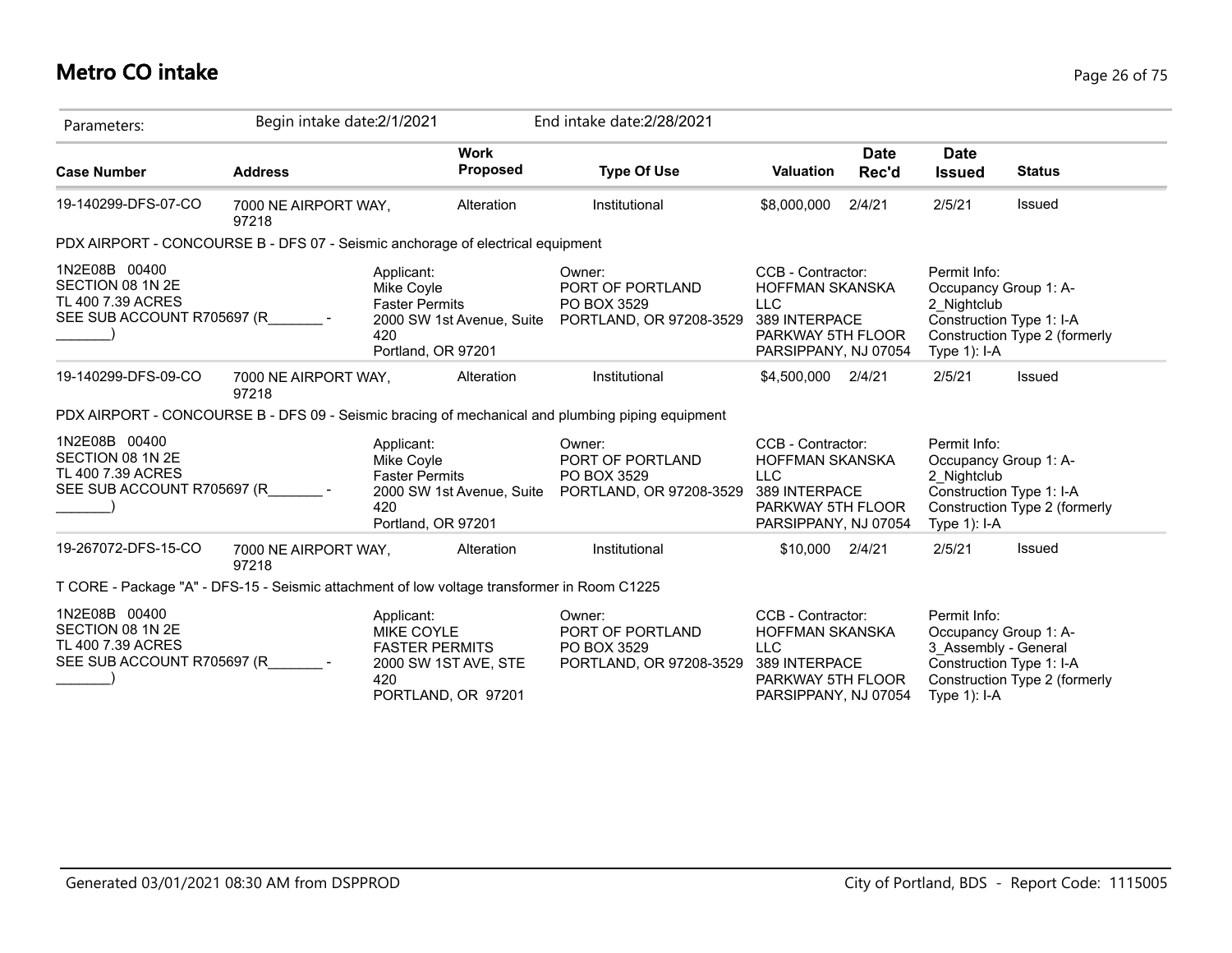# **Metro CO intake** Page 27 of 75

| Parameters:                                                                            | Begin intake date: 2/1/2021      |                                                                                         |                                            | End intake date: 2/28/2021                                                                          |                                                                                                                  |                      |                                                                                  |                                                           |
|----------------------------------------------------------------------------------------|----------------------------------|-----------------------------------------------------------------------------------------|--------------------------------------------|-----------------------------------------------------------------------------------------------------|------------------------------------------------------------------------------------------------------------------|----------------------|----------------------------------------------------------------------------------|-----------------------------------------------------------|
| <b>Case Number</b>                                                                     | <b>Address</b>                   |                                                                                         | <b>Work</b><br>Proposed                    | <b>Type Of Use</b>                                                                                  | Valuation                                                                                                        | <b>Date</b><br>Rec'd | <b>Date</b><br><b>Issued</b>                                                     | <b>Status</b>                                             |
| 19-267072-DFS-16-CO                                                                    | 7000 NE AIRPORT WAY,<br>97218    |                                                                                         | Alteration                                 | Institutional                                                                                       | \$55,000                                                                                                         | 2/4/21               | 2/5/21                                                                           | Issued                                                    |
|                                                                                        |                                  |                                                                                         |                                            | T CORE - Package "A" - DFS-16 - Seismic attachment of medium voltage switchgear (Base for E5D1-4CD) |                                                                                                                  |                      |                                                                                  |                                                           |
| 1N2E08B 00400<br>SECTION 08 1N 2E<br>TL 400 7.39 ACRES<br>SEE SUB ACCOUNT R705697 (R   |                                  | Applicant:<br><b>MIKE COYLE</b><br><b>FASTER PERMITS</b><br>420                         | 2000 SW 1ST AVE, STE<br>PORTLAND, OR 97201 | Owner:<br>PORT OF PORTLAND<br>PO BOX 3529<br>PORTLAND, OR 97208-3529                                | CCB - Contractor:<br>HOFFMAN SKANSKA<br><b>LLC</b><br>389 INTERPACE<br>PARKWAY 5TH FLOOR<br>PARSIPPANY, NJ 07054 |                      | Permit Info:<br>Occupancy Group 1: A-<br>3 Assembly - General<br>Type $1$ : I-A  | Construction Type 1: I-A<br>Construction Type 2 (formerly |
| 19-267072-DFS-17-CO                                                                    | 7000 NE AIRPORT WAY,<br>97218    |                                                                                         | Alteration                                 | Institutional                                                                                       | \$4,000 2/11/21                                                                                                  |                      |                                                                                  | <b>Under Review</b>                                       |
| T CORE - Package "A" - DFS-17 - Seismic attachment of mechanical equipment (VAC-T-102) |                                  |                                                                                         |                                            |                                                                                                     |                                                                                                                  |                      |                                                                                  |                                                           |
| 1N2E08B 00400<br>SECTION 08 1N 2E<br>TL 400 7.39 ACRES<br>SEE SUB ACCOUNT R705697 (R   |                                  | Applicant:<br>MIKE COYLE<br><b>FASTER PERMITS</b><br>420                                | 2000 SW 1ST AVE, STE<br>PORTLAND, OR 97201 | Owner:<br>PORT OF PORTLAND<br>PO BOX 3529<br>PORTLAND, OR 97208-3529                                | CCB - Contractor:<br>HOFFMAN SKANSKA<br><b>LLC</b><br>389 INTERPACE<br>PARKWAY 5TH FLOOR<br>PARSIPPANY, NJ 07054 |                      | Permit Info:<br>Occupancy Group 1: A-<br>3_Assembly - General<br>Type $1$ ): I-A | Construction Type 1: I-A<br>Construction Type 2 (formerly |
| 21-014405-000-00-CO                                                                    | 9111 NE SUNDERLAND AVE,<br>97211 |                                                                                         | Alteration                                 | Institutional                                                                                       | \$10,000 2/16/21                                                                                                 |                      |                                                                                  | <b>Under Review</b>                                       |
|                                                                                        |                                  |                                                                                         |                                            | SINGLE PDF - REPLACE (4) DAMAGED DOORS, REMOVE (13) DOORS FROM SLEEPING ROOMS.                      |                                                                                                                  |                      |                                                                                  |                                                           |
| 1N1E12B 00200<br>SECTION 12 1N 1E<br>TL 200 2.48 ACRES                                 |                                  | Applicant:<br><b>COREY MORRIS</b><br><b>CARLETON HART</b><br><b>ARCHITECTURE</b><br>200 | 830 SW 10TH AVE, STE<br>PORTLAND OR 97205  | Owner:<br>OREGON STATE OF<br>2575 CENTER ST NE<br>SALEM, OR 97310-0001                              | Primary Contractor:<br>TO BID                                                                                    |                      | Permit Info:                                                                     | Occupancy Group 1: I-3_Jail<br>Construction Type 1: I-A   |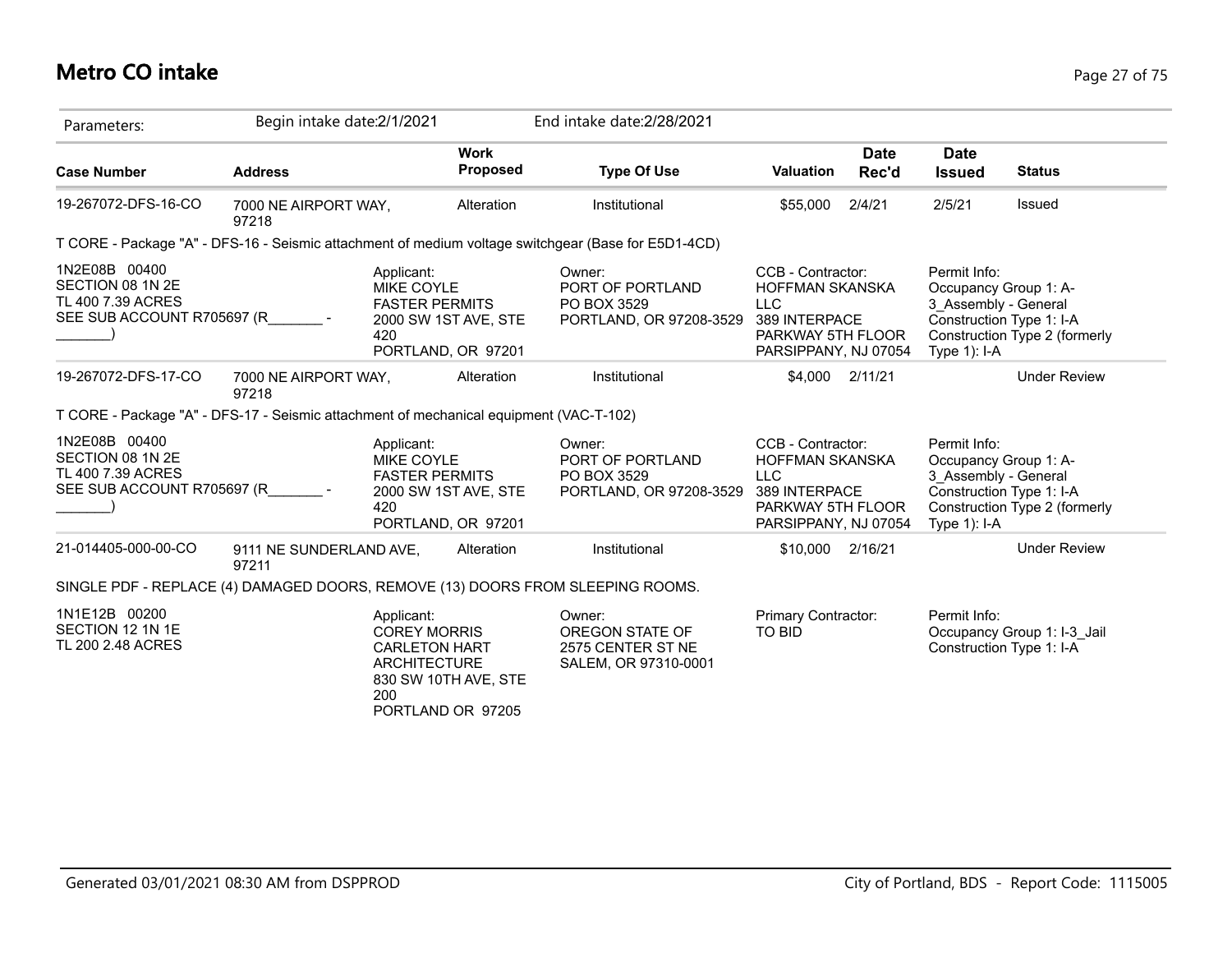# **Metro CO intake** Page 28 of 75

| Parameters:                                                                                 | Begin intake date: 2/1/2021   |                                                                                       |                                | End intake date: 2/28/2021                                                                                |                                                                                                                         |                      |                                                                                                    |                               |
|---------------------------------------------------------------------------------------------|-------------------------------|---------------------------------------------------------------------------------------|--------------------------------|-----------------------------------------------------------------------------------------------------------|-------------------------------------------------------------------------------------------------------------------------|----------------------|----------------------------------------------------------------------------------------------------|-------------------------------|
| <b>Case Number</b>                                                                          | <b>Address</b>                |                                                                                       | <b>Work</b><br><b>Proposed</b> | <b>Type Of Use</b>                                                                                        | <b>Valuation</b>                                                                                                        | <b>Date</b><br>Rec'd | <b>Date</b><br><b>Issued</b>                                                                       | <b>Status</b>                 |
| 19-140299-DFS-10-CO                                                                         | 7000 NE AIRPORT WAY,<br>97218 |                                                                                       | Alteration                     | Institutional                                                                                             | \$50,000                                                                                                                | 2/17/21              | 2/26/21                                                                                            | <b>Issued</b>                 |
| PDX AIRPORT - CONCOURSE B - DFS 10 - Fall protection                                        |                               |                                                                                       |                                |                                                                                                           |                                                                                                                         |                      |                                                                                                    |                               |
| 1N2E08B 00400<br>SECTION 08 1N 2E<br>TL 400 7.39 ACRES<br>SEE SUB ACCOUNT R705697 (R        |                               | Applicant:<br>Mike Coyle<br><b>Faster Permits</b><br>420<br>Portland, OR 97201        | 2000 SW 1st Avenue, Suite      | Owner:<br>PORT OF PORTLAND<br>PO BOX 3529<br>PORTLAND, OR 97208-3529                                      | CCB - Contractor:<br><b>HOFFMAN SKANSKA</b><br><b>LLC</b><br>389 INTERPACE<br>PARKWAY 5TH FLOOR<br>PARSIPPANY, NJ 07054 |                      |                                                                                                    |                               |
| 19-140299-DFS-08-CO                                                                         | 7000 NE AIRPORT WAY.<br>97218 |                                                                                       | Alteration                     | Institutional                                                                                             | \$275,000 2/18/21                                                                                                       |                      | 2/24/21                                                                                            | <b>Issued</b>                 |
| PDX AIRPORT - CONCOURSE B - DFS 08 - Apron lighting - light pole structures and foundations |                               |                                                                                       |                                |                                                                                                           |                                                                                                                         |                      |                                                                                                    |                               |
| 1N2E08B 00400<br>SECTION 08 1N 2E<br>TL 400 7.39 ACRES<br>SEE SUB ACCOUNT R705697 (R        |                               | Applicant:<br>Mike Coyle<br><b>Faster Permits</b><br>420<br>Portland, OR 97201        | 2000 SW 1st Avenue, Suite      | Owner:<br>PORT OF PORTLAND<br>PO BOX 3529<br>PORTLAND, OR 97208-3529                                      | CCB - Contractor:<br><b>HOFFMAN SKANSKA</b><br><b>LLC</b><br>389 INTERPACE<br>PARKWAY 5TH FLOOR<br>PARSIPPANY, NJ 07054 |                      | Permit Info:<br>Occupancy Group 1: A-<br>2 Nightclub<br>Construction Type 1: I-A<br>Type $1$ : I-A | Construction Type 2 (formerly |
| 19-267072-DFS-18-CO                                                                         | 7000 NE AIRPORT WAY,<br>97218 |                                                                                       | Alteration                     | Institutional                                                                                             | \$151,000 2/18/21                                                                                                       |                      |                                                                                                    | <b>Under Review</b>           |
|                                                                                             |                               |                                                                                       |                                | T CORE - Package "A" - DFS-18 - Seismic attachment of suspended raceway for electrical Concourse C tunnel |                                                                                                                         |                      |                                                                                                    |                               |
| 1N2E08B 00400<br>SECTION 08 1N 2E<br>TL 400 7.39 ACRES<br>SEE SUB ACCOUNT R705697 (R        |                               | Applicant:<br><b>MIKE COYLE</b><br><b>FASTER PERMITS</b><br>420<br>PORTLAND, OR 97201 | 2000 SW 1ST AVE, STE           | Owner:<br>PORT OF PORTLAND<br>PO BOX 3529<br>PORTLAND, OR 97208-3529                                      | CCB - Contractor:<br><b>HOFFMAN SKANSKA</b><br><b>LLC</b><br>389 INTERPACE<br>PARKWAY 5TH FLOOR<br>PARSIPPANY, NJ 07054 |                      |                                                                                                    |                               |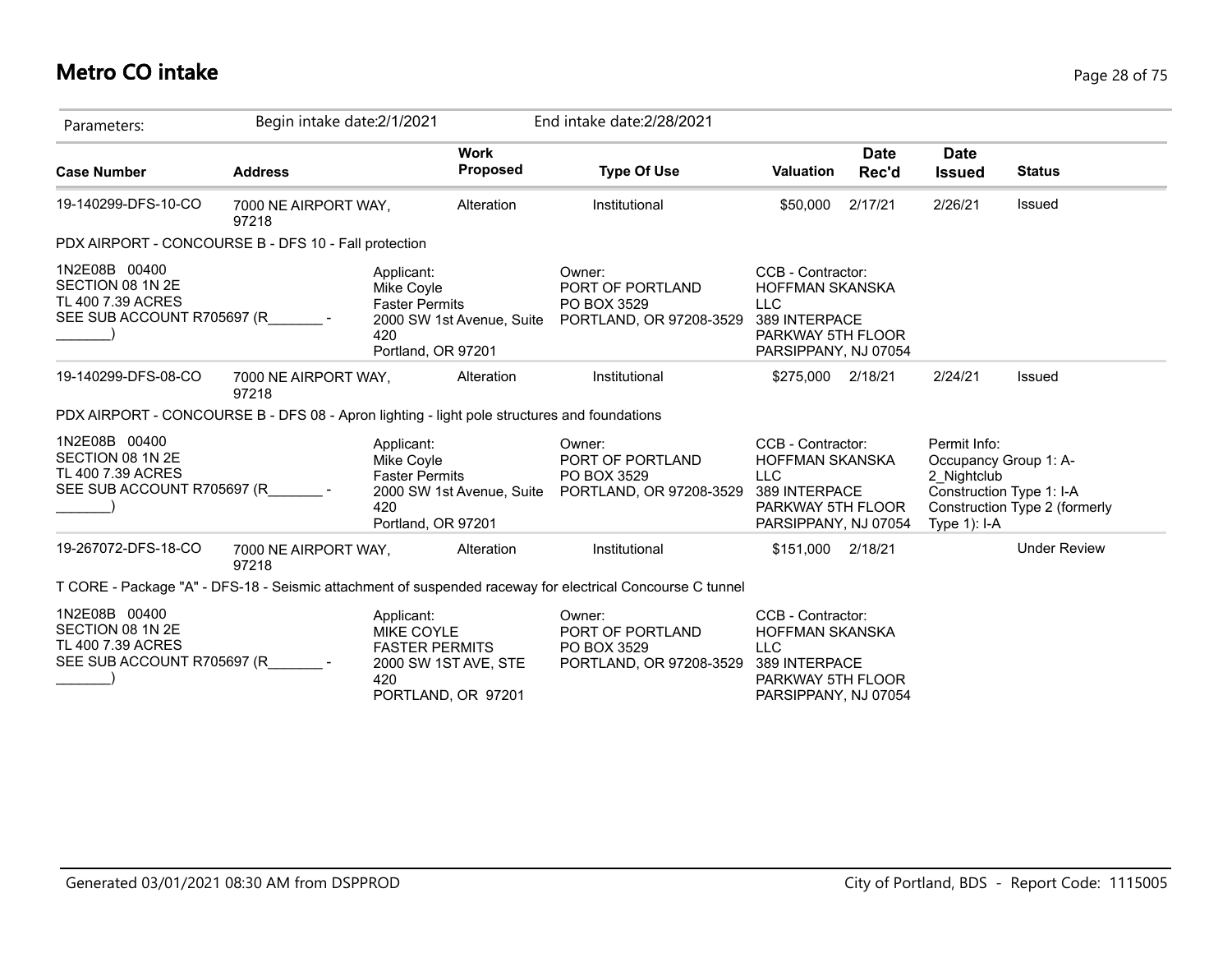# **Metro CO intake** Page 29 of 75

| Parameters:                                                                          | Begin intake date: 2/1/2021   |                                                                                                               | End intake date: 2/28/2021                                                                       |                                                                                                                         |                      |                                                                                                             |                               |
|--------------------------------------------------------------------------------------|-------------------------------|---------------------------------------------------------------------------------------------------------------|--------------------------------------------------------------------------------------------------|-------------------------------------------------------------------------------------------------------------------------|----------------------|-------------------------------------------------------------------------------------------------------------|-------------------------------|
| <b>Case Number</b>                                                                   | <b>Address</b>                | <b>Work</b><br><b>Proposed</b>                                                                                | <b>Type Of Use</b>                                                                               | <b>Valuation</b>                                                                                                        | <b>Date</b><br>Rec'd | <b>Date</b><br><b>Issued</b>                                                                                | <b>Status</b>                 |
| 19-267072-DFS-19-CO                                                                  | 7000 NE AIRPORT WAY,<br>97218 | Alteration                                                                                                    | Institutional                                                                                    | \$480.000                                                                                                               | 2/18/21              |                                                                                                             | <b>Under Review</b>           |
|                                                                                      |                               | T CORE - Package "A" - DFS-19 - Seismic attachment of normal power MV switchgear                              |                                                                                                  |                                                                                                                         |                      |                                                                                                             |                               |
| 1N2E08B 00400<br>SECTION 08 1N 2E<br>TL 400 7.39 ACRES<br>SEE SUB ACCOUNT R705697 (R |                               | Applicant:<br><b>MIKE COYLE</b><br><b>FASTER PERMITS</b><br>2000 SW 1ST AVE, STE<br>420<br>PORTLAND, OR 97201 | Owner:<br>PORT OF PORTLAND<br>PO BOX 3529<br>PORTLAND, OR 97208-3529                             | CCB - Contractor:<br><b>HOFFMAN SKANSKA</b><br><b>LLC</b><br>389 INTERPACE<br>PARKWAY 5TH FLOOR<br>PARSIPPANY, NJ 07054 |                      | Permit Info:<br>Occupancy Group 1: A-<br>3_Assembly - General<br>Construction Type 1: I-A<br>Type 1): I-A   | Construction Type 2 (formerly |
| 19-267072-DFS-20-CO                                                                  | 7000 NE AIRPORT WAY,<br>97218 | Alteration                                                                                                    | Institutional                                                                                    | \$18,500 2/22/21                                                                                                        |                      |                                                                                                             | <b>Under Review</b>           |
|                                                                                      |                               | T CORE - Package "A" - DFS-20 - Seismic attachment of dry side HVAC ductwork                                  |                                                                                                  |                                                                                                                         |                      |                                                                                                             |                               |
| 1N2E08B 00400<br>SECTION 08 1N 2E<br>TL 400 7.39 ACRES<br>SEE SUB ACCOUNT R705697 (R |                               | Applicant:<br><b>MIKE COYLE</b><br><b>FASTER PERMITS</b><br>2000 SW 1ST AVE, STE<br>420<br>PORTLAND, OR 97201 | Owner:<br>PORT OF PORTLAND<br>PO BOX 3529<br>PORTLAND, OR 97208-3529                             | CCB - Contractor:<br>HOFFMAN SKANSKA<br><b>LLC</b><br>389 INTERPACE<br>PARKWAY 5TH FLOOR<br>PARSIPPANY, NJ 07054        |                      | Permit Info:<br>Occupancy Group 1: A-<br>3 Assembly - General<br>Construction Type 1: I-A<br>Type $1$ : I-A | Construction Type 2 (formerly |
| 19-140299-DFS-11-CO                                                                  | 7000 NE AIRPORT WAY,<br>97218 | Alteration                                                                                                    | Institutional                                                                                    | \$950,000 2/23/21                                                                                                       |                      |                                                                                                             | <b>Under Review</b>           |
|                                                                                      |                               |                                                                                                               | PDX AIRPORT - CONCOURSE B - DFS 11 - Seismic bracing ductwork, roof top and suspended HVAC units |                                                                                                                         |                      |                                                                                                             |                               |
| 1N2E08B 00400<br>SECTION 08 1N 2E<br>TL 400 7.39 ACRES<br>SEE SUB ACCOUNT R705697 (R |                               | Applicant:<br>Mike Coyle<br><b>Faster Permits</b><br>2000 SW 1st Avenue, Suite<br>420<br>Portland, OR 97201   | Owner:<br>PORT OF PORTLAND<br>PO BOX 3529<br>PORTLAND, OR 97208-3529                             | CCB - Contractor:<br><b>HOFFMAN SKANSKA</b><br><b>LLC</b><br>389 INTERPACE<br>PARKWAY 5TH FLOOR<br>PARSIPPANY, NJ 07054 |                      |                                                                                                             |                               |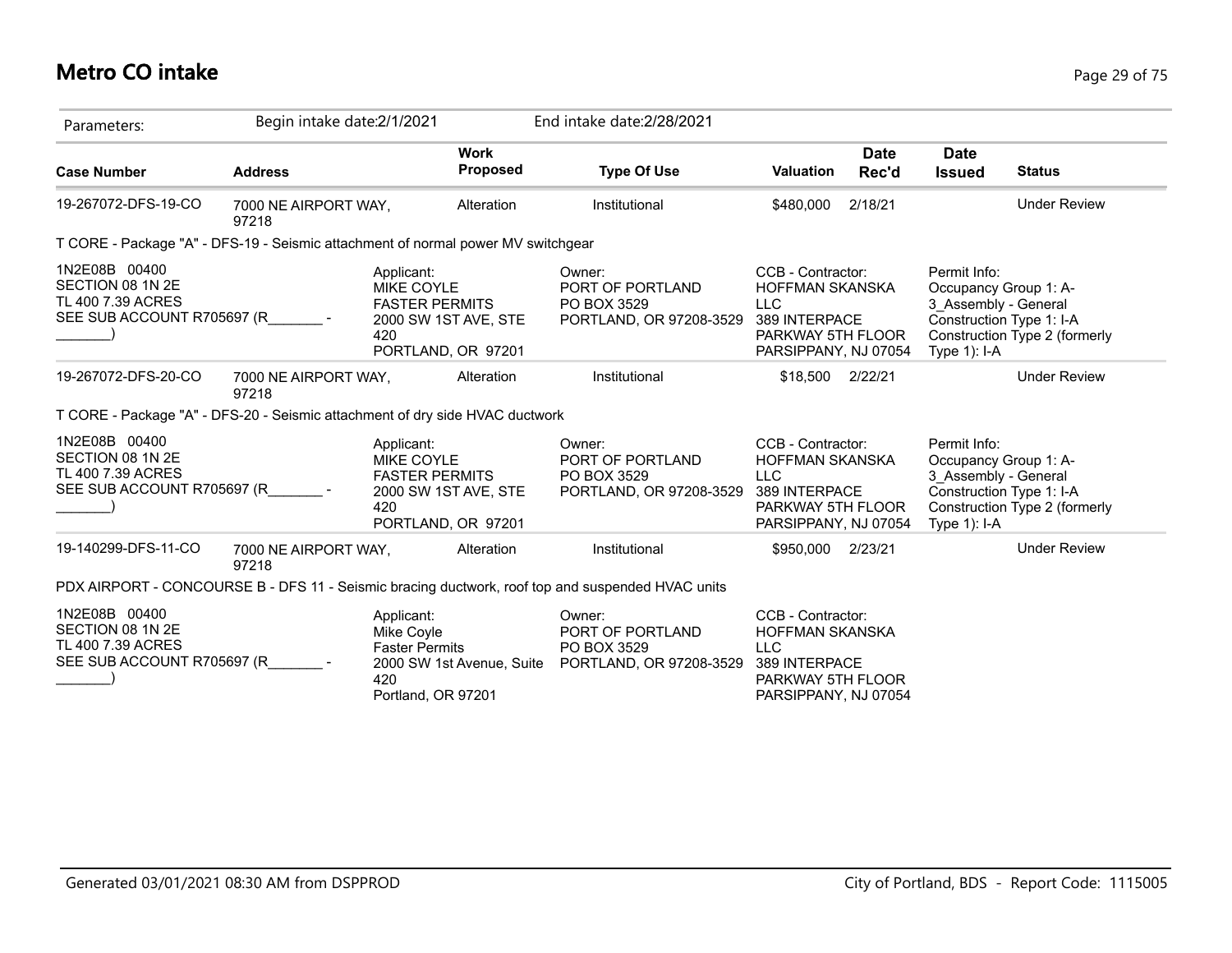## **Metro CO intake** Page 30 of 75

| Parameters:                                                                                                      | Begin intake date: 2/1/2021   |                                                                                                                | End intake date: 2/28/2021                                                                          |                                                                                                                         |                      |                                                           |                                                                                          |
|------------------------------------------------------------------------------------------------------------------|-------------------------------|----------------------------------------------------------------------------------------------------------------|-----------------------------------------------------------------------------------------------------|-------------------------------------------------------------------------------------------------------------------------|----------------------|-----------------------------------------------------------|------------------------------------------------------------------------------------------|
| <b>Case Number</b>                                                                                               | <b>Address</b>                | <b>Work</b><br>Proposed                                                                                        | <b>Type Of Use</b>                                                                                  | <b>Valuation</b>                                                                                                        | <b>Date</b><br>Rec'd | <b>Date</b><br><b>Issued</b>                              | <b>Status</b>                                                                            |
| 19-140299-DFS-12-CO                                                                                              | 7000 NE AIRPORT WAY,<br>97218 | Alteration                                                                                                     | Institutional                                                                                       | \$250,000                                                                                                               | 2/23/21              |                                                           | <b>Under Review</b>                                                                      |
|                                                                                                                  |                               | PDX AIRPORT - CONCOURSE B - DFS 12 - Structural glass railings and glass walls                                 |                                                                                                     |                                                                                                                         |                      |                                                           |                                                                                          |
| 1N2E08B 00400<br>SECTION 08 1N 2E<br>TL 400 7.39 ACRES<br>SEE SUB ACCOUNT R705697 (R                             |                               | Applicant:<br>Mike Coyle<br><b>Faster Permits</b><br>2000 SW 1st Avenue, Suite<br>420<br>Portland, OR 97201    | Owner:<br>PORT OF PORTLAND<br>PO BOX 3529<br>PORTLAND, OR 97208-3529                                | CCB - Contractor:<br><b>HOFFMAN SKANSKA</b><br><b>LLC</b><br>389 INTERPACE<br>PARKWAY 5TH FLOOR<br>PARSIPPANY, NJ 07054 |                      |                                                           |                                                                                          |
| 19-267072-DFS-21-CO                                                                                              | 7000 NE AIRPORT WAY,<br>97218 | Alteration                                                                                                     | Institutional                                                                                       | \$100,000 2/24/21                                                                                                       |                      |                                                           | <b>Under Review</b>                                                                      |
|                                                                                                                  |                               |                                                                                                                | T CORE - Package "A" - DFS-21 - Seismic attachment of piping and equipment for the MC6 and OSR Room |                                                                                                                         |                      |                                                           |                                                                                          |
| 1N2E08B 00400<br>SECTION 08 1N 2E<br>TL 400 7.39 ACRES<br>SEE SUB ACCOUNT R705697 (R                             |                               | Applicant:<br><b>MIKE COYLE</b><br><b>FASTER PERMITS</b><br>2000 SW 1ST AVE, STE<br>420<br>PORTLAND, OR 97201  | Owner:<br>PORT OF PORTLAND<br>PO BOX 3529<br>PORTLAND, OR 97208-3529                                | CCB - Contractor:<br><b>HOFFMAN SKANSKA</b><br><b>LLC</b><br>389 INTERPACE<br>PARKWAY 5TH FLOOR<br>PARSIPPANY, NJ 07054 |                      |                                                           |                                                                                          |
| 19-223270-DFS-03-CO                                                                                              | 404 NW 23RD AVE, 97210        | Alteration                                                                                                     | Mercantile                                                                                          | \$25,000 2/2/21                                                                                                         |                      |                                                           | <b>Under Review</b>                                                                      |
|                                                                                                                  |                               | SINGLE PDF - DFS FOR PREFAB EXHAUST SHAFT ANCHORAGE AND BRACING.                                               |                                                                                                     |                                                                                                                         |                      |                                                           |                                                                                          |
| 1N1E33CB 00500<br><b>MEADS ADD</b><br>BLOCK <sub>2</sub><br>W 1/2 OF S 100' OF LOT 12<br>S 50' OF LOT 13, LOT 14 |                               | Applicant:<br><b>ZAC HORTON</b><br><b>FASTER PERMITS</b><br>2000 SW 1ST AVE SUITE<br>420<br>PORTLAND, OR 97201 | Owner:<br><b>FLANDERS NW LLC ET AL</b><br>116 NE 6TH AVE #400<br>PORTLAND, OR 97232                 | CCB - Contractor:<br><b>BNK CONSTRUCTION</b><br><b>INC</b><br>45 82ND DR STE 53 B<br>GLADSTONE, OR 97027-<br>2562       |                      | Permit Info:<br><b>Service Station</b><br>Type $1$ ): V-A | Occupancy Group 1: M Store,<br>Construction Type 1: V-A<br>Construction Type 2 (formerly |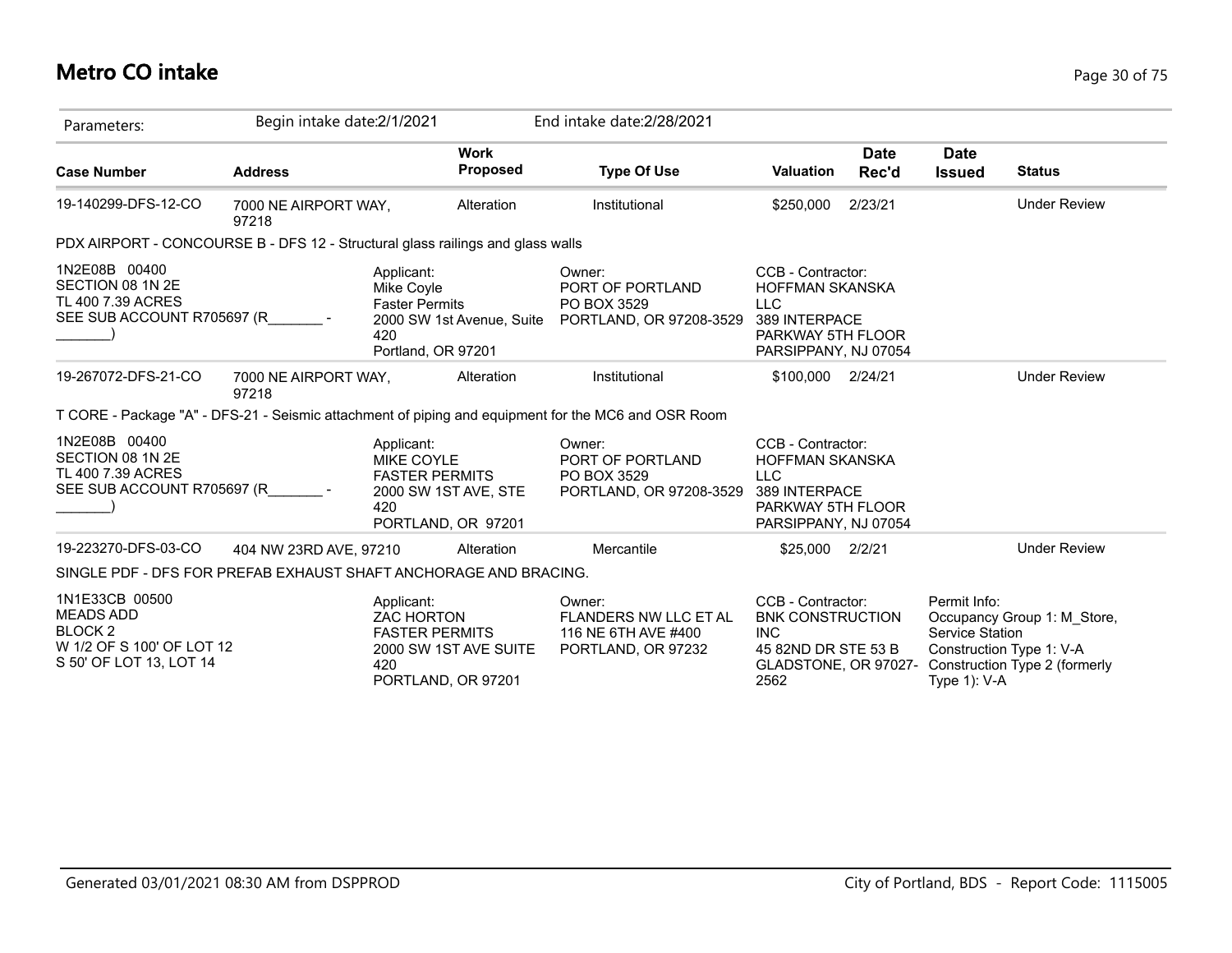## **Metro CO intake** Page 31 of 75

| Parameters:                                             | Begin intake date: 2/1/2021                                                                                                                                                               |                                                                                                | End intake date: 2/28/2021                                                                |                                                                                                    |                      |                                 |                                                         |
|---------------------------------------------------------|-------------------------------------------------------------------------------------------------------------------------------------------------------------------------------------------|------------------------------------------------------------------------------------------------|-------------------------------------------------------------------------------------------|----------------------------------------------------------------------------------------------------|----------------------|---------------------------------|---------------------------------------------------------|
| <b>Case Number</b>                                      | <b>Address</b>                                                                                                                                                                            | <b>Work</b><br><b>Proposed</b>                                                                 | <b>Type Of Use</b>                                                                        | <b>Valuation</b>                                                                                   | <b>Date</b><br>Rec'd | <b>Date</b><br><b>Issued</b>    | <b>Status</b>                                           |
| 21-011255-000-00-CO                                     | 10263 NE CASCADES PKWY,<br>97220                                                                                                                                                          | Alteration                                                                                     | Mercantile                                                                                | \$175,000                                                                                          | 2/11/21              |                                 | <b>Under Review</b>                                     |
|                                                         | PDOX PS - TI FOR FIRST TENANT; NO CHANGE OF OCCUPANCY; NEW WALLS TO CREATE EXAM ROOMS, RESTROOM, AND RECEPTION AREA w/21-011276-MT. SEE<br>06-175426-CO FOR CORE/SHELL PERMIT FOR BLDG P. |                                                                                                |                                                                                           |                                                                                                    |                      |                                 |                                                         |
| 1N2E16A 00600<br>SECTION 16 1N 2E<br>TL 600 27.10 ACRES | Applicant:<br><b>TIM SCHENK</b><br>55420                                                                                                                                                  | ELDER-JONES BUILDING<br>PERMIT SERVICE INC<br>1120 E 80TH ST, STE 211<br><b>BLOOMINGTON MN</b> | Owner:<br>PORT OF PORTLAND<br>20 SOUTH CLARK #3000<br>CHICAGO, IL 60603                   | Primary Contractor:<br>TO BID                                                                      |                      | Permit Info:<br>Service Station | Occupancy Group 1: M_Store,<br>Construction Type 1: V-B |
| 20-176386-REV-01-CO                                     | 1445 NE WEIDLER ST, 97232                                                                                                                                                                 | Alteration                                                                                     | Mercantile                                                                                | \$0                                                                                                | 2/12/21              | 2/24/21                         | Issued                                                  |
|                                                         | SINGLE PDF - REVISION TO REMOVE 2-HOUR WALL REQUIREMENT.                                                                                                                                  |                                                                                                |                                                                                           |                                                                                                    |                      |                                 |                                                         |
| 1N1E26DC 13400                                          | Applicant:<br>AMY HODGSON<br><b>STATE PERMITS</b><br>319 ELAINES CT                                                                                                                       | DODGEVILLE, WI 53533                                                                           | Owner:<br>NE BROADWAY PARTNERS<br>200 INTERNATIONAL WAY<br>SPRINGFIELD, OR 97477-<br>1186 | CCB - Contractor:<br><b>BCI NATIONAL INC</b><br>3158 S. MAIN STREET<br>SALT LAKE CITY, UT<br>84115 |                      | Permit Info:<br>Service Station | Occupancy Group 1: M Store,<br>Construction Type 1: V-B |
| 19-270303-REV-01-CO                                     | 1821 NE 33RD AVE, 97212                                                                                                                                                                   | Alteration                                                                                     | Mercantile                                                                                | \$0                                                                                                | 2/19/21              | 2/19/21                         | Issued                                                  |
| LIST OF CHANGES, W/ 19-270310-REV-01 MT                 | SINGLE PDF - REMOVE EXISTING MEZZANINE AND CHANGE ROOF PLAN. MISC CHANGES DUE TO FIELD CONDITIONS. SEE REVISION WRITE UP FOR DETAILED                                                     |                                                                                                |                                                                                           |                                                                                                    |                      |                                 |                                                         |
| 1N1E25CD 03900                                          | Applicant:<br><b>TERRI DOUGLAS</b><br><b>NORR</b><br>#1300                                                                                                                                | ARCH./ENGINERING PC<br>150 JEFFERSON AVE<br>DETROIT MI 48226                                   | Owner:<br><b>MJH LAND LLC</b><br>1 CVS DR<br>WOONSOCKET, RI 02895                         | CCB - Contractor:<br>SOLEX CONTRACTING<br><b>INC</b><br>42146 REMINGTON AVE<br>TEMECULA, CA 92590  |                      | Permit Info:<br>Service Station | Occupancy Group 1: M_Store,<br>Construction Type 1: V-A |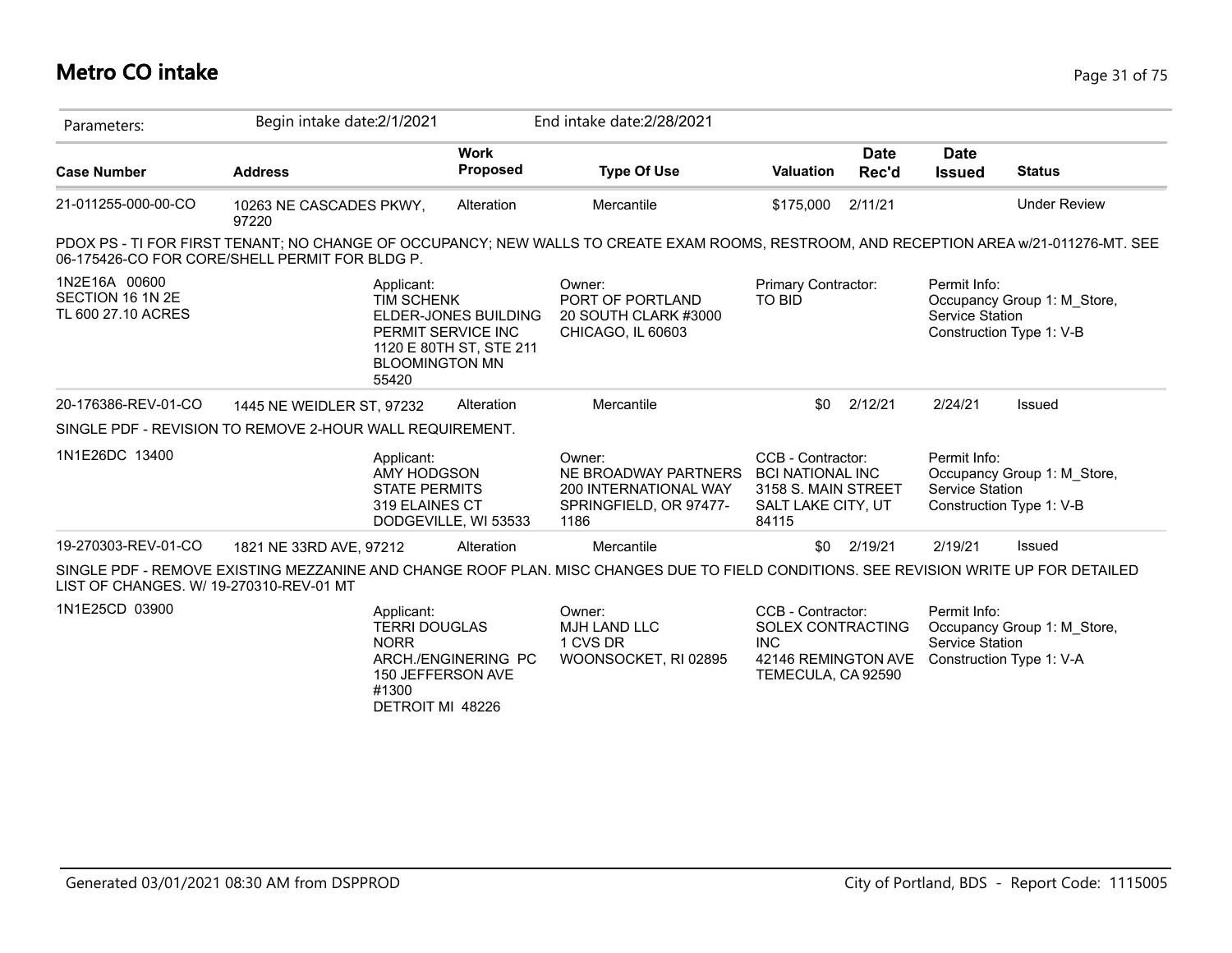## **Metro CO intake** Page 32 of 75

| Parameters:                                                                                                 | Begin intake date:2/1/2021                                                                                                                                                                                                                                     |                                             | End intake date: 2/28/2021                                                                                              |                                                                                                                   |                      |                                                                              |                                 |
|-------------------------------------------------------------------------------------------------------------|----------------------------------------------------------------------------------------------------------------------------------------------------------------------------------------------------------------------------------------------------------------|---------------------------------------------|-------------------------------------------------------------------------------------------------------------------------|-------------------------------------------------------------------------------------------------------------------|----------------------|------------------------------------------------------------------------------|---------------------------------|
| <b>Case Number</b>                                                                                          | <b>Address</b>                                                                                                                                                                                                                                                 | <b>Work</b><br>Proposed                     | <b>Type Of Use</b>                                                                                                      | <b>Valuation</b>                                                                                                  | <b>Date</b><br>Rec'd | <b>Date</b><br><b>Issued</b>                                                 | <b>Status</b>                   |
| 19-223270-REV-02-CO                                                                                         | 404 NW 23RD AVE, 97210                                                                                                                                                                                                                                         | Alteration                                  | Mercantile                                                                                                              | \$0                                                                                                               | 2/25/21              |                                                                              | <b>Under Review</b>             |
|                                                                                                             | SINGLE PDF - REMOVE STEEL FRAMED ENCLOSURE FROM PROJECT PER DFS-03.                                                                                                                                                                                            |                                             |                                                                                                                         |                                                                                                                   |                      |                                                                              |                                 |
| 1N1E33CB 00500<br><b>MEADS ADD</b><br><b>BLOCK2</b><br>W 1/2 OF S 100' OF LOT 12<br>S 50' OF LOT 13, LOT 14 | Applicant:<br><b>ZAC HORTON</b><br><b>FASTER PERMITS</b><br>420                                                                                                                                                                                                | 2000 SW 1ST AVE SUITE<br>PORTLAND, OR 97201 | Owner:<br>FLANDERS NW LLC ET AL<br>116 NE 6TH AVE #400<br>PORTLAND, OR 97232                                            | CCB - Contractor:<br><b>BNK CONSTRUCTION</b><br><b>INC</b><br>45 82ND DR STE 53 B<br>GLADSTONE, OR 97027-<br>2562 |                      |                                                                              |                                 |
| 21-011887-000-00-CO                                                                                         | 2765 NW NICOLAI ST, 97210                                                                                                                                                                                                                                      | Alteration                                  | Storage                                                                                                                 | \$28,758                                                                                                          | 2/9/21               |                                                                              | <b>Under Review</b>             |
|                                                                                                             | SINGLE PDF - INSTALL NEW WALK-IN COOLER. ** WITH 21-011897 MT**                                                                                                                                                                                                |                                             |                                                                                                                         |                                                                                                                   |                      |                                                                              |                                 |
| 1N1E29DB 00300<br><b>INDUSTRIAL CENTER</b><br>BLOCK 1 TL 300                                                | Applicant:<br><b>JEFF BROWN</b><br>PO BOX 86                                                                                                                                                                                                                   | ROYAL MECHANICAL<br>SHERWOOD OR 97140       | Owner:<br><b>SCHMITT INDUSTRIES INC</b><br>2765 NW NICOLAI ST<br>PORTLAND, OR 97210                                     | CCB - Contractor:<br>ROYAL MECHANICAL<br><b>LLC</b><br>PO BOX 86<br>SHERWOOD, OR 97140                            |                      | Permit Info:<br>Occupancy Group 1: S-<br>Garage<br>Construction Type 1: V-B  | 2 Storage - Low Hazard, Parking |
| 21-011244-000-00-CO                                                                                         | 6730 NE 79TH CT, 97218                                                                                                                                                                                                                                         | Alteration                                  | Storage                                                                                                                 | \$200,000 2/22/21                                                                                                 |                      |                                                                              | <b>Under Review</b>             |
|                                                                                                             | SINGLE PDF - TENANT IMPROVEMENT AND PARTIAL CHANGE OF OCCUPANCY FROM F2 TO S2. GROUND FLOOR MODIFICATIONS, REPLACE CEILING IN OFFICE<br>AREA, NEW STRIPING AND BOLLARDS FOR PARKING. NEW OPENINGS IN EXTERIOR WALLS FOR MECHANICAL WORK UNDER SEPARATE PERMIT. |                                             |                                                                                                                         |                                                                                                                   |                      |                                                                              |                                 |
| 1N2E17AD 01600<br>PORT-AIR BUSINESS CENTER<br><b>BLOCK1</b><br><b>LOT 10</b>                                | Applicant:<br><b>GARY WHITE</b><br>A2H, INC.<br><b>RD</b>                                                                                                                                                                                                      | LAKELAND, TN 38002                          | Owner:<br><b>ICON OWNER POOL 1</b><br><b>WEST LLC</b><br>3009 DAVIES PLANTATION PO BOX 460169<br>HOUSTON, TX 77056-8169 | Primary Contractor:<br><b>TO BID</b>                                                                              |                      |                                                                              |                                 |
| 20-167047-DFS-01-CO                                                                                         | 730 SW 10TH AVE, 97205                                                                                                                                                                                                                                         | Alteration                                  | Storage                                                                                                                 | \$173,000                                                                                                         | 2/22/21              |                                                                              | <b>Under Review</b>             |
| SINGLE PDF DFS GLAZING AND ATTACHMENT                                                                       |                                                                                                                                                                                                                                                                |                                             |                                                                                                                         |                                                                                                                   |                      |                                                                              |                                 |
| 1N1E34CC 09500A1<br><b>PORTLAND</b><br>BLOCK 218<br><b>LOT 1-8</b><br>SEE ALSO ACCT-3300                    | Applicant:<br>Alan Avila<br>Howard S. Wright<br>400<br>Portland, OR 97209                                                                                                                                                                                      | 1455 NW Irving St., Suite                   | Owner:<br>PORTLAND CITY OF<br>1120 SW 5TH AVE #1204<br>PORTLAND, OR 97204-1912 205 W DEWEY ST                           | CCB - Contractor:<br><b>BALFOUR BEATTY</b><br><b>CONSTRUCTION LLC</b><br>GOLDSBORO, NC 27530                      |                      | Permit Info:<br>Occupancy Group 1: S-<br>Garage<br>Construction Type 1: II-B | 2_Storage - Low Hazard, Parking |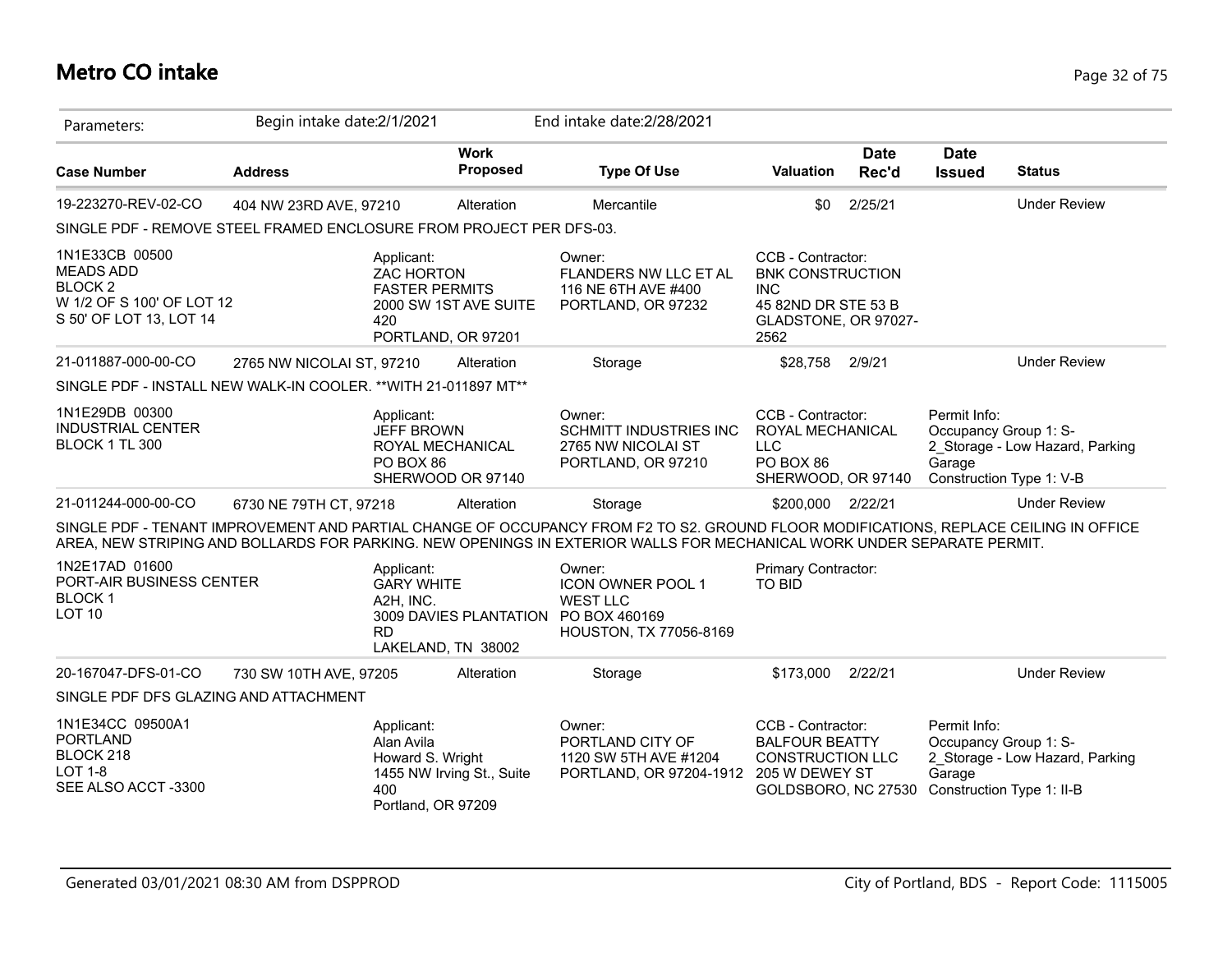## **Metro CO intake** Page 33 of 75

| Parameters:                                                                                   | Begin intake date: 2/1/2021 |                                                                                                |                                                                    | End intake date: 2/28/2021                                                                                                                                                                                                                                                                                                                                                                                                                                                                                                                                                                                                                                                                                                                                                                                                                                          |                                                                                                                                                      |                      |                                                    |                                                            |
|-----------------------------------------------------------------------------------------------|-----------------------------|------------------------------------------------------------------------------------------------|--------------------------------------------------------------------|---------------------------------------------------------------------------------------------------------------------------------------------------------------------------------------------------------------------------------------------------------------------------------------------------------------------------------------------------------------------------------------------------------------------------------------------------------------------------------------------------------------------------------------------------------------------------------------------------------------------------------------------------------------------------------------------------------------------------------------------------------------------------------------------------------------------------------------------------------------------|------------------------------------------------------------------------------------------------------------------------------------------------------|----------------------|----------------------------------------------------|------------------------------------------------------------|
| <b>Case Number</b>                                                                            | <b>Address</b>              |                                                                                                | <b>Work</b><br>Proposed                                            | <b>Type Of Use</b>                                                                                                                                                                                                                                                                                                                                                                                                                                                                                                                                                                                                                                                                                                                                                                                                                                                  | <b>Valuation</b>                                                                                                                                     | <b>Date</b><br>Rec'd | <b>Date</b><br><b>Issued</b>                       | <b>Status</b>                                              |
| 21-018040-000-00-CO                                                                           | 4740 NE 166TH AVE, 97230    |                                                                                                | Alteration                                                         | Storage                                                                                                                                                                                                                                                                                                                                                                                                                                                                                                                                                                                                                                                                                                                                                                                                                                                             | \$39,112                                                                                                                                             | 2/25/21              |                                                    | <b>Under Review</b>                                        |
| SINGLE PDF - INSTALL PALLET RACKING                                                           |                             |                                                                                                |                                                                    |                                                                                                                                                                                                                                                                                                                                                                                                                                                                                                                                                                                                                                                                                                                                                                                                                                                                     |                                                                                                                                                      |                      |                                                    |                                                            |
| 1N3E19B 01500<br>SECTION 19 1N 3E<br>TL 1500 10.34 ACRES                                      |                             | Applicant:<br><b>TRENT INGLESBY</b><br><b>SYSTEMS</b><br>PORTLAND OR 97230                     | NORTHWEST HANDLING<br>18008 NE AIRPORT WAY                         | Owner:<br>LIT INDUSTRIAL LP<br>1717 MCKINNEY AVE #1900<br>DALLAS, TX 75202-1253                                                                                                                                                                                                                                                                                                                                                                                                                                                                                                                                                                                                                                                                                                                                                                                     | CCB - Contractor:<br>NORTH WEST<br><b>HANDLING SYSTEMS</b><br><b>INC</b><br>1100 SW 7TH STREET<br>RENTON, WA 98057                                   |                      | Permit Info:<br>Occupancy Group 1: S-<br>Warehouse | 1 Storage - Moderate Hazard,<br>Construction Type 1: III-B |
| 16-139473-DFS-09-CO                                                                           | SW JEFFERSON ST, 97201      |                                                                                                | Alteration                                                         | Utility                                                                                                                                                                                                                                                                                                                                                                                                                                                                                                                                                                                                                                                                                                                                                                                                                                                             | \$5,000 2/1/21                                                                                                                                       |                      | 2/1/21                                             | Issued                                                     |
| WASH PK RES 3 GATE HOUSE 3 - DFS-09 Attaching motor control (MCC) to concrete pad Gatehouse 3 |                             |                                                                                                |                                                                    |                                                                                                                                                                                                                                                                                                                                                                                                                                                                                                                                                                                                                                                                                                                                                                                                                                                                     |                                                                                                                                                      |                      |                                                    |                                                            |
| 1N1E33C 00300<br>SECTION 33 1N 1E<br>TL 300 20.71 ACRES                                       |                             | Applicant:<br><b>BILL WALSH</b><br><b>SUITE 240</b>                                            | CHERRY CITY ELECTRIC<br>2501 SE COLUMBIA WAY<br>VANCOUVER WA 98661 | Owner:<br>PORTLAND CITY OF<br>1120 SW 5TH AVE #405<br>PORTLAND, OR 97204-1912                                                                                                                                                                                                                                                                                                                                                                                                                                                                                                                                                                                                                                                                                                                                                                                       | CCB - Contractor:<br><b>HOFFMAN</b><br><b>CONSTRUCTION</b><br><b>COMPANY OF OREGON</b><br>805 SW BROADWAY<br><b>SUITE 2100</b><br>PORTLAND, OR 97205 |                      |                                                    |                                                            |
| 21-008115-000-00-CO                                                                           | 12646 SE DIVISION ST, 97236 |                                                                                                | Alteration                                                         | Utility                                                                                                                                                                                                                                                                                                                                                                                                                                                                                                                                                                                                                                                                                                                                                                                                                                                             | \$20,000                                                                                                                                             | 2/1/21               |                                                    | <b>Under Review</b>                                        |
|                                                                                               |                             |                                                                                                |                                                                    | SINGLE PDF - PERSONAL WIRELESS SERVICE FACILITY - WIRELESS TOWER - APPLICATION #3 - REMOVE (3) PANEL ANTENNAS & (3) TMA'S, RELOCATE (3) PANEL<br>ANTENNAS & (3) RRU'S, INSTALL (3) AEHC PANEL ANTENNAS, INSTALL (3) AHFIG RRU'S, INSTALL (2) HCS 2.0 PENDANT STYLE HYBRID CABLE. GROUND SCOPE OF<br>WORK: REMOVE (1) SSC CABINET & (2) FCOA CABINETS, REMOVE (2) AMOB, (1) ESMB, & (1) FXFB, RELOCATE BATTERIES FROM SSC CABINET TO HPL3 POWER<br>CABINET, RELOCATE (2) ASIA, (4) ABIA, (1) ASIK, (1) ABIL, & (1) FSMF FROM FCOA CABINETS TO PROPOSED HPL3 POWER CABINET, REPLACE (1) GEN PLUG W/<br>PROPOSED (1) CAM-LOK GEN PLUG, INSTALL (1) DELTA LB3 BATTERY CABINET W/ (4) STRINGS OF BATTERIES & (1) DELTA HPL3 POWER CABINET W/ (3) AMIA, (1)<br>ASIB, (1) ABIA, (3) ABIC, (1) ASIK, (3) ABIL, (1) CSR IXRE ROUTER, & (1) VOLTAGE BOOSTER W/ (2) AMPLIFIERS |                                                                                                                                                      |                      |                                                    |                                                            |
| 1S2E11BB 00100<br>SECTION 11 1S 2E<br>TL 100 0.54 ACRES                                       |                             | Applicant:<br><b>VINH DINH</b><br><b>INFINIGY</b><br>50 116TH AVE STE210<br>BELLEVUE, WA 98004 |                                                                    | Owner:<br>TRAM QUYNH THI HOANG<br>15442 SE HENDERSON<br><b>WAY</b><br>PORTLAND, OR 97236                                                                                                                                                                                                                                                                                                                                                                                                                                                                                                                                                                                                                                                                                                                                                                            | Primary Contractor:<br><b>TO BID</b>                                                                                                                 |                      |                                                    |                                                            |
|                                                                                               |                             |                                                                                                |                                                                    | Owner:<br>DUNG ANH VU<br>15442 SE HENDERSON<br><b>WAY</b><br>PORTLAND, OR 97236                                                                                                                                                                                                                                                                                                                                                                                                                                                                                                                                                                                                                                                                                                                                                                                     |                                                                                                                                                      |                      |                                                    |                                                            |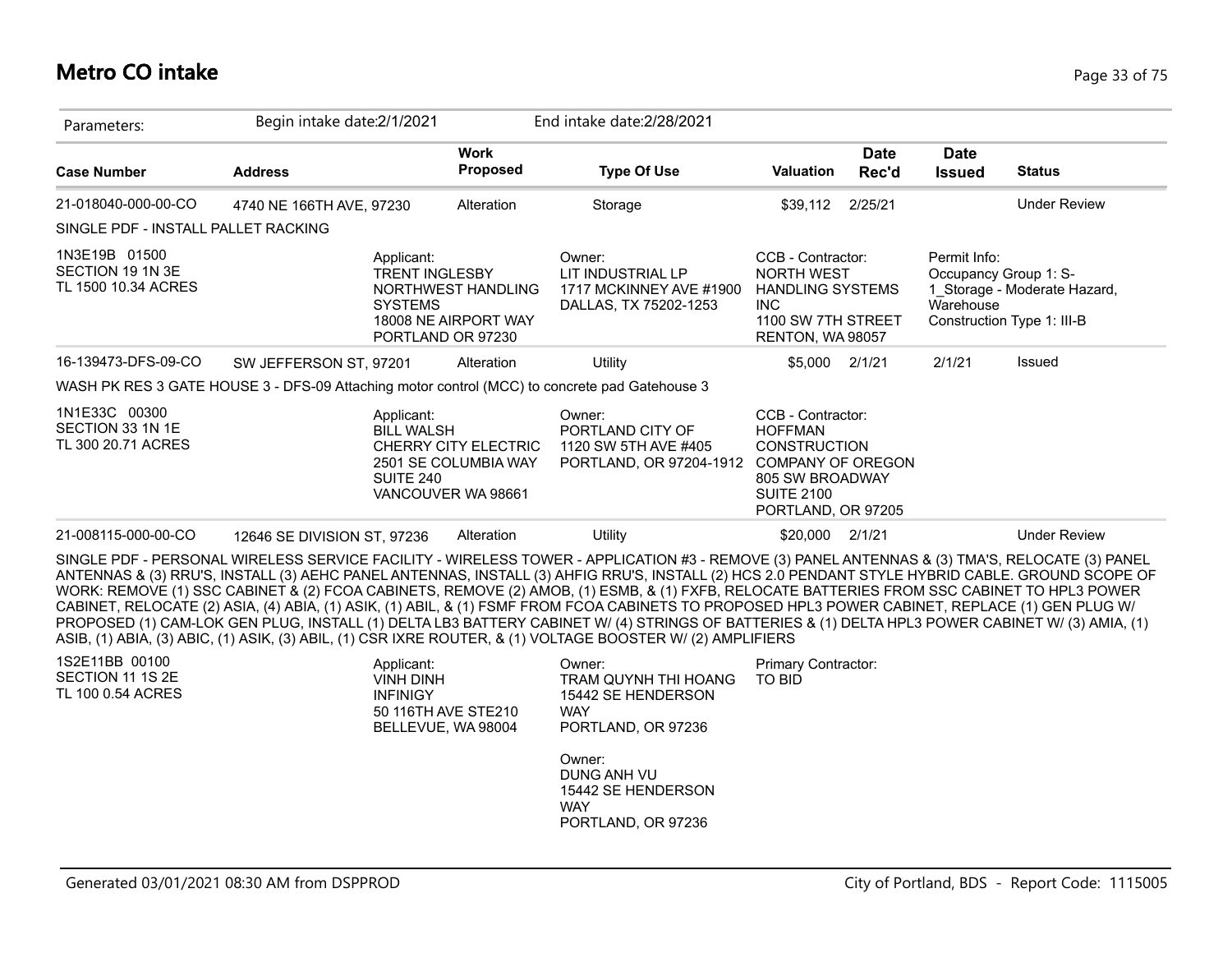## **Metro CO intake** Page 34 of 75

| Parameters:                                                 | Begin intake date:2/1/2021 |                                                                                          |                                                                    | End intake date: 2/28/2021                                                                                                                                                                                                                                                                                                                                                                                                                                                                                                                      |                                                                                                                                                      |                      |                                                                  |                              |
|-------------------------------------------------------------|----------------------------|------------------------------------------------------------------------------------------|--------------------------------------------------------------------|-------------------------------------------------------------------------------------------------------------------------------------------------------------------------------------------------------------------------------------------------------------------------------------------------------------------------------------------------------------------------------------------------------------------------------------------------------------------------------------------------------------------------------------------------|------------------------------------------------------------------------------------------------------------------------------------------------------|----------------------|------------------------------------------------------------------|------------------------------|
| <b>Case Number</b>                                          | <b>Address</b>             |                                                                                          | <b>Work</b><br><b>Proposed</b>                                     | <b>Type Of Use</b>                                                                                                                                                                                                                                                                                                                                                                                                                                                                                                                              | <b>Valuation</b>                                                                                                                                     | <b>Date</b><br>Rec'd | <b>Date</b><br><b>Issued</b>                                     | <b>Status</b>                |
| 21-009355-000-00-CO                                         | 1705 SW 11TH AVE, 97201    |                                                                                          | Alteration                                                         | Utility                                                                                                                                                                                                                                                                                                                                                                                                                                                                                                                                         | \$90,000                                                                                                                                             | 2/1/21               |                                                                  | <b>Under Review</b>          |
|                                                             |                            |                                                                                          |                                                                    | SINGLE PDF - PERSONAL WIRELESS SERVICE FACILITY - WIRELESS ROOFTOP - APPLICATION #3 - REMOVE: (10) ANTENNAS, (3) RRUS, TMAS. INSTALL: (6)<br>ANTENNAS, (6) RRUS, (2) DIPLEXERS. REINFORCE THE ALPHA AND GAMMA FRP ENCLOSURES AND REPLACE THE BETA FRP ENCLOSURE PER THE DRAWINGS.<br>INSIDE ATT EQUIPMENT ENCLOSURE: REPLACE (1) POWER PLANT, INSTALL: (9) RECTIFIERS AND (3) CONVERTERS, (3) POWER TRUNKS, (1) DC6, 5G GROWTH KIT,<br>(3) DC6 SURGE PROTECTORS, (3) 18PR FIBER TRUNKS. REMOVE: (3) DC6 SURGE PROTECTORS, AND (12) FIBER PAIRS. |                                                                                                                                                      |                      |                                                                  |                              |
| 1S1E04 00300                                                |                            | Applicant:<br><b>COURTNEE GOMEZ</b><br><b>SMARTLINK</b><br>3612 SE 168TH AVE             | VANCOUVER, WA 98683                                                | Owner:<br>OREGON STATE OF<br>(BOARD OF HIGHER<br>EDUCATION)<br><b>PO BOX 751</b><br>PORTLAND, OR 97207-0751                                                                                                                                                                                                                                                                                                                                                                                                                                     | Primary Contractor:<br>TO BID                                                                                                                        |                      | Permit Info:                                                     | Construction Type 1: III-A   |
| 16-139475-DFS-03-CO                                         | SW JEFFERSON ST, 97201     |                                                                                          | Alteration                                                         | Utility                                                                                                                                                                                                                                                                                                                                                                                                                                                                                                                                         | \$5.000                                                                                                                                              | 2/1/21               | 2/25/21                                                          | Issued                       |
|                                                             |                            |                                                                                          |                                                                    | WA PARK RES 4 & GATE HOUSE 4 - DFS-03 - Attaching motor control center (MCC) to concrete pad at Gatehouse 4                                                                                                                                                                                                                                                                                                                                                                                                                                     |                                                                                                                                                      |                      |                                                                  |                              |
| 1N1E33C 00300<br>SECTION 33 1N 1E<br>TL 300 20.71 ACRES     |                            | Applicant:<br><b>BILL WALSH</b><br>SUITE 240                                             | CHERRY CITY ELECTRIC<br>2501 SE COLUMBIA WAY<br>VANCOUVER WA 98661 | Owner:<br>PORTLAND CITY OF<br>1120 SW 5TH AVE #405<br>PORTLAND, OR 97204-1912                                                                                                                                                                                                                                                                                                                                                                                                                                                                   | CCB - Contractor:<br><b>HOFFMAN</b><br><b>CONSTRUCTION</b><br><b>COMPANY OF OREGON</b><br>805 SW BROADWAY<br><b>SUITE 2100</b><br>PORTLAND, OR 97205 |                      |                                                                  |                              |
| 21-009474-000-00-CO                                         | 2025 SE 82ND AVE, 97216    |                                                                                          | Alteration                                                         | Utility                                                                                                                                                                                                                                                                                                                                                                                                                                                                                                                                         | \$3,500                                                                                                                                              | 2/2/21               |                                                                  | <b>Under Review</b>          |
| SINGLE PDF - REMOVE AND REPLACE LIGHT POLES IN PARKING LOT. |                            |                                                                                          |                                                                    |                                                                                                                                                                                                                                                                                                                                                                                                                                                                                                                                                 |                                                                                                                                                      |                      |                                                                  |                              |
| 1S2E05DD 00100<br>SECTION 05 1S 2E<br>TL 100 3.50 ACRES     |                            | Applicant:<br>OLEG PRIMACHENKO<br>PRIME ELECTRICAL<br><b>SERVICES</b><br>P.O. BOX 872395 | VANCOUVER, WA 98683                                                | Owner:<br><b>SLAVIC CHURCH</b><br><b>EMMANUEL</b><br>18001 SE FOSTER RD<br>DAMASCUS, OR 97089-<br>5553                                                                                                                                                                                                                                                                                                                                                                                                                                          | CCB - Contractor:<br>PRIME ELECTRICAL<br><b>SERVICES LLC</b><br>3312 SE BELLA VISTA PL<br>VANCOUVER, WA 98683                                        |                      | Permit Info:<br>Garage\Utility Misc.<br>Construction Type 1: V-B | Occupancy Group 1: U Private |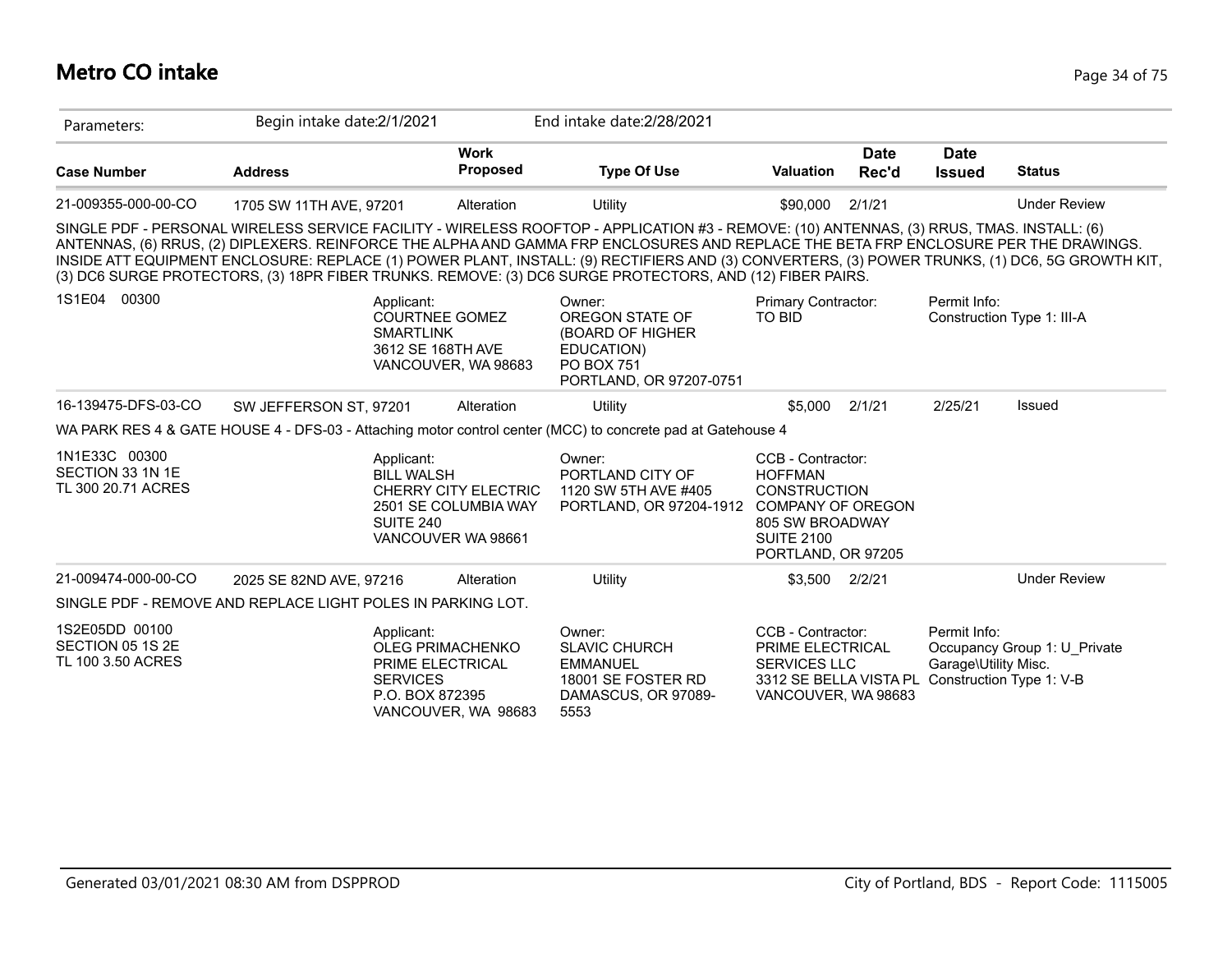## **Metro CO intake** Page 35 of 75

| Parameters:                                                                                                     | Begin intake date: 2/1/2021                                                |                                                                                                               | End intake date: 2/28/2021                                                                                                                                                                                                                                                                                                                                                                       |                                             |                      |                              |                     |
|-----------------------------------------------------------------------------------------------------------------|----------------------------------------------------------------------------|---------------------------------------------------------------------------------------------------------------|--------------------------------------------------------------------------------------------------------------------------------------------------------------------------------------------------------------------------------------------------------------------------------------------------------------------------------------------------------------------------------------------------|---------------------------------------------|----------------------|------------------------------|---------------------|
| <b>Case Number</b>                                                                                              | <b>Address</b>                                                             | <b>Work</b><br>Proposed                                                                                       | <b>Type Of Use</b>                                                                                                                                                                                                                                                                                                                                                                               | Valuation                                   | <b>Date</b><br>Rec'd | <b>Date</b><br><b>Issued</b> | <b>Status</b>       |
| 21-009835-000-00-CO                                                                                             | 8235 NE AIRPORT WAY,<br>97220                                              | Alteration                                                                                                    | Utility                                                                                                                                                                                                                                                                                                                                                                                          | \$30,000                                    | 2/2/21               |                              | <b>Under Review</b> |
| DC12, (4) CONVERTERS, AND 5G GROWTH KIT.                                                                        |                                                                            |                                                                                                               | SINGLE PDF - PERSONAL WIRELESS SERVICE FACILITY - WIRELESS ROOFTOP - APPLICATION #3 - REMOVE: (10) ANTENNAS, (3) TMAS, (3) RRUS. INSTALL: (6)<br>ANTENNAS, (9) RRUS. REPLACE THE THREADED RODS, LAG SCREWS, AND PIPE MOUNTS IN ALPHA AND BETA SECTORS. IN EQUIPMENT ENCLOSURE ADD (3)                                                                                                            |                                             |                      |                              |                     |
| 1N2E09C 00700<br>SECTION 09 1N 2E<br>TL 700 7.27 ACRES                                                          | Applicant:<br><b>SMARTLINK</b>                                             | <b>COURTNEE GOMEZ</b><br>3612 SE 168TH AVE<br>VANCOUVER, WA 98683                                             | Owner:<br>PORT OF PORTLAND<br>8235 NE AIRPORT WAY<br>PORTLAND, OR 97220                                                                                                                                                                                                                                                                                                                          | Primary Contractor:<br>TO BID               |                      |                              |                     |
| 21-009892-000-00-CO                                                                                             | 1130 NE 28TH AVE, 97232                                                    | Alteration                                                                                                    | Utility                                                                                                                                                                                                                                                                                                                                                                                          | \$50,000                                    | 2/2/21               |                              | <b>Under Review</b> |
|                                                                                                                 | WORK WILL TAKE PLACE INSIDE THE EXISTING 12¿ SCREEN WALLS FOR EACH SECTOR. |                                                                                                               | SINGLE PDF - PERSONAL WIRELESS SERVICE FACILITY - WIRELESS ROOFTOP - APPLICATION #3 - REMOVE: (9) ANTENNAS, (12) RRUS. RELOCATE: (3) RRUS.<br>INSTALL: (6) ANTENNAS, (9) RRUS, (3) ECHO REPEATERS, (3) DIPLEXERS, (1) NEW PIPE MOUNT IN ALPHA SECTOR, (1) NEW TRI-POD MOUNT IN BETA SECTOR. ALL                                                                                                  |                                             |                      |                              |                     |
| 1N1E36B 00200<br>SECTION 36 1N 1E<br>TL 200 5.45 ACRES<br>LAND & IMPS SEE R316835 (R941360021)<br>FOR CELL SITE | Applicant:<br><b>SMARTLINK</b>                                             | <b>COURTNEE GOMEZ</b><br>3612 SE 168TH AVE<br>VANCOUVER, WA 98683                                             | Owner:<br>WESTON INVESTMENT CO<br><b>LLC</b><br>2154 NE BROADWAY #200<br>PORTLAND, OR 97232-1561                                                                                                                                                                                                                                                                                                 | Primary Contractor:<br><b>TO BID</b>        |                      |                              |                     |
| 21-010134-000-00-CO                                                                                             | 6615 NE M L KING BLVD,<br>97211                                            | Alteration                                                                                                    | Utility                                                                                                                                                                                                                                                                                                                                                                                          | \$40,000                                    | 2/2/21               |                              | <b>Under Review</b> |
|                                                                                                                 |                                                                            |                                                                                                               | SINGLE PDF - PERSONAL WIRELESS SERVICE FACILITY - WIRELESS ROOFTOP - APPLICATION #3 - SWAP (3) EXISTING RADIOS FOR (3) NEW RADIOS, INSTALL (1)<br>NEW RECTIFIER IN EXISTING DC POWER PLANT, INSTALL (1) NEW BATTERY CABINET AND (1) 48V BATTERY STRING. INSTALL (1) NEW THERMO HEX DOOR ON<br>EXISTING PURCELL CABINET, INSTALL (1) 5G GROWTH KIT WITH (1) ASIK AND (1) ABL IN EXISTING SUBRACK. |                                             |                      |                              |                     |
| 1N1E15AD 11500<br><b>BEVERLY</b><br><b>BLOCK1</b><br>LOT 5&6 TL 11500                                           | Applicant:<br><b>SUITE 204</b>                                             | <b>NICHOLE GARCIA</b><br><b>NEW CINGULAR</b><br>WIRELESS PCS, LLC<br>11232 120TH AVE NE<br>KIRKLAND, WA 98033 | Owner:<br>PORTLAND COMMUNITY<br><b>REINVESTMENT</b><br><b>INITIATIVES INC</b><br>6329 NE M L KING BLVD<br>PORTLAND, OR 97211-3029                                                                                                                                                                                                                                                                | <b>Primary Contractor:</b><br><b>TO BID</b> |                      |                              |                     |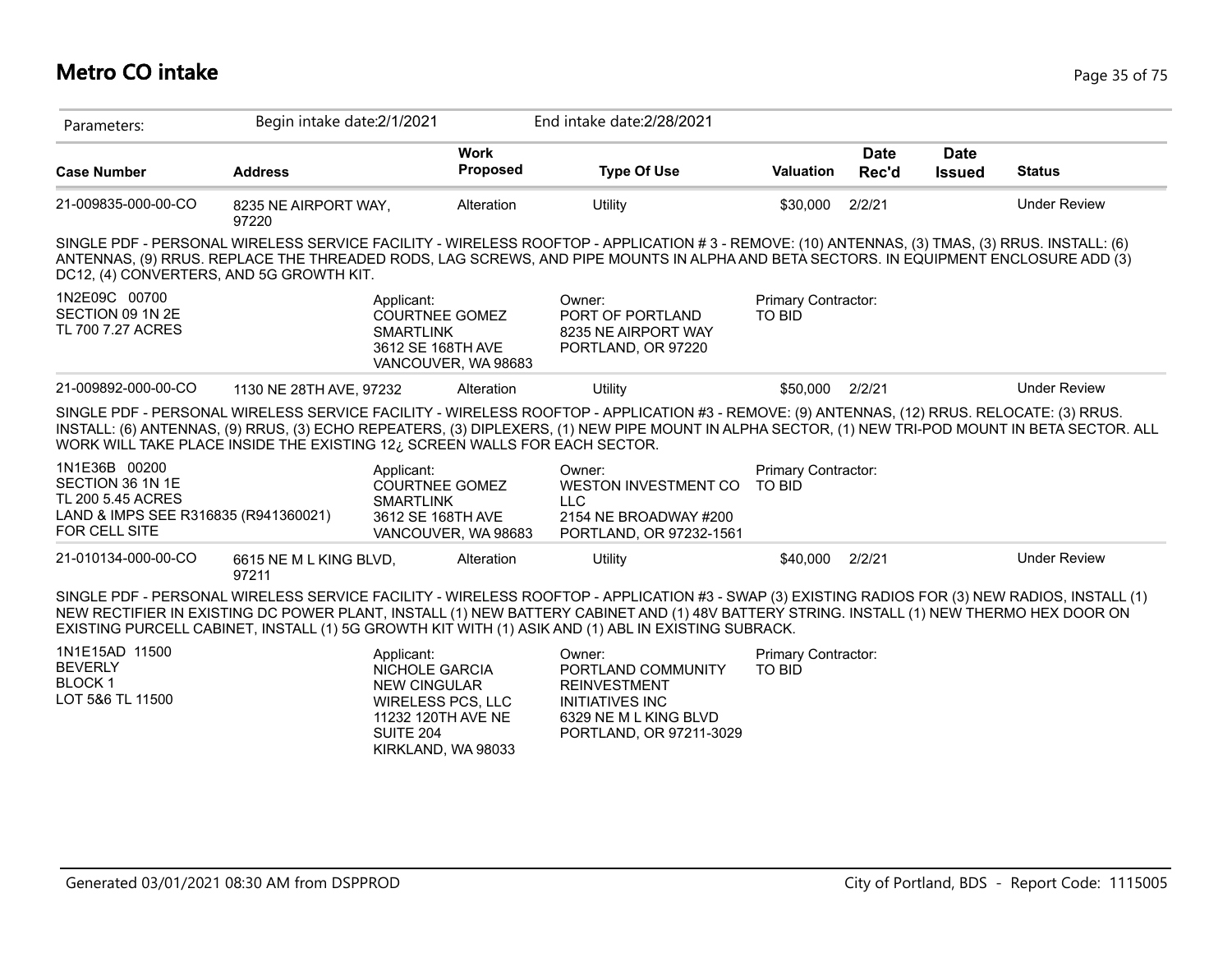## **Metro CO intake** Page 36 of 75

| Parameters:                                                                               | Begin intake date:2/1/2021      |                                                                                                       |          | End intake date: 2/28/2021                                                                                                                                                                                                                                                                 |                                      |                      |                              |                            |
|-------------------------------------------------------------------------------------------|---------------------------------|-------------------------------------------------------------------------------------------------------|----------|--------------------------------------------------------------------------------------------------------------------------------------------------------------------------------------------------------------------------------------------------------------------------------------------|--------------------------------------|----------------------|------------------------------|----------------------------|
| <b>Case Number</b>                                                                        | <b>Address</b>                  | <b>Work</b>                                                                                           | Proposed | <b>Type Of Use</b>                                                                                                                                                                                                                                                                         | <b>Valuation</b>                     | <b>Date</b><br>Rec'd | <b>Date</b><br><b>Issued</b> | <b>Status</b>              |
| 21-002848-000-00-CO                                                                       | 737 SW 17TH AVE, 97205          | Alteration                                                                                            |          | Utility                                                                                                                                                                                                                                                                                    | \$30,000                             | 2/3/21               |                              | <b>Under Review</b>        |
| (6) RRUS, (2) HYBRID CABLES AND (2) JUNCTION BOXES.                                       |                                 |                                                                                                       |          | SINGLE PDF - PERSONAL WIRELESS SERVICE FACILITY - WIRELESS ROOFTOP - APPLICATION 3 - REPLACE (3) ANTENNAS SHROUDS & TRIPODS AND (3)<br>CABINETS. REMOVE (3) ANTENNAS, (3) TMAS, (9) RRUS, (12) DIPLEXERS, (4) COVP, (12) COAX AND (3) LOW CAP CABLES. INSTALL (6) ANTENNAS WITHIN SHROUDS. |                                      |                      |                              |                            |
| 1N1E33DC 02602<br>PARTITION PLAT 1997-27<br>LOT <sub>2</sub><br>POTENTIAL ADDITIONAL TAX  |                                 | Applicant:<br><b>SARAH KUPILLAS</b><br><b>SMART LINK GROUP</b><br>PORTLAND OR<br><b>USA</b>           |          | Owner:<br><b>STADIUM STATION</b><br><b>APARTMENTS LP</b><br>1900 N CALIFORNIA BLVD<br>#1070<br>WALNUT CREEK, CA 94596-<br>7251                                                                                                                                                             | Primary Contractor:<br>TO BID        |                      | Permit Info:                 | Construction Type 1: V-A   |
| 21-006272-000-00-CO                                                                       | 2020 SW 4TH AVE, 97201          | Alteration                                                                                            |          | Utility                                                                                                                                                                                                                                                                                    | \$15,000 2/3/21                      |                      |                              | <b>Under Review</b>        |
|                                                                                           |                                 |                                                                                                       |          | SINGLE PDF - PERSONAL WIRELESS SERVICE FACILITY - WIRELESS ROOFTOP - APPLICATION #3 - REMOVE AND REPLACE ANTENNAS, RRUS, AND CABINETS.                                                                                                                                                     |                                      |                      |                              |                            |
| 1S1E03CC 01000<br>SOUTH AUDITORIUM ADD<br><b>BLOCK B</b><br>LOT 2 TL 1000                 |                                 | Applicant:<br><b>BEN VARON</b><br><b>SYNERGY</b><br>2027 NE 32ND ST<br>RENTON, WA 98056               |          | Owner:<br>2020 PORTLAND OWNER<br><b>LLC</b><br>222 SW COLUMBIA ST #700<br>PORTLAND, OR 97201                                                                                                                                                                                               | Primary Contractor:<br><b>TO BID</b> |                      |                              |                            |
| 21-006665-000-00-CO                                                                       | 1875 SE BELMONT ST, 97214       | Alteration                                                                                            |          | Utility                                                                                                                                                                                                                                                                                    | \$20,000 2/3/21                      |                      |                              | <b>Under Review</b>        |
|                                                                                           |                                 |                                                                                                       |          | SINGLE PDF - PERSONAL WIRELESS SERVICE FACILITY - WIRELESS ROOFTOP - APPLICATION #3 - RELOCATE (3) ANTENNAS, REPLACE (24) RF JUMPERS, REMOVE<br>(2) COVPS, INSTALL (3) ANTENNAS, INSTALL (3) FIBER JUMPERS, INSTALL (2) HCS 2.0 TRUNK, AND INSTALL (2) PENDANTS.                           |                                      |                      |                              |                            |
| 1S1E02AB 13300<br>SECTION 02 1S 1E<br>TL 13300 0.28 ACRES                                 |                                 | Applicant:<br><b>ANNIE WYMER</b><br><b>T-MOBILE WEST LLC</b><br>1890 MURRELET DR<br>REDMOND, OR 97756 |          | Owner:<br><b>NEMO &amp; SONS LLC</b><br>1875 SE BELMONT ST<br>PORTLAND, OR 97214                                                                                                                                                                                                           | Primary Contractor:<br><b>TO BID</b> |                      | Permit Info:                 | Construction Type 1: III-B |
| 21-006697-000-00-CO                                                                       | 3311 NE M L KING BLVD,<br>97212 | Alteration                                                                                            |          | Utility                                                                                                                                                                                                                                                                                    | \$20,000                             | 2/3/21               |                              | <b>Under Review</b>        |
|                                                                                           |                                 |                                                                                                       |          | SINGLE PDF - PERSONAL WIRELESS SERVICE FACILITY - WIRELESS ROOFTOP - APPLICATION #3 - REPLACE (3) ANTENNAS, REMOVE (6) RRU'S, INSTALL (3) RRU'S,<br>REMOVE (6) TMA'S, REMOVE (7) FIBER JUMPERS, INSTALL (9) FIBER JUMPERS, REMOVE (3) CABINETS, AND INSTALL (2) CABINETS.                  |                                      |                      |                              |                            |
| 1N1E27AA 09500<br><b>WILLIAMS AVE ADD</b><br>BLOCK 14<br>LOT 11&12<br>LOT 13 EXC PT IN ST |                                 | Applicant:<br><b>ANNIE WYMER</b><br><b>T-MOBILE WEST LLC</b><br>1890 MURRELET DR<br>REDMOND, OR 97756 |          | Owner:<br>J & A INVESTMENT LLC<br>3311 NE M L KING BLVD<br>PORTLAND, OR 97212                                                                                                                                                                                                              | Primary Contractor:<br>TO BID        |                      | Permit Info:                 | Construction Type 1: V-B   |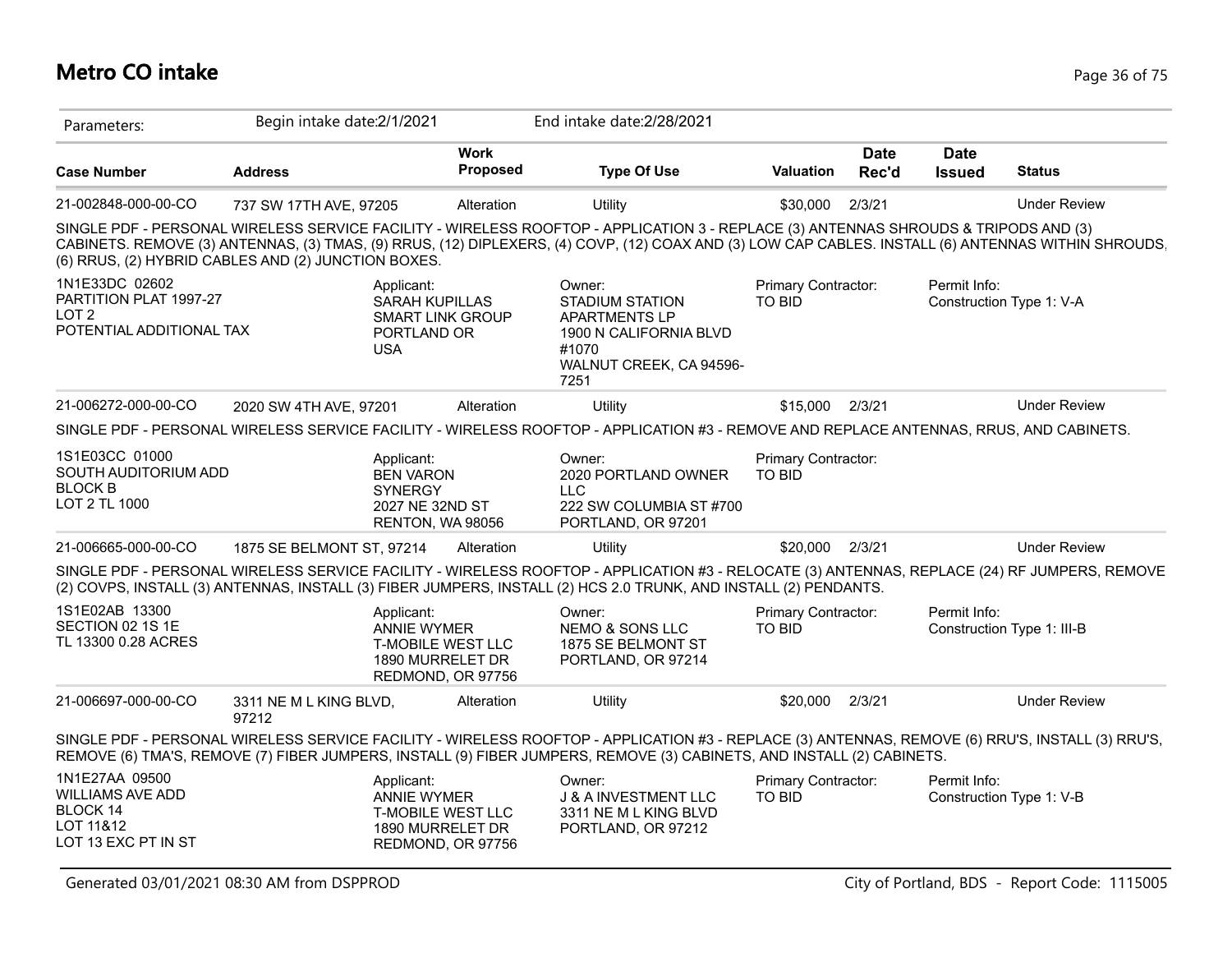## **Metro CO intake** Page 37 of 75

| Parameters:                                                                                                                                                            | Begin intake date: 2/1/2021     |                                                                                         |                                             | End intake date: 2/28/2021                                                                                                                                                                                                                                                             |                                      |                      |                                      |                                                           |
|------------------------------------------------------------------------------------------------------------------------------------------------------------------------|---------------------------------|-----------------------------------------------------------------------------------------|---------------------------------------------|----------------------------------------------------------------------------------------------------------------------------------------------------------------------------------------------------------------------------------------------------------------------------------------|--------------------------------------|----------------------|--------------------------------------|-----------------------------------------------------------|
| <b>Case Number</b>                                                                                                                                                     | <b>Address</b>                  |                                                                                         | <b>Work</b><br>Proposed                     | <b>Type Of Use</b>                                                                                                                                                                                                                                                                     | <b>Valuation</b>                     | <b>Date</b><br>Rec'd | <b>Date</b><br><b>Issued</b>         | <b>Status</b>                                             |
| 21-009912-000-00-CO                                                                                                                                                    | 501 SE HAWTHORNE BLVD,<br>97214 |                                                                                         | Alteration                                  | Utility                                                                                                                                                                                                                                                                                | \$30,000                             | 2/3/21               |                                      | <b>Under Review</b>                                       |
| POWER PLANT CABINET.                                                                                                                                                   |                                 |                                                                                         |                                             | SINGLE PDF - PERSONAL WIRELESS SERVICE FACILITY - WIRELESS ROOFTOP - APPLICATION #3 - SWAP (6) ANTENNAS AND (6) RRUS. REMOVE: (5) TMAS.<br>RELOCATE (9) DC2 SQUID, (9) RRUS. INSTALL PIM TAPE TO INSIDE OF PARAPET WALL. IN EQUIPMENT ENCLOSURE REMOVE (1) PDU CABINET AND INSTALL (1) |                                      |                      |                                      |                                                           |
| 1S1E02BC 07200<br><b>HAWTHORNE PK</b><br>BLOCK 131<br>INC PT VAC ST LOT 1-3 EXC W 10'<br>INC PT VAC ST LOT 4 EXC W 10' & EXC PT IN<br>STS, LOT 5 EXC PT IN ST, LOT 6-8 |                                 | Applicant:<br><b>COURTNEE GOMEZ</b><br><b>SMARTLINK</b><br>3612 SE 168TH AVE            | VANCOUVER, WA 98683                         | Owner:<br>MULTNOMAH COUNTY<br>401 N DIXON ST<br>PORTLAND, OR 97227-1865                                                                                                                                                                                                                | Primary Contractor:<br><b>TO BID</b> |                      | Permit Info:                         | Construction Type 1: I-A                                  |
| 21-009939-000-00-CO                                                                                                                                                    | 9420 NW ST HELENS RD,<br>97231  |                                                                                         | Alteration                                  | <b>Utility</b>                                                                                                                                                                                                                                                                         | \$512,000                            | 2/5/21               |                                      | <b>Under Review</b>                                       |
|                                                                                                                                                                        |                                 |                                                                                         |                                             | SINGLE PDF - REPAIR EXISTING TANK, INSTALL CONCRETE PAD FOR NEW PORTABLE PUMP. INSTALL SUPPORTS FOR FUEL PIPING.                                                                                                                                                                       |                                      |                      |                                      |                                                           |
| 1N1W11 01201<br>PARTITION PLAT 2001-150<br>LOT 1 TL 1201<br>LAND & IMPS SEE R646356 (R649815951)<br><b>FOR MACH &amp; EQUIP</b>                                        |                                 | Applicant:<br><b>LAURIE PARRY</b><br><b>STEWARDSHIP</b><br>SOLUTIONS INC<br>LANE        | 14751 GOODRICH CREEK<br>BAKER CITY OR 97814 | Owner:<br>EXXONMOBIL OIL CORP<br>PO BOX 64106<br>SPRING, TX 77387-4106                                                                                                                                                                                                                 | Primary Contractor:<br>TO BID        |                      | Permit Info:<br>Garage\Utility Misc. | Occupancy Group 1: U Private<br>Construction Type 1: II-B |
| 21-011277-000-00-CO                                                                                                                                                    | 12404 NE HALSEY ST, 97230       |                                                                                         | Alteration                                  | Utility                                                                                                                                                                                                                                                                                | \$22,000                             | 2/5/21               |                                      | <b>Under Review</b>                                       |
| RACKS.                                                                                                                                                                 |                                 |                                                                                         |                                             | SINGLE PDF - PERSONAL WIRELESS SERVICE FACILITY - WIRELESS TOWER - APPLICATION #3 - REPLACE (6) ANTENNAS, REPLACE (3) AND ADD (3) RADIOS AND<br>INSTALL (1) FIBER TRUNK. IN EQUIPMENT SHELTER: REMOVE (1) BATTERY RACK, REPLACE POWER PLANT RACK. UPGRADE EQUIPMENT IN CABINETS AND    |                                      |                      |                                      |                                                           |
| 1N2E35BB 00600<br><b>HAZELWOOD</b><br>LOT 4 TL 600                                                                                                                     |                                 | Applicant:<br><b>AMELIA MECKLER</b><br><b>CROWN CASTLE</b><br>PORTLAND OR<br><b>USA</b> |                                             | Owner:<br><b>WOLFE ACRES WEST LLC</b><br>4126 SW 54TH PL<br>PORTLAND, OR 97221-2017                                                                                                                                                                                                    | Primary Contractor:<br><b>TO BID</b> |                      |                                      |                                                           |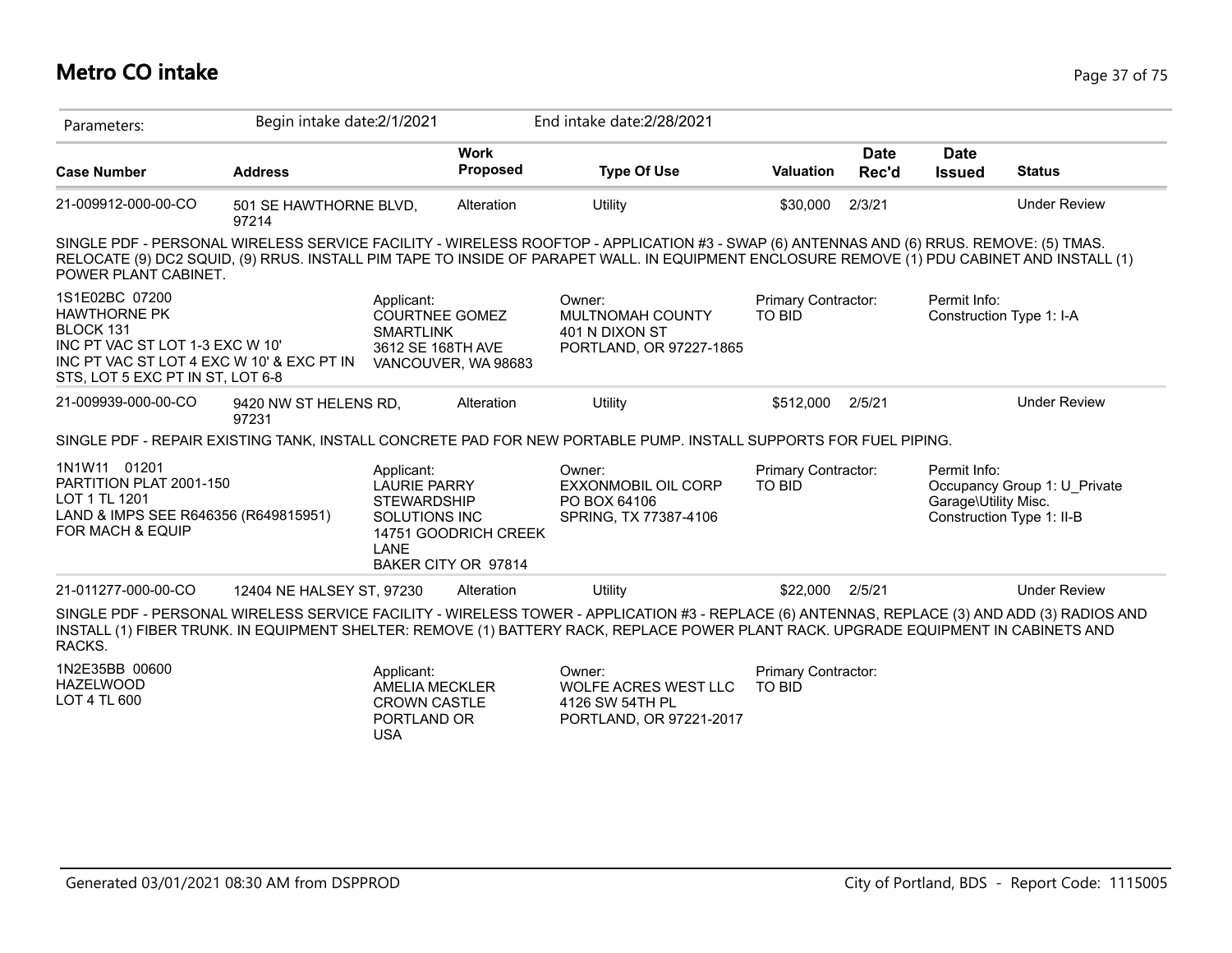## **Metro CO intake** Page 38 of 75

| Parameters:                                                                                                                | Begin intake date:2/1/2021     |                                                                                                | End intake date: 2/28/2021                                                                                                                                                                                                                                                                                                                                                                                                                                                                                                                                                                             |                                      |                      |                              |                     |
|----------------------------------------------------------------------------------------------------------------------------|--------------------------------|------------------------------------------------------------------------------------------------|--------------------------------------------------------------------------------------------------------------------------------------------------------------------------------------------------------------------------------------------------------------------------------------------------------------------------------------------------------------------------------------------------------------------------------------------------------------------------------------------------------------------------------------------------------------------------------------------------------|--------------------------------------|----------------------|------------------------------|---------------------|
| <b>Case Number</b>                                                                                                         | <b>Address</b>                 | <b>Work</b><br>Proposed                                                                        | <b>Type Of Use</b>                                                                                                                                                                                                                                                                                                                                                                                                                                                                                                                                                                                     | <b>Valuation</b>                     | <b>Date</b><br>Rec'd | <b>Date</b><br><b>Issued</b> | <b>Status</b>       |
| 21-011641-000-00-CO                                                                                                        | 16603 SE DIVISION ST, 97236    | Alteration                                                                                     | <b>Utility</b>                                                                                                                                                                                                                                                                                                                                                                                                                                                                                                                                                                                         | \$29,000                             | 2/5/21               |                              | <b>Under Review</b> |
|                                                                                                                            |                                |                                                                                                | SINGLE PDF - PERSONAL WIRELESS SERVICE FACILITY - WIRELESS TOWER - APPLICATION #3 - ADD (3) ANTENNAS, REPLACE (3) RADIOS, REMOVE (6) LINES AND<br>INSTALL (2) LINES W/PENDANT AND J-BOXES. REMOVE (3) CABINETS, INSTALL (2) CABINETS. INSTALL NEW H-FRAME.                                                                                                                                                                                                                                                                                                                                             |                                      |                      |                              |                     |
| 1S3E06CC 03200<br>SECTION 06 1S 3E<br>TL 3200 7.51 ACRES                                                                   |                                | Applicant:<br><b>AMELIA MECKLER</b><br><b>CROWN CASTLE</b><br>PORTLAND OR<br><b>USA</b>        | Owner:<br><b>EASTGATE THEATRE INC</b><br>11995 EL CAMINO REAL<br>SAN DIEGO, CA 92130-2544                                                                                                                                                                                                                                                                                                                                                                                                                                                                                                              | Primary Contractor:<br><b>TO BID</b> |                      |                              |                     |
| 21-011654-000-00-CO                                                                                                        | 1000 NE MULTNOMAH ST,<br>97232 | Alteration                                                                                     | Utility                                                                                                                                                                                                                                                                                                                                                                                                                                                                                                                                                                                                | \$15,000                             | 2/5/21               |                              | <b>Under Review</b> |
| RELOCATE LEC EQUIPMENT                                                                                                     |                                |                                                                                                | INSTALL (3) AHFIG RRU'S, INSTALL (1) HCS 2.0 PENDANT STYLE HYBRID CABLE, GROUND SCOPE OF WORK:, REMOVE (1) PURCELL POWER CABINET & (2) FCOA<br>CABINETS WITH (2), AMOB & (1) ESMB, RELOCATE (1) FSMF, (2) ASIA, (4) ABIA, (1) ASIK, & (1) ABIL FROM FCOA, CABINETS TO PROPOSED POWER CABINET,<br>RELOCATE (2) HCS 2.0 JUNCTION BOXES, INSTALL (1) HCS 2.0 JUNCTION BOX, INSTALL (1) HPL3 POWER CABINET & (1) LB3 BATTERY CABINET, INSTALL (3) AMIA,<br>(1) ASIB, (1) ABIA, (3) ABIC, (1) ASIK, (3) ABIL, (1) CSR, IXRE ROUTER, & (1) VOLTAGE BOOSTER W/ EXTRA AMPLIFIER INSIDE PROPOSED POWER CABINET. |                                      |                      |                              |                     |
| 1N1E35BA 00300A1<br><b>HOLLADAYS ADD</b><br>BLOCK 112&113&120&121 TL 300<br>IMPS ONLY SEE R182241 (R396216420) FOR<br>LAND |                                | Applicant:<br><b>BEN VARON</b><br><b>SYNERGY</b><br>2027 NE 32ND ST<br>RENTON, WA 98056        | Owner:<br>DW PORTLAND LLC<br>5847 SAN FELIPE ST #4600<br>HOUSTON, TX 77057                                                                                                                                                                                                                                                                                                                                                                                                                                                                                                                             | Primary Contractor:<br><b>TO BID</b> |                      |                              |                     |
| 21-008887-000-00-CO                                                                                                        | 11320 NE MARX ST, 97220        | Alteration                                                                                     | <b>Utility</b>                                                                                                                                                                                                                                                                                                                                                                                                                                                                                                                                                                                         | \$20,000                             | 2/11/21              |                              | <b>Under Review</b> |
|                                                                                                                            |                                |                                                                                                | SINGLE PDF - PERSONAL WIRELESS SERVICE FACILITY - WIRELESS TOWER - APPLICATION #3 - REMOVE (1) RRU, INSTALL (3) RRUS, INSTALL (3) ANTENNAS,<br>INSTALL (2) PENDANTS, REPLACE (2) CABINETS, INSTALL (3) 150' HCS 2.0 TRUNK AND INSTALL (2) 15' HCS 2.0 JUMPERS.                                                                                                                                                                                                                                                                                                                                         |                                      |                      |                              |                     |
| 1N2E22AB 02400<br>PARTITION PLAT 1993-121<br>LOT <sub>1</sub>                                                              |                                | Applicant:<br><b>ANNIE WYMER</b><br>T-MOBILE WEST LLC<br>1890 MURRELET DR<br>REDMOND, OR 97756 | Owner:<br><b>WADE PROPERTIES LLC</b><br>11304 NE MARX ST<br>PORTLAND, OR 97220                                                                                                                                                                                                                                                                                                                                                                                                                                                                                                                         | Primary Contractor:<br><b>TO BID</b> |                      |                              |                     |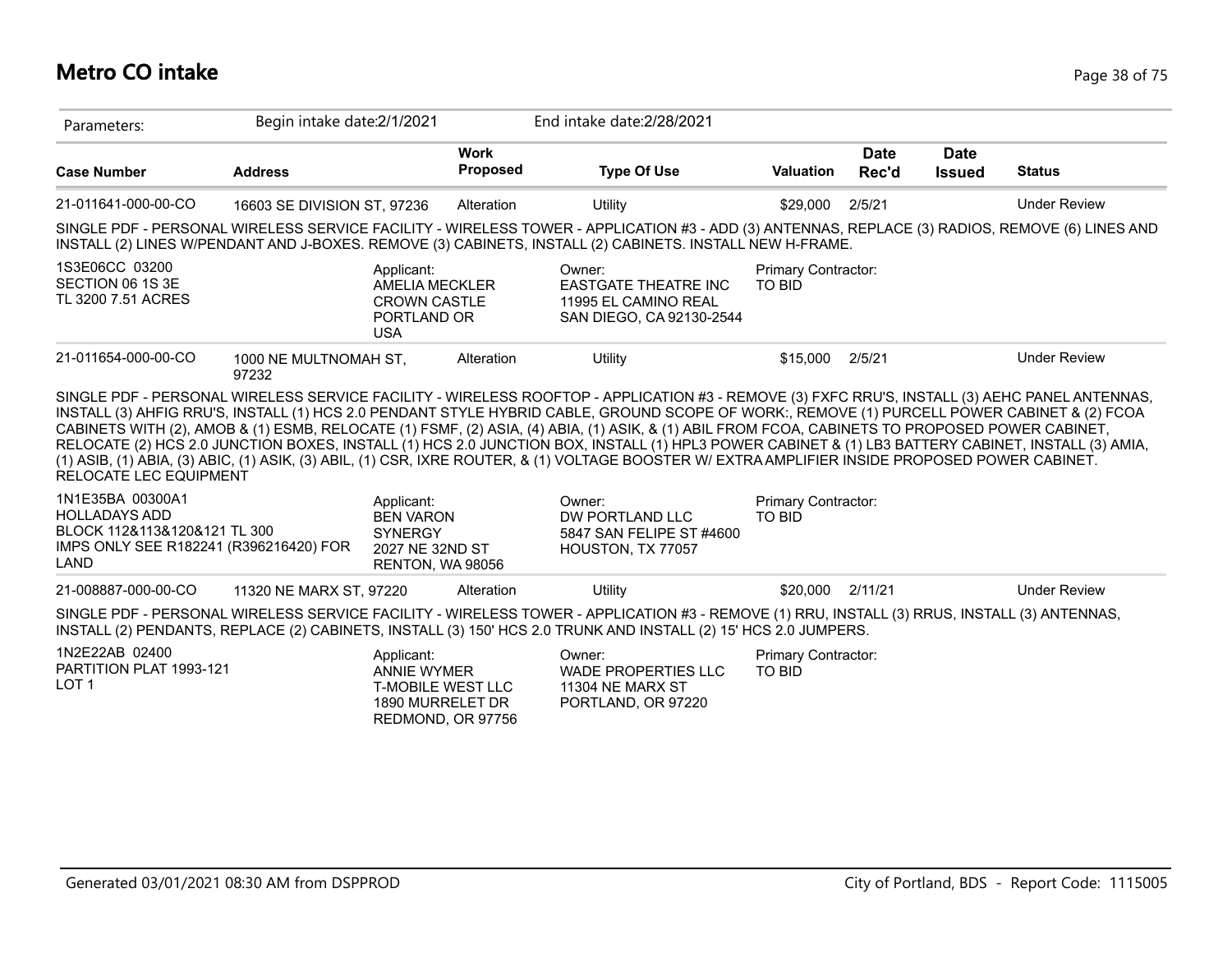## **Metro CO intake** Page 39 of 75

| Parameters:                                                                                                         | Begin intake date: 2/1/2021 |                                                                                             |                                                                         | End intake date: 2/28/2021                                                                                                                                                                                                                                                                                                                                                                                                                 |                               |                      |                              |                     |
|---------------------------------------------------------------------------------------------------------------------|-----------------------------|---------------------------------------------------------------------------------------------|-------------------------------------------------------------------------|--------------------------------------------------------------------------------------------------------------------------------------------------------------------------------------------------------------------------------------------------------------------------------------------------------------------------------------------------------------------------------------------------------------------------------------------|-------------------------------|----------------------|------------------------------|---------------------|
| <b>Case Number</b>                                                                                                  | <b>Address</b>              |                                                                                             | <b>Work</b><br><b>Proposed</b>                                          | <b>Type Of Use</b>                                                                                                                                                                                                                                                                                                                                                                                                                         | <b>Valuation</b>              | <b>Date</b><br>Rec'd | <b>Date</b><br><b>Issued</b> | <b>Status</b>       |
| 21-011236-000-00-CO                                                                                                 | 2525 NW LOVEJOY ST, 97210   |                                                                                             | Alteration                                                              | <b>Utility</b>                                                                                                                                                                                                                                                                                                                                                                                                                             | \$20,000                      | 2/12/21              |                              | Approved to Issue   |
| RADIOS, AND INSTALL (1) JUNCTION BOX.                                                                               |                             |                                                                                             |                                                                         | SINGLE PDF - PERSONAL WIRELESS SERVICE FACILITY - WIRELESS ROOFTOP - APPLICATION #3 - REPLACE (3) ANTENNAS & (3) RADIOS, REMOVE (3) ADDITIONAL                                                                                                                                                                                                                                                                                             |                               |                      |                              |                     |
| 1N1E32AD 00200<br><b>GOLDSMITHS ADD</b><br><b>BLOCK 15 TL 200</b>                                                   |                             | Applicant:<br><b>SARAH KUPILLAS</b><br><b>SMART LINK GROUP</b><br>PORTLAND OR<br><b>USA</b> |                                                                         | Owner:<br>LOVEJOY MEDICAL LLC<br>1615 SE 3RD AVE #100<br>PORTLAND, OR 97214                                                                                                                                                                                                                                                                                                                                                                | Primary Contractor:<br>TO BID |                      |                              |                     |
| 19-124061-REV-01-CO                                                                                                 | 4023 SE 112TH AVE, 97266    |                                                                                             | Alteration                                                              | Utility                                                                                                                                                                                                                                                                                                                                                                                                                                    | \$25,000                      | 2/12/21              |                              | <b>Under Review</b> |
| SINGLE PDF - VALUE ADDED REVISION TO UPGRADE TO PLAYGROUND AND EQUIPMENT                                            |                             |                                                                                             |                                                                         |                                                                                                                                                                                                                                                                                                                                                                                                                                            |                               |                      |                              |                     |
| 1S2E10CD 00300<br>D & O LITTLE HMS SUB 4<br>LOT 1 TL 300<br>LAND ONLY SEE R702710 (R202800311) FOR<br><b>IMPS</b>   |                             | Applicant:<br><b>JORDON WYATT</b><br><b>CONSULTANTS</b>                                     | <b>FORENSIC BUILDING</b><br>15 82ND DR, SUITE 10<br>GLADSTONE, OR 97027 | Owner:<br><b>HOUSING AUTHORITY OF</b><br>PORTLAND OREGON<br>135 SW ASH ST<br>PORTLAND, OR 97204-3540                                                                                                                                                                                                                                                                                                                                       |                               |                      |                              |                     |
| 21-014797-000-00-CO                                                                                                 | 5716 SE 92ND AVE, 97266     |                                                                                             | Alteration                                                              | Utility                                                                                                                                                                                                                                                                                                                                                                                                                                    | \$20,000                      | 2/17/21              |                              | <b>Under Review</b> |
|                                                                                                                     |                             |                                                                                             |                                                                         | SINGLE PDF - PERSONAL WIRELESS SERVICE FACILITY - WIRELESS TOWER - APPLICATION #3 - REMOVE (3) PANEL ANTENNAS, (3) RRU'S, (1) HYBRID CABLE;<br>INSTALL (3) PANEL ANTENNAS, (3) RRU'S, HYBRID CABLE; GROUND WORK TO INCLUDE REMOVING CABINETS AND INSTALLING NEW CABINETS.                                                                                                                                                                  |                               |                      |                              |                     |
| 1S2E16DB 07300<br><b>CLEMSON ADD</b><br><b>BLOCK 2 TL 7300</b><br><b>ENTERPISE ZONE</b><br>POTENTIAL ADDITIONAL TAX |                             | Applicant:<br><b>VINH DINH</b><br><b>INFINIGY</b>                                           | 50 116TH AVE STE210<br>BELLEVUE, WA 98004                               | Owner:<br><b>GENERATION PARTNERS</b><br><b>LLC</b><br>412 NW 5TH AVE #200<br>PORTLAND, OR 97209                                                                                                                                                                                                                                                                                                                                            | Primary Contractor:<br>TO BID |                      |                              |                     |
| 21-015855-000-00-CO                                                                                                 | 16816 NE MASON CT, 97230    |                                                                                             | Alteration                                                              | Utility                                                                                                                                                                                                                                                                                                                                                                                                                                    | \$15,000                      | 2/19/21              |                              | <b>Under Review</b> |
| GROUND MOUNTED OVP'S.                                                                                               |                             |                                                                                             |                                                                         | SINGLE PDF - PERSONAL WIRELESS SERVICE FACILITY - WIRELESS TOWER - APPLICATION #3 - VERIZON WIRELESS PROPOSES TO RETAIN (12) ANTENNAS AND<br>ADD (3) ANTENNAS FOR A TOTAL OF (15). REMOVE (9) TOWER MOUNTED RRU'S AND ADD (6) RRU'S FOR A TOTAL OF (6) RRU'S. RETAIN (3) HYBRID CABLES FOR A<br>TOTAL OF (3). RETAIN (3) TOWER MOUNTED OVP'S FOR A TOTAL OF (3) TOWER MOUNTED OVP'S AND RETAIN (3) GROUND MOUNTED OVP'S FOR A TOTAL OF (3) |                               |                      |                              |                     |
| 1N3E19C 00308<br>BERNARD COMMERCE CENTER<br>LOT <sub>3</sub>                                                        |                             | Applicant:<br><b>TESSIE MURAKAMI</b><br><b>ACOM CONSULTING</b>                              | 1533 SE 33RD AVENUE                                                     | Owner:<br>LEN HIN TRADING INC<br>P O BOX 30646<br>PORTLAND, OR 97294                                                                                                                                                                                                                                                                                                                                                                       | Primary Contractor:<br>TO BID |                      |                              |                     |

PORTLAND, OR 97214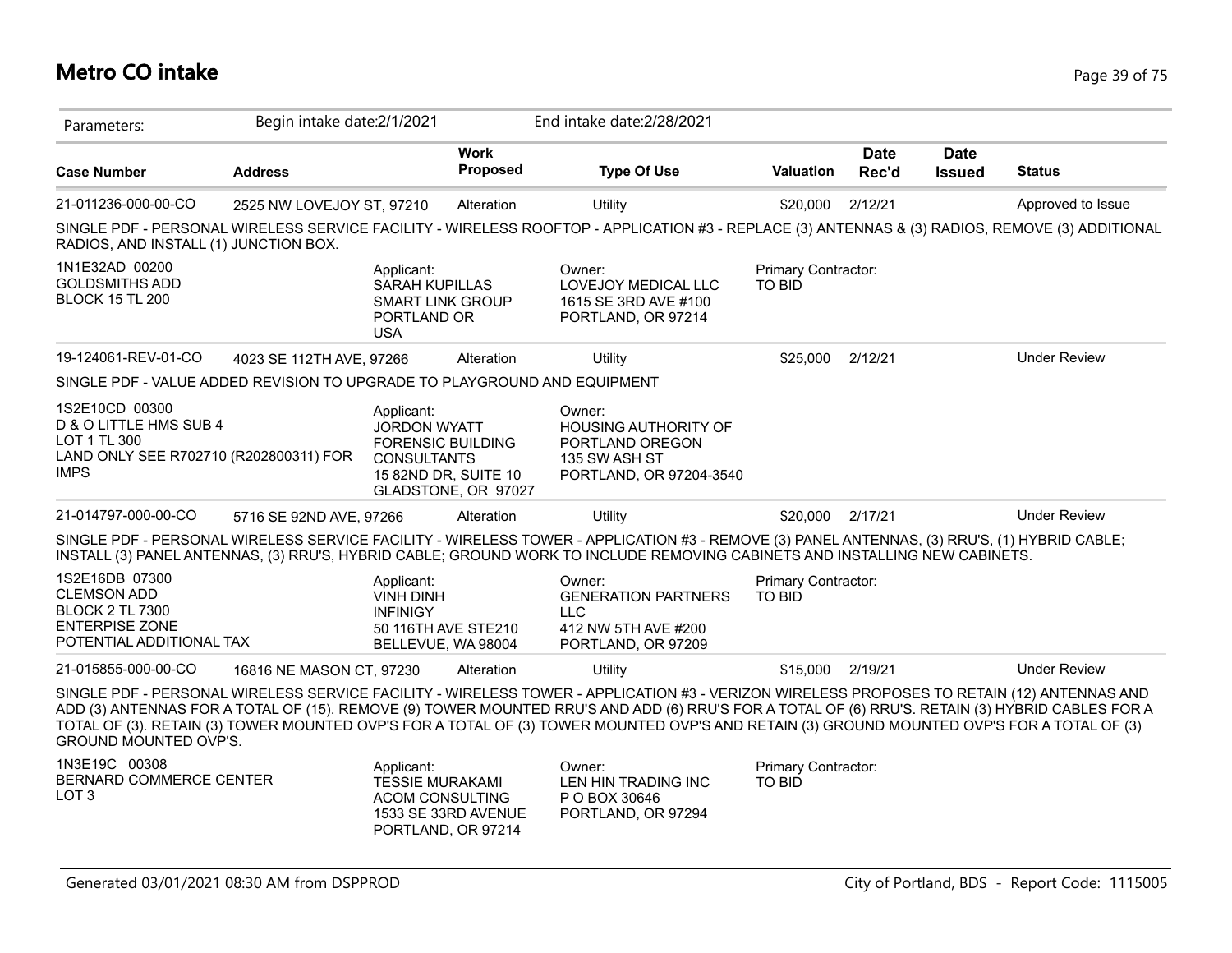## **Metro CO intake** Page 40 of 75

| Parameters:                                                                                                                                                       | Begin intake date: 2/1/2021 |                                                                                                                                                           | End intake date: 2/28/2021                                                                                                                                                                                                                                                                        |                                      |                      |                              |                     |
|-------------------------------------------------------------------------------------------------------------------------------------------------------------------|-----------------------------|-----------------------------------------------------------------------------------------------------------------------------------------------------------|---------------------------------------------------------------------------------------------------------------------------------------------------------------------------------------------------------------------------------------------------------------------------------------------------|--------------------------------------|----------------------|------------------------------|---------------------|
| <b>Case Number</b>                                                                                                                                                | <b>Address</b>              | <b>Work</b><br><b>Proposed</b>                                                                                                                            | <b>Type Of Use</b>                                                                                                                                                                                                                                                                                | <b>Valuation</b>                     | <b>Date</b><br>Rec'd | <b>Date</b><br><b>Issued</b> | <b>Status</b>       |
| 21-015940-000-00-CO                                                                                                                                               | 3416 N LOMBARD ST, 97217    | Alteration                                                                                                                                                | Utility                                                                                                                                                                                                                                                                                           | \$15,000                             | 2/19/21              |                              | <b>Under Review</b> |
|                                                                                                                                                                   |                             |                                                                                                                                                           | SINGLE PDF - PERSONAL WIRELESS SERVICE FACILITY - WIRELESS ROOFTOP - APPLICATION #3 - RETAIN (6) ANTENNAS AND ADD (3) ANTENNAS FOR A TOTAL OF<br>(9). VERIZON WIRELESS PROPOSES TO RETAIN (9) RRUS FOR A TOTAL OF (9). VERIZON WIRELESS PROPOSES TO RETAIN (6) OVPS FOR A TOTAL OF (6).           |                                      |                      |                              |                     |
| 1N1E16BB 05400<br>ARBOR LODGE<br>BLOCK <sub>23</sub><br>W 58.75' OF LOT 13 EXC PT IN ST & HWY<br>W 58.75' OF LOT 14, N 3 1/3' OF W 58.75' OF<br>LOT <sub>15</sub> |                             | Applicant:<br><b>TESSIE MURAKAMI</b><br><b>ACOM CONSULTING</b><br>1533 SE 33RD AVENUE<br>PORTLAND, OR 97214                                               | Owner:<br>DUNNING, CHARLES G TR<br>P O BOX 13083<br>PORTLAND, OR 97213                                                                                                                                                                                                                            | <b>Primary Contractor:</b><br>TO BID |                      |                              |                     |
| 21-016297-000-00-CO                                                                                                                                               | 2327 NW NORTHRUP ST         | Alteration                                                                                                                                                | Utility                                                                                                                                                                                                                                                                                           | \$20,000                             | 2/21/21              |                              | <b>Under Review</b> |
| OF (4) TOWER MOUNTED OVP'S.                                                                                                                                       |                             |                                                                                                                                                           | SINGLE PDF - PERSONAL WIRELESS SERVICE FACILITY - WIRELESS ROOFTOP - APPLICATION #3 - REMOVE (12) EXISTING ANTENNAS, RETAIN (3) ANTENNAS AND<br>AND ADD (9) ANTENNAS FOR A TOTAL OF (12). RETAIN (9) RRU'S FOR A TOTAL OF (9) RRU'S. ADD (1) TOWER MOUNTED OVP'S AND RETAIN (3) OVP'S FOR A TOTAL |                                      |                      |                              |                     |
| 1N1E33BB 80000                                                                                                                                                    |                             | Applicant:<br><b>TAMMY HAMILTON</b><br>ACOM CONSULTING INC<br><b>FOR VERIZON WIRELESS</b><br>5200 SW MEADOWS RD.<br>SUITE 150<br>LAKE OSWEGO, OR<br>97035 | Owner:<br>ASSOCIATION OF UNIT<br><b>OWNERS OF NORTHRUP</b><br><b>COMMONS</b><br><b>PO BOX 529</b><br>EUGENE, OR 97440-0529                                                                                                                                                                        | Primary Contractor:<br>TO BID        |                      |                              |                     |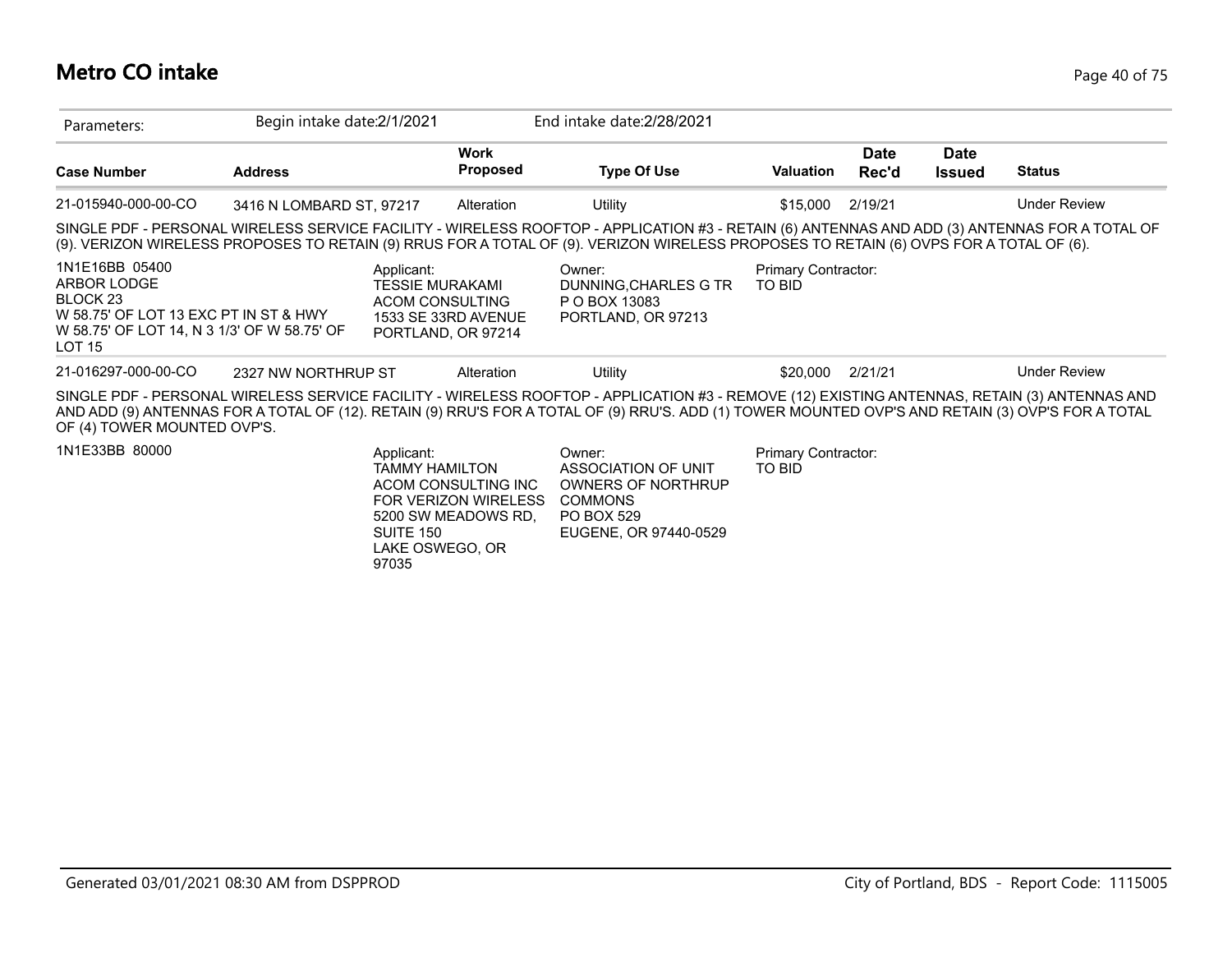#### **Metro CO intake** Page 41 of 75

| Parameters:                                               | Begin intake date: 2/1/2021                                                                                                                                                                                                                                                                                                                                                                                                                                                                                                                                                                                                                                                                                                                                                                                                                                                                                                                                                                                                                                                                                                                                                                                                                                                                                                                                                                                                                  |                                            | End intake date: 2/28/2021                                                                                  |                               |                      |                              |                     |
|-----------------------------------------------------------|----------------------------------------------------------------------------------------------------------------------------------------------------------------------------------------------------------------------------------------------------------------------------------------------------------------------------------------------------------------------------------------------------------------------------------------------------------------------------------------------------------------------------------------------------------------------------------------------------------------------------------------------------------------------------------------------------------------------------------------------------------------------------------------------------------------------------------------------------------------------------------------------------------------------------------------------------------------------------------------------------------------------------------------------------------------------------------------------------------------------------------------------------------------------------------------------------------------------------------------------------------------------------------------------------------------------------------------------------------------------------------------------------------------------------------------------|--------------------------------------------|-------------------------------------------------------------------------------------------------------------|-------------------------------|----------------------|------------------------------|---------------------|
| <b>Case Number</b>                                        | <b>Address</b>                                                                                                                                                                                                                                                                                                                                                                                                                                                                                                                                                                                                                                                                                                                                                                                                                                                                                                                                                                                                                                                                                                                                                                                                                                                                                                                                                                                                                               | Work<br><b>Proposed</b>                    | <b>Type Of Use</b>                                                                                          | <b>Valuation</b>              | <b>Date</b><br>Rec'd | <b>Date</b><br><b>Issued</b> | <b>Status</b>       |
| 21-016336-000-00-CO                                       | 1411 SW 3RD AVE, 97201                                                                                                                                                                                                                                                                                                                                                                                                                                                                                                                                                                                                                                                                                                                                                                                                                                                                                                                                                                                                                                                                                                                                                                                                                                                                                                                                                                                                                       | Alteration                                 | Utility                                                                                                     | \$15,000                      | 2/22/21              |                              | <b>Under Review</b> |
|                                                           | SINGLE PDF - PERSONAL WIRELESS SERVICE FACILITY - WIRELESS ROOFTOP - APPLICATION #3 - REMOVE (6) PANEL ANTENNAS, REMOVE (6) TMA'S,¿¿ REMOVE<br>(9) COAX CABLES, i.i. REMOVE (3) HCS 1.0 HYBRID CABLES AND (3) COVP'S, INSTALL (3) FFVV-65C-R3 & (3) AEHC PANEL ANTENNAS, INSTALL (3) AHLOA & (3) AHFIG<br>RRU'S, INSTALL (3) HCS 2.0 HYBRID CABLES, GROUND SCOPE OF WORK: REMOVE (3) EQUIPMENT CABINETS, REMOVE (1) FSME, (2) FBBC, & (1) ESMB, RELOCATE<br>(1) FSMF FROM FCOA CABINET TO PROPOSED, POWER CABINET, INSTALL (1) LB3 BATTERY CABINET & (1) HPL3 POWER CABINET, INSTALL (3) HCS 2.0 COVP'S,<br>INSTALL (2) ASIB, (2) ASIK, (3) ABIA, (4) ABIL, (3) ABIC & (2) AMIA, INSIDE PROPOSED POWER CABINET, INSTALL (1) CSR IXRe ROUTER INSIDE BATTERY CABINET<br>REMOVE (6) PANEL ANTENNAS, REMOVE (6) TMA'S. REMOVE (9) COAX CABLES, REMOVE (3) HCS 1.0 HYBRID CABLES AND (3) COVP'S, INSTALL (3) FFVV-65C-R3 &<br>(3) AEHC PANEL ANTENNAS, INSTALL (3) AHLOA & (3) AHFIG RRU'S, INSTALL (3) HCS 2.0 HYBRID CABLES, GROUND SCOPE OF WORK: REMOVE (3) EQUIPMENT<br>CABINETS, REMOVE (1) FSME, (2) FBBC, & (1) ESMB, RELOCATE (1) FSMF FROM FCOA CABINET TO PROPOSED, POWER CABINET, INSTALL (1) LB3 BATTERY<br>CABINET & (1) HPL3 POWER CABINET, INSTALL (3) HCS 2.0 COVP'S, INSTALL (2) ASIB, (2) ASIK, (3) ABIA, (4) ABIL, (3) ABIC & (2) AMIA, INSIDE PROPOSED POWER<br>CABINET, INSTALL (1) CSR IXRe ROUTER INSIDE BATTERY CABINET. |                                            |                                                                                                             |                               |                      |                              |                     |
| 1S1E03BC 03000<br><b>PORTLAND</b><br>BLOCK 146<br>LOT 1-8 | Applicant:<br><b>BRENT SUTTEN</b><br><b>ENGINEERS</b><br>DR.<br>PORTLAND, OR 97223                                                                                                                                                                                                                                                                                                                                                                                                                                                                                                                                                                                                                                                                                                                                                                                                                                                                                                                                                                                                                                                                                                                                                                                                                                                                                                                                                           | SYNERGY ADVANTAGE<br>11868 SE MORNING HILL | Owner:<br><b>MARK GROUP</b><br><b>PARTNERSHIP NO 5</b><br>111 SW COLUMBIA ST<br>#1380<br>PORTLAND, OR 97201 | Primary Contractor:<br>TO BID |                      |                              |                     |
| 21-016857-000-00-CO                                       | 1429 SW 14TH AVE, 97201                                                                                                                                                                                                                                                                                                                                                                                                                                                                                                                                                                                                                                                                                                                                                                                                                                                                                                                                                                                                                                                                                                                                                                                                                                                                                                                                                                                                                      | Alteration                                 | Utility                                                                                                     | \$15,000                      | 2/22/21              |                              | <b>Under Review</b> |
|                                                           | SINGLE PDF - PERSONAL WIRELESS SERVICE FACILITY - WIRELESS ROOFTOP - APPLICATION #3 - REMOVE (6) PANEL ANTENNAS, REMOVE (6) TMA'S & (6) RRU'S,<br>REMOVE (6) COAX CABLES, MODIFY EXISTING ANTENNA MOUNTS, INSTALL (3) FFHH-65C-R3 PANEL ANTENNAS, INSTALL (3) AEHC (ACTIVE ANTENNA - MASSIVE<br>MIMO) PANEL ANTENNAS i.i. INSTALL (3) AHLOA & (3) AHFIG RRU'S, INSTALL (1) HCS 2.0 PENDANT STYLE CABLE (FOR AEHC ANTENNAS) GROUND EQUIPMENT<br>SCOPE OF WORK: REMOVE (1) FSME & (2) FBBC FROM INSIDE EXISTING CABINETS/RACK ij REMOVE (2) ULTRASITE CABINETS, (1) FLEXI STACK & (1) 23" RACK,<br>INSTALL (1) 19" POWER RACK & (1) 23" BATTERY RACK, INSTALL (2) AMIA, (2) ASIB, (2) ASIK, (3) ABIA, (4) ABIL, (3) ABIC & (1), RELOCATE (1) ESMB & (1) FSMF TO<br>INSIDE 19" RACK, INSTALL (1) CSR IXRe ROUTER, INSTALL (1) HCS 2.0 ROOFTOP JUNCTION BOX                                                                                                                                                                                                                                                                                                                                                                                                                                                                                                                                                                                      |                                            |                                                                                                             |                               |                      |                              |                     |

| 1S1E04AB 06600<br>PORTLAND<br><b>BLOCK NE1/4X</b><br>LOT 3&4 | Applicant:<br><b>BRENT SUTTEN</b><br>SYNERGY ADVANTAGE<br><b>ENGINEERS</b><br>11868 SE MORNING HILL<br>DR<br>PORTLAND, OR 97223 | Owner:<br>MICHAEL FEVES<br>2284 NW THURMAN ST<br>PORTLAND, OR 97210 | Primary Contractor:<br>TO BID |
|--------------------------------------------------------------|---------------------------------------------------------------------------------------------------------------------------------|---------------------------------------------------------------------|-------------------------------|
|--------------------------------------------------------------|---------------------------------------------------------------------------------------------------------------------------------|---------------------------------------------------------------------|-------------------------------|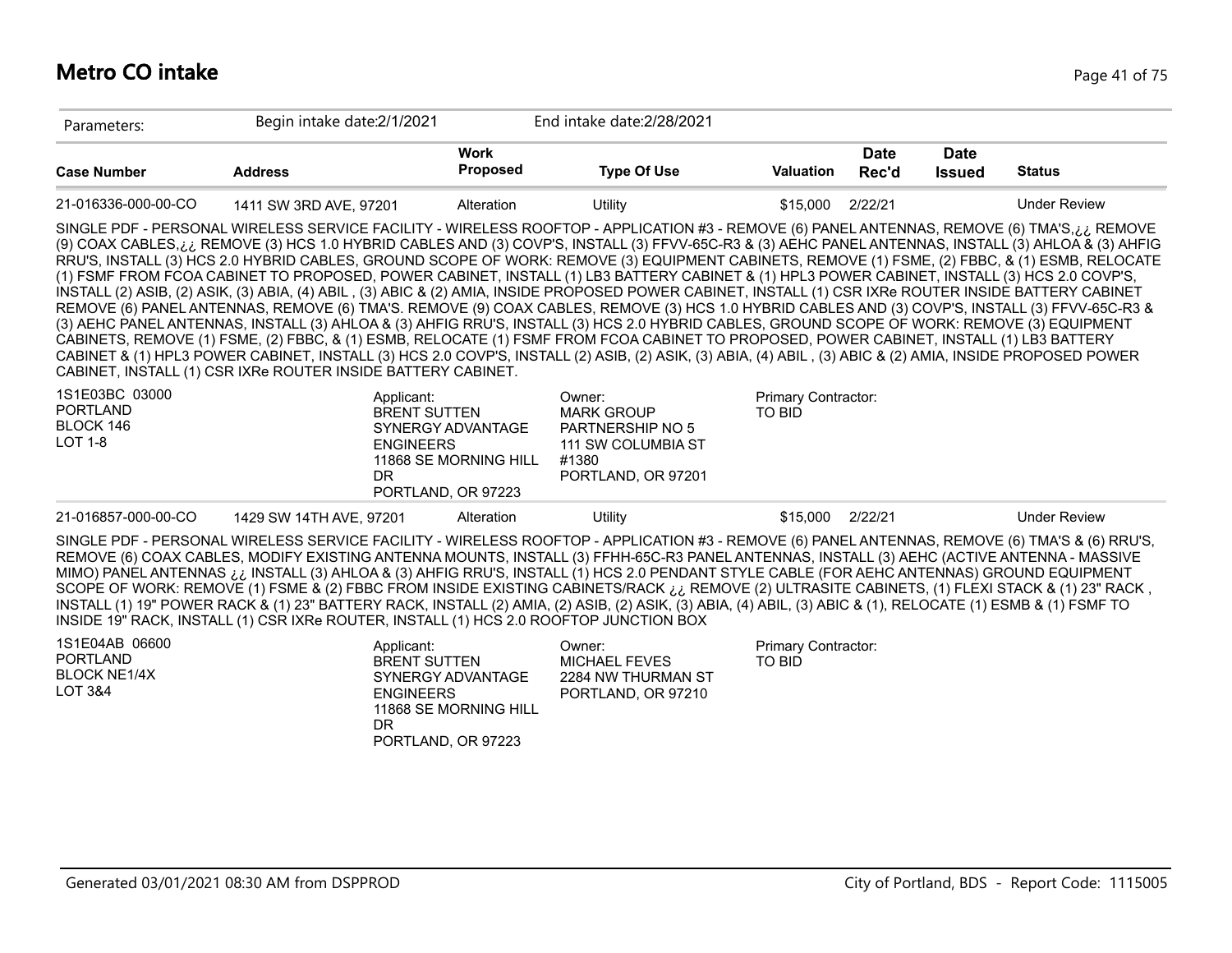## **Metro CO intake** Page 42 of 75

| Parameters:                                                                                                                                                                    | Begin intake date: 2/1/2021   |                                                                            |                                             | End intake date: 2/28/2021                                                                                                                                                                                                                 |                                                                                                                              |                      |                                      |                                                          |
|--------------------------------------------------------------------------------------------------------------------------------------------------------------------------------|-------------------------------|----------------------------------------------------------------------------|---------------------------------------------|--------------------------------------------------------------------------------------------------------------------------------------------------------------------------------------------------------------------------------------------|------------------------------------------------------------------------------------------------------------------------------|----------------------|--------------------------------------|----------------------------------------------------------|
| <b>Case Number</b>                                                                                                                                                             | <b>Address</b>                |                                                                            | <b>Work</b><br>Proposed                     | <b>Type Of Use</b>                                                                                                                                                                                                                         | <b>Valuation</b>                                                                                                             | <b>Date</b><br>Rec'd | <b>Date</b><br><b>Issued</b>         | <b>Status</b>                                            |
| 20-196065-000-00-CO                                                                                                                                                            | 6518 SE FOSTER RD, 97206      |                                                                            | Alteration                                  | Utility                                                                                                                                                                                                                                    | \$20,000                                                                                                                     | 2/23/21              |                                      | Approved to Issue                                        |
|                                                                                                                                                                                |                               |                                                                            |                                             | SINGLE PDF - PERSONAL WIRELESS SERVICE FACILITY - WIRELESS TOWER - APPLICATION #3 - ADD 3 RRUS AND 1 JUNCITON BOX. REMOVE 2 SURGE<br>SUPRESSORS AND 2 TMAS. SWAP 3 PANEL ANTENNAS, 1 CABINET, 1 HYBRID AND REPLACE MOUNT WITH LOW PROFILE. |                                                                                                                              |                      |                                      |                                                          |
| 1S2E17BB 19500<br>ARLETA PK 3<br><b>BLOCK 5</b><br>E 40' OF LOT 21-23                                                                                                          |                               | Applicant:<br><b>JACOB FINNEY</b><br>PORTLAND OR<br><b>USA</b>             | <b>SBA COMMUNICATIONS</b>                   | Owner:<br>6914 SE FOSTER RD LLC<br>5403 SE 69TH AVE<br>PORTLAND, OR 97206                                                                                                                                                                  | Primary Contractor:<br>TO BID                                                                                                |                      |                                      |                                                          |
| 18-131072-DFS-01-CO                                                                                                                                                            | 5850 NE 92ND DR, 97220        |                                                                            | Alteration                                  | Utility                                                                                                                                                                                                                                    | \$5,000                                                                                                                      | 2/23/21              |                                      | <b>Under Review</b>                                      |
| SINGLE PDF - DFS FOR ELEVATOR MAST                                                                                                                                             |                               |                                                                            |                                             |                                                                                                                                                                                                                                            |                                                                                                                              |                      |                                      |                                                          |
| 1N2E16D 02200<br>SECTION 16 1N 2E<br>TL 2200 53.15 ACRES<br>LAND & IMPS SEE R644960 (R942160061) &<br>R646222 (R942160062) FOR MACH & EQUIP<br>SPLIT LEVY R536591 (R942161000) |                               | Applicant:<br><b>DAN WILLIAMS</b><br><b>FASTER PERMITS</b><br>420          | 2000 SW 1ST AVE SUITE<br>PORTLAND OR 97201  | Owner:<br>OWENS-BROCKWAY<br><b>GLASS CONTAINERS INC</b><br>1 MICHAEL OWENS WAY<br>PERRYSBURG, OH 43551-<br>2999                                                                                                                            | CCB - Contractor:<br><b>STREIMER SHEET</b><br><b>METAL WORKS INC</b><br>740 N KNOTT ST<br>PORTLAND, OR 97227                 |                      |                                      |                                                          |
| 20-179927-DFS-03-CO                                                                                                                                                            | 11040 N LOMBARD ST, 97203     |                                                                            | Alteration                                  | Utility                                                                                                                                                                                                                                    | \$2,900                                                                                                                      | 2/24/21              |                                      | <b>Under Review</b>                                      |
| SINGLE PDF - DFS FOR STANDING SEAM ROOF ANCHORS.                                                                                                                               |                               |                                                                            |                                             |                                                                                                                                                                                                                                            |                                                                                                                              |                      |                                      |                                                          |
| 1N1W02 00100<br>SECTION 02 1N 1W<br>TL 100 91.96 ACRES                                                                                                                         |                               | Applicant:<br><b>AUSTIN CHEADLE</b><br><b>FASTER PERMITS</b><br>420        | 2000 SW 1ST AVE SUITE<br>PORTLAND, OR 97201 | Owner:<br>PORT OF PORTLAND<br>PO BOX 3529<br>PORTLAND, OR 97208-3529                                                                                                                                                                       | CCB - Contractor:<br><b>FORTIS</b><br><b>CONSTRUCTION INC</b><br>1705 SW TAYLOR ST<br><b>SUITE 200</b><br>PORTLAND, OR 97205 |                      |                                      |                                                          |
| 21-017250-000-00-CO                                                                                                                                                            | 299 NW SKYLINE BLVD,<br>97210 |                                                                            | Alteration                                  | Utility                                                                                                                                                                                                                                    | \$205,000                                                                                                                    | 2/24/21              |                                      | <b>Under Review</b>                                      |
|                                                                                                                                                                                |                               |                                                                            |                                             | SINGLE PDF - CHANGE OUT AND RELOCATE ANTENNAS ON EXISTING TOWER. NO GROUND EQUIPMENT OR BUILDING WORK PROPOSED.                                                                                                                            |                                                                                                                              |                      |                                      |                                                          |
| 1N1W36DD 01100<br>SECTION 36 1N 1W<br>TL 1100 9.92 ACRES                                                                                                                       |                               | Applicant:<br><b>ANTHONY FLORES</b><br>21 RIDGECREST DR.<br>NAPA, CA 94558 | AFF CONSULTING LLC                          | Owner:<br>KING BROADCASTING CO<br>1501 SW JEFFERSON ST<br>PORTLAND, OR 97201                                                                                                                                                               | Primary Contractor:<br>TO BID                                                                                                |                      | Permit Info:<br>Garage\Utility Misc. | Occupancy Group 1: U Private<br>Construction Type 1: V-B |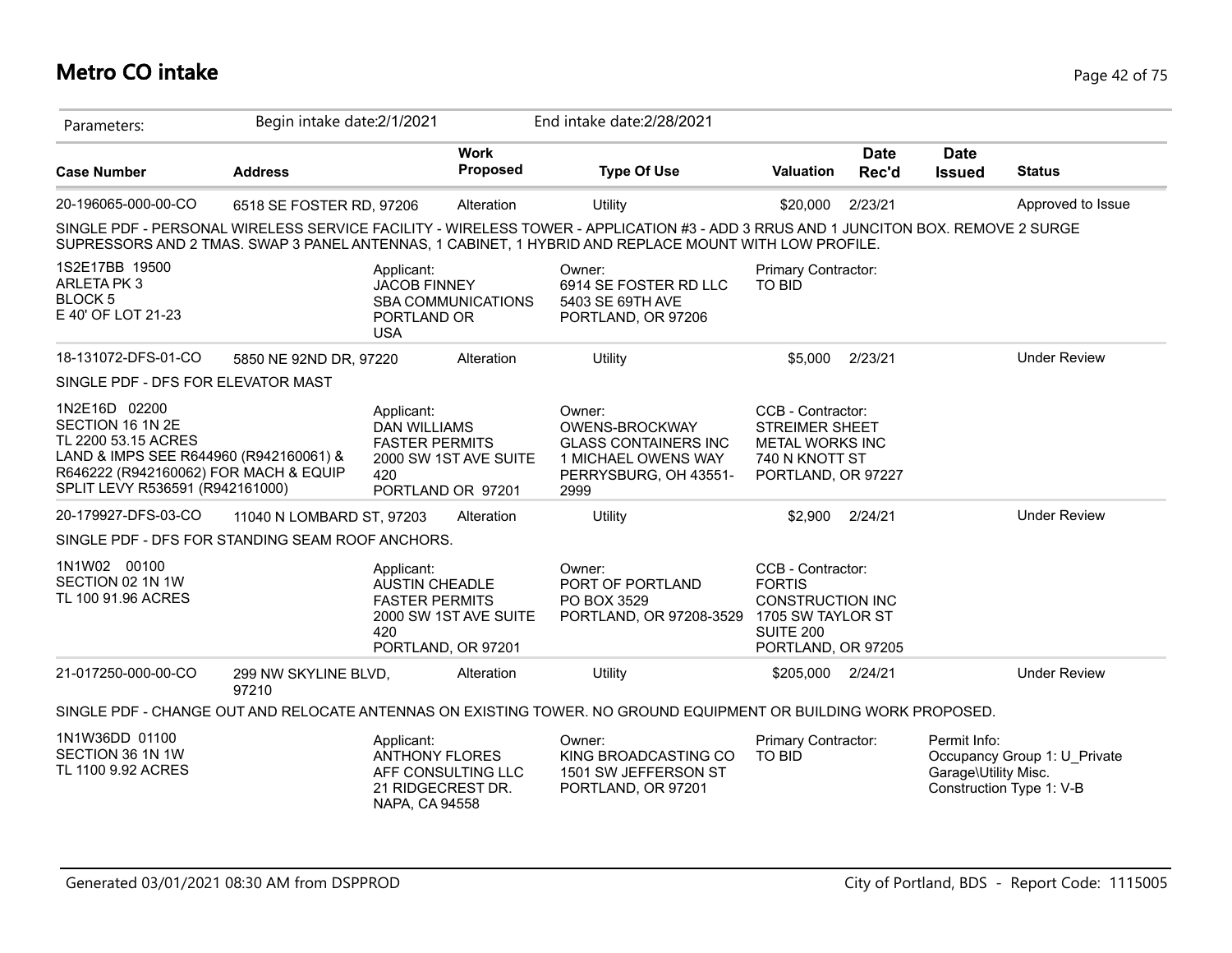## **Metro CO intake** Page 43 of 75

| Parameters:                                                                        | Begin intake date: 2/1/2021                                       |                                                                              |                                | End intake date: 2/28/2021                                                                                                                       |                                      |                      |                              |                     |
|------------------------------------------------------------------------------------|-------------------------------------------------------------------|------------------------------------------------------------------------------|--------------------------------|--------------------------------------------------------------------------------------------------------------------------------------------------|--------------------------------------|----------------------|------------------------------|---------------------|
| <b>Case Number</b>                                                                 | <b>Address</b>                                                    |                                                                              | <b>Work</b><br><b>Proposed</b> | <b>Type Of Use</b>                                                                                                                               | <b>Valuation</b>                     | <b>Date</b><br>Rec'd | <b>Date</b><br><b>Issued</b> | <b>Status</b>       |
| 21-017410-000-00-CO                                                                | 5830 NE ALAMEDA ST, 97213                                         |                                                                              | Alteration                     | Utility                                                                                                                                          | \$90,000                             | 2/24/21              |                              | <b>Under Review</b> |
|                                                                                    | RRUS. REMOVE AND INSTALL A NEW FRP ENCLOSURE. REMOVE GSM CABINET. |                                                                              |                                | SINGLE PDF - PERSONAL WIRELESS SERVICE FACILITY - WIRELESS ROOFTOP - APPLICATION #3 - REMOVE: (9) ANTENNAS, (6) RRUS. INSTALL: (3) ANTENNAS, (9) |                                      |                      |                              |                     |
| 1N2E30AD 14700<br><b>ROSE CITY PK</b><br>BLOCK 80<br>W 1/2 OF LOT 1&2<br>LOT 16-18 |                                                                   | Applicant:<br><b>COURTNEE GOMEZ</b><br><b>SMARTLINK</b><br>3612 SE 168TH AVE | VANCOUVER, WA 98683            | Owner:<br><b>ROSE CITY PARK</b><br><b>METHODIST CHURCH</b><br>5830 NE ALAMEDA ST<br>PORTLAND, OR 97213                                           | Primary Contractor:<br>TO BID        |                      |                              |                     |
| 21-017500-000-00-CO                                                                | 404 NW 10TH AVE, 97209                                            |                                                                              | Alteration                     | Utility                                                                                                                                          | \$20,000                             | 2/24/21              |                              | <b>Under Review</b> |
| RRHS, (1) FC12 SURGE PROTECTOR.                                                    |                                                                   |                                                                              |                                | SINGLE PDF - PERSONAL WIRELESS SERVICE FACILITY - WIRELESS ROOFTOP - APPLICATION #3 - REMOVE: (6) ANTENNAS, (3) RRHS. INSTALL: (6) ANTENNAS, (6) |                                      |                      |                              |                     |
| 1N1E34CB 02100<br><b>COUCHS ADD</b><br>BLOCK 61<br>LOT <sub>2</sub>                |                                                                   | Applicant:<br><b>COURTNEE GOMEZ</b><br><b>SMARTLINK</b><br>3612 SE 168TH AVE | VANCOUVER, WA 98683            | Owner:<br><b>GARNET HOUSE LLC</b><br>6712 N CUTTER CIR<br>PORTLAND, OR 97217                                                                     | Primary Contractor:<br>TO BID        |                      |                              |                     |
| 21-017867-000-00-CO                                                                | 6500 S MACADAM AVE, 97239                                         |                                                                              | Alteration                     | Utility                                                                                                                                          | \$20,000                             | 2/24/21              |                              | <b>Under Review</b> |
|                                                                                    | RRHS. REMOVE (1) COMPACT CABINET. INSTALL (1) 5G GROWTH KIT.      |                                                                              |                                | SINGLE PDF - PERSONAL WIRELESS SERVICE FACILITY - WIRELESS ROOFTOP - APPLICATION #3 - REMOVE: (3) ANTENNAS, (6) TMAS. INSTALL: (3) ANTENNAS, (3) |                                      |                      |                              |                     |
| 1S1E15DC 00400<br>SOUTHERN PORTLAND<br>BLOCK <sub>6</sub><br>LOT 9-18 TL 400       |                                                                   | Applicant:<br><b>COURTNEE GOMEZ</b><br><b>SMARTLINK</b><br>3612 SE 168TH AVE | VANCOUVER, WA 98683            | Owner:<br><b>WESTON INVESTMENT CO</b><br><b>LLC</b><br>2154 NE BROADWAY #200<br>PORTLAND, OR 97232-1561                                          | Primary Contractor:<br><b>TO BID</b> |                      |                              |                     |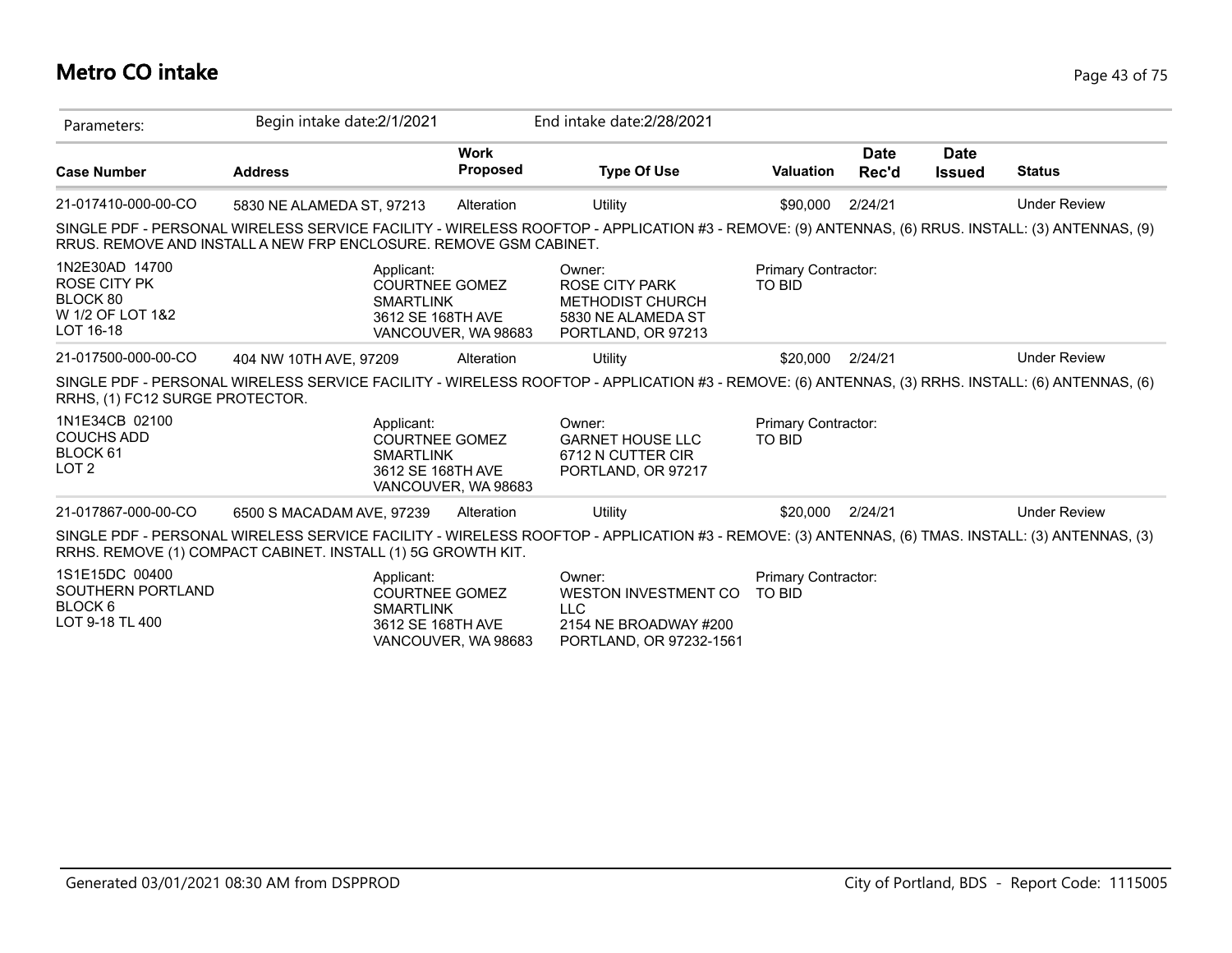#### **Metro CO intake** Page 44 of 75

| Parameters:                                                                        | Begin intake date:2/1/2021     |                                                                                     |                                                                    | End intake date: 2/28/2021                                                                                                                                                                                                                                                                                                                                                                                                                                                                                                                          |                                                                                                                 |                      |                              |                                                               |
|------------------------------------------------------------------------------------|--------------------------------|-------------------------------------------------------------------------------------|--------------------------------------------------------------------|-----------------------------------------------------------------------------------------------------------------------------------------------------------------------------------------------------------------------------------------------------------------------------------------------------------------------------------------------------------------------------------------------------------------------------------------------------------------------------------------------------------------------------------------------------|-----------------------------------------------------------------------------------------------------------------|----------------------|------------------------------|---------------------------------------------------------------|
| <b>Case Number</b>                                                                 | <b>Address</b>                 |                                                                                     | <b>Work</b><br>Proposed                                            | <b>Type Of Use</b>                                                                                                                                                                                                                                                                                                                                                                                                                                                                                                                                  | <b>Valuation</b>                                                                                                | <b>Date</b><br>Rec'd | <b>Date</b><br><b>Issued</b> | <b>Status</b>                                                 |
| 21-018629-000-00-CO                                                                | 545 NE 47TH AVE, 97213         |                                                                                     | Alteration                                                         | Utility                                                                                                                                                                                                                                                                                                                                                                                                                                                                                                                                             | \$20,000                                                                                                        | 2/26/21              |                              | <b>Under Review</b>                                           |
|                                                                                    |                                |                                                                                     |                                                                    | SINGLE PDF - PERSONAL WIRELESS SERVICE FACILITY - WIRELESS ROOFTOP - APPLICATION #3 - REMOVE (3) EXISTING ANTENNAS, RETAIN (12) ANTENNAS AND<br>ADD (3) ANTENNAS FOR A TOTAL OF (15) ANTENNAS. RETAIN (9) RRU'S FOR A TOTAL OF (9) RRU'S. RETAIN (6) COAXIAL CABLES FOR A TOTAL OF (6) COAXIAL<br>CABLES. ADD (2) HYBRID CABLES, REMOVE (2) AND RETAIN (1) HYBRID CABLE FOR A TOTAL OF (3) HYBRID CABLES. REMOVE (2) TOWER MOUNTED OVP'S, RETAIN<br>(1) TOWER MOUNTED OVP'S AND ADD (2) TOWER MOUNTED OVP'S FOR A TOTAL OF (3) TOWER MOUNTED OVP'S. |                                                                                                                 |                      |                              |                                                               |
| 1N2E31BC 06300<br>MAPLE HILL PL<br><b>BLOCK1</b><br>LOT 1-5<br>NLY 19' OF LOT 9&10 |                                | Applicant:<br><b>TAMMY HAMILTON</b><br><b>SUITE 150</b><br>LAKE OSWEGO, OR<br>97035 | ACOM CONSULTING INC<br>FOR VERIZON WIRELESS<br>5200 SW MEADOWS RD, | Owner:<br>PROVIDENCE HEALTH &<br>SERVICES-OREGON<br>800 5TH AVE #1200<br>SEATTLE, WA 98104                                                                                                                                                                                                                                                                                                                                                                                                                                                          | Primary Contractor:<br><b>TO BID</b>                                                                            |                      |                              |                                                               |
| 21-018669-000-00-CO                                                                | 12505 NE HALSEY ST, 97230      |                                                                                     | Alteration                                                         | Utility                                                                                                                                                                                                                                                                                                                                                                                                                                                                                                                                             | \$18,000                                                                                                        | 2/26/21              |                              | <b>Under Review</b>                                           |
| UPGRADE EQUIPMENT IN EXISTING CABINETS, (1) J-BOX FOR NEW CABLE.                   |                                |                                                                                     |                                                                    | SINGLE PDF - PERSONAL WIRELESS SERVICE FACILITY - WIRELESS TOWER - APPLICATION #3 - INSTALL (3) ANTENNAS AND (1) CABLE W/COVP. GROUND:                                                                                                                                                                                                                                                                                                                                                                                                              |                                                                                                                 |                      |                              |                                                               |
| 1N2E26CC 04800<br><b>HAZELWOOD</b><br>W 1/2 OF LOT 39 EXC N 300' & EXC PT IN ST    |                                | Applicant:<br><b>AMELIA MECKLER</b><br><b>CROWN CASTLE</b><br>PORTLAND OR<br>USA    |                                                                    | Owner:<br>PARKROSE COMMUNITY<br>UNITED CHURCH OF<br><b>CHRIST INC</b><br>12505 NE HALSEY ST<br>PORTLAND, OR 97230-1928                                                                                                                                                                                                                                                                                                                                                                                                                              | Primary Contractor:<br><b>TO BID</b>                                                                            |                      |                              |                                                               |
| Total # of CO Alteration permit intakes:126                                        |                                |                                                                                     |                                                                    |                                                                                                                                                                                                                                                                                                                                                                                                                                                                                                                                                     |                                                                                                                 |                      |                              | Total valuation of CO Alteration permit intakes: \$25,327,514 |
| 21-013846-000-00-CO                                                                | 12529 SE POWELL BLVD,<br>97236 |                                                                                     | Demolition                                                         | Assembly                                                                                                                                                                                                                                                                                                                                                                                                                                                                                                                                            | \$43,000                                                                                                        | 2/16/21              |                              | <b>Under Review</b>                                           |
| 013873-CO***                                                                       |                                |                                                                                     |                                                                    | 122 & POWELL HOUSING - Demolition of existing one story commercial building with partial basement; basement to be backfilled with structural fill; remove all debris *** w/21-                                                                                                                                                                                                                                                                                                                                                                      |                                                                                                                 |                      |                              |                                                               |
| 1S2E11BC 08900<br>SECTION 11 1S 2E<br>TL 8900 3.71 ACRES                           |                                | Applicant:<br>Erik Petersen<br><b>MWA Architects</b><br>Portland OR 97209           | 70 NW Couch St, Ste 401                                            | Owner:<br>USA POWELL LLC<br>3200 Douglas Blvd #200<br>Roseville CA 95661                                                                                                                                                                                                                                                                                                                                                                                                                                                                            | CCB - Contractor:<br><b>WALSH</b><br><b>CONSTRUCTION CO</b><br>2905 SW FIRST AVE<br>PORTLAND, OR 97201-<br>4707 |                      |                              |                                                               |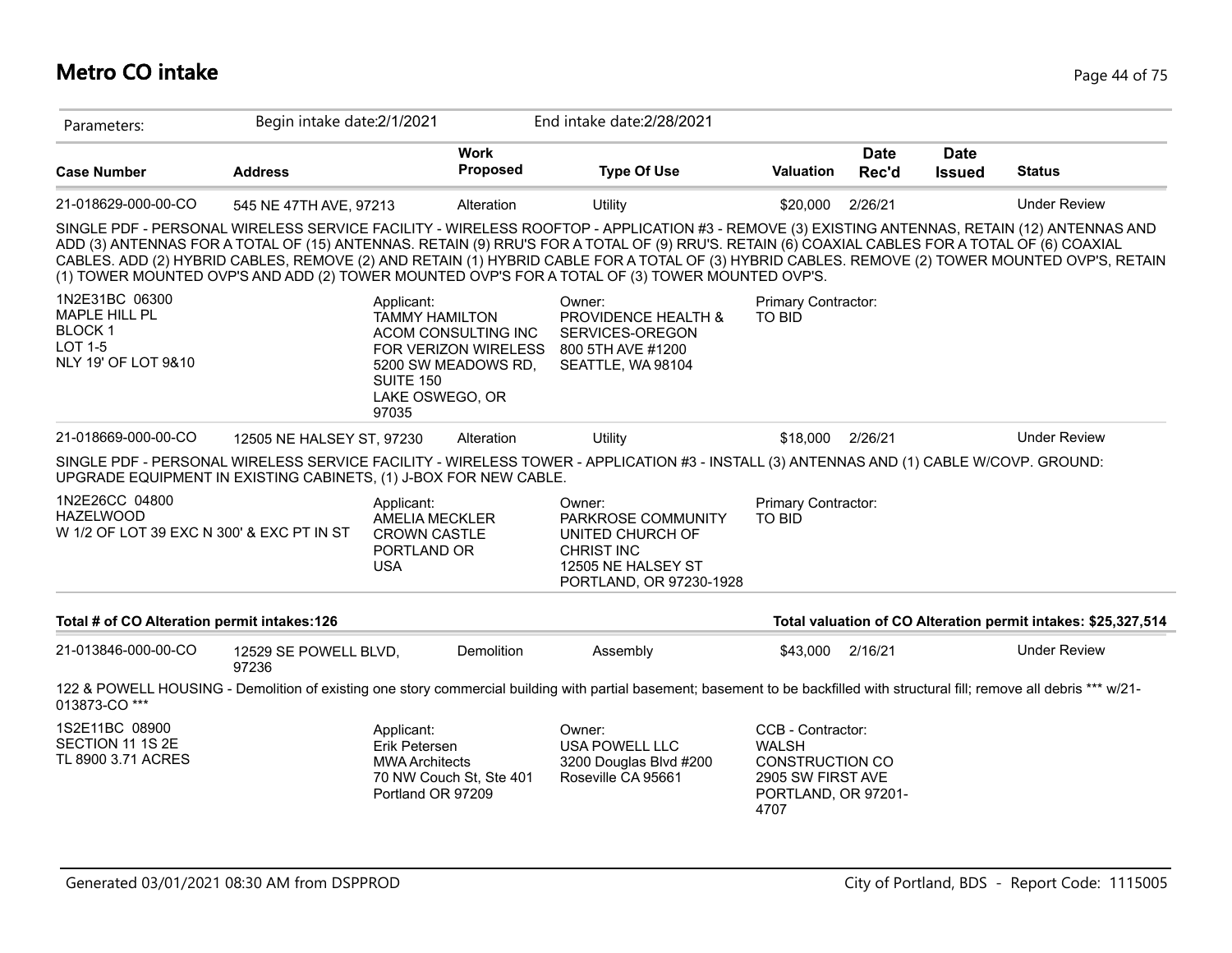## **Metro CO intake** Page 45 of 75

| Parameters:                                                                                | Begin intake date:2/1/2021      |                                                                                                                                                  |                                | End intake date: 2/28/2021                                                                                                                                                 |                                                                                                                                    |                      |                              |                     |
|--------------------------------------------------------------------------------------------|---------------------------------|--------------------------------------------------------------------------------------------------------------------------------------------------|--------------------------------|----------------------------------------------------------------------------------------------------------------------------------------------------------------------------|------------------------------------------------------------------------------------------------------------------------------------|----------------------|------------------------------|---------------------|
| <b>Case Number</b>                                                                         | <b>Address</b>                  |                                                                                                                                                  | <b>Work</b><br><b>Proposed</b> | <b>Type Of Use</b>                                                                                                                                                         | <b>Valuation</b>                                                                                                                   | <b>Date</b><br>Rec'd | <b>Date</b><br><b>Issued</b> | <b>Status</b>       |
| 21-009919-000-00-CO                                                                        | 5735 NE M L KING BLVD,<br>97211 |                                                                                                                                                  | Demolition                     | <b>Business</b>                                                                                                                                                            | \$55,000                                                                                                                           | 2/1/21               |                              | <b>Under Review</b> |
| 5733MLK - Demolition of self-service carwash structure and removal of all equipment        |                                 |                                                                                                                                                  |                                |                                                                                                                                                                            |                                                                                                                                    |                      |                              |                     |
| 1N1E15DD 13400                                                                             |                                 | Applicant:<br><b>STEVE FOSLER</b><br>1930 NW LOVEJOY ST<br>PORTLAND OR 97209                                                                     | <b>FOSLER ARCHITECTURE</b>     | Owner:<br>5733 MLK, LLC<br><b>PO BOX 131</b><br>WEAVERVILLE, CA 96093                                                                                                      | CCB - Contractor:<br><b>GSI BUILDERS INC</b><br>1750 SW SKYLINE BLVD<br><b>STE 105</b><br>PORTLAND, OR 97221                       |                      |                              |                     |
| 21-010617-000-00-CO                                                                        | 3509 NE COLUMBIA BLVD,<br>97211 |                                                                                                                                                  | Demolition                     | <b>Business</b>                                                                                                                                                            | \$3,000 2/5/21                                                                                                                     |                      |                              | <b>Under Review</b> |
| 010617/22/26/29/32-CO ***                                                                  |                                 |                                                                                                                                                  |                                | PROLOGIS BROADMOOR NORTH - BLDG 1 - Demolition of golf course restroom/outbuilding; remove all debris *** w/20-214574/78/81/85/90/93/94-CO and 21-                         |                                                                                                                                    |                      |                              |                     |
| 1N1E13A 01100<br>SECTION 13 1N 1E<br>TL 1100 37.75 ACRES<br>SPLIT MAP R315193 (R941121180) |                                 | Applicant:<br>DALE POPPE<br><b>MACKENZIE</b><br><b>SUITE 100</b><br>PORTLAND OREGON<br>97214                                                     | 1515 SE WATER AVENUE,          | Owner:<br>PROLOGIS NE COLUMBIA<br><b>BLVD LLC</b><br>1800 WAZEE ST, STE 500<br>DENVER, CO 80202                                                                            | Primary Contractor:<br>TO BID                                                                                                      |                      |                              |                     |
| 21-017062-000-00-CO                                                                        | 1871 N FLINT AVE, 97227         |                                                                                                                                                  | Demolition                     | <b>Business</b>                                                                                                                                                            | \$28,700                                                                                                                           | 2/23/21              |                              | <b>Under Review</b> |
| for new 7 story apartment building under 20-188519-CO                                      |                                 |                                                                                                                                                  |                                | ANALOG Demo - Demolition of a single story commercial building (Building A) with an attached garage (Building B) & a detached garage (Building C 21-017395) in preparation |                                                                                                                                    |                      |                              |                     |
| 1N1E27DC 03100                                                                             |                                 | Applicant:<br><b>BORIS KRATZENBERG</b><br><b>WORKS PROGRESS</b><br><b>ARCHITECTURE</b><br>811 SE STARK STREET<br>PORTLAND OR 97214<br><b>USA</b> |                                | Owner:<br>1835 N FLINT LLC<br>2222 NE OREGON ST STE<br>208<br>PORTLAND OR 97232                                                                                            | CCB - Contractor:<br><b>JUD SCHAEFER</b><br>R & H RESIDENTIAL<br><b>CONSTRUCTION CO</b><br>2019 NW WILSON ST<br>PORTLAND, OR 97209 |                      |                              |                     |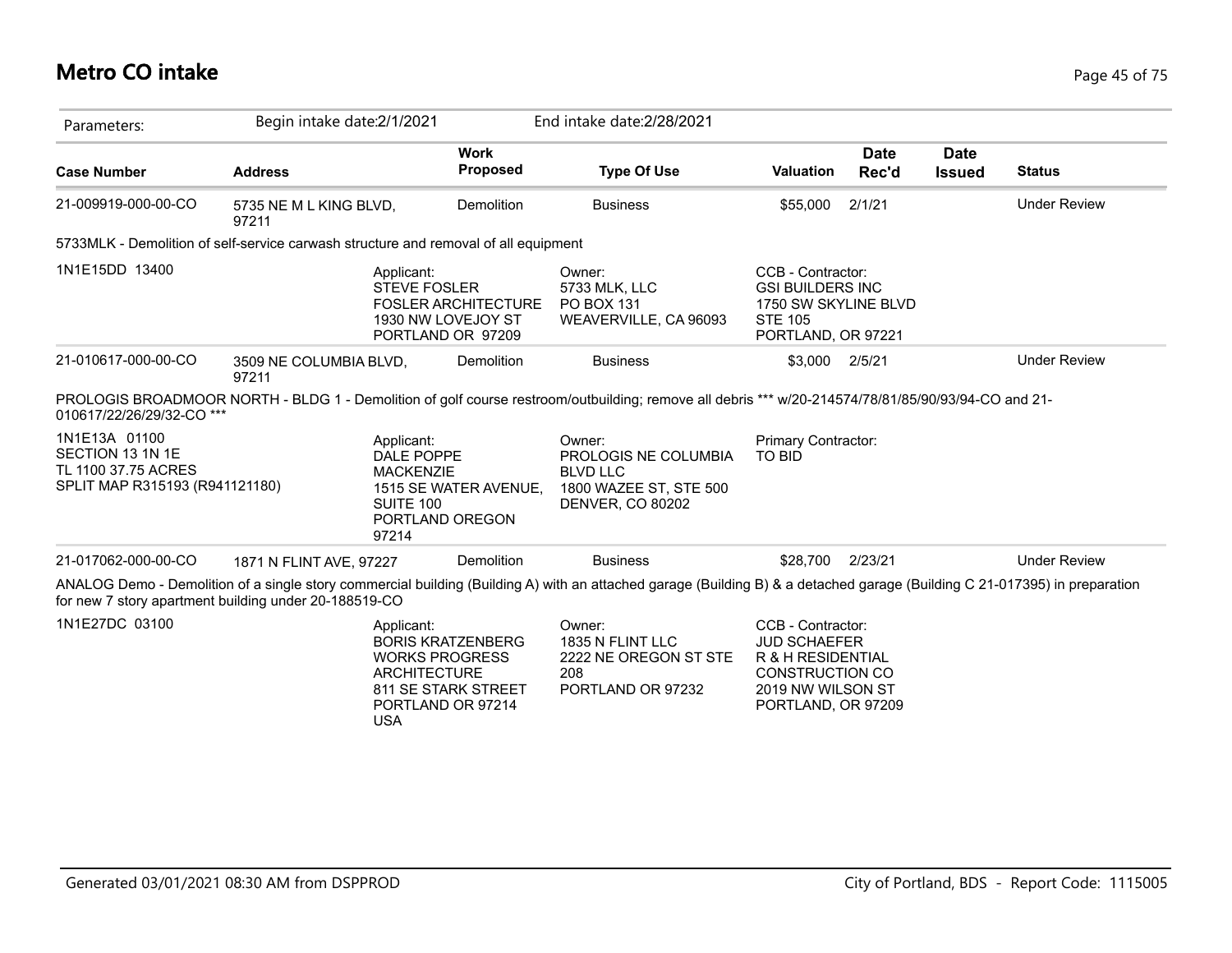## **Metro CO intake** Page 46 of 75

| Parameters:                                                                                | Begin intake date: 2/1/2021                                                                                                                      |                                              | End intake date: 2/28/2021                                                                             |                                                                                                                 |                      |                              |                     |
|--------------------------------------------------------------------------------------------|--------------------------------------------------------------------------------------------------------------------------------------------------|----------------------------------------------|--------------------------------------------------------------------------------------------------------|-----------------------------------------------------------------------------------------------------------------|----------------------|------------------------------|---------------------|
| <b>Case Number</b>                                                                         | <b>Address</b>                                                                                                                                   | <b>Work</b><br><b>Proposed</b>               | <b>Type Of Use</b>                                                                                     | <b>Valuation</b>                                                                                                | <b>Date</b><br>Rec'd | <b>Date</b><br><b>Issued</b> | <b>Status</b>       |
| 17-248950-REV-01-CO                                                                        | 2525 NW WILSON ST, 97210                                                                                                                         | Demolition                                   | Factory/Industrial                                                                                     | \$0                                                                                                             | 2/3/21               | 2/3/21                       | Issued              |
|                                                                                            | ESCO - Building 4 - Remove demolition of Building 4 from plans; Building 4 to remain.                                                            |                                              |                                                                                                        |                                                                                                                 |                      |                              |                     |
| 1N1E28C 00100                                                                              | Applicant:<br><b>MATT JOHNSON</b><br><b>KPFF</b><br>2500                                                                                         | 111 SW 5TH AVE, STE<br>PORTLAND OR 97204     |                                                                                                        | CCB - Contractor:<br><b>CALBAG RESOURCES</b><br>LLC<br>2495 NW NICOLAI ST<br>PORTLAND, OR 97210                 |                      |                              |                     |
| 21-013873-000-00-CO                                                                        | 12529 SE POWELL BLVD,<br>97236                                                                                                                   | Demolition                                   | Mercantile                                                                                             | \$49,000 2/12/21                                                                                                |                      |                              | <b>Under Review</b> |
|                                                                                            | 122 & POWELL HOUSING - Demolish existing one story commercial building with no basement; remove all debris *** w/21-013846-CO ***                |                                              |                                                                                                        |                                                                                                                 |                      |                              |                     |
| 1S2E11BC 08900<br>SECTION 11 1S 2E<br>TL 8900 3.71 ACRES                                   | Applicant:<br>Erik Petersen<br><b>MWA Architects</b>                                                                                             | 70 NW Couch St, Ste 401<br>Portland OR 97209 | Owner:<br><b>USA POWELL LLC</b><br>3200 Douglas Blvd #200<br>Roseville CA 95661                        | CCB - Contractor:<br><b>WALSH</b><br><b>CONSTRUCTION CO</b><br>2905 SW FIRST AVE<br>PORTLAND, OR 97201-<br>4707 |                      |                              |                     |
| 21-010626-000-00-CO                                                                        | 3509 NE COLUMBIA BLVD,<br>97211                                                                                                                  | Demolition                                   | Storage                                                                                                | \$18,000                                                                                                        | 2/5/21               |                              | <b>Under Review</b> |
| 010617/22/26/29/32-CO ***                                                                  | PROLOGIS BROADMOOR NORTH - BLDG 3 - Demolition of golf course garage/outbuilding; remove all debris *** w/20-214574/78/81/85/90/93/94-CO and 21- |                                              |                                                                                                        |                                                                                                                 |                      |                              |                     |
| 1N1E13A 01100<br>SECTION 13 1N 1E<br>TL 1100 37.75 ACRES<br>SPLIT MAP R315193 (R941121180) | Applicant:<br>DALE POPPE<br><b>MACKENZIE</b><br><b>SUITE 100</b><br>97214                                                                        | 1515 SE WATER AVENUE,<br>PORTLAND OREGON     | Owner:<br>PROLOGIS NE COLUMBIA<br><b>BLVD LLC</b><br>1800 WAZEE ST, STE 500<br><b>DENVER, CO 80202</b> | <b>Primary Contractor:</b><br><b>TO BID</b>                                                                     |                      |                              |                     |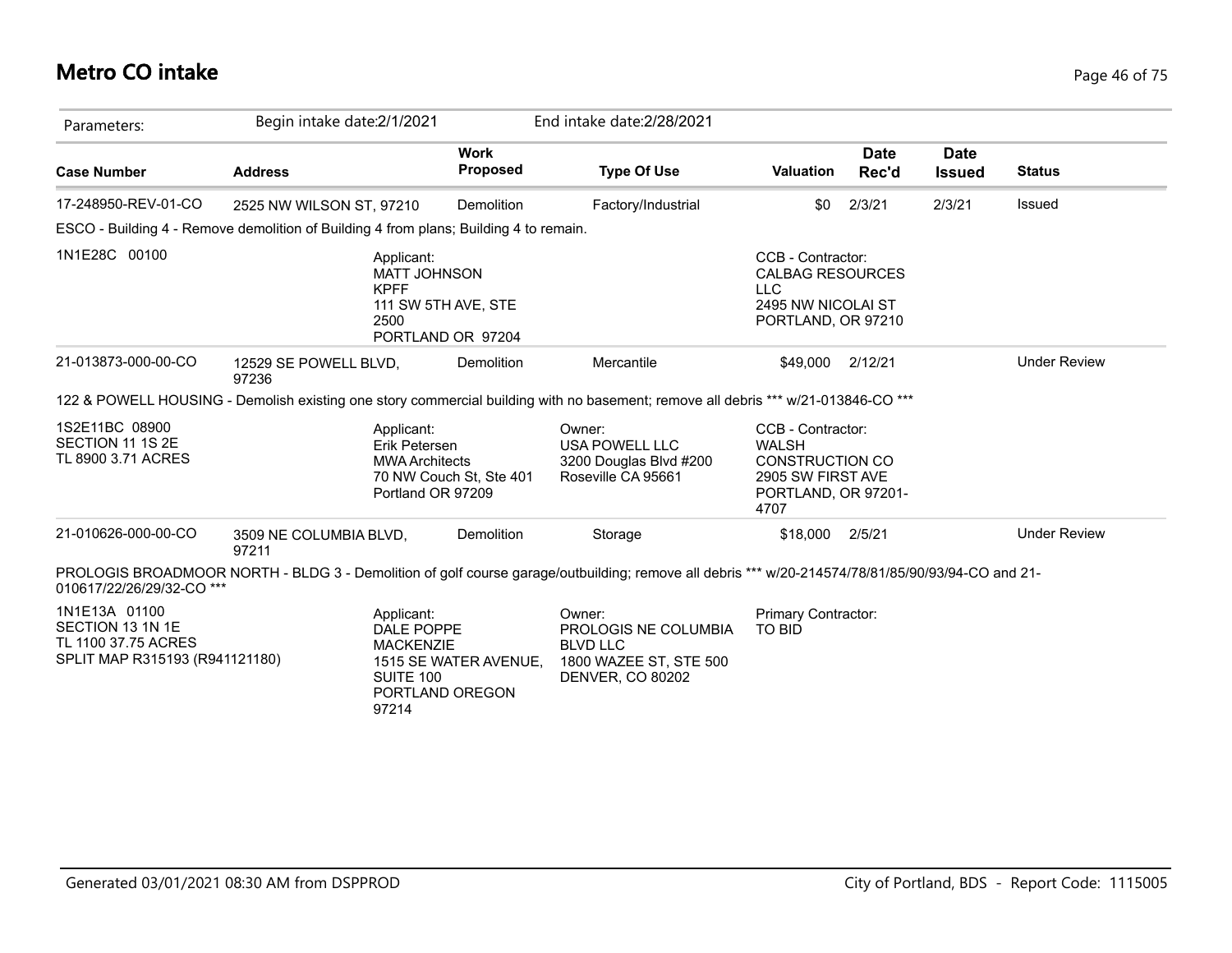#### **Metro CO intake** Page 47 of 75

| Parameters:                                                                                    | Begin intake date: 2/1/2021     |                                                                       |                                                 | End intake date: 2/28/2021                                                                                                                                |                     |                      |                              |                                                                                   |
|------------------------------------------------------------------------------------------------|---------------------------------|-----------------------------------------------------------------------|-------------------------------------------------|-----------------------------------------------------------------------------------------------------------------------------------------------------------|---------------------|----------------------|------------------------------|-----------------------------------------------------------------------------------|
| <b>Case Number</b>                                                                             | <b>Address</b>                  |                                                                       | <b>Work</b><br><b>Proposed</b>                  | <b>Type Of Use</b>                                                                                                                                        | <b>Valuation</b>    | <b>Date</b><br>Rec'd | <b>Date</b><br><b>Issued</b> | <b>Status</b>                                                                     |
| 21-017422-000-00-CO                                                                            | 11402 NE MARX ST, 97220         |                                                                       | Demolition                                      | Storage                                                                                                                                                   | \$1,000             | 2/26/21              |                              | <b>Under Review</b>                                                               |
| SINGLE PDF - DEMOLITION OF STORAGE SHED, 2 OF 2. ** WITH 21-017417 CO**                        |                                 |                                                                       |                                                 |                                                                                                                                                           |                     |                      |                              |                                                                                   |
| 1N2E22AB 02500<br>PARTITION PLAT 1993-121<br>LOT <sub>2</sub>                                  |                                 | Applicant:<br><b>JOHN LLEWELLYN</b><br><b>PDX</b><br>11402 NE MARX ST | <b>COLUMBIA RECYCLING</b><br>PORTLAND, OR 97220 | Owner:<br>DAO ANH THI LAM<br>1515 E BURNSIDE ST<br>PORTLAND, OR 97214-1452<br>Owner:<br><b>BANG TRAN</b><br>1515 E BURNSIDE ST<br>PORTLAND, OR 97214-1452 |                     |                      | Permit Info:<br>Warehouse    | Occupancy Group 1: S-<br>1 Storage - Moderate Hazard,<br>Construction Type 1: V-B |
| 21-010632-000-00-CO                                                                            | 3509 NE COLUMBIA BLVD,<br>97211 |                                                                       | Demolition                                      | Storage                                                                                                                                                   | \$5,000             | 2/5/21               |                              | <b>Under Review</b>                                                               |
| 214574/78/81/85/90/93/94-CO and 21-010617/22/26/29/32-CO ***                                   |                                 |                                                                       |                                                 | PROLOGIS BROADMOOR NORTH - BLDG 5 - Demolition of golf course garage/outbuilding; remove all debris *** w/20-214574/78/81/85/90/93/94-CO and *** w/20-    |                     |                      |                              |                                                                                   |
| 1N1E13A 01100<br>SECTION 13 1N 1E<br>TL 1100 37.75 ACRES                                       |                                 | Applicant:<br>DALE POPPE                                              |                                                 | Owner:                                                                                                                                                    | Primary Contractor: |                      |                              |                                                                                   |
| SPLIT MAP R315193 (R941121180)                                                                 |                                 | <b>MACKENZIE</b><br>SUITE 100<br>PORTLAND OREGON<br>97214             | 1515 SE WATER AVENUE,                           | PROLOGIS NE COLUMBIA<br><b>BLVD LLC</b><br>1800 WAZEE ST, STE 500<br><b>DENVER, CO 80202</b>                                                              | <b>TO BID</b>       |                      |                              |                                                                                   |
|                                                                                                | 11402 NE MARX ST, 97220         |                                                                       | Demolition                                      | Storage                                                                                                                                                   | \$1,000             | 2/26/21              |                              | <b>Under Review</b>                                                               |
| 21-017417-000-00-CO<br>SINGLE PDF - DEMOLITION OF STORAGE SHED, 1 OF 2. ** WITH 21-017422 CO** |                                 |                                                                       |                                                 |                                                                                                                                                           |                     |                      |                              |                                                                                   |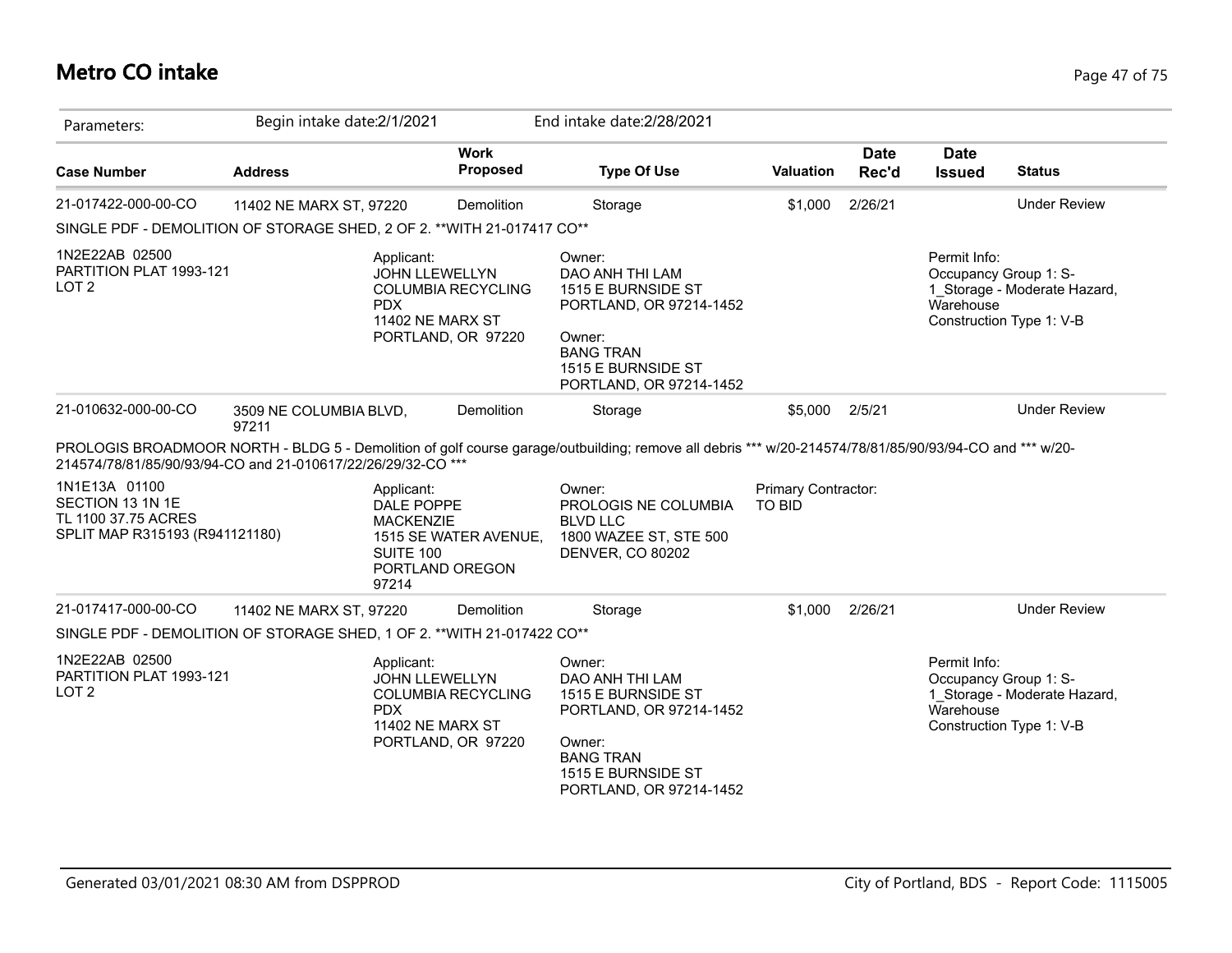#### **Metro CO intake** Page 48 of 75

| Parameters:                                                                                | Begin intake date: 2/1/2021     |                                                                                                                                   | End intake date: 2/28/2021                                                                                                                                       |                                                                                                              |                      |                                      |                                                            |
|--------------------------------------------------------------------------------------------|---------------------------------|-----------------------------------------------------------------------------------------------------------------------------------|------------------------------------------------------------------------------------------------------------------------------------------------------------------|--------------------------------------------------------------------------------------------------------------|----------------------|--------------------------------------|------------------------------------------------------------|
| <b>Case Number</b>                                                                         | <b>Address</b>                  | <b>Work</b><br><b>Proposed</b>                                                                                                    | <b>Type Of Use</b>                                                                                                                                               | <b>Valuation</b>                                                                                             | <b>Date</b><br>Rec'd | <b>Date</b><br><b>Issued</b>         | <b>Status</b>                                              |
| 21-010629-000-00-CO                                                                        | 3509 NE COLUMBIA BLVD,<br>97211 | Demolition                                                                                                                        | Storage                                                                                                                                                          | \$12,000                                                                                                     | 2/5/21               |                                      | <b>Under Review</b>                                        |
| 214574/78/81/85/90/93/94-CO and 21-010617/22/26/29/32-CO ***                               |                                 |                                                                                                                                   | PROLOGIS BROADMOOR NORTH - BLDG 4 - Demolition of golf course garage/outbuilding; remove all debris *** w/20-214574/78/81/85/90/93/94-CO and *** w/20-           |                                                                                                              |                      |                                      |                                                            |
| 1N1E13A 01100<br>SECTION 13 1N 1E<br>TL 1100 37.75 ACRES<br>SPLIT MAP R315193 (R941121180) |                                 | Applicant:<br>DALE POPPE<br><b>MACKENZIE</b><br>1515 SE WATER AVENUE,<br>SUITE 100<br>PORTLAND OREGON<br>97214                    | Owner:<br>PROLOGIS NE COLUMBIA<br><b>BLVD LLC</b><br>1800 WAZEE ST, STE 500<br><b>DENVER, CO 80202</b>                                                           | Primary Contractor:<br>TO BID                                                                                |                      |                                      |                                                            |
| 21-008403-000-00-CO                                                                        | 13746 SE POWELL BLVD,<br>97236  | Demolition                                                                                                                        | Utility                                                                                                                                                          | \$8,500                                                                                                      | 2/4/21               |                                      | <b>Under Review</b>                                        |
| SINGLE PDF - DEMOLISH SWIMMING POOL.                                                       |                                 |                                                                                                                                   |                                                                                                                                                                  |                                                                                                              |                      |                                      |                                                            |
| 1S2E11AD 06900<br><b>O'CONNOR PK</b><br>LOT 4&5 EXC PT IN ST                               |                                 | Applicant:<br><b>BOBO UMEMOTO</b><br><b>B &amp; G EXCAVATION &amp;</b><br>PLUMBING LLC<br>4241 SE 136TH AVE<br>PORTLAND, OR 97236 | Owner:<br>SHALAMAR APARTMENTS<br><b>LLC</b><br>2 PACHECO ST<br>SAN FRANCISCO, CA 94116 4241 SE 136TH                                                             | CCB - Contractor:<br><b>BUBBA UMEMOTO</b><br>B & G EXCAVATION &<br><b>PLUMBING LLC</b><br>PORTLAND, OR 97236 |                      | Permit Info:<br>Garage\Utility Misc. | Occupancy Group 1: U Private<br>Construction Type 1: V-B   |
| 21-010622-000-00-CO                                                                        | 3509 NE COLUMBIA BLVD,<br>97211 | Demolition                                                                                                                        | Utility                                                                                                                                                          | \$4,000 2/5/21                                                                                               |                      |                                      | <b>Under Review</b>                                        |
| -CO ***                                                                                    |                                 |                                                                                                                                   | PROLOGIS BROADMOOR NORTH - BLDG 2 - Demolition of golf course pump/outbuilding; remove all debris *** w/20-214574/78/81/85/90/93/94-CO and 21-010617/22/26/29/32 |                                                                                                              |                      |                                      |                                                            |
| 1N1E13A 01100<br>SECTION 13 1N 1E<br>TL 1100 37.75 ACRES<br>SPLIT MAP R315193 (R941121180) |                                 | Applicant:<br>DALE POPPE<br><b>MACKENZIE</b><br>1515 SE WATER AVENUE,<br>SUITE 100<br>PORTLAND OREGON<br>97214                    | Owner:<br>PROLOGIS NE COLUMBIA<br><b>BLVD LLC</b><br>1800 WAZEE ST, STE 500<br>DENVER, CO 80202                                                                  | Primary Contractor:<br><b>TO BID</b>                                                                         |                      |                                      |                                                            |
| Total # of CO Demolition permit intakes:13                                                 |                                 |                                                                                                                                   |                                                                                                                                                                  |                                                                                                              |                      |                                      | Total valuation of CO Demolition permit intakes: \$228,200 |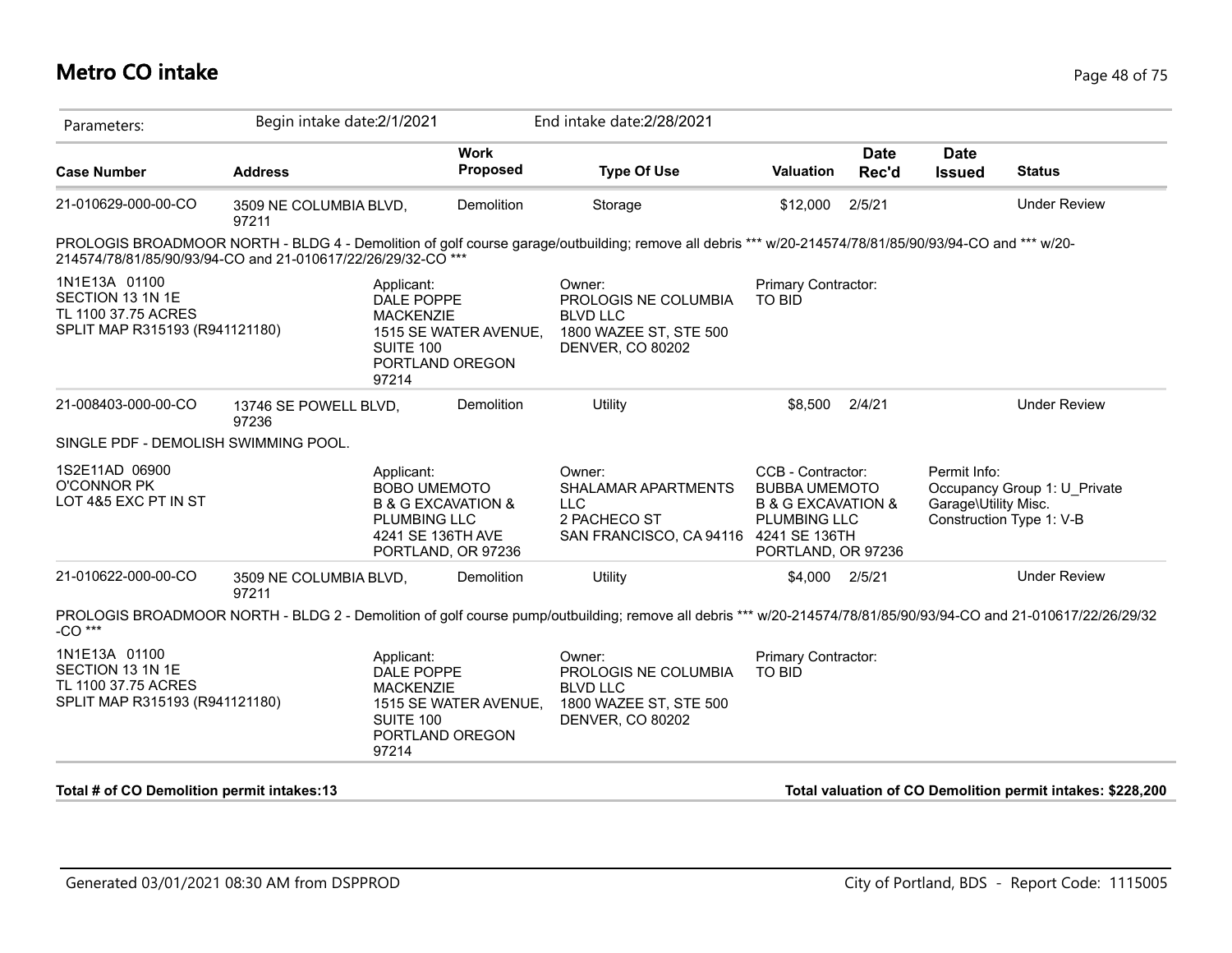#### **Metro CO intake** Page 49 of 75

| Parameters:                                                                           | Begin intake date:2/1/2021                                                                                                        |                                                              | End intake date: 2/28/2021                                                                          |                                                                                                                                                   |                      |                                                                                         |                                                             |
|---------------------------------------------------------------------------------------|-----------------------------------------------------------------------------------------------------------------------------------|--------------------------------------------------------------|-----------------------------------------------------------------------------------------------------|---------------------------------------------------------------------------------------------------------------------------------------------------|----------------------|-----------------------------------------------------------------------------------------|-------------------------------------------------------------|
| <b>Case Number</b>                                                                    | <b>Address</b>                                                                                                                    | <b>Work</b><br>Proposed                                      | <b>Type Of Use</b>                                                                                  | <b>Valuation</b>                                                                                                                                  | <b>Date</b><br>Rec'd | <b>Date</b><br><b>Issued</b>                                                            | <b>Status</b>                                               |
| 19-135368-DFS-10-CO                                                                   | 3192 SW 12TH AVE, 97239                                                                                                           | <b>New Construction</b>                                      | Apartments/Condos<br>(3 or more units)                                                              | \$25,000                                                                                                                                          | 2/18/21              |                                                                                         | <b>Under Review</b>                                         |
|                                                                                       | SINGLE PDF - DFS for WINDOW ATTACHMENT SYSTEM.                                                                                    |                                                              |                                                                                                     |                                                                                                                                                   |                      |                                                                                         |                                                             |
| 1S1E09AC 01700<br>PORTLAND CITY HMSTD<br>BLOCK 91<br>INC PT VAC ST LOT 1&5<br>LOT 2&6 | Applicant:<br><b>ZAC HORTON</b><br><b>FASTER PERMITS</b><br>420                                                                   | 2000 SW 1ST AVE, STE<br>PORTLAND OR 97201                    | Owner:<br>SWS 12TH AVENUE<br>APARTMENTS LLC<br>6340 N CAMPBELL AVE<br>#240<br>TUCSON, AZ 85718-3183 | CCB - Contractor:<br><b>STEPHEN MCHUGH</b><br><b>COLUMBIA EQUITIES</b><br><b>INC</b><br>3300 NW 185TH AVE<br><b>PMB 264</b><br>PORTLAND, OR 97229 |                      | Permit Info:<br>Off., Med.Off., Pub.Bldg.<br>Construction Type 1: I-A<br>Type $1$ : I-A | Occupancy Group 1: B Bank,<br>Construction Type 2 (formerly |
| 19-135396-DFS-08-CO                                                                   | 3158 SW 12TH AVE, 97239                                                                                                           | <b>New Construction</b>                                      | Apartments/Condos<br>(3 or more units)                                                              | \$25,000 2/18/21                                                                                                                                  |                      |                                                                                         | <b>Under Review</b>                                         |
|                                                                                       | SINGLE PDF - DFS for WINDOW ATTACHMENT SYSTEM.                                                                                    |                                                              |                                                                                                     |                                                                                                                                                   |                      |                                                                                         |                                                             |
| 1S1E09AC 01700<br>PORTLAND CITY HMSTD<br>BLOCK 91<br>INC PT VAC ST LOT 1&5<br>LOT 2&6 | Applicant:<br><b>ZAC HORTON</b><br><b>FASTER PERMITS</b><br>420                                                                   | 2000 SW 1ST AVE, STE<br>PORTLAND OR 97201                    | Owner:<br>SWS 12TH AVENUE<br>APARTMENTS LLC<br>6340 N CAMPBELL AVE<br>#240<br>TUCSON, AZ 85718-3183 | CCB - Contractor:<br><b>STEPHEN MCHUGH</b><br><b>COLUMBIA EQUITIES</b><br><b>INC</b><br>3300 NW 185TH AVE<br><b>PMB 264</b><br>PORTLAND, OR 97229 |                      |                                                                                         |                                                             |
| 19-168571-REV-02-CO                                                                   | 4415 SE 61ST AVE, 97206                                                                                                           | <b>New Construction</b>                                      | Apartments/Condos<br>(3 or more units)                                                              | \$5,000 2/22/21                                                                                                                                   |                      |                                                                                         | <b>Under Review</b>                                         |
| STAIRWELL INTO UNIT 2.                                                                | SINGLE PDF - VALUE-ADDED REVISION TO MODIFY ACCESSIBLE RAMP ON SOUTHSIDE, MODIFY 2 EXTERIOR DOORS ON UNIT 1 & ADD NEW DOOR IN THE |                                                              |                                                                                                     |                                                                                                                                                   |                      |                                                                                         |                                                             |
| 1S2E07DD 07800                                                                        | Applicant:                                                                                                                        | RAPHAEL GOODBLATT<br>AHHA ARCHITECT INC<br>6663 SW BEAVERTON | Owner:<br>PROVISION BUILDERS LLC<br>5700 NE 82ND AVE #L57<br>VANCOUVER, WA 98662-                   | CCB - Contractor:<br><b>PROVISION</b><br><b>REMODELING LLC</b><br>11328 NE 23RD ST                                                                |                      | Permit Info:<br>Occupancy Group 1: R-                                                   | 2 Residential Multi-family<br>Construction Type 1: V-B      |

9432

HILLSDALE HWY #222 PORTLAND, OR 97225 VANCOUVER, WA 98684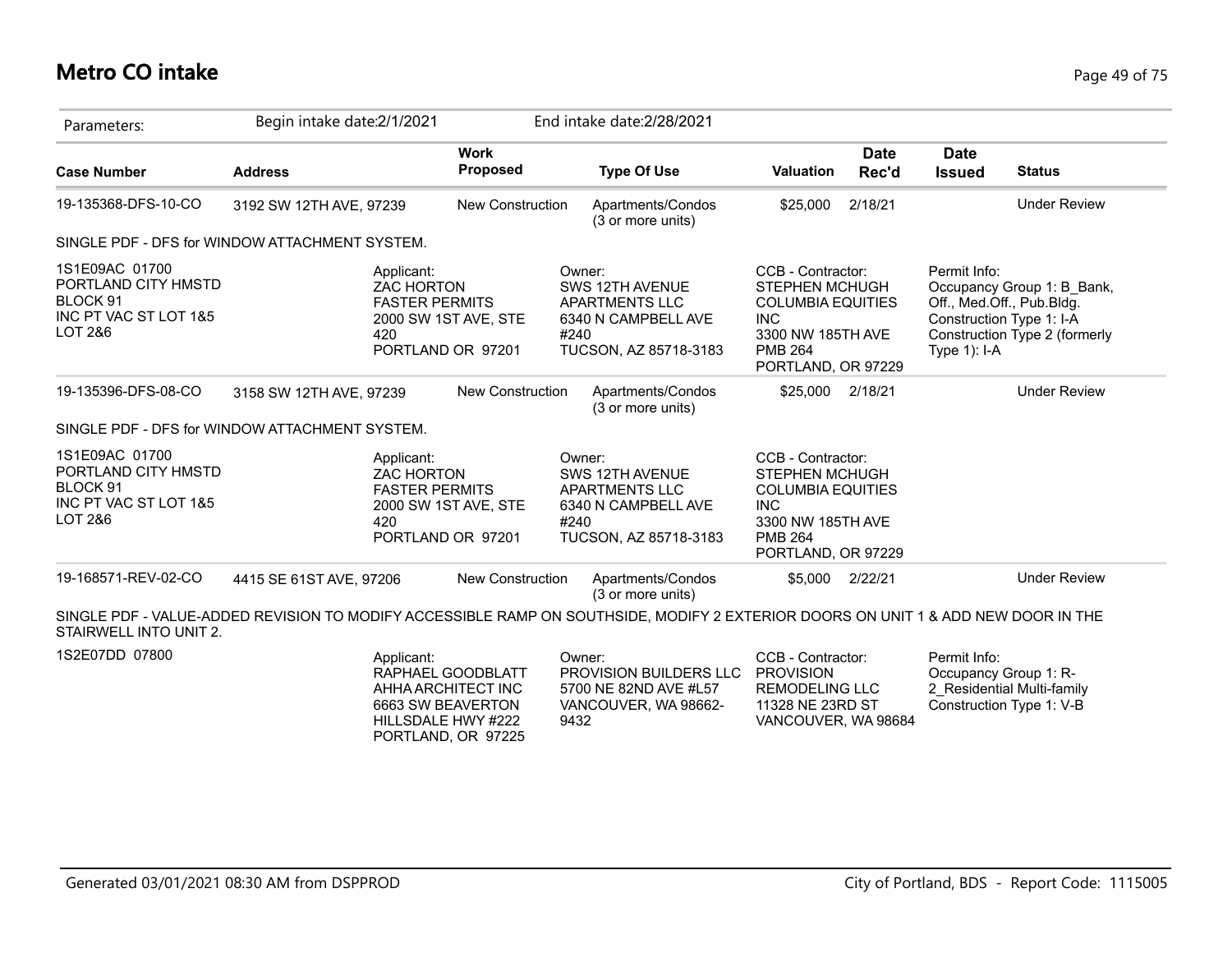## **Metro CO intake** Page 50 of 75

| Parameters:                      | Begin intake date: 2/1/2021                                                                  |                                            | End intake date: 2/28/2021                                                               |                                                                                                                        |                      |                              |                     |
|----------------------------------|----------------------------------------------------------------------------------------------|--------------------------------------------|------------------------------------------------------------------------------------------|------------------------------------------------------------------------------------------------------------------------|----------------------|------------------------------|---------------------|
| <b>Case Number</b>               | <b>Address</b>                                                                               | <b>Work</b><br><b>Proposed</b>             | <b>Type Of Use</b>                                                                       | <b>Valuation</b>                                                                                                       | <b>Date</b><br>Rec'd | <b>Date</b><br><b>Issued</b> | <b>Status</b>       |
| 18-244022-DFS-03-CO              | 1315 NW JOHNSON ST, 97209                                                                    | <b>New Construction</b>                    | Apartments/Condos<br>(3 or more units)                                                   | \$40,000                                                                                                               | 2/23/21              |                              | <b>Under Review</b> |
| SINGLE PDF - DFS FOR WOOD JOISTS |                                                                                              |                                            |                                                                                          |                                                                                                                        |                      |                              |                     |
| 1N1E33AD 01500                   | Applicant:<br><b>MIKE COYLE</b><br><b>FASTER PERMITS</b><br>420                              | 2000 SW 1ST AVE, STE<br>PORTLAND, OR 97201 | Owner:<br><b>JOHNSON 13 LLC</b><br>1325 NW JOHNSON ST<br>PORTLAND, OR 97209              | CCB - Contractor:<br><b>SEABOLD</b><br>CONSTRUCTION CO INC<br>9965 SW ARCTIC DR<br>BEAVERTON, OR 97005-<br>4194        |                      |                              |                     |
| 19-202537-REV-03-CO              | 6290 N MONTANA AVE, 97217                                                                    | <b>New Construction</b>                    | Apartments/Condos<br>(3 or more units)                                                   | \$0                                                                                                                    | 2/24/21              |                              | <b>Under Review</b> |
|                                  | SINGLE PDF - REMOVE EXISTING WESTERN RED CEDAR, REPLACE WITH NEW SEMPERVIRENS.               |                                            |                                                                                          |                                                                                                                        |                      |                              |                     |
| 1N1E15CB 06900                   | Applicant:<br><b>SAM NORTH</b><br><b>BRETT SCHULZ,</b><br><b>ARCHITECT PC</b><br>SUITE D     | 2500 NE SANDY BLVD<br>PORTLAND, OR 97232   | Owner:<br>6234 N MONTANA LLC<br>815 SE 23RD AVE<br>PORTLAND, OR 97214                    | CCB - Contractor:<br><b>SAMS DEVELOPMENT</b><br><b>INC</b><br>1100 NE 28TH AVE STE<br>104<br>PORTLAND, OR 97232        |                      |                              |                     |
| 18-235456-DFS-06-CO              | 15 NW PARK AVE, 97209                                                                        | <b>New Construction</b>                    | Apartments/Condos<br>(3 or more units)                                                   | \$1,100,000                                                                                                            | 2/25/21              | 2/25/21                      | Issued              |
|                                  | AMARA a.k.a. 818 W BURNSIDE - DFS 06 - metal and cement panels                               |                                            |                                                                                          |                                                                                                                        |                      |                              |                     |
| 1N1E34CB 10600                   | Applicant:<br><b>ANDREY MITRIK</b><br><b>BUILDERS</b><br>815 W BURNSIDE<br>PORTLAND OR 97209 | <b>LENNAR MULITFAMILY</b>                  | Owner:<br>LMC BURNSIDE HOLDINGS<br><b>LLC</b><br>1325 4TH AVE #1300<br>SEATTLE, WA 98101 | CCB - Contractor:<br>LENNAR MULTIFAMILIY<br><b>BUILDERS LLC</b><br>95 ENTERPRISE SUITE<br>200<br>ALISO VIEJO, CA 90620 |                      |                              |                     |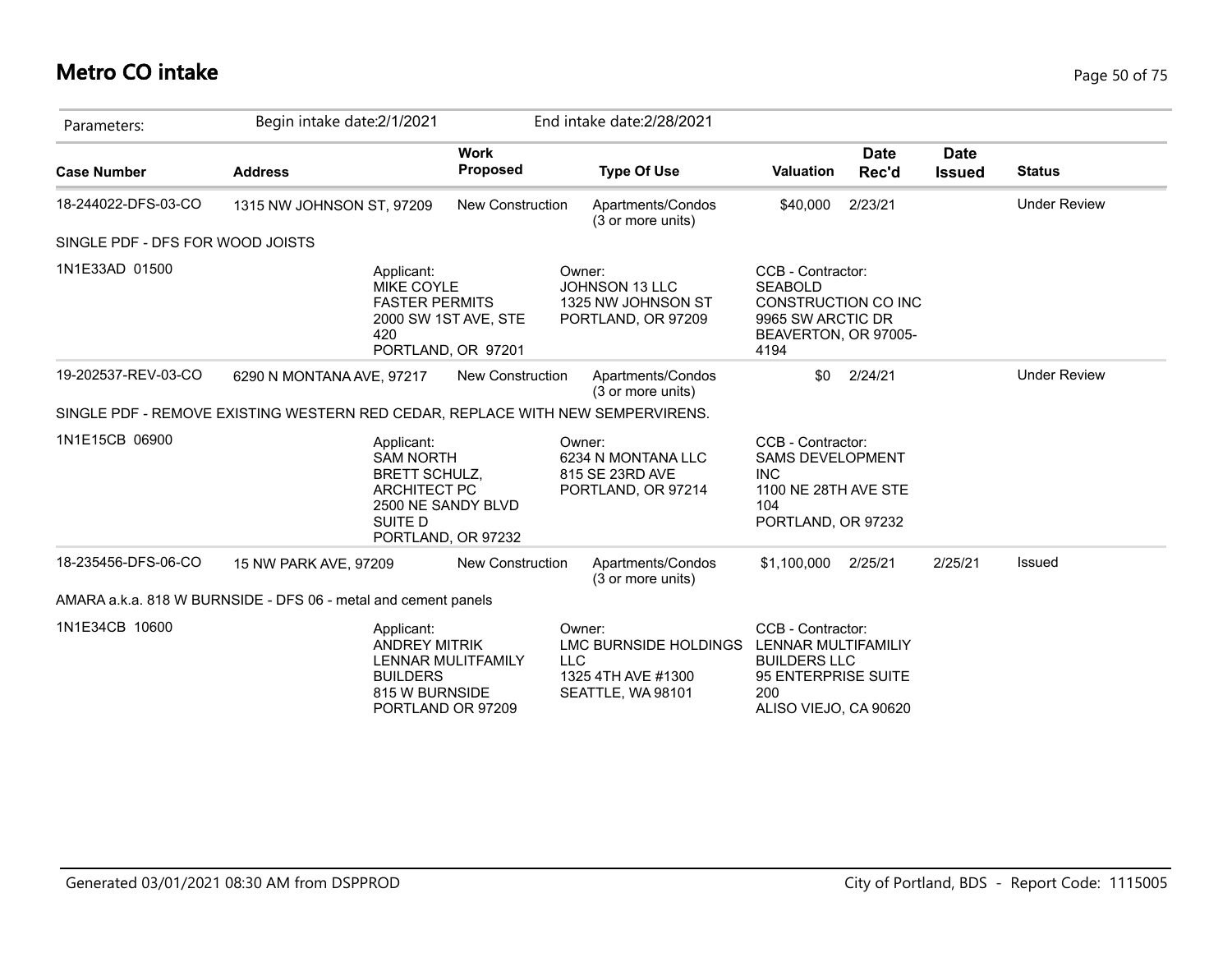## **Metro CO intake** Page 51 of 75

| Parameters:                                                              | Begin intake date:2/1/2021                                      |                                             | End intake date: 2/28/2021                                                              |                                                                                                                    |                      |                                                     |                                                                                          |
|--------------------------------------------------------------------------|-----------------------------------------------------------------|---------------------------------------------|-----------------------------------------------------------------------------------------|--------------------------------------------------------------------------------------------------------------------|----------------------|-----------------------------------------------------|------------------------------------------------------------------------------------------|
| <b>Case Number</b>                                                       | <b>Address</b>                                                  | <b>Work</b><br>Proposed                     | <b>Type Of Use</b>                                                                      | <b>Valuation</b>                                                                                                   | <b>Date</b><br>Rec'd | <b>Date</b><br><b>Issued</b>                        | <b>Status</b>                                                                            |
| 19-168360-DFS-01-CO                                                      | 1550 N BUFFALO ST, 97217                                        | <b>New Construction</b>                     | Apartments/Condos<br>(3 or more units)                                                  | \$15,000                                                                                                           | 2/25/21              |                                                     | <b>Under Review</b>                                                                      |
|                                                                          | SINGLE PDF - DFS FOR ANCHOR TIE-DOWN SYSTEM.                    |                                             |                                                                                         |                                                                                                                    |                      |                                                     |                                                                                          |
| 1N1E16AA 19200                                                           | Applicant:<br><b>ZAC HORTON</b><br><b>FASTER PERMITS</b><br>420 | 2000 SW 1ST AVE SUITE<br>PORTLAND, OR 97201 | Owner:<br><b>LUCID VENTURES INC</b><br>16401 NE 21ST ST<br>VANCOUVER, WA 98684          | CCB - Contractor:<br><b>BTS HOMES INC</b><br>2101 SE 98TH AVE<br>VANCOUVER, WA 98664                               |                      | Permit Info:<br>Occupancy Group 1: R-               | 2 Residential Multi-family<br>Construction Type 1: V-B                                   |
| 21-017925-000-00-CO                                                      | 4325 N MISSISSIPPI AVE,<br>97217                                | <b>New Construction</b>                     | Apartments/Condos<br>(3 or more units)                                                  | \$500,000                                                                                                          | 2/25/21              |                                                     | <b>Under Review</b>                                                                      |
|                                                                          | SINGLE PDF - NEW 3 STORY 12 UNIT APARTMENT BUILDING.            |                                             |                                                                                         |                                                                                                                    |                      |                                                     |                                                                                          |
| 1N1E22CA 03800<br><b>MULTNOMAH</b><br><b>BLOCK 2</b><br>LOT <sub>7</sub> | Applicant:<br><b>RYAN PICKREL</b><br><b>FASTER PERMITS</b>      | 2000 SW 1ST AVE #420<br>PORTLAND OR 97201   | Owner:<br><b>BLOCK 2 MISSISSIPPI LLC</b><br>300 W 15TH ST #300-4<br>VANCOUVER, WA 98660 | CCB - Contractor:<br>K & C CUSTOM HOMES<br><b>LLC</b><br>1530 N ALBERTA<br><b>STREET</b><br>PORTLAND, OR 97217     |                      | Permit Info:<br>Occupancy Group 1: R-<br>Only: 3382 | 2 Residential Multi-family<br>Construction Type 1: V-B<br>Total Square Footage - Display |
| 20-115165-DFS-01-CO                                                      | 6942 N MONTANA AVE, 97217                                       | <b>New Construction</b>                     | Apartments/Condos<br>(3 or more units)                                                  | \$7,500 2/25/21                                                                                                    |                      |                                                     | <b>Under Review</b>                                                                      |
| SINGLE PDF - DFS FOR GUARDRAIL.                                          |                                                                 |                                             |                                                                                         |                                                                                                                    |                      |                                                     |                                                                                          |
| 1N1E15BC 04000                                                           | Applicant:<br><b>ADRIAN OLTEAN</b>                              | 205 SE SPOKANE ST.<br>PORTLAND OR 97217     | Owner:<br>6942 MONTANA LLC<br>12835 SE STALEY AVE<br>DAMASCUS, OR 97089                 | CCB - Contractor:<br>DBM CONSTRUCTION<br><b>LLC</b><br>205 SE SPOKANE ST<br><b>SUITE 329</b><br>PORTLAND, OR 97202 |                      |                                                     |                                                                                          |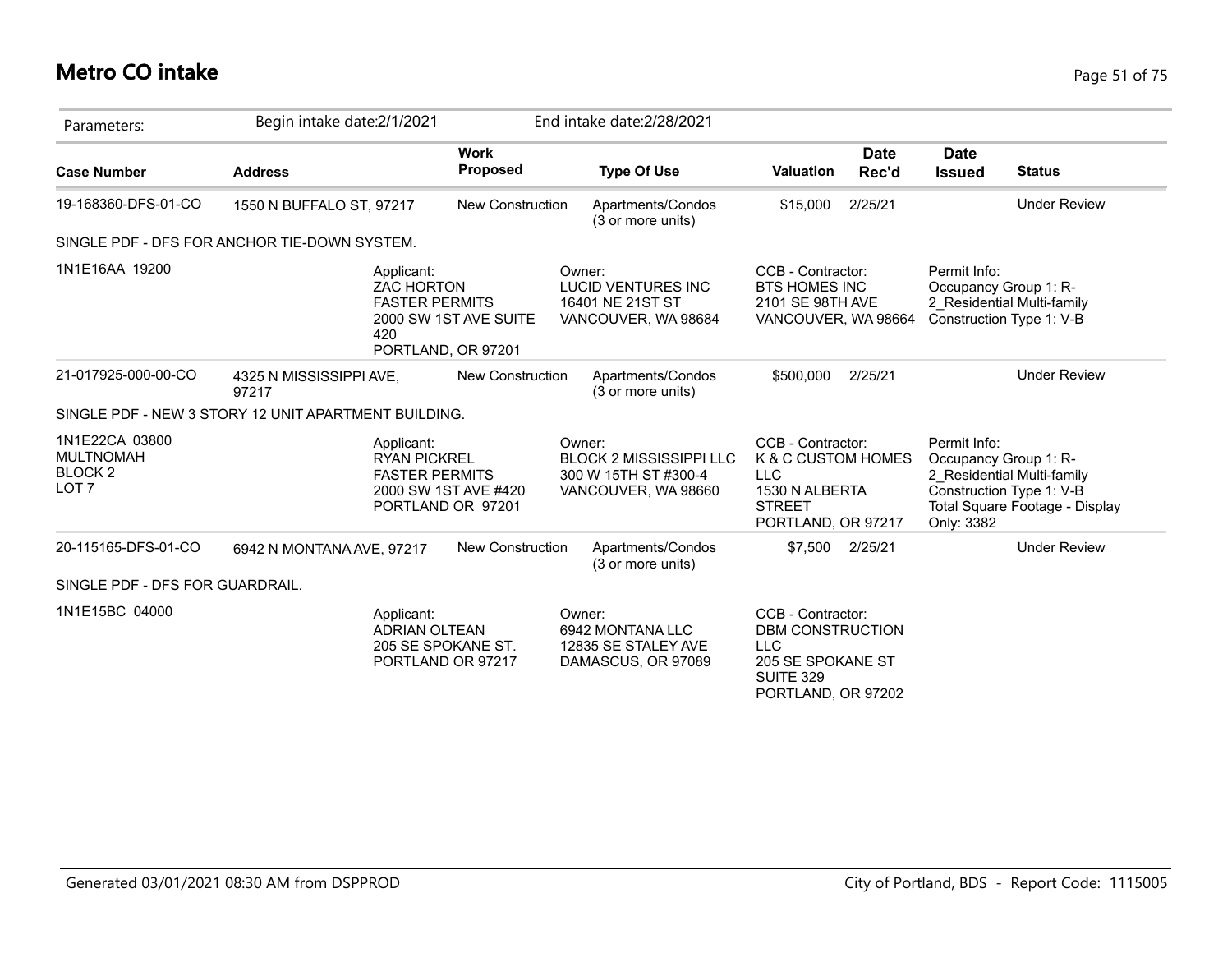| Parameters:          | Begin intake date:2/1/2021                                                                                                                                                                                                                                                                            |                                                                        | End intake date: 2/28/2021                                                                                      |                                                                                                                                                                      |                                                          |                                                                                         |
|----------------------|-------------------------------------------------------------------------------------------------------------------------------------------------------------------------------------------------------------------------------------------------------------------------------------------------------|------------------------------------------------------------------------|-----------------------------------------------------------------------------------------------------------------|----------------------------------------------------------------------------------------------------------------------------------------------------------------------|----------------------------------------------------------|-----------------------------------------------------------------------------------------|
| <b>Case Number</b>   | <b>Address</b>                                                                                                                                                                                                                                                                                        | <b>Work</b><br>Proposed                                                | <b>Type Of Use</b>                                                                                              | <b>Date</b><br><b>Valuation</b><br>Rec'd                                                                                                                             | <b>Date</b><br><b>Issued</b>                             | <b>Status</b>                                                                           |
| 19-266950-REV-02-CO  | 2871 SE DIVISION ST, 97202                                                                                                                                                                                                                                                                            | <b>New Construction</b>                                                | Apartments/Condos<br>(3 or more units)                                                                          | \$50,000<br>2/2/21                                                                                                                                                   | 2/2/21                                                   | Issued                                                                                  |
|                      | 28 DIVISION-REV-02 structural and landscape changes to retaining wall design/landscape planters along the north east property line and the slab of the green roof revised to be<br>a sloped concrete slab to accommodate positive drainage **VALUE ADDED REV ** see comments for full rev description |                                                                        |                                                                                                                 |                                                                                                                                                                      |                                                          |                                                                                         |
| 1S1E01CC 04500       | Applicant:<br>VIJAYETA DAVDA<br><b>FLOOR</b>                                                                                                                                                                                                                                                          | <b>HACKER ARCHITECTS</b><br>1615 SE 3RD AVE, 5TH<br>PORTLAND OR 97214  | Owner:<br><b>DIVISION 28 LLC</b><br>PO BOX 492268<br>LOS ANGELES, CA 90049-<br>8268                             | CCB - Contractor:<br><b>TRUEBECK</b><br><b>CONSTRUCTION INC</b><br>951 MARINERS ISLAND<br><b>BLVD 700</b><br>SAN MATEO, CA 94404                                     | Permit Info:<br>Occupancy Group 1: R-<br>Type $1$ ): V-A | 2 Residential Multi-family<br>Construction Type 1: V-A<br>Construction Type 2 (formerly |
| 18-138158-REV-05-CO  | 2590 NW UPSHUR ST, 97210                                                                                                                                                                                                                                                                              | New Construction                                                       | Apartments/Condos<br>(3 or more units)                                                                          | \$20,000<br>2/2/21                                                                                                                                                   |                                                          | <b>Under Review</b>                                                                     |
|                      | SINGLE PDF - VALUE ADDED REVISION TO ADD DECK COVERS TO INTERIOR COURTYARD DECKS.                                                                                                                                                                                                                     |                                                                        |                                                                                                                 |                                                                                                                                                                      |                                                          |                                                                                         |
| 1N1E29DD 06300       | Applicant:<br>DAVID MULLENS<br><b>GROUP</b>                                                                                                                                                                                                                                                           | <b>URBAN DEVELOPMENT</b><br>735 SW 158TH AVENUE<br>BEAVERTON, OR 97006 | Owner:<br><b>SACKHOFF GROUP</b><br><b>INVESTMENTS LLC ET AL</b><br>735 SW 158TH AVE #130<br>BEAVERTON, OR 97006 | CCB - Contractor:<br><b>SK HOFF</b><br><b>CONSTRUCTION LLC</b><br>735 SW 158TH AVE<br>BEAVERTON, OR 97006                                                            | Permit Info:<br>Occupancy Group 1: R-                    | 2 Residential Multi-family<br>Construction Type 1: III-B                                |
| 18-209390-DFS-08-CO  | 3883 SW MOODY AVE, 97201                                                                                                                                                                                                                                                                              | <b>New Construction</b>                                                | Apartments/Condos<br>(3 or more units)                                                                          | \$280,000<br>2/3/21                                                                                                                                                  | 2/3/21                                                   | Issued                                                                                  |
| DFS 08 - Storefronts |                                                                                                                                                                                                                                                                                                       |                                                                        |                                                                                                                 |                                                                                                                                                                      |                                                          |                                                                                         |
| 1S1E10CA 00400       | Applicant:<br>Mike Carrigg<br>Andersen Construction<br>6712 N Cutter Circle<br>Portland OR 97217                                                                                                                                                                                                      |                                                                        | Owner:<br>ALAMO MANHATTAN<br><b>BLOCK 40 OWNER LLC</b><br>3012 FAIRMOUNT ST #100<br>DALLAS, TX 75201-1210       | CCB - Contractor:<br><b>MICHAEL CARRIGG</b><br><b>ANDERSEN</b><br><b>CONSTRUCTION</b><br><b>COMPANY OF OREGON</b><br><b>LLC</b><br>PO BOX 6712<br>PORTLAND, OR 97228 |                                                          |                                                                                         |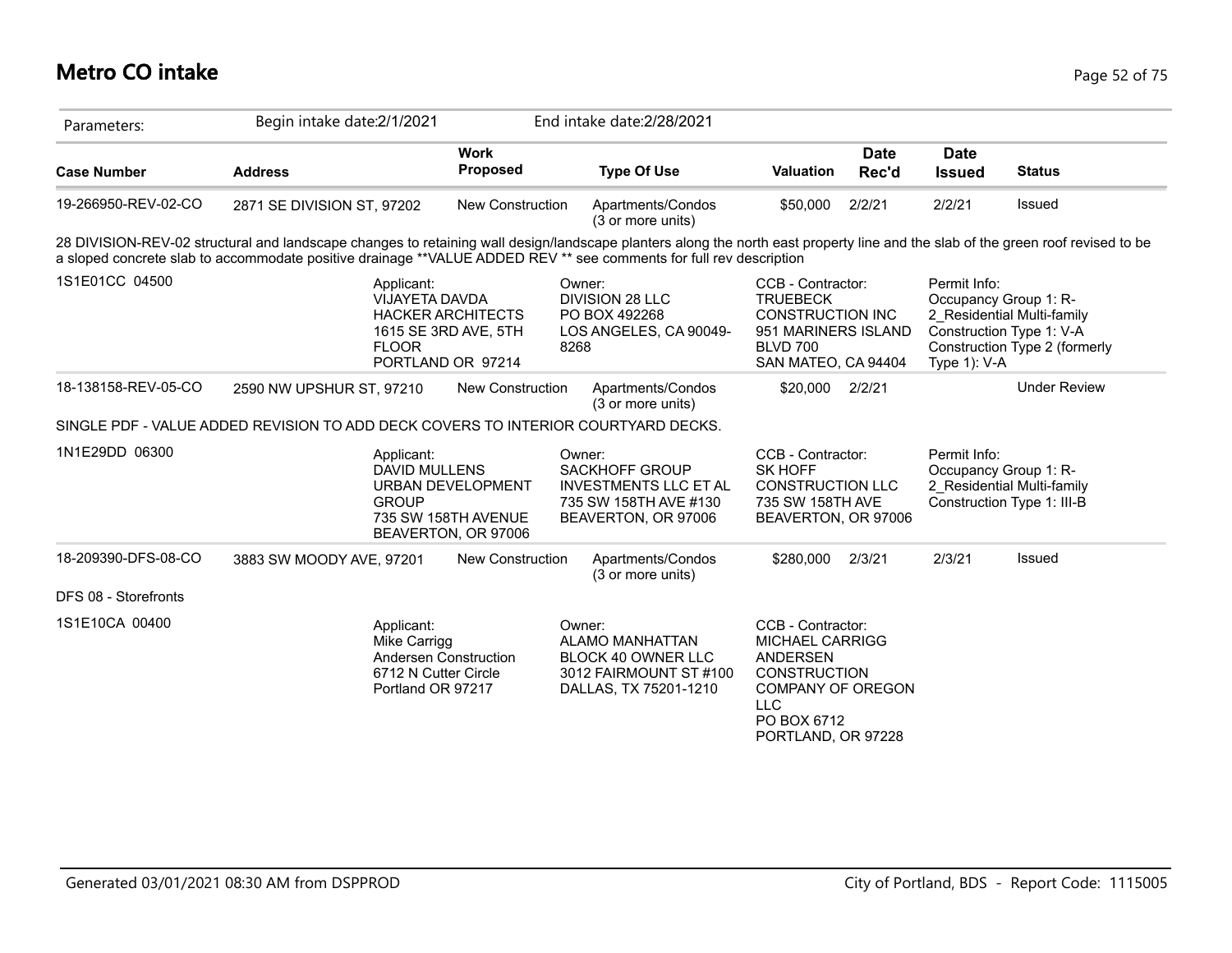## **Metro CO intake** Page 53 of 75

| Parameters:                       | Begin intake date: 2/1/2021                                                                                                                |                                                                       | End intake date: 2/28/2021                                                            |                                                                                                                                        |                      |                                                                                                    |                                                                                               |
|-----------------------------------|--------------------------------------------------------------------------------------------------------------------------------------------|-----------------------------------------------------------------------|---------------------------------------------------------------------------------------|----------------------------------------------------------------------------------------------------------------------------------------|----------------------|----------------------------------------------------------------------------------------------------|-----------------------------------------------------------------------------------------------|
| <b>Case Number</b>                | <b>Address</b>                                                                                                                             | <b>Work</b><br>Proposed                                               | <b>Type Of Use</b>                                                                    | <b>Valuation</b>                                                                                                                       | <b>Date</b><br>Rec'd | <b>Date</b><br><b>Issued</b>                                                                       | <b>Status</b>                                                                                 |
| 18-278451-DFS-13-CO               | 2050 NW RALEIGH ST, 97209                                                                                                                  | <b>New Construction</b>                                               | Apartments/Condos<br>(3 or more units)                                                | \$250,000                                                                                                                              | 2/3/21               | 2/4/21                                                                                             | Issued                                                                                        |
| SALTWOOD SOUTH DFS-13 Storefronts |                                                                                                                                            |                                                                       |                                                                                       |                                                                                                                                        |                      |                                                                                                    |                                                                                               |
| 1N1E33BA 00100                    | Applicant:<br>Raul Velazco                                                                                                                 | <b>R&amp;H CONSTRUCTION</b><br>2019 NW WILSON ST<br>PORTLAND OR 97209 | Owner:<br>PREG NW PORTLAND LLC<br>1900 S NORFOLK ST #150<br>SAN MATEO, CA 94403-1161  | CCB - Contractor:<br>R & H CONSTRUCTION<br><sub>CO</sub><br>2019 NW WILSON ST<br>PORTLAND, OR 97209                                    |                      |                                                                                                    |                                                                                               |
| 21-007867-000-00-CO               | 3755 N WILLIAMS AVE, 97227                                                                                                                 | <b>New Construction</b>                                               | Apartments/Condos<br>(3 or more units)                                                | \$1,300,000 2/3/21                                                                                                                     |                      |                                                                                                    | <b>Under Review</b>                                                                           |
|                                   | PDOX PS - NEW 4-STORY APARTMENT BUILDING (WEST BLDG) WITH 17 RESIDENTIAL UNITS WITH ASSOCIATED SITE WORK w/21-008589-CO                    |                                                                       |                                                                                       |                                                                                                                                        |                      |                                                                                                    |                                                                                               |
| 1N1E22DC 13200                    | Applicant:<br><b>DAN WILLIAMS</b><br><b>FASTER PERMITS</b><br>420                                                                          | 2000 SW 1ST AVE SUITE<br>PORTLAND OR 97201                            | Owner:<br><b>WILLIAMS 37 LLC</b><br>3330 NW YEON AVE STE<br>100<br>PORTLAND, OR 97210 | CCB - Contractor:<br><b>VWR DEVELOPMENT</b><br><b>LLC</b><br>3330 NW YEON AVENUE<br>100<br>PORTLAND, OR 97210                          |                      | Permit Info:<br>Occupancy Group 1: R-<br>Construction Type 1: V-A<br>Type $1$ ): V-A<br>Only: 9524 | 2 Residential Multi-family<br>Construction Type 2 (formerly<br>Total Square Footage - Display |
| 21-008589-000-00-CO               | 3763 N WILLIAMS AVE, 97227                                                                                                                 | New Construction                                                      | Apartments/Condos<br>(3 or more units)                                                | \$1,200,000                                                                                                                            | 2/3/21               |                                                                                                    | <b>Under Review</b>                                                                           |
| ASSOCIATED SITE WORK              | PDOX PS - NEW 4-STORY MIXED USE BUILDING (EAST BLDG) WITH 13 RESIDENTIAL UNITS. GROUND FLOOR SHELL RETAIL - NO OCCUPANCY THIS PERMIT. WITH |                                                                       |                                                                                       |                                                                                                                                        |                      |                                                                                                    |                                                                                               |
| 1N1E22DC 13200                    | Applicant:<br><b>DAN WILLIAMS</b><br><b>FASTER PERMITS</b><br>420                                                                          | 2000 SW 1ST AVE SUITE<br>PORTLAND OR 97201                            | Owner:<br><b>WILLIAMS 37 LLC</b><br>3330 NW YEON AVE STE<br>100<br>PORTLAND, OR 97210 | CCB - Contractor:<br><b>VWR DEVELOPMENT</b><br><b>LLC</b><br>3330 NW YEON AVENUE Construction Type 1: V-A<br>100<br>PORTLAND, OR 97210 |                      | Permit Info:<br>Occupancy Group 1: R-<br>Type $1$ ): V-A<br>Only: 9243                             | 2 Residential Multi-family<br>Construction Type 2 (formerly<br>Total Square Footage - Display |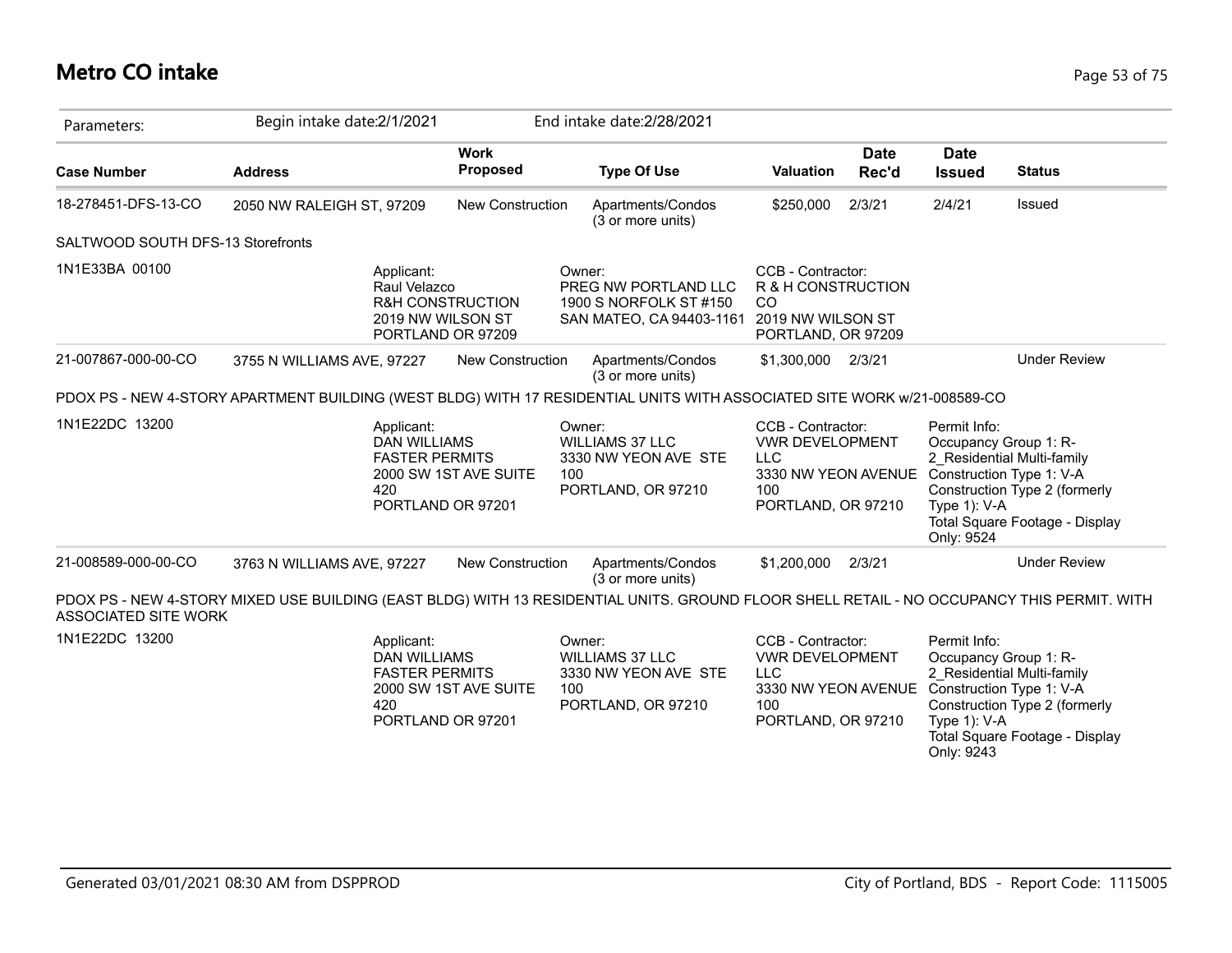## **Metro CO intake** Page 54 of 75

| Parameters:                                                                                                                                   | Begin intake date: 2/1/2021     |                                                                           |                                                      |                      | End intake date: 2/28/2021                                         |                                                                                                           |                      |                                 |                                                                                                                  |
|-----------------------------------------------------------------------------------------------------------------------------------------------|---------------------------------|---------------------------------------------------------------------------|------------------------------------------------------|----------------------|--------------------------------------------------------------------|-----------------------------------------------------------------------------------------------------------|----------------------|---------------------------------|------------------------------------------------------------------------------------------------------------------|
| <b>Case Number</b>                                                                                                                            | <b>Address</b>                  |                                                                           | <b>Work</b><br><b>Proposed</b>                       |                      | <b>Type Of Use</b>                                                 | <b>Valuation</b>                                                                                          | <b>Date</b><br>Rec'd | <b>Date</b><br><b>Issued</b>    | <b>Status</b>                                                                                                    |
| 20-148613-REV-01-CO                                                                                                                           | 1675 NE 41ST AVE, 97232         |                                                                           | <b>New Construction</b>                              |                      | Apartments/Condos<br>(3 or more units)                             | \$0                                                                                                       | 2/4/21               |                                 | <b>Under Review</b>                                                                                              |
| SINGLE PDF - REVISION TO CLARIFY SEVERAL INCONSISTENT DESCRIPTIONS FOR WALL TYPE W1 AND REVISE MISLABELED DOORS ON DOOR SCHEDULE.             |                                 |                                                                           |                                                      |                      |                                                                    |                                                                                                           |                      |                                 |                                                                                                                  |
| 1N1E25DD 11000<br><b>RALSTONS ADD</b><br><b>BLOCK4</b><br>LOT 7&8 EXC PT IN ST                                                                |                                 | Applicant:<br><b>DOUG CIRCOSTA</b><br>DOUG CIRCOSTA,<br><b>ARCHITECT</b>  | 14670 SW FOREST DR<br>BEAVERTON OR 97007             | Owner:               | CAUDALOSO LLC<br>1061 NE 9TH AVE APT 2007<br>PORTLAND, OR 97232    | CCB - Contractor:<br><b>CONSTRUCTIVE INC</b><br>PO BOX 80514<br>PORTLAND, OR 97280                        |                      |                                 |                                                                                                                  |
| 18-128344-DFS-04-CO                                                                                                                           | 1645 SE NEHALEM ST, 97202       |                                                                           | <b>New Construction</b>                              |                      | Apartments/Condos<br>(3 or more units)                             | \$37.145                                                                                                  | 2/4/21               |                                 | <b>Under Review</b>                                                                                              |
| SINGLE PDF - DFS FOR TRUSSES                                                                                                                  |                                 |                                                                           |                                                      |                      |                                                                    |                                                                                                           |                      |                                 |                                                                                                                  |
| 1S1E23DB 08200<br><b>SELLWOOD</b><br>BLOCK <sub>73</sub><br>W 42' OF LOT 7<br>LOT 8&15 EXC W 2', W 42' OF LOT 16,<br>POTENTIAL ADDITIONAL TAX |                                 | Applicant:<br><b>DAVID MULLENS</b><br>LLC<br>735 SW 158TH AVE             | <b>UDG 11TH &amp; BURNSIDE</b><br>BEAVERTON OR 97006 | Owner:<br>AL<br>4952 | SACKHOFF FAMILY LLC ET<br>735 SW 158TH AVE<br>BEAVERTON, OR 97006- | CCB - Contractor:<br><b>SK HOFF</b><br><b>CONSTRUCTION LLC</b><br>735 SW 158TH AVE<br>BEAVERTON, OR 97006 |                      | Permit Info:<br>Type $1$ ): V-A | Occupancy Group 1: R-<br>2 Residential Multi-family<br>Construction Type 1: V-A<br>Construction Type 2 (formerly |
| 18-226906-DFS-05-CO                                                                                                                           | 1825 N ROSA PARKS WAY,<br>97217 |                                                                           | <b>New Construction</b>                              |                      | Apartments/Condos<br>(3 or more units)                             | \$5,000                                                                                                   | 2/5/21               |                                 | <b>Under Review</b>                                                                                              |
| SINGLE PDF - DFS FOR STOREFRONT.                                                                                                              |                                 |                                                                           |                                                      |                      |                                                                    |                                                                                                           |                      |                                 |                                                                                                                  |
| 1N1E16AD 14500<br><b>WILBURTON</b><br>BLOCK 4<br><b>LOT 12</b>                                                                                |                                 | Applicant:<br>NATHAN ARNOLD<br><b>FASTER PERMITS</b><br>PORTLAND OR 97201 | 2000 SW 1ST AVE #420                                 | Owner:<br><b>LLC</b> | 1825 ROSA ROWHOUSES<br>931 SW KING AVE<br>PORTLAND, OR 97205       |                                                                                                           |                      |                                 |                                                                                                                  |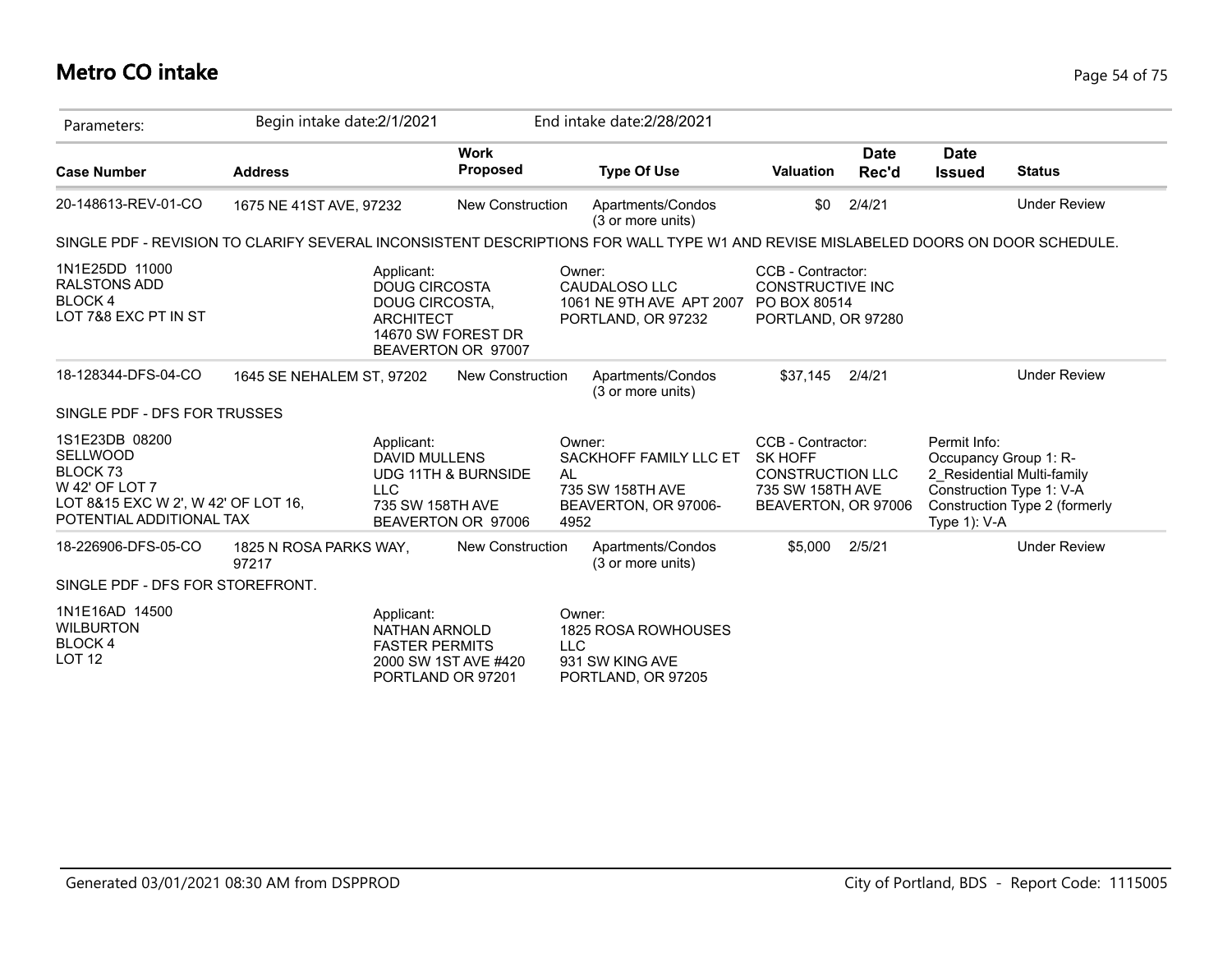## **Metro CO intake** Page 55 of 75

| Parameters:                                                    | Begin intake date: 2/1/2021                                                                       |                                                                     | End intake date: 2/28/2021                                                                                |                                                                                                                                                      |                      |                                                       |                                                                                         |
|----------------------------------------------------------------|---------------------------------------------------------------------------------------------------|---------------------------------------------------------------------|-----------------------------------------------------------------------------------------------------------|------------------------------------------------------------------------------------------------------------------------------------------------------|----------------------|-------------------------------------------------------|-----------------------------------------------------------------------------------------|
| <b>Case Number</b>                                             | <b>Address</b>                                                                                    | <b>Work</b><br>Proposed                                             | <b>Type Of Use</b>                                                                                        | <b>Valuation</b>                                                                                                                                     | <b>Date</b><br>Rec'd | <b>Date</b><br><b>Issued</b>                          | <b>Status</b>                                                                           |
| 16-132892-DFS-09-CO                                            | 3956 N VANCOUVER AVE,<br>97227                                                                    | <b>New Construction</b>                                             | Apartments/Condos<br>(3 or more units)                                                                    | \$80,325                                                                                                                                             | 2/9/21               | 2/9/21                                                | Issued                                                                                  |
|                                                                | VANCOUVER AVE APTS - DFS-09 - Fireproofing - Intumescent Paint                                    |                                                                     |                                                                                                           |                                                                                                                                                      |                      |                                                       |                                                                                         |
| 1N1E22DC 01100<br><b>ALBINA HMSTD</b><br>BLOCK 28<br>LOT 12-16 | Applicant:<br><b>TONIA DICKERSON</b><br><b>MARATHON</b><br><b>CONSTRUCTION</b><br><b>SERVICES</b> | 30050 SW TOWN CENTER<br>LOOP WEST, STE 200<br>WILSONVILLE, OR 97070 | Owner:<br>VANCOUVER AVENUE<br>APARTMENTS LLC<br>30050 SW TOWN CTR<br>LOOP W #200<br>WILSONVILLE, OR 97070 | CCB - Contractor:<br><b>MARATHON</b><br><b>CONSTRUCTION</b><br>SERVICES LLC<br>30050 SW TOWN<br>CENTER LOOP W STE<br>200<br>WILSONVILLE, OR<br>97070 |                      |                                                       |                                                                                         |
| 20-137487-DFS-05-CO                                            | 3178 SW 12TH AVE, 97239                                                                           | <b>New Construction</b>                                             | Apartments/Condos<br>(3 or more units)                                                                    | \$30,000                                                                                                                                             | 2/9/21               |                                                       | <b>Under Review</b>                                                                     |
|                                                                | SINGLE PDF - DFS FOR INTERIOR STAIR GUARDRAILS AT LEVELS 2 TO 5                                   |                                                                     |                                                                                                           |                                                                                                                                                      |                      |                                                       |                                                                                         |
| 1S1E09AC 01700                                                 | Applicant:<br><b>ZAC HORTON</b><br><b>FASTER PERMITS</b><br>420                                   | 2000 SW 1ST AVE SUITE<br>PORTLAND, OR 97201                         | Owner:<br>SWS 12TH AVENUE<br>APARTMENTS LLC<br>6340 N CAMPBELL AVE<br>#240<br>TUCSON, AZ 85718-3183       | CCB - Contractor:<br><b>STEPHEN MCHUGH</b><br><b>COLUMBIA EQUITIES</b><br><b>INC</b><br>3300 NW 185TH AVE<br><b>PMB 264</b><br>PORTLAND, OR 97229    |                      |                                                       |                                                                                         |
| 19-267422-DFS-04-CO                                            | 330 NE DEKUM ST, 97211                                                                            | <b>New Construction</b>                                             | Apartments/Condos<br>(3 or more units)                                                                    | \$25,000 2/9/21                                                                                                                                      |                      |                                                       | <b>Under Review</b>                                                                     |
| SINGLE PDF - DFS FOR TRUSSES                                   |                                                                                                   |                                                                     |                                                                                                           |                                                                                                                                                      |                      |                                                       |                                                                                         |
| 1N1E15AD 12600                                                 | Applicant:<br>Kelly Schneider<br>6701 NE 42nd St<br>Vancouver, WA 98661                           | <b>Team Construction LLC</b><br><b>LLC</b>                          | Owner:<br>SONGBIRD DEVELOPMENT<br>2534 NE 32ND AVE<br>PORTLAND, OR 97212                                  |                                                                                                                                                      |                      | Permit Info:<br>Occupancy Group 1: R-<br>Type 1): V-A | 2_Residential Multi-family<br>Construction Type 1: V-A<br>Construction Type 2 (formerly |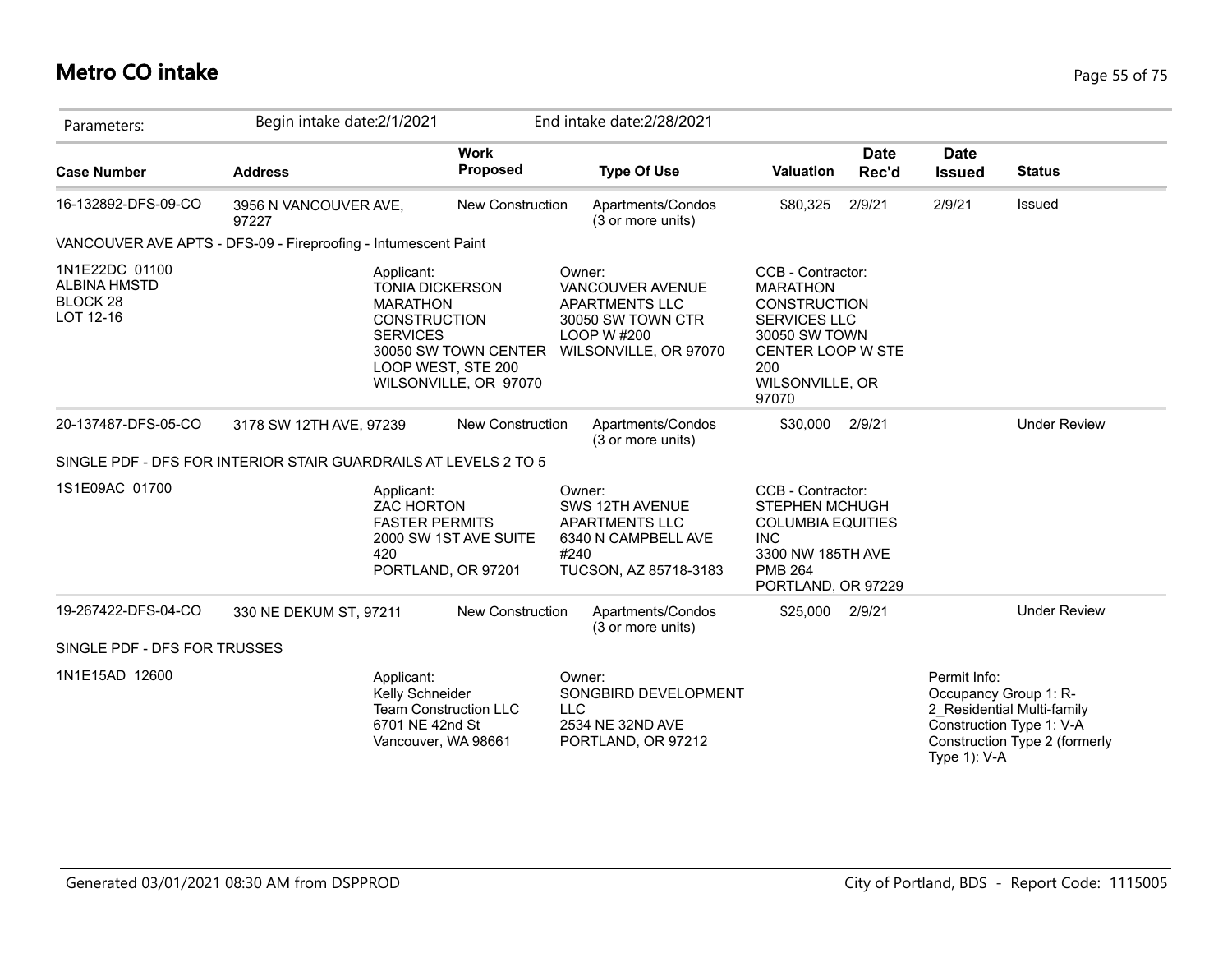## **Metro CO intake** Page 56 of 75

| Parameters:                                                                           | Begin intake date: 2/1/2021 |                                                                                                              |                         |                | End intake date: 2/28/2021                                                               |                                                                                             |                      |                              |                                                                                                                      |
|---------------------------------------------------------------------------------------|-----------------------------|--------------------------------------------------------------------------------------------------------------|-------------------------|----------------|------------------------------------------------------------------------------------------|---------------------------------------------------------------------------------------------|----------------------|------------------------------|----------------------------------------------------------------------------------------------------------------------|
| <b>Case Number</b>                                                                    | <b>Address</b>              |                                                                                                              | <b>Work</b><br>Proposed |                | <b>Type Of Use</b>                                                                       | <b>Valuation</b>                                                                            | <b>Date</b><br>Rec'd | <b>Date</b><br><b>Issued</b> | <b>Status</b>                                                                                                        |
| 20-137487-DFS-06-CO                                                                   | 3178 SW 12TH AVE, 97239     |                                                                                                              | New Construction        |                | Apartments/Condos<br>(3 or more units)                                                   | \$15,000                                                                                    | 2/9/21               |                              | <b>Under Review</b>                                                                                                  |
| SINGLE PDF - DFS - METAL BALCONY RAILINGS                                             |                             |                                                                                                              |                         |                |                                                                                          |                                                                                             |                      |                              |                                                                                                                      |
| 1S1E09AC 01700                                                                        |                             | Applicant:<br><b>ZAC HORTON</b><br><b>FASTER PERMITS</b><br>2000 SW 1ST AVE, STE<br>420<br>PORTLAND OR 97201 |                         | Owner:<br>#240 | SWS 12TH AVENUE<br><b>APARTMENTS LLC</b><br>6340 N CAMPBELL AVE<br>TUCSON, AZ 85718-3183 | Primary Contractor:<br><b>TO BID</b>                                                        |                      |                              |                                                                                                                      |
| 19-135368-DFS-07-CO                                                                   | 3192 SW 12TH AVE, 97239     |                                                                                                              | <b>New Construction</b> |                | Apartments/Condos<br>(3 or more units)                                                   | \$30,000                                                                                    | 2/9/21               |                              | <b>Under Review</b>                                                                                                  |
| SINGLE PDF - DFS - STOREFRONT GLAZING                                                 |                             |                                                                                                              |                         |                |                                                                                          |                                                                                             |                      |                              |                                                                                                                      |
| 1S1E09AC 01700<br>PORTLAND CITY HMSTD<br>BLOCK 91<br>INC PT VAC ST LOT 1&5<br>LOT 2&6 |                             | Applicant:<br><b>ZAC HORTON</b><br><b>FASTER PERMITS</b><br>2000 SW 1ST AVE, STE<br>420<br>PORTLAND OR 97201 |                         | Owner:<br>#240 | SWS 12TH AVENUE<br>APARTMENTS LLC<br>6340 N CAMPBELL AVE<br>TUCSON, AZ 85718-3183        | Primary Contractor:<br><b>TO BID</b>                                                        |                      |                              |                                                                                                                      |
| 20-137487-DFS-07-CO                                                                   | 3178 SW 12TH AVE, 97239     |                                                                                                              | New Construction        |                | Apartments/Condos<br>(3 or more units)                                                   | \$30,000                                                                                    | 2/9/21               |                              | <b>Under Review</b>                                                                                                  |
| SINGLE PDF - DFS - STOREFRONT GLAZING                                                 |                             |                                                                                                              |                         |                |                                                                                          |                                                                                             |                      |                              |                                                                                                                      |
| 1S1E09AC 01700                                                                        |                             | Applicant:<br><b>ZAC HORTON</b><br><b>FASTER PERMITS</b><br>2000 SW 1ST AVE, STE<br>420<br>PORTLAND OR 97201 |                         | Owner:<br>#240 | SWS 12TH AVENUE<br><b>APARTMENTS LLC</b><br>6340 N CAMPBELL AVE<br>TUCSON, AZ 85718-3183 | Primary Contractor:<br>Steve McHugh<br><b>MCH Construction</b><br>PORTLAND OR<br><b>USA</b> |                      | Permit Info:<br>Type 1): I-A | Occupancy Group 1: B_Bank,<br>Off., Med.Off., Pub.Bldg.<br>Construction Type 1: I-A<br>Construction Type 2 (formerly |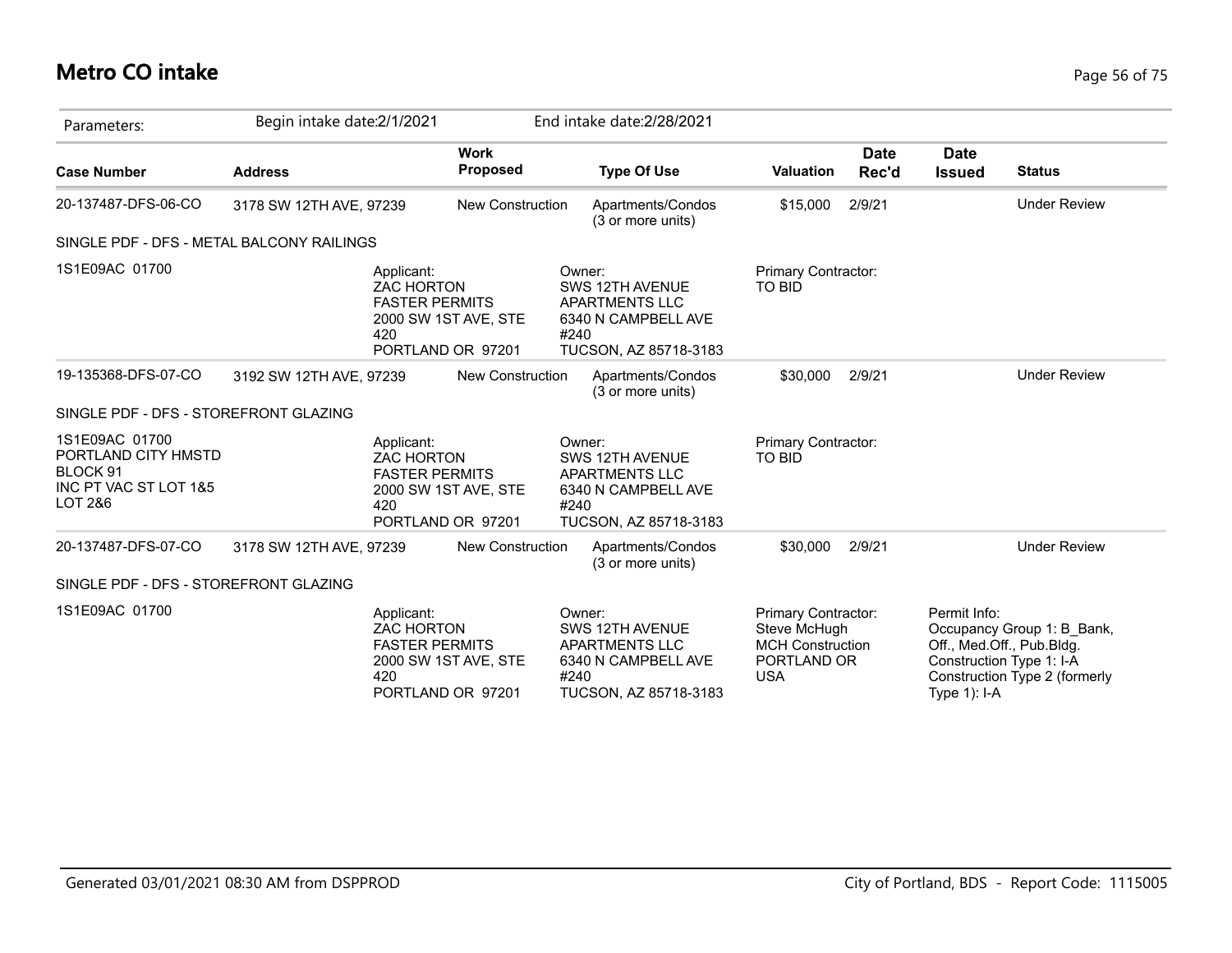## **Metro CO intake** Page 57 of 75

| Parameters:                                                                           | Begin intake date:2/1/2021 |                                                                                                               |                                |                | End intake date: 2/28/2021                                                                 |                                                                                                                                                   |                      |                                                                                      |                                                                                         |
|---------------------------------------------------------------------------------------|----------------------------|---------------------------------------------------------------------------------------------------------------|--------------------------------|----------------|--------------------------------------------------------------------------------------------|---------------------------------------------------------------------------------------------------------------------------------------------------|----------------------|--------------------------------------------------------------------------------------|-----------------------------------------------------------------------------------------|
| <b>Case Number</b>                                                                    | <b>Address</b>             |                                                                                                               | <b>Work</b><br><b>Proposed</b> |                | <b>Type Of Use</b>                                                                         | <b>Valuation</b>                                                                                                                                  | <b>Date</b><br>Rec'd | <b>Date</b><br><b>Issued</b>                                                         | <b>Status</b>                                                                           |
| 19-135396-DFS-06-CO                                                                   | 3158 SW 12TH AVE, 97239    |                                                                                                               | <b>New Construction</b>        |                | Apartments/Condos<br>(3 or more units)                                                     | \$30,000                                                                                                                                          | 2/9/21               |                                                                                      | <b>Under Review</b>                                                                     |
| SINGLE PDF - DFS - STOREFRONT GLAZING                                                 |                            |                                                                                                               |                                |                |                                                                                            |                                                                                                                                                   |                      |                                                                                      |                                                                                         |
| 1S1E09AC 01700<br>PORTLAND CITY HMSTD<br>BLOCK 91<br>INC PT VAC ST LOT 1&5<br>LOT 2&6 |                            | Applicant:<br><b>ZAC HORTON</b><br><b>FASTER PERMITS</b><br>2000 SW 1ST AVE, STE<br>420<br>PORTLAND OR 97201  |                                | Owner:<br>#240 | SWS 12TH AVENUE<br>APARTMENTS LLC<br>6340 N CAMPBELL AVE<br>TUCSON, AZ 85718-3183          |                                                                                                                                                   |                      | Permit Info:<br>Off., Med.Off., Pub.Bldg.<br>Type $1$ ): V-B                         | Occupancy Group 1: B_Bank,<br>Construction Type 1: V-B<br>Construction Type 2 (formerly |
| 20-144378-DFS-01-CO                                                                   | 3440 SE 54TH AVE, 97206    |                                                                                                               | New Construction               |                | Apartments/Condos<br>(3 or more units)                                                     | \$25,000                                                                                                                                          | 2/11/21              | 2/11/21                                                                              | Issued                                                                                  |
| FINDLEY COMMONS - DFS-01 - Engineered floor Joists                                    |                            |                                                                                                               |                                |                |                                                                                            |                                                                                                                                                   |                      |                                                                                      |                                                                                         |
| 1S2E07AC 05300                                                                        |                            | Applicant:<br><b>JAMES KOH</b><br><b>BEAUDIN</b><br><b>CONSTRUCTION</b><br>PO BOX 80514<br>PORTLAND, OR 97280 |                                | Owner:         | ST MARK'S EVANGELICAL<br>LUTHERAN CHURCH<br>5415 SE POWELL BLVD<br>PORTLAND, OR 97206-2953 | CCB - Contractor:<br>CONSTRUCTIVE INC<br>PO BOX 80514<br>PORTLAND, OR 97280                                                                       |                      | Permit Info:<br>Occupancy Group 1: R-<br>Construction Type 1: V-B<br>Type $1$ ): V-B | 2 Residential Multi-family<br>Construction Type 2 (formerly                             |
| 19-135368-DFS-06-CO                                                                   | 3192 SW 12TH AVE, 97239    |                                                                                                               | <b>New Construction</b>        |                | Apartments/Condos<br>(3 or more units)                                                     | \$30,000                                                                                                                                          | 2/11/21              |                                                                                      | <b>Under Review</b>                                                                     |
| SINGLE PDF - DFS FOR INTERIOR STAIR GUARDRAILS AT LEVELS 2 TO 5                       |                            |                                                                                                               |                                |                |                                                                                            |                                                                                                                                                   |                      |                                                                                      |                                                                                         |
| 1S1E09AC 01700<br>PORTLAND CITY HMSTD<br>BLOCK 91<br>INC PT VAC ST LOT 1&5<br>LOT 2&6 |                            | Applicant:<br><b>ZAC HORTON</b><br><b>FASTER PERMITS</b><br>420<br>PORTLAND, OR 97201                         | 2000 SW 1ST AVE SUITE          | Owner:<br>#240 | SWS 12TH AVENUE<br><b>APARTMENTS LLC</b><br>6340 N CAMPBELL AVE<br>TUCSON, AZ 85718-3183   | CCB - Contractor:<br><b>STEPHEN MCHUGH</b><br><b>COLUMBIA EQUITIES</b><br><b>INC</b><br>3300 NW 185TH AVE<br><b>PMB 264</b><br>PORTLAND, OR 97229 |                      |                                                                                      |                                                                                         |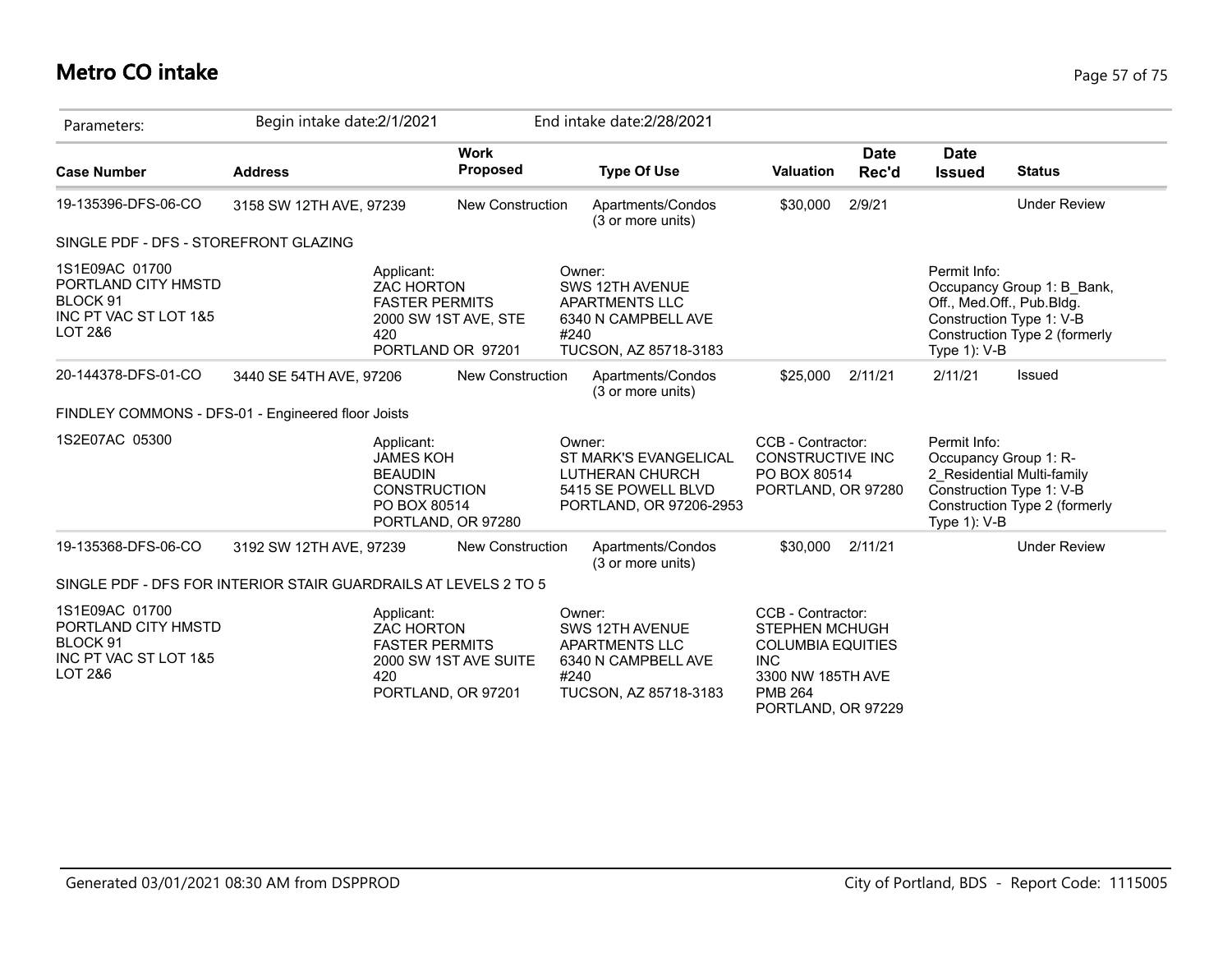## **Metro CO intake** Page 58 of 75

| Parameters:                                                                           | Begin intake date:2/1/2021                                                                           |                                             | End intake date: 2/28/2021                                                                                 |                                                                                                                                                   |                      |                                                     |                                                                                                                      |
|---------------------------------------------------------------------------------------|------------------------------------------------------------------------------------------------------|---------------------------------------------|------------------------------------------------------------------------------------------------------------|---------------------------------------------------------------------------------------------------------------------------------------------------|----------------------|-----------------------------------------------------|----------------------------------------------------------------------------------------------------------------------|
| <b>Case Number</b>                                                                    | <b>Address</b>                                                                                       | <b>Work</b><br>Proposed                     | <b>Type Of Use</b>                                                                                         | <b>Valuation</b>                                                                                                                                  | <b>Date</b><br>Rec'd | <b>Date</b><br><b>Issued</b>                        | <b>Status</b>                                                                                                        |
| 19-135396-DFS-05-CO                                                                   | 3158 SW 12TH AVE, 97239                                                                              | <b>New Construction</b>                     | Apartments/Condos<br>(3 or more units)                                                                     | \$30,000                                                                                                                                          | 2/11/21              |                                                     | <b>Under Review</b>                                                                                                  |
|                                                                                       | SINGLE PDF - DFS FOR INTERIOR STAIR GUARDRAILS.                                                      |                                             |                                                                                                            |                                                                                                                                                   |                      |                                                     |                                                                                                                      |
| 1S1E09AC 01700<br>PORTLAND CITY HMSTD<br>BLOCK 91<br>INC PT VAC ST LOT 1&5<br>LOT 2&6 | Applicant:<br><b>ZAC HORTON</b><br><b>FASTER PERMITS</b><br>420                                      | 2000 SW 1ST AVE SUITE<br>PORTLAND, OR 97201 | Owner:<br>SWS 12TH AVENUE<br>APARTMENTS LLC<br>6340 N CAMPBELL AVE<br>#240<br>TUCSON, AZ 85718-3183        | CCB - Contractor:<br><b>STEPHEN MCHUGH</b><br><b>COLUMBIA EQUITIES</b><br><b>INC</b><br>3300 NW 185TH AVE<br><b>PMB 264</b><br>PORTLAND, OR 97229 |                      |                                                     |                                                                                                                      |
| 21-011537-000-00-CO                                                                   | 1004 NE 31ST AVE, 97232                                                                              | New Construction                            | Apartments/Condos<br>(3 or more units)                                                                     | \$301,407                                                                                                                                         | 2/11/21              |                                                     | <b>Under Review</b>                                                                                                  |
|                                                                                       | PDOX PS - CONSTRUCT NEW 3 STORY (4) UNIT APARTMENT BUILDING WITH ASSOCIATED SITE WORK w/21-011538-MT |                                             |                                                                                                            |                                                                                                                                                   |                      |                                                     |                                                                                                                      |
| 1N1E36BD 00400<br><b>GOODSELLS ADD</b><br>BLOCK <sub>3</sub><br>LOT 7&8 TL 400        | Applicant:<br><b>ZAC HORTON</b><br><b>FASTER PERMITS</b><br>420                                      | 2000 SW 1ST AVE SUITE<br>PORTLAND, OR 97201 | Owner:<br><b>RAREBIRD INC</b><br>800 NE BROADWAY<br>PORTLAND, OR 97232-1216 HAPPY VALLEY, OR               | CCB - Contractor:<br><b>SKYLINE HOMES LLC</b><br>14810 SE LEA ST<br>97086                                                                         |                      | Permit Info:<br>Occupancy Group 1: R-<br>Only: 2673 | 2_Residential Multi-family<br>Construction Type 1: V-B<br>Total Square Footage - Display                             |
| 19-135368-DFS-08-CO                                                                   | 3192 SW 12TH AVE, 97239                                                                              | <b>New Construction</b>                     | Apartments/Condos<br>(3 or more units)                                                                     | \$15,000                                                                                                                                          | 2/11/21              |                                                     | <b>Under Review</b>                                                                                                  |
|                                                                                       | SINGLE PDF - DFS FOR EXTERIOR DECK RAILINGS                                                          |                                             |                                                                                                            |                                                                                                                                                   |                      |                                                     |                                                                                                                      |
| 1S1E09AC 01700<br>PORTLAND CITY HMSTD<br>BLOCK 91<br>INC PT VAC ST LOT 1&5<br>LOT 2&6 | Applicant:<br><b>ZAC HORTON</b><br><b>FASTER PERMITS</b><br>420                                      | 2000 SW 1ST AVE, STE<br>PORTLAND OR 97201   | Owner:<br>SWS 12TH AVENUE<br><b>APARTMENTS LLC</b><br>6340 N CAMPBELL AVE<br>#240<br>TUCSON, AZ 85718-3183 |                                                                                                                                                   |                      | Permit Info:<br>Type $1$ ): I-A                     | Occupancy Group 1: B_Bank,<br>Off., Med.Off., Pub.Bldg.<br>Construction Type 1: I-A<br>Construction Type 2 (formerly |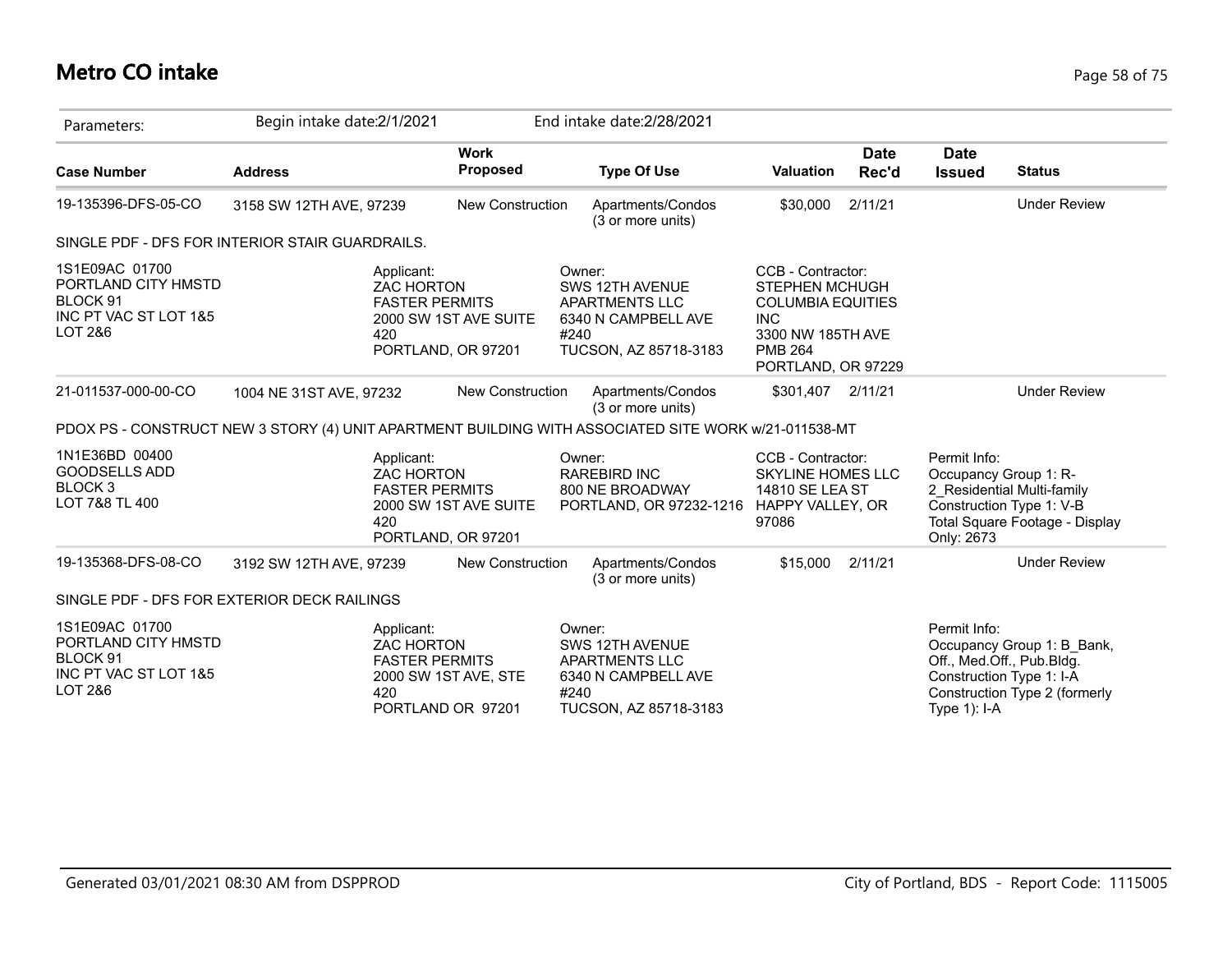## **Metro CO intake** Page 59 of 75

| Parameters:                                                                                | Begin intake date: 2/1/2021                                                            |                                                                                           | End intake date: 2/28/2021                                                                                 |                                                                   |                      |                              |                                                                                                                      |
|--------------------------------------------------------------------------------------------|----------------------------------------------------------------------------------------|-------------------------------------------------------------------------------------------|------------------------------------------------------------------------------------------------------------|-------------------------------------------------------------------|----------------------|------------------------------|----------------------------------------------------------------------------------------------------------------------|
| <b>Case Number</b>                                                                         | <b>Address</b>                                                                         | <b>Work</b><br><b>Proposed</b>                                                            | <b>Type Of Use</b>                                                                                         | <b>Valuation</b>                                                  | <b>Date</b><br>Rec'd | <b>Date</b><br><b>Issued</b> | <b>Status</b>                                                                                                        |
| 19-135396-DFS-07-CO                                                                        | 3158 SW 12TH AVE, 97239                                                                | New Construction                                                                          | Apartments/Condos<br>(3 or more units)                                                                     | \$15,000                                                          | 2/12/21              |                              | <b>Under Review</b>                                                                                                  |
| SINGLE PDF - DFS EXTERIOR DECK RAILINGS                                                    |                                                                                        |                                                                                           |                                                                                                            |                                                                   |                      |                              |                                                                                                                      |
| 1S1E09AC 01700<br>PORTLAND CITY HMSTD<br>BLOCK 91<br>INC PT VAC ST LOT 1&5<br>LOT 2&6      | Applicant:<br><b>ZAC HORTON</b><br>420                                                 | <b>FASTER PERMITS</b><br>2000 SW 1ST AVE, STE<br>PORTLAND OR 97201                        | Owner:<br>SWS 12TH AVENUE<br><b>APARTMENTS LLC</b><br>6340 N CAMPBELL AVE<br>#240<br>TUCSON, AZ 85718-3183 |                                                                   |                      | Permit Info:<br>Type 1): V-B | Occupancy Group 1: B Bank,<br>Off., Med.Off., Pub.Bldg.<br>Construction Type 1: V-B<br>Construction Type 2 (formerly |
| 20-168459-000-00-CO                                                                        | 9243 SE HOLGATE BLVD,<br>97266                                                         | <b>New Construction</b>                                                                   | Apartments/Condos<br>(3 or more units)                                                                     | \$1,671,306                                                       | 2/17/21              |                              | <b>Under Review</b>                                                                                                  |
|                                                                                            | PDOX PS - CONSTRUCT NEW 3 STORY (30) UNIT APARTMENT BUILDING WITH ASSOCIATED SITE WORK |                                                                                           |                                                                                                            |                                                                   |                      |                              |                                                                                                                      |
| 1S2E09DC 04800<br><b>ELMO HTS</b><br><b>BLOCK4</b><br>LOT 10 EXC PT IN ST                  | Applicant:                                                                             | <b>RYAN PICKREL</b><br><b>FASTER PERMITS</b><br>2000 SW 1ST AVE #420<br>PORTLAND OR 97201 | Owner:<br><b>LAURA SULLIVAN</b><br>9243 SE HOLGATE BLVD<br>PORTLAND, OR 97266                              | Primary Contractor:<br><b>TO BID</b><br>PORTLAND OR<br><b>USA</b> |                      | Permit Info:<br>Only: 14236  | Occupancy Group 1: R-<br>2 Residential Multi-family<br>Construction Type 1: V-A<br>Total Square Footage - Display    |
| 21-008560-000-00-CO                                                                        | 6335 SE 92ND AVE, 97266                                                                | New Construction                                                                          | Apartments/Condos<br>(3 or more units)                                                                     | \$1,576,723                                                       | 2/17/21              |                              | <b>Under Review</b>                                                                                                  |
|                                                                                            | PDOX PS - NEW 3-STORY 19 UNIT APARTMENT BUILDING WITH ASSOCIATED SITE WORK             |                                                                                           |                                                                                                            |                                                                   |                      |                              |                                                                                                                      |
| 1S2E16CD 22800<br><b>BROCK ADD</b><br><b>BLOCK1</b><br>INC STRIP 30' WIDE S OF & ADJ LOT 5 | Applicant:<br>Steve Fosler                                                             | <b>Fosler Portland Architecture</b><br>1930 NW Lovejoy Street<br>Portlnad OR 97209        | Owner:<br>MC INVESTING LLC<br>2275 NW KEARNEY ST#B<br>PORTLAND, OR 97210                                   | Primary Contractor:<br>TO BID                                     |                      | Permit Info:<br>Only: 13983  | Occupancy Group 1: R-<br>2 Residential Multi-family<br>Construction Type 1: V-B<br>Total Square Footage - Display    |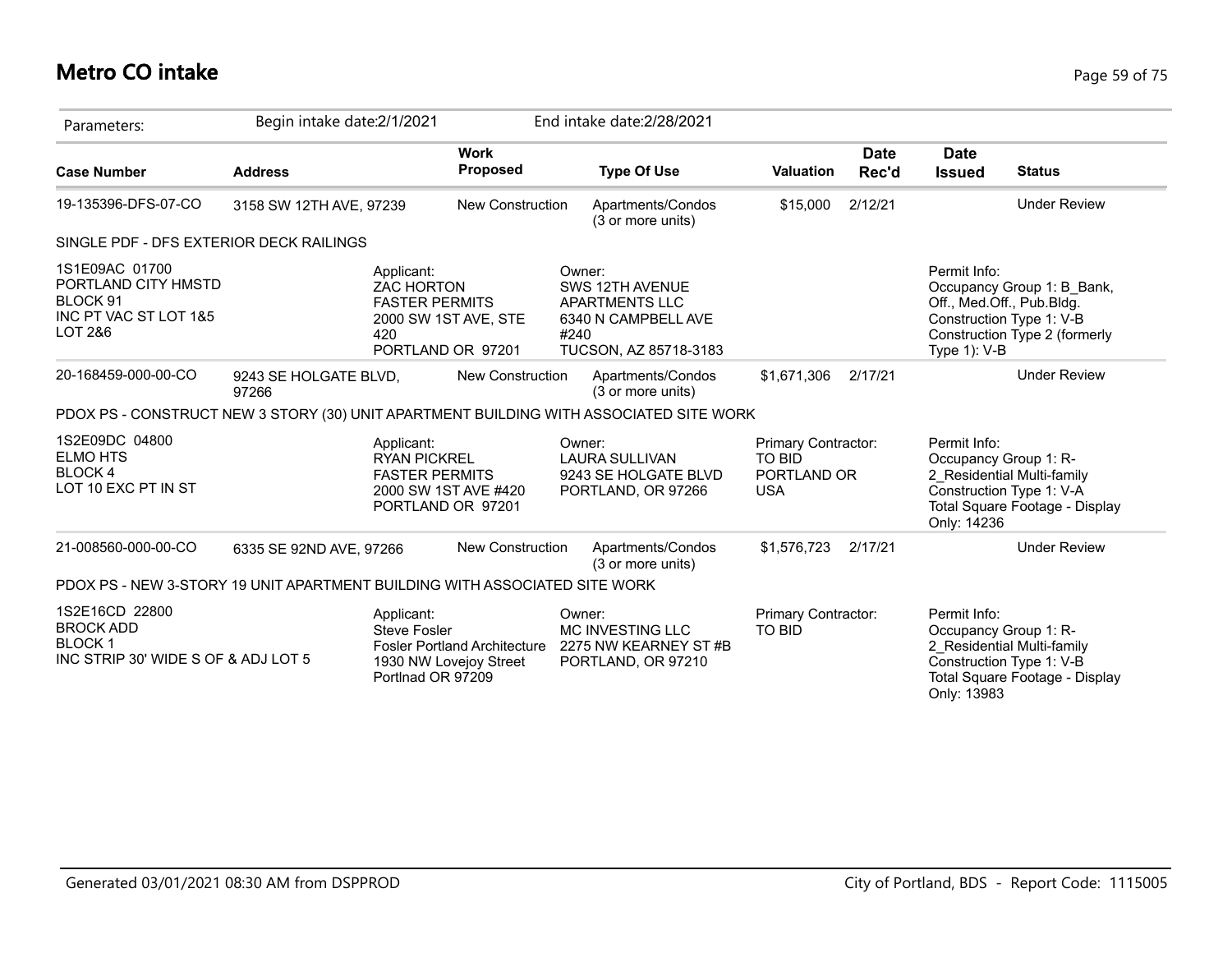## **Metro CO intake** Page 60 of 75

| Parameters:                                                                           | Begin intake date:2/1/2021                                      |                                           | End intake date: 2/28/2021                                                                                 |                                                                                             |                      |                                                                                       |                                                                                         |
|---------------------------------------------------------------------------------------|-----------------------------------------------------------------|-------------------------------------------|------------------------------------------------------------------------------------------------------------|---------------------------------------------------------------------------------------------|----------------------|---------------------------------------------------------------------------------------|-----------------------------------------------------------------------------------------|
| <b>Case Number</b>                                                                    | <b>Address</b>                                                  | <b>Work</b><br><b>Proposed</b>            | <b>Type Of Use</b>                                                                                         | <b>Valuation</b>                                                                            | <b>Date</b><br>Rec'd | <b>Date</b><br><b>Issued</b>                                                          | <b>Status</b>                                                                           |
| 19-135368-DFS-09-CO                                                                   | 3192 SW 12TH AVE, 97239                                         | <b>New Construction</b>                   | Apartments/Condos<br>(3 or more units)                                                                     | \$40,000                                                                                    | 2/17/21              |                                                                                       | <b>Under Review</b>                                                                     |
|                                                                                       | SINGLE PDF - INTERIOR STAIRS BETWEEN LEVELS 1 & 2               |                                           |                                                                                                            |                                                                                             |                      |                                                                                       |                                                                                         |
| 1S1E09AC 01700<br>PORTLAND CITY HMSTD<br>BLOCK 91<br>INC PT VAC ST LOT 1&5<br>LOT 2&6 | Applicant:<br><b>ZAC HORTON</b><br><b>FASTER PERMITS</b><br>420 | 2000 SW 1ST AVE, STE<br>PORTLAND OR 97201 | Owner:<br>SWS 12TH AVENUE<br>APARTMENTS LLC<br>6340 N CAMPBELL AVE<br>#240<br>TUCSON, AZ 85718-3183        |                                                                                             |                      | Permit Info:<br>Off., Med.Off., Pub.Bldg.<br>Construction Type 1: I-A<br>Type 1): I-A | Occupancy Group 1: B Bank,<br>Construction Type 2 (formerly                             |
| 20-137487-DFS-08-CO                                                                   | 3178 SW 12TH AVE, 97239                                         | <b>New Construction</b>                   | Apartments/Condos<br>(3 or more units)                                                                     | \$40,000                                                                                    | 2/17/21              |                                                                                       | <b>Under Review</b>                                                                     |
|                                                                                       | SINGLE PDF - DFS - Interior Stairs between Levels 1 & 2         |                                           |                                                                                                            |                                                                                             |                      |                                                                                       |                                                                                         |
| 1S1E09AC 01700                                                                        | Applicant:<br><b>ZAC HORTON</b><br><b>FASTER PERMITS</b><br>420 | 2000 SW 1ST AVE, STE<br>PORTLAND OR 97201 | Owner:<br>SWS 12TH AVENUE<br><b>APARTMENTS LLC</b><br>6340 N CAMPBELL AVE<br>#240<br>TUCSON, AZ 85718-3183 | Primary Contractor:<br>Steve McHugh<br><b>MCH Construction</b><br>PORTLAND OR<br><b>USA</b> |                      | Permit Info:<br>Off., Med.Off., Pub.Bldg.<br>Type $1$ ): I-A                          | Occupancy Group 1: B Bank,<br>Construction Type 1: I-A<br>Construction Type 2 (formerly |
| 20-137487-DFS-09-CO                                                                   | 3178 SW 12TH AVE, 97239                                         | <b>New Construction</b>                   | Apartments/Condos<br>(3 or more units)                                                                     | \$25,000                                                                                    | 2/17/21              |                                                                                       | <b>Under Review</b>                                                                     |
| SINGLE PDF - DFS - WINDOW ATTACHMENTS                                                 |                                                                 |                                           |                                                                                                            |                                                                                             |                      |                                                                                       |                                                                                         |
| 1S1E09AC 01700                                                                        | Applicant:<br><b>ZAC HORTON</b><br><b>FASTER PERMITS</b><br>420 | 2000 SW 1ST AVE, STE<br>PORTLAND OR 97201 | Owner:<br>SWS 12TH AVENUE<br>APARTMENTS LLC<br>6340 N CAMPBELL AVE<br>#240<br>TUCSON, AZ 85718-3183        | Primary Contractor:<br>Steve McHugh<br><b>MCH Construction</b><br>PORTLAND OR<br><b>USA</b> |                      |                                                                                       |                                                                                         |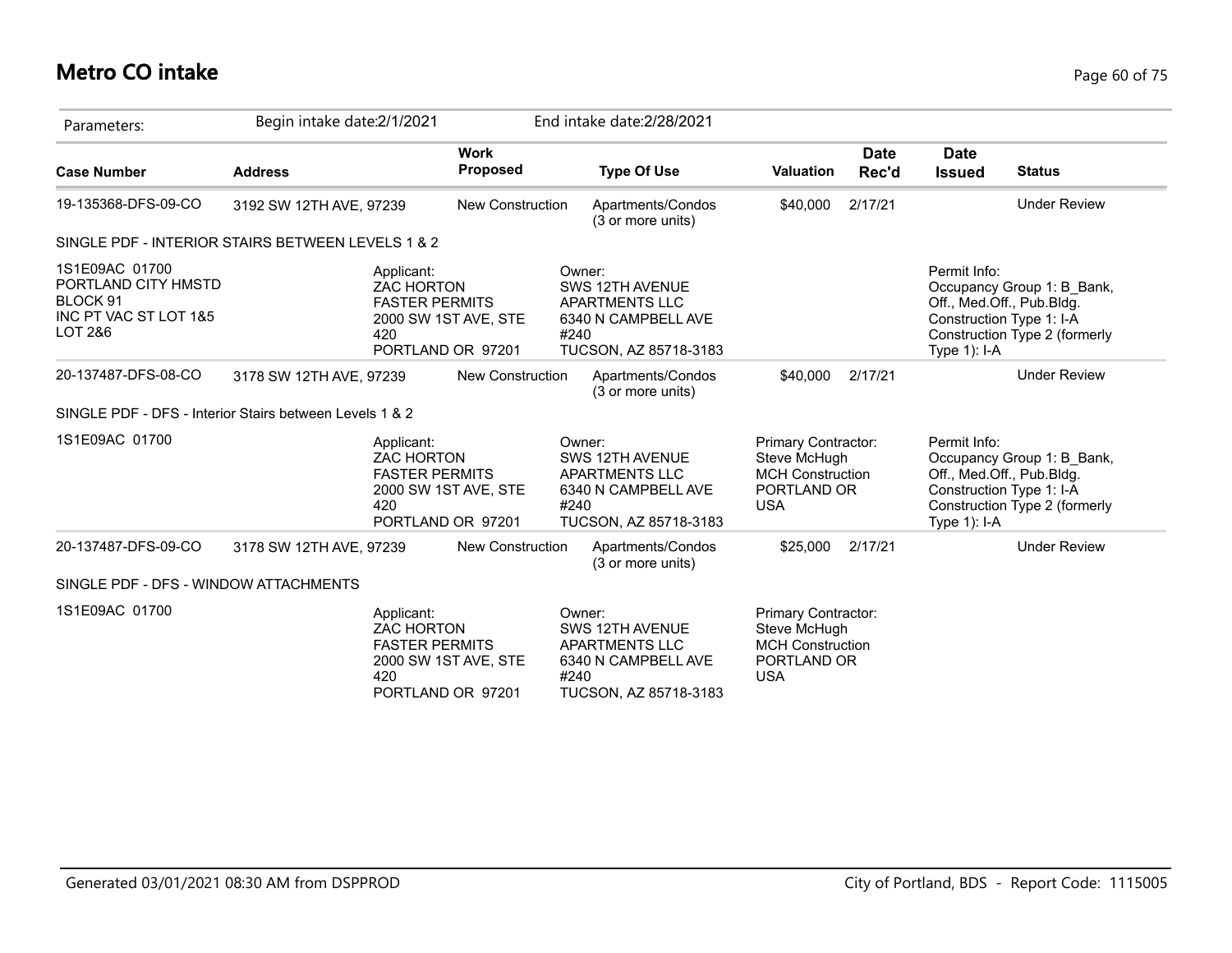| Parameters:                                             | Begin intake date: 2/1/2021                                                                                                       |                                | End intake date: 2/28/2021                                                                             |                                                                                                                                 |                      |                                                                                                          |                                                             |
|---------------------------------------------------------|-----------------------------------------------------------------------------------------------------------------------------------|--------------------------------|--------------------------------------------------------------------------------------------------------|---------------------------------------------------------------------------------------------------------------------------------|----------------------|----------------------------------------------------------------------------------------------------------|-------------------------------------------------------------|
| <b>Case Number</b>                                      | <b>Address</b>                                                                                                                    | <b>Work</b><br><b>Proposed</b> | <b>Type Of Use</b>                                                                                     | <b>Valuation</b>                                                                                                                | <b>Date</b><br>Rec'd | <b>Date</b><br><b>Issued</b>                                                                             | <b>Status</b>                                               |
| 17-156305-REV-04-CO                                     | 2065 SW RIVER PKY, 97201                                                                                                          | New Construction               | Apartments/Condos<br>(3 or more units)                                                                 | \$0                                                                                                                             | 2/18/21              | 2/18/21                                                                                                  | Issued                                                      |
|                                                         | RiverPlace Parcel 3 East Building - REV 04 - The non displacement method of the piling along gridline A-2 revised to utilize sand |                                |                                                                                                        |                                                                                                                                 |                      |                                                                                                          |                                                             |
| 1S1E03CD 00800                                          | Applicant:<br>DON SOWIEJA<br><b>ANKROM MOISAN</b><br><b>ARCHITECTS</b><br>38 NW Davis Street                                      | PORTLAND OR 97209              | Owner:<br><b>CITY OF PORTLAND</b><br>421 SW 6TH AVE #500<br>PORTLAND, OR 97204                         | CCB - Contractor:<br><b>WALSH</b><br><b>CONSTRUCTION CO</b><br>2905 SW FIRST AVE<br>PORTLAND, OR 97201-<br>4707                 |                      |                                                                                                          |                                                             |
| 21-009972-000-00-CO                                     | 13207 NE HALSEY ST, 97230                                                                                                         | <b>New Construction</b>        | Assembly                                                                                               | \$58,782 2/2/21                                                                                                                 |                      |                                                                                                          | <b>Under Review</b>                                         |
|                                                         | SINGLE PDF - NEW OPEN SIDED PRE-FABRICATED ENGINEERED PAVILION STRUCTURE.                                                         |                                |                                                                                                        |                                                                                                                                 |                      |                                                                                                          |                                                             |
| 1N2E26DC 09000<br><b>RICHLAND</b><br>LOT 12 TL 9000     | Applicant:<br><b>MARA INDRA</b><br><b>RHMS</b><br>375 NW 3RD AVE<br><b>CANBY OR 97013</b>                                         |                                | Owner:<br>PORTLAND RESCUE<br><b>MISSION MINISTRIES</b><br>111 W BURNSIDE ST<br>PORTLAND, OR 97209-4007 | CCB - Contractor:<br><b>RENTAL HOUSING</b><br><b>MAINTENANCE</b><br><b>SERVICES INC</b><br><b>PO BOX 788</b><br>CANBY, OR 97013 |                      | Permit Info:<br>Occupancy Group 1: A-<br>3 Assembly - General<br>Construction Type 1: III-B<br>Only: 396 | Total Square Footage - Display                              |
| 18-270848-DFS-02-CO                                     | 4001 SW CANYON RD, 97221                                                                                                          | New Construction               | Assembly                                                                                               | \$25,000 2/9/21                                                                                                                 |                      | 2/9/21                                                                                                   | Under Inspection                                            |
| DFS 02 - Polar Cave - Precast roof                      |                                                                                                                                   |                                |                                                                                                        |                                                                                                                                 |                      |                                                                                                          |                                                             |
| 1S1E05 01400<br>SECTION 05 1S 1E<br>TL 1400 60.69 ACRES | Applicant:<br><b>ALEX ROTH</b><br><b>LEWIS BUILDS</b><br>550 SW 12TH AVE<br>PORTLAND OR 97205                                     |                                | Owner:<br><b>METRO</b><br>600 NE GRAND AVE<br>PORTLAND, OR 97232-2736                                  | CCB - Contractor:<br><b>LEASE CRUTCHER</b><br><b>LEWIS LLC</b><br>550 SW 12TH AVE<br>PORTLAND, OR 97205                         |                      | Permit Info:<br>Occupancy Group 1: A-<br>Construction Type 1: V-B<br>Type 1): V-B                        | 5 Stadiums, Grandstands<br>Construction Type 2 (formerly    |
| 20-110875-DFS-05-CO                                     | 2130 NE MARTIN LUTHER<br>KING JR BLVD, 97212                                                                                      | <b>New Construction</b>        | <b>Business</b>                                                                                        | \$203,062 2/23/21                                                                                                               |                      | 2/23/21                                                                                                  | Issued                                                      |
|                                                         | DFS 05 - Design of Windows Exceeding 7 feet in Height or Width, and their Attachment to the Building                              |                                |                                                                                                        |                                                                                                                                 |                      |                                                                                                          |                                                             |
| 1N1E26CB 18600                                          | Applicant:<br><b>Troy Aitken</b><br>Swinerton<br>Portland, OR 97204                                                               | 342 SW Second Avenue           | Owner:<br>CNS PROPERTIES LLC<br>PO BOX 5118<br>PORTLAND, OR 97208-5118                                 | CCB - Contractor:<br>SWINERTON BUILDERS<br><b>INC</b><br>2001 CLAYTON ROAD<br>7TH FLOOR LEGAL<br>CONCORD, CA 94520              |                      | Permit Info:<br>Off., Med.Off., Pub.Bldg.<br>Construction Type 1: V-B<br>Type 1): V-B                    | Occupancy Group 1: B_Bank,<br>Construction Type 2 (formerly |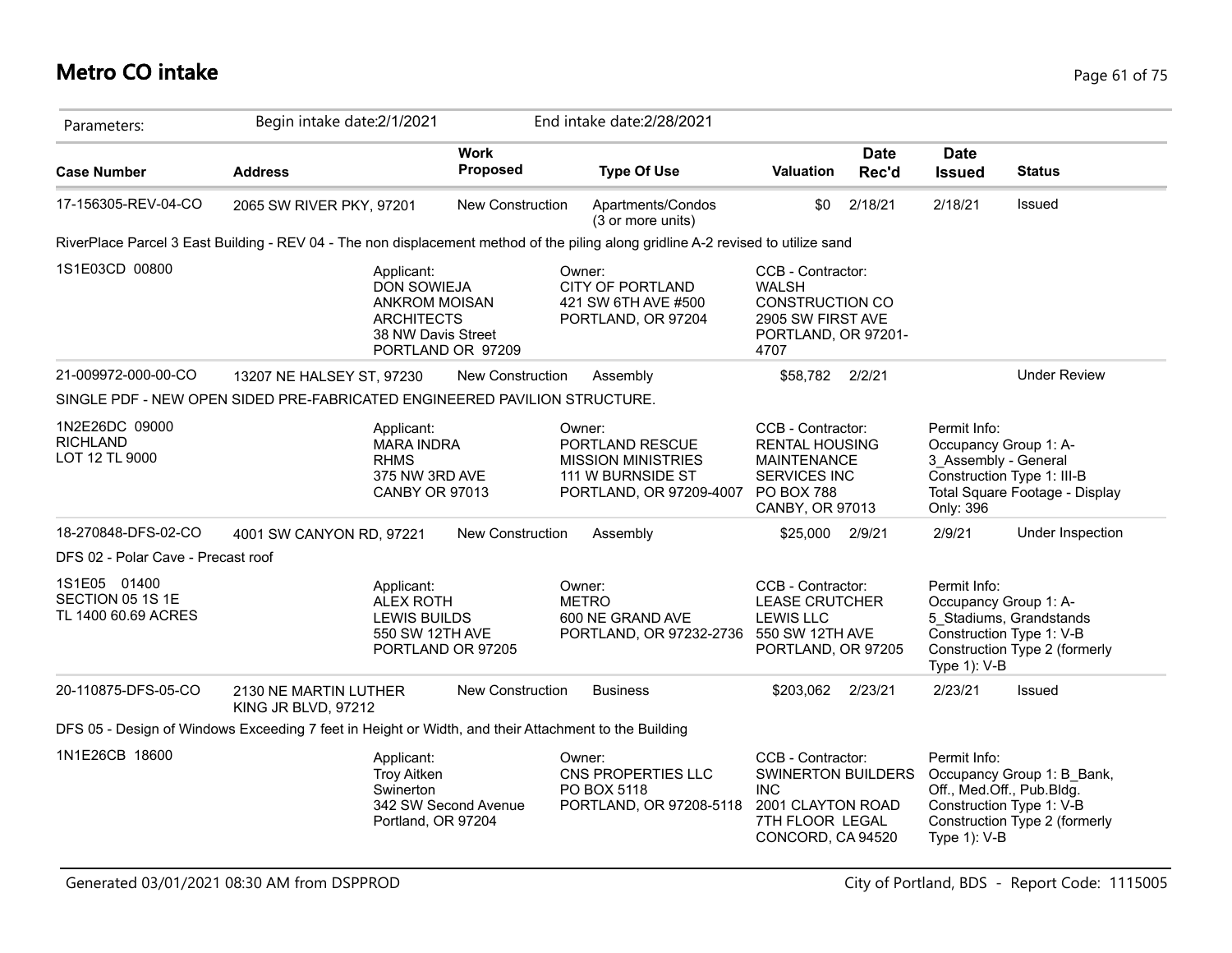## **Metro CO intake** Page 62 of 75

| Parameters:                                  | Begin intake date:2/1/2021    |                                                                                                                                     |                         | End intake date: 2/28/2021                                                                                  |                                                                                                                                    |                      |                                                                                                     |                                                                                     |
|----------------------------------------------|-------------------------------|-------------------------------------------------------------------------------------------------------------------------------------|-------------------------|-------------------------------------------------------------------------------------------------------------|------------------------------------------------------------------------------------------------------------------------------------|----------------------|-----------------------------------------------------------------------------------------------------|-------------------------------------------------------------------------------------|
| <b>Case Number</b>                           | <b>Address</b>                | <b>Work</b>                                                                                                                         | <b>Proposed</b>         | <b>Type Of Use</b>                                                                                          | <b>Valuation</b>                                                                                                                   | <b>Date</b><br>Rec'd | <b>Date</b><br><b>Issued</b>                                                                        | <b>Status</b>                                                                       |
| 18-162608-REV-01-CO                          | 7150 NE AIRPORT WAY,<br>97218 |                                                                                                                                     | <b>New Construction</b> | <b>Business</b>                                                                                             | \$0                                                                                                                                | 2/1/21               | 2/2/21                                                                                              | Issued                                                                              |
|                                              |                               |                                                                                                                                     |                         | PACR - RCC - REV-01 to DFS-18 - Revision to add or modify different types of braces due to field conditions |                                                                                                                                    |                      |                                                                                                     |                                                                                     |
| 1N2E08<br>00300                              |                               | Applicant:<br>Mike Coyle<br><b>Faster Permits</b><br>2000 SW 1st Avenue, Suite<br>420<br>Portland, OR 97201                         |                         | Owner:<br>PORT OF PORTLAND<br>PO BOX 3529<br>PORTLAND, OR 97208-3529                                        | CCB - Contractor:<br><b>JE DUNN</b><br><b>CONSTRUCTION</b><br><b>COMPANY</b><br>1001 LOCUST<br>KANSAS CITY, MO 64106 Type 1): II-B |                      | Permit Info:<br>Occupancy Group 1: A-<br>3 Assembly - General<br>Construction Type 1: II-B          | Construction Type 2 (formerly                                                       |
| 18-254687-DFS-36-CO                          | 9800 SE POWELL BLVD,<br>97266 |                                                                                                                                     | <b>New Construction</b> | <b>Business</b>                                                                                             | \$5,000                                                                                                                            | 2/5/21               | 2/17/21                                                                                             | Issued                                                                              |
| DFS 36 - EQ 1636 Tire Rack Cart              |                               |                                                                                                                                     |                         |                                                                                                             |                                                                                                                                    |                      |                                                                                                     |                                                                                     |
| 1S2E09<br>00100                              |                               | Applicant:<br><b>GRIFFIN CHARD</b><br>J.E. Dunn Construction<br>Company<br>424 NW 14TH AVE<br><b>PORTLAND</b><br>Portland, OR 97209 |                         | Owner:<br><b>TRI-COUNTY METRO</b><br>TRANS DIST OF OREGON<br>PO BOX 162734<br>AUSTIN, TX 78716              | CCB - Contractor:<br><b>JE DUNN</b><br><b>CONSTRUCTION</b><br><b>COMPANY</b><br>1001 LOCUST                                        |                      | Permit Info:<br>Occupancy Group 1: S-<br>Warehouse<br>Construction Type 1: II-B<br>Type $1$ ): II-B | 1 Storage - Moderate Hazard,<br>KANSAS CITY, MO 64106 Construction Type 2 (formerly |
| 18-254687-DFS-37-CO                          | 9800 SE POWELL BLVD,<br>97266 |                                                                                                                                     | <b>New Construction</b> | <b>Business</b>                                                                                             | \$20,000                                                                                                                           | 2/5/21               | 2/17/21                                                                                             | Issued                                                                              |
| DFS 37 - EQ 4920 Tire Balancer Seismic Calcs |                               |                                                                                                                                     |                         |                                                                                                             |                                                                                                                                    |                      |                                                                                                     |                                                                                     |
| 1S2E09<br>00100                              |                               | Applicant:<br><b>GRIFFIN CHARD</b><br>J.E. Dunn Construction<br>Company<br>424 NW 14TH AVE<br><b>PORTLAND</b><br>Portland, OR 97209 |                         | Owner:<br><b>TRI-COUNTY METRO</b><br>TRANS DIST OF OREGON<br>PO BOX 162734<br>AUSTIN, TX 78716              | CCB - Contractor:<br><b>JE DUNN</b><br><b>CONSTRUCTION</b><br><b>COMPANY</b><br>1001 LOCUST                                        |                      | Permit Info:<br>Occupancy Group 1: S-<br>Warehouse<br>Construction Type 1: II-B<br>Type 1): II-B    | 1 Storage - Moderate Hazard,<br>KANSAS CITY, MO 64106 Construction Type 2 (formerly |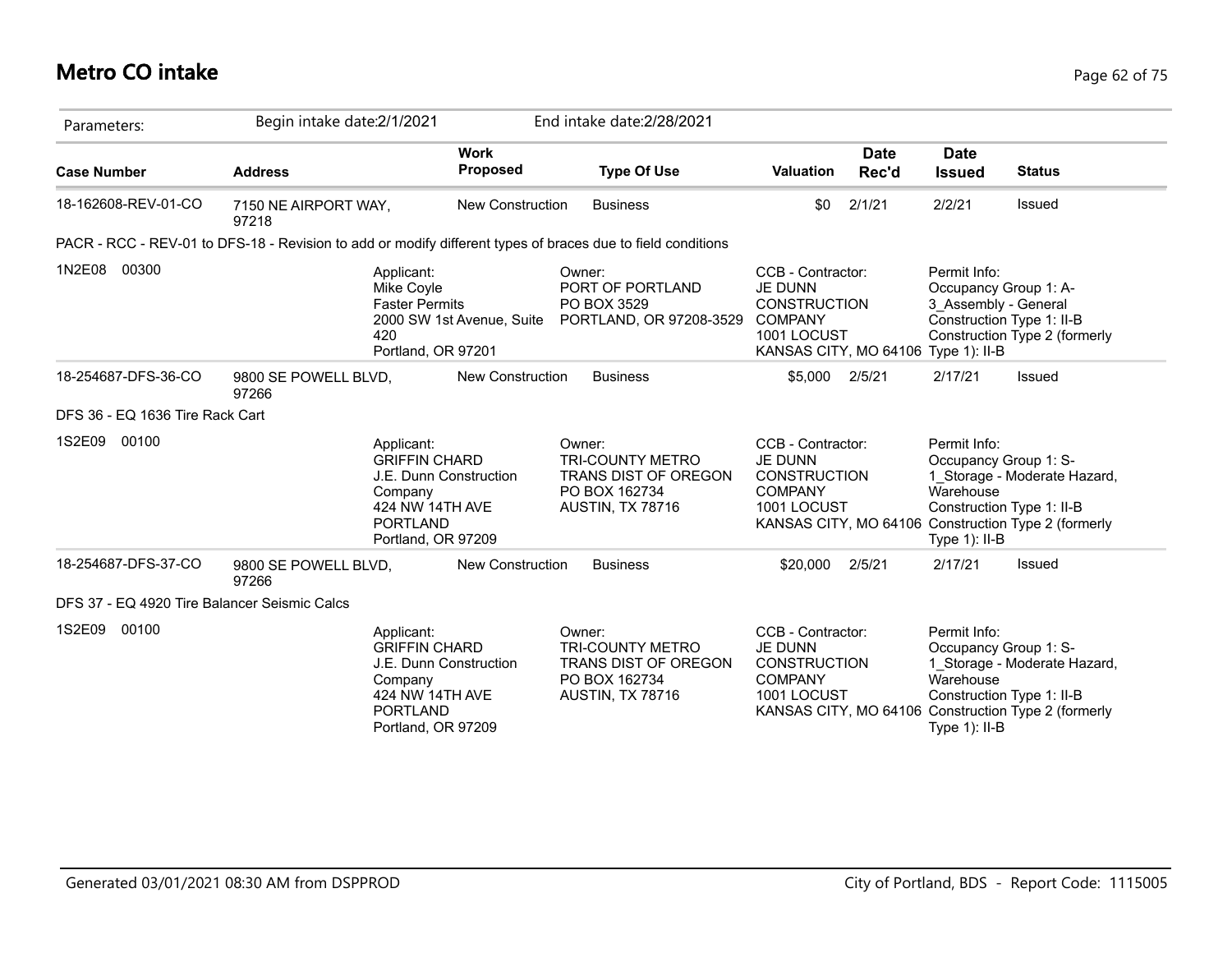## **Metro CO intake** Page 63 of 75

| Parameters:                                                                    | Begin intake date:2/1/2021                   |                                                                                                                                     |                                                     | End intake date: 2/28/2021                                                                                            |                                                                                                                           |                      |                                                                                                     |                                                                                     |
|--------------------------------------------------------------------------------|----------------------------------------------|-------------------------------------------------------------------------------------------------------------------------------------|-----------------------------------------------------|-----------------------------------------------------------------------------------------------------------------------|---------------------------------------------------------------------------------------------------------------------------|----------------------|-----------------------------------------------------------------------------------------------------|-------------------------------------------------------------------------------------|
| <b>Case Number</b>                                                             | <b>Address</b>                               |                                                                                                                                     | <b>Work</b><br>Proposed                             | <b>Type Of Use</b>                                                                                                    | <b>Valuation</b>                                                                                                          | <b>Date</b><br>Rec'd | <b>Date</b><br><b>Issued</b>                                                                        | <b>Status</b>                                                                       |
| 18-254687-DFS-40-CO                                                            | 9800 SE POWELL BLVD,<br>97266                |                                                                                                                                     | <b>New Construction</b>                             | <b>Business</b>                                                                                                       | \$10,000                                                                                                                  | 2/5/21               | 2/17/21                                                                                             | Issued                                                                              |
| DFS 40 - EQ 7970 and 7980 Seismic                                              |                                              |                                                                                                                                     |                                                     |                                                                                                                       |                                                                                                                           |                      |                                                                                                     |                                                                                     |
| 1S2E09 00100                                                                   |                                              | Applicant:<br><b>GRIFFIN CHARD</b><br>J.E. Dunn Construction<br>Company<br>424 NW 14TH AVE<br><b>PORTLAND</b><br>Portland, OR 97209 |                                                     | Owner:<br><b>TRI-COUNTY METRO</b><br>TRANS DIST OF OREGON<br>PO BOX 162734<br>AUSTIN, TX 78716                        | CCB - Contractor:<br>JE DUNN<br><b>CONSTRUCTION</b><br><b>COMPANY</b><br>1001 LOCUST                                      |                      | Permit Info:<br>Occupancy Group 1: S-<br>Warehouse<br>Construction Type 1: II-B<br>Type $1$ ): II-B | 1 Storage - Moderate Hazard,<br>KANSAS CITY, MO 64106 Construction Type 2 (formerly |
| 20-122937-REV-02-CO                                                            | 12000 SW 49TH AVE, 97219                     |                                                                                                                                     | New Construction                                    | <b>Business</b>                                                                                                       | \$0                                                                                                                       | 2/9/21               | 2/10/21                                                                                             | Final                                                                               |
| PCC TMU - Revision to remove bike enclosure structure and 6 bike parking racks |                                              |                                                                                                                                     |                                                     |                                                                                                                       |                                                                                                                           |                      |                                                                                                     |                                                                                     |
| 1S1E31D 00200                                                                  |                                              | Applicant:<br>RASHMI VASAVADA<br><b>FLOOR</b><br>PORTLAND OR 97214                                                                  | <b>HACKER ARCHITECTS</b><br>1615 SW 3RD AVE., FIFTH | Owner:<br>PORTLAND COMMUNITY<br><b>COLLEGE DISTRICT</b><br>PO BOX 19000<br>PORTLAND, OR 97280-0990 PORTLAND, OR 97205 | CCB - Contractor:<br><b>LEASE CRUTCHER</b><br><b>LEWIS LLC</b><br>550 SW 12TH AVE                                         |                      |                                                                                                     |                                                                                     |
| 19-161743-DFS-02-CO                                                            | 2521 SE 41ST AVE, 97202                      |                                                                                                                                     | <b>New Construction</b>                             | <b>Business</b>                                                                                                       | \$2.000                                                                                                                   | 2/10/21              | 2/10/21                                                                                             | Issued                                                                              |
| SINGLE PDF DFS FOR OPEN WEB FLOOR TRUSSES                                      |                                              |                                                                                                                                     |                                                     |                                                                                                                       |                                                                                                                           |                      |                                                                                                     |                                                                                     |
| 1S1E12AA 00200<br><b>RICHMOND ADD</b><br><b>BLOCK 2</b><br>S 40' OF LOT 17&19  |                                              | Applicant:<br><b>ADAM JONES</b><br>TEAM PDX, LLC<br>3233 SE 41ST AVE<br>PORTLAND OR 97202                                           |                                                     | Owner:<br>2515 SE 41ST AVENUE LLC<br>2244 WINDER CIR<br>FRANKLIN, TN 37064                                            | CCB - Contractor:<br><b>TEAM PDX LLC</b><br>11845 SE 34TH AVE<br>MILWAUKIE, OR 97222                                      |                      |                                                                                                     |                                                                                     |
| 20-110875-DFS-01-CO                                                            | 2130 NE MARTIN LUTHER<br>KING JR BLVD, 97212 |                                                                                                                                     | <b>New Construction</b>                             | <b>Business</b>                                                                                                       | \$24,000                                                                                                                  | 2/11/21              | 2/11/21                                                                                             | Issued                                                                              |
| DFS 01 - New metal stair and railing                                           |                                              |                                                                                                                                     |                                                     |                                                                                                                       |                                                                                                                           |                      |                                                                                                     |                                                                                     |
| 1N1E26CB 18600                                                                 |                                              | Applicant:<br>Ariana Felix<br>Swinerton<br>342 SW Second Ave<br>Portland, OR 97204                                                  |                                                     | Owner:<br>CNS PROPERTIES LLC<br>PO BOX 5118<br>PORTLAND, OR 97208-5118                                                | CCB - Contractor:<br><b>SWINERTON BUILDERS</b><br><b>INC</b><br>2001 CLAYTON ROAD<br>7TH FLOOR LEGAL<br>CONCORD, CA 94520 |                      |                                                                                                     |                                                                                     |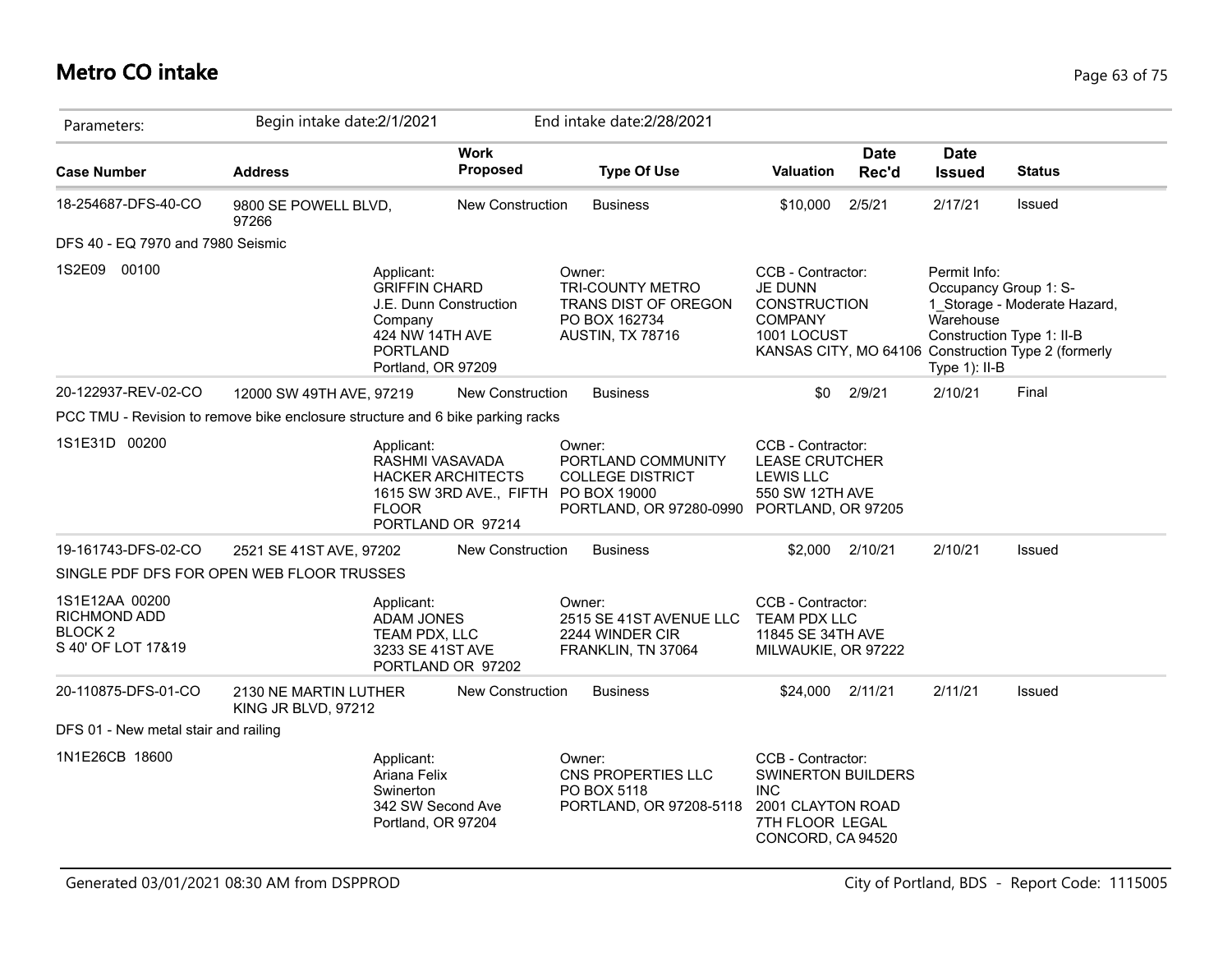## **Metro CO intake** Page 64 of 75

| Parameters:                              | Begin intake date: 2/1/2021                                                        |                         | End intake date: 2/28/2021                                                                                              |                                                                                                                           |                      |                                                                                       |                                                             |
|------------------------------------------|------------------------------------------------------------------------------------|-------------------------|-------------------------------------------------------------------------------------------------------------------------|---------------------------------------------------------------------------------------------------------------------------|----------------------|---------------------------------------------------------------------------------------|-------------------------------------------------------------|
| <b>Case Number</b>                       | <b>Address</b>                                                                     | <b>Work</b><br>Proposed | <b>Type Of Use</b>                                                                                                      | <b>Valuation</b>                                                                                                          | <b>Date</b><br>Rec'd | <b>Date</b><br><b>Issued</b>                                                          | <b>Status</b>                                               |
| 20-110875-DFS-03-CO                      | 2130 NE MARTIN LUTHER<br>KING JR BLVD, 97212                                       | <b>New Construction</b> | <b>Business</b>                                                                                                         | \$20,000                                                                                                                  | 2/11/21              | 2/11/21                                                                               | <b>Issued</b>                                               |
| DFS 03 - Terrace Metal Guardrail         |                                                                                    |                         |                                                                                                                         |                                                                                                                           |                      |                                                                                       |                                                             |
| 1N1E26CB 18600                           | Applicant:<br>Ariana Felix<br>Swinerton<br>342 SW Second Ave<br>Portland, OR 97204 |                         | Owner:<br>CNS PROPERTIES LLC<br>PO BOX 5118<br>PORTLAND, OR 97208-5118                                                  | CCB - Contractor:<br>SWINERTON BUILDERS<br><b>INC</b><br>2001 CLAYTON ROAD<br>7TH FLOOR LEGAL<br>CONCORD, CA 94520        |                      | Permit Info:<br>Off., Med.Off., Pub.Bldg.<br>Construction Type 1: V-B<br>Type 1): V-B | Occupancy Group 1: B_Bank,<br>Construction Type 2 (formerly |
| 20-110875-DFS-04-CO                      | 2130 NE MARTIN LUTHER<br>KING JR BLVD, 97212                                       | New Construction        | <b>Business</b>                                                                                                         | \$41,561 2/11/21                                                                                                          |                      | 2/11/21                                                                               | Issued                                                      |
| DFS 04 - Skylights                       |                                                                                    |                         |                                                                                                                         |                                                                                                                           |                      |                                                                                       |                                                             |
| 1N1E26CB 18600                           | Applicant:<br><b>Troy Aitken</b><br>Swinerton<br>Portland, OR 97204                | 342 SW Second Avenue    | Owner:<br>CNS PROPERTIES LLC<br>PO BOX 5118<br>PORTLAND, OR 97208-5118                                                  | CCB - Contractor:<br><b>SWINERTON BUILDERS</b><br><b>INC</b><br>2001 CLAYTON ROAD<br>7TH FLOOR LEGAL<br>CONCORD, CA 94520 |                      |                                                                                       |                                                             |
| 19-256420-DFS-04-CO                      | 4300 NE KILLINGSWORTH<br>ST, 97218                                                 | <b>New Construction</b> | Educational                                                                                                             | \$123,000                                                                                                                 | 2/19/21              | 2/19/21                                                                               | <b>Issued</b>                                               |
| DE LA SALLE H.S. - DFS-04 - Steel joists |                                                                                    |                         |                                                                                                                         |                                                                                                                           |                      |                                                                                       |                                                             |
| 1N2E19BB 04000                           | Applicant:<br>Alex Helm<br>2133 NW York St<br>Portland, OR 97210                   | P & C Construction Co.  | Owner:<br>ST CHARLES CATHOLIC<br><b>CHURCH PORTLAND</b><br><b>OREGON</b><br>5310 NE 42ND AVE<br>PORTLAND, OR 97218-1510 | CCB - Contractor:<br><b>STEVE BARTELL</b><br>P & C CONSTRUCTION<br>CO<br>2133 NW YORK ST<br>PORTLAND, OR 97210            |                      |                                                                                       |                                                             |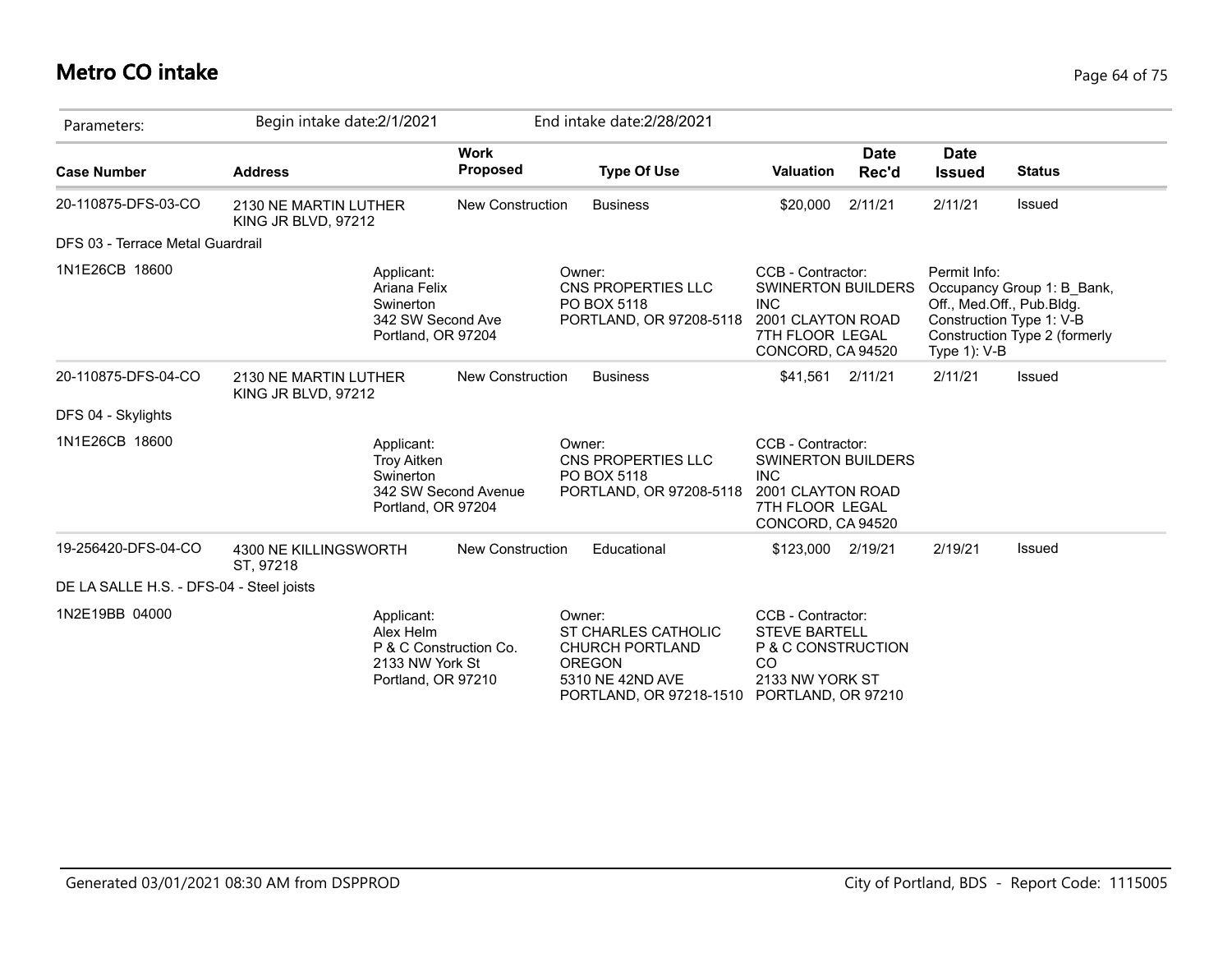## **Metro CO intake** Page 65 of 75

| Parameters:                             | Begin intake date: 2/1/2021                                                                       |                                            | End intake date: 2/28/2021                                                                                                                 |                                                                                                                          |                      |                                          |                             |
|-----------------------------------------|---------------------------------------------------------------------------------------------------|--------------------------------------------|--------------------------------------------------------------------------------------------------------------------------------------------|--------------------------------------------------------------------------------------------------------------------------|----------------------|------------------------------------------|-----------------------------|
| <b>Case Number</b>                      | <b>Address</b>                                                                                    | <b>Work</b><br>Proposed                    | <b>Type Of Use</b>                                                                                                                         | <b>Valuation</b>                                                                                                         | <b>Date</b><br>Rec'd | <b>Date</b><br><b>Issued</b>             | <b>Status</b>               |
| 19-256420-DFS-01-CO                     | 4300 NE KILLINGSWORTH<br>ST. 97218                                                                | <b>New Construction</b>                    | Educational                                                                                                                                | \$150,000                                                                                                                | 2/24/21              | 2/24/21                                  | Issued                      |
|                                         | DE LA SALLE H.S. - DFS-01 - Glazing systems *** w/20-105975-DFS-04-CO ***                         |                                            |                                                                                                                                            |                                                                                                                          |                      |                                          |                             |
| 1N2E19BB 04000                          | Applicant:<br>Alex Helm<br>2133 NW York St<br>Portland, OR 97210                                  | P & C Construction Co.                     | Owner:<br>ST CHARLES CATHOLIC<br><b>CHURCH PORTLAND</b><br><b>OREGON</b><br>5310 NE 42ND AVE<br>PORTLAND, OR 97218-1510                    | CCB - Contractor:<br><b>STEVE BARTELL</b><br>P & C CONSTRUCTION<br>CO<br>2133 NW YORK ST<br>PORTLAND, OR 97210           |                      |                                          |                             |
| 19-218657-DFS-14-CO                     | 1750 SW SALMON ST, 97205                                                                          | New Construction                           | Educational                                                                                                                                | \$2,379,555 2/25/21                                                                                                      |                      | 2/25/21                                  | Issued                      |
|                                         | LINCOLN H.S. - DFS-14 - Hangers and supports for electrical systems and equipment - seismic       |                                            |                                                                                                                                            |                                                                                                                          |                      |                                          |                             |
| 1S1E04AB 00100                          | Applicant:<br><b>MARK SAWALLICH</b><br><b>HOFFMAN</b><br><b>CONSTRUCTION</b><br><b>SUITE 2100</b> | 805 SW BROADWAY ST.,<br>PORTLAND, OR 97205 | Owner:<br>SCHOOL DISTRICT NO 1<br>PO BOX 3107<br>PORTLAND, OR 97208-3107 COMPANY OF OREGON                                                 | CCB - Contractor:<br><b>HOFFMAN</b><br><b>CONSTRUCTION</b><br>805 SW BROADWAY<br><b>SUITE 2100</b><br>PORTLAND, OR 97205 |                      | Permit Info:<br>Construction Type 1: I-B | Occupancy Group 1: E_School |
| 19-256420-DFS-02-CO                     | 4300 NE KILLINGSWORTH<br>ST, 97218                                                                | <b>New Construction</b>                    | Educational                                                                                                                                | \$200,000                                                                                                                | 2/4/21               |                                          | Approved to Issue           |
| DE LA SALLE H.S. - DFS-02 - Wood joists |                                                                                                   |                                            |                                                                                                                                            |                                                                                                                          |                      |                                          |                             |
| 1N2E19BB 04000                          | Applicant:<br>Alex Helm<br>2133 NW York St<br>Portland, OR 97210                                  | P & C Construction Co.                     | Owner:<br>ST CHARLES CATHOLIC<br><b>CHURCH PORTLAND</b><br><b>OREGON</b><br>5310 NE 42ND AVE<br>PORTLAND, OR 97218-1510 PORTLAND, OR 97210 | CCB - Contractor:<br><b>STEVE BARTELL</b><br>P & C CONSTRUCTION<br><sub>CO</sub><br>2133 NW YORK ST                      |                      |                                          |                             |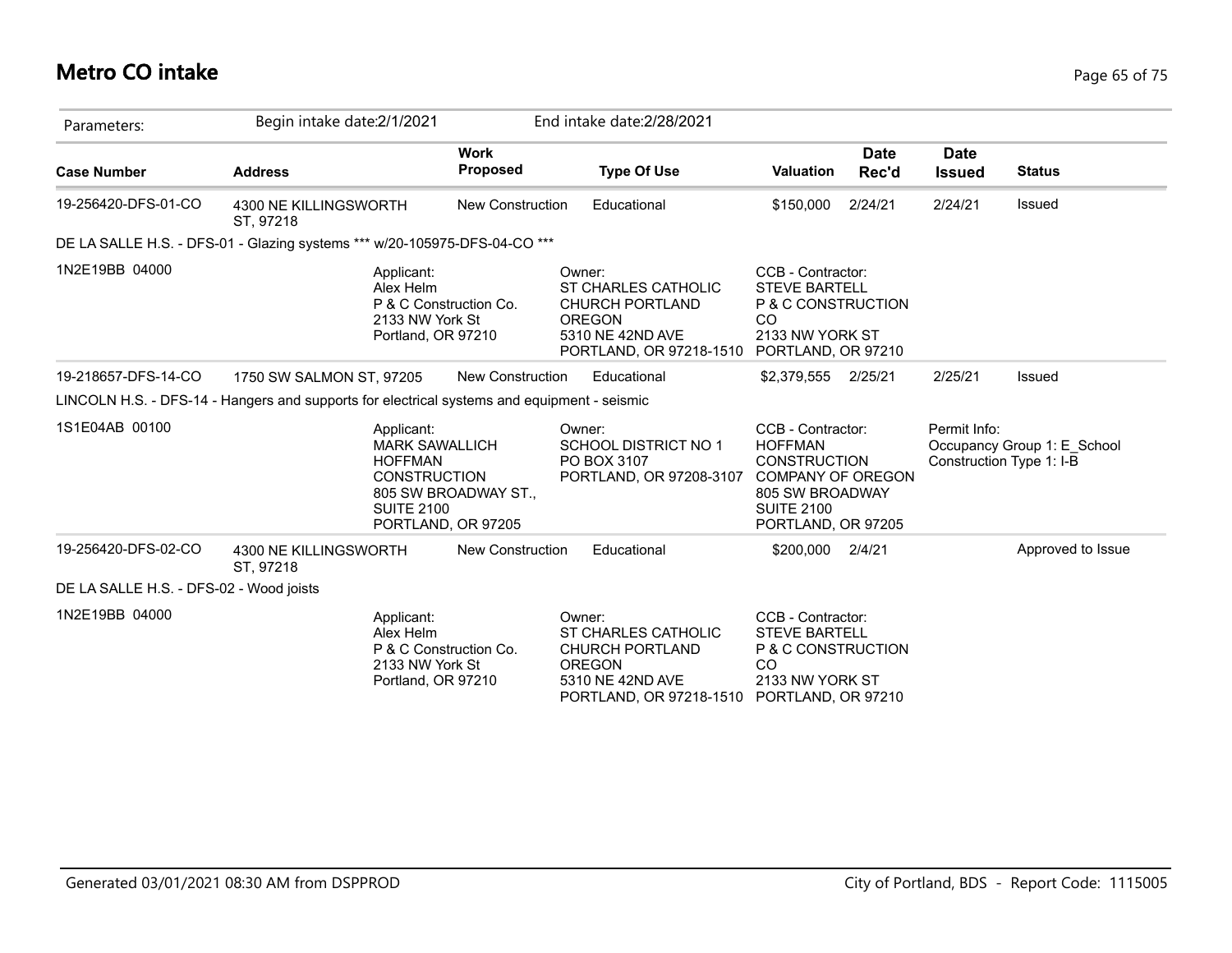## **Metro CO intake** Page 66 of 75

| Parameters:                                             | Begin intake date: 2/1/2021                                                                       |                                                                        | End intake date: 2/28/2021                                                                     |                                                                                                                                                      |                      |                                                     |                                                           |
|---------------------------------------------------------|---------------------------------------------------------------------------------------------------|------------------------------------------------------------------------|------------------------------------------------------------------------------------------------|------------------------------------------------------------------------------------------------------------------------------------------------------|----------------------|-----------------------------------------------------|-----------------------------------------------------------|
| <b>Case Number</b>                                      | <b>Address</b>                                                                                    | <b>Work</b><br><b>Proposed</b>                                         | <b>Type Of Use</b>                                                                             | <b>Valuation</b>                                                                                                                                     | <b>Date</b><br>Rec'd | <b>Date</b><br><b>Issued</b>                        | <b>Status</b>                                             |
| 19-218657-DFS-10-CO                                     | 1750 SW SALMON ST, 97205                                                                          | <b>New Construction</b>                                                | Educational                                                                                    | \$110,000                                                                                                                                            | 2/17/21              | 2/17/21                                             | Issued                                                    |
| LINCOLN H.S. - DFS-10 - Glass canopies                  |                                                                                                   |                                                                        |                                                                                                |                                                                                                                                                      |                      |                                                     |                                                           |
| 1S1E04AB 00100                                          | Applicant:<br><b>MARK SAWALLICH</b><br><b>HOFFMAN</b><br><b>CONSTRUCTION</b><br><b>SUITE 2100</b> | 805 SW BROADWAY ST.,<br>PORTLAND, OR 97205                             | Owner:<br>SCHOOL DISTRICT NO 1<br>PO BOX 3107<br>PORTLAND, OR 97208-3107                       | CCB - Contractor:<br><b>HOFFMAN</b><br><b>CONSTRUCTION</b><br><b>COMPANY OF OREGON</b><br>805 SW BROADWAY<br><b>SUITE 2100</b><br>PORTLAND, OR 97205 |                      | Permit Info:<br>Construction Type 1: I-B            | Occupancy Group 1: E School                               |
| 18-270860-DFS-04-CO                                     | 4001 SW CANYON RD, 97221                                                                          | <b>New Construction</b>                                                | Factory/Industrial                                                                             | \$44,210 2/25/21                                                                                                                                     |                      | 2/25/21                                             | <b>Issued</b>                                             |
|                                                         | OREGON ZOO - CAFE - DFS-04 - Seismic bracing for kitchen hoods and walk in cooler/freezer         |                                                                        |                                                                                                |                                                                                                                                                      |                      |                                                     |                                                           |
| 1S1E05 01400<br>SECTION 05 1S 1E<br>TL 1400 60.69 ACRES | Applicant:<br>PORTLAND, OR<br>97210                                                               | <b>DEBORAH BANNISTER</b><br>SMITH AND GREENE CO.<br>3645 NW FRONT AVE. | Owner:<br><b>METRO</b><br>600 NE GRAND AVE<br>PORTLAND, OR 97232-2736                          | CCB - Contractor:<br><b>LEASE CRUTCHER</b><br><b>LEWIS LLC</b><br>550 SW 12TH AVE<br>PORTLAND, OR 97205                                              |                      | Permit Info:<br>Occupancy Group 1: F-<br>Mod.Hazard | 1 Industrial Plant - Factory,<br>Construction Type 1: V-B |
| 20-137002-REV-01-CO                                     | 10925 N LOMBARD ST, 97203                                                                         | <b>New Construction</b>                                                | Factory/Industrial                                                                             | \$0                                                                                                                                                  | 2/4/21               | 2/10/21                                             | Issued                                                    |
|                                                         | SINGLE PDF - REVISION TO LANDSCAPING, REMOVE (1) TREE TO ALLOW FOR PGE TRANSFORMER INSTALLATION.  |                                                                        |                                                                                                |                                                                                                                                                      |                      |                                                     |                                                           |
| 1N1W02A 00100                                           | Applicant:<br><b>NICK TEETER</b><br><b>HEXION INC</b>                                             | 10915 N LOMBARD ST<br>PORTLAND, OR 97203                               | Owner:<br><b>BORDEN CHEMICAL INC</b><br>180 E BROAD ST 25TH FLR<br>COLUMBUS, OH 43215-<br>3707 | CCB - Contractor:<br>JH KELLY LLC<br>PO BOX 2038<br>LONGVIEW, WA 98632<br>LONGVIEW WA 98632                                                          |                      |                                                     |                                                           |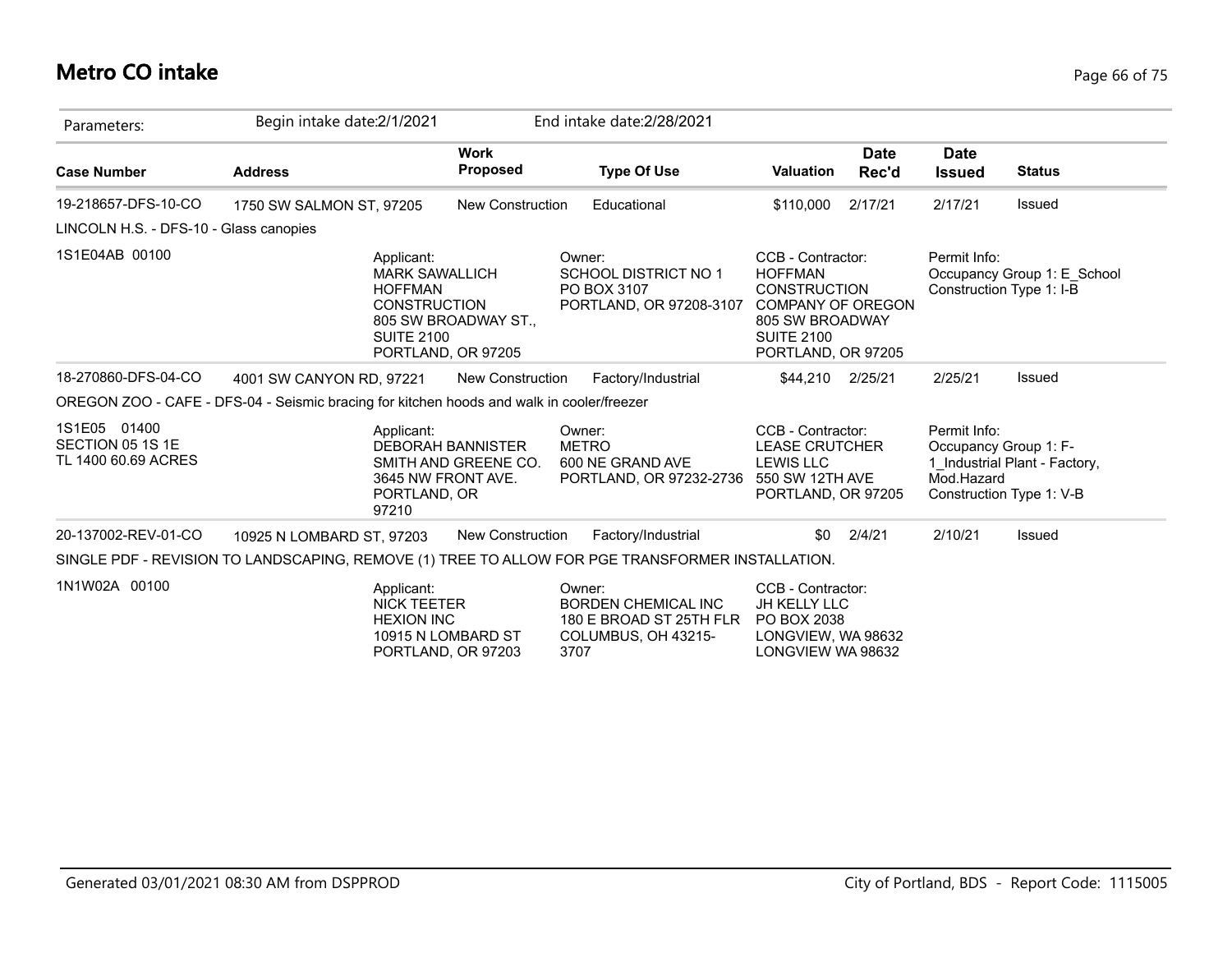## **Metro CO intake** Page 67 of 75

| Parameters:         | Begin intake date: 2/1/2021                                                                                                                                               |                                                                      | End intake date: 2/28/2021                                                             |                                                                                                                        |                      |                                                                                   |                                                                                                                                                        |
|---------------------|---------------------------------------------------------------------------------------------------------------------------------------------------------------------------|----------------------------------------------------------------------|----------------------------------------------------------------------------------------|------------------------------------------------------------------------------------------------------------------------|----------------------|-----------------------------------------------------------------------------------|--------------------------------------------------------------------------------------------------------------------------------------------------------|
| <b>Case Number</b>  | <b>Address</b>                                                                                                                                                            | <b>Work</b><br>Proposed                                              | <b>Type Of Use</b>                                                                     | <b>Valuation</b>                                                                                                       | <b>Date</b><br>Rec'd | <b>Date</b><br><b>Issued</b>                                                      | <b>Status</b>                                                                                                                                          |
| 20-204260-000-00-CO | 5001 N COLUMBIA BLVD,<br>97203                                                                                                                                            | New Construction                                                     | Institutional                                                                          | \$1,105,267                                                                                                            | 2/10/21              | 2/10/21                                                                           | Under Inspection                                                                                                                                       |
| 204270-CO).         | BES STEP Project - SOG Building - pre-engineered shop/storage building on new foundation slab. (with 20-204274-MT). Plans include 2 temporary trailers 20-204266-CO & 20- |                                                                      |                                                                                        |                                                                                                                        |                      |                                                                                   |                                                                                                                                                        |
| 1N1E05C 00800       | Applicant:<br><b>BUREAU OF</b><br><b>ENVIRONMENTAL</b><br><b>SERVICES</b>                                                                                                 | <b>JULIETTA RANDLES</b><br>5001 N COLUMBIA BLVD<br>PORTLAND OR 97203 | Owner:<br>PORTLAND CITY OF<br>1120 SW 5TH AVE #1000<br>PORTLAND, OR 97204-1912         | CCB - Contractor:<br><b>KIEWIT</b><br><b>INFRASTRUCTURE</b><br>WEST CO<br>1550 MIKE FAHEY ST<br><b>OMAHA, NE 68102</b> |                      | Permit Info:<br>Occupancy Group 1: F-<br>Mod.Hazard<br>Type 1): V-B<br>Only: 3586 | 1 Industrial Plant - Factory,<br>Construction Type 1: V-B<br>Construction Type 2 (formerly<br>Total Square Footage - Display                           |
| 20-204266-000-00-CO | 5001 N COLUMBIA BLVD,<br>97203                                                                                                                                            | <b>New Construction</b>                                              | Institutional                                                                          | \$389,057                                                                                                              | 2/10/21              | 2/10/21                                                                           | Under Inspection                                                                                                                                       |
|                     | BES STEP Project-SOG - temporary trailer for change house/locker room (with 20-204260-CO & 20-204270-CO)                                                                  |                                                                      |                                                                                        |                                                                                                                        |                      |                                                                                   |                                                                                                                                                        |
| 1N1E05C 00800       | Applicant:<br><b>BUREAU OF</b><br><b>ENVIRONMENTAL</b><br><b>SERVICES</b>                                                                                                 | <b>JULIETTA RANDLES</b><br>5001 N COLUMBIA BLVD<br>PORTLAND OR 97203 | Owner:<br>PORTLAND CITY OF<br>1120 SW 5TH AVE #1000<br>PORTLAND, OR 97204-1912 WEST CO | CCB - Contractor:<br><b>KIEWIT</b><br><b>INFRASTRUCTURE</b><br>1550 MIKE FAHEY ST<br><b>OMAHA, NE 68102</b>            |                      | Permit Info:<br>Type $1$ ): V-B<br>Only: 2159                                     | Occupancy Group 1: B Bank,<br>Off., Med.Off., Pub.Bldg.<br>Construction Type 1: V-B<br>Construction Type 2 (formerly<br>Total Square Footage - Display |
| 20-204270-000-00-CO | 5001 N COLUMBIA BLVD,<br>97203                                                                                                                                            | <b>New Construction</b>                                              | Institutional                                                                          | \$369.871                                                                                                              | 2/10/21              | 2/10/21                                                                           | Under Inspection                                                                                                                                       |
|                     | BES STEP Project-SOG - trailer for facility operations staff (with 20-204260-CO & 20-204266-CO)                                                                           |                                                                      |                                                                                        |                                                                                                                        |                      |                                                                                   |                                                                                                                                                        |
| 1N1E05C 00800       | Applicant:<br><b>BUREAU OF</b><br><b>ENVIRONMENTAL</b><br><b>SERVICES</b>                                                                                                 | <b>JULIETTA RANDLES</b><br>5001 N COLUMBIA BLVD<br>PORTLAND OR 97203 | Owner:<br>PORTLAND CITY OF<br>1120 SW 5TH AVE #1000<br>PORTLAND, OR 97204-1912         | CCB - Contractor:<br><b>KIEWIT</b><br><b>INFRASTRUCTURE</b><br>WEST CO<br>1550 MIKE FAHEY ST<br><b>OMAHA, NE 68102</b> |                      | Permit Info:<br>Type $1$ ): V-B<br>Only: 2670                                     | Occupancy Group 1: B Bank,<br>Off., Med.Off., Pub.Bldg.<br>Construction Type 1: V-B<br>Construction Type 2 (formerly<br>Total Square Footage - Display |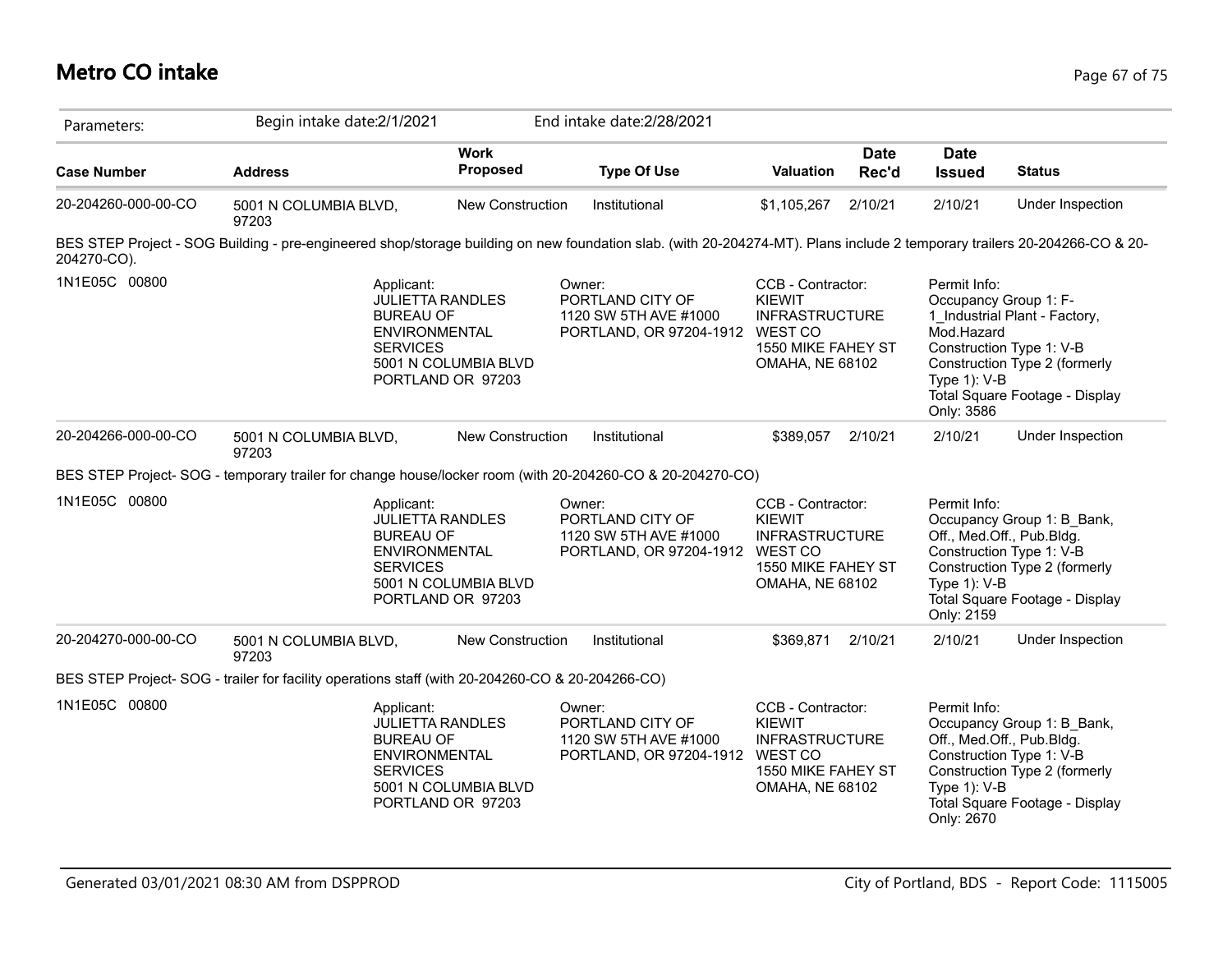## **Metro CO intake** Page 68 of 75

| Parameters:         | Begin intake date:2/1/2021                                                                            |                                                                    | End intake date: 2/28/2021                                           |                                                                                                                                    |                      |                                                                                            |                                                             |
|---------------------|-------------------------------------------------------------------------------------------------------|--------------------------------------------------------------------|----------------------------------------------------------------------|------------------------------------------------------------------------------------------------------------------------------------|----------------------|--------------------------------------------------------------------------------------------|-------------------------------------------------------------|
| <b>Case Number</b>  | <b>Address</b>                                                                                        | <b>Work</b><br>Proposed                                            | <b>Type Of Use</b>                                                   | <b>Valuation</b>                                                                                                                   | <b>Date</b><br>Rec'd | <b>Date</b><br><b>Issued</b>                                                               | <b>Status</b>                                               |
| 18-162599-REV-06-CO | 7200 NE AIRPORT WAY,<br>97218                                                                         | New Construction                                                   | Storage                                                              | \$0                                                                                                                                | 2/1/21               | 2/2/21                                                                                     | Issued                                                      |
|                     | PACR - REV-06 to DFS-16 - Revision to add or modify different types of braces due to field conditions |                                                                    |                                                                      |                                                                                                                                    |                      |                                                                                            |                                                             |
| 1N2E08B 00400       | Applicant:<br><b>MIKE COYLE</b><br>SUITE 420                                                          | <b>FASTER PERMITS</b><br>2000 SW 1ST AVENUE,<br>PORTLAND, OR 97201 | Owner:<br>PORT OF PORTLAND<br>PO BOX 3529<br>PORTLAND, OR 97208-3529 | CCB - Contractor:<br><b>JE DUNN</b><br><b>CONSTRUCTION</b><br><b>COMPANY</b><br>1001 LOCUST<br>KANSAS CITY, MO 64106 Type 1): II-B |                      | Permit Info:<br>Off., Med.Off., Pub.Bldg.<br>Construction Type 1: II-B                     | Occupancy Group 1: B_Bank,<br>Construction Type 2 (formerly |
| 18-162599-DFS-25-CO | 7200 NE AIRPORT WAY,<br>97218                                                                         | <b>New Construction</b>                                            | Storage                                                              | \$200,000 2/16/21                                                                                                                  |                      |                                                                                            | <b>Under Review</b>                                         |
|                     | PACR - DFS-25 - Exterior cold formed framing at west wall and penthouse                               |                                                                    |                                                                      |                                                                                                                                    |                      |                                                                                            |                                                             |
| 1N2E08B 00400       | Applicant:<br><b>MIKE COYLE</b><br><b>FASTER PERMITS</b><br>SUITE 420                                 | 2000 SW 1ST AVENUE,<br>PORTLAND, OR 97201                          | Owner:<br>PORT OF PORTLAND<br>PO BOX 3529<br>PORTLAND, OR 97208-3529 | CCB - Contractor:<br><b>JE DUNN</b><br><b>CONSTRUCTION</b><br><b>COMPANY</b><br>1001 LOCUST<br>KANSAS CITY, MO 64106 Type 1): II-B |                      | Permit Info:<br>Off., Med.Off., Pub.Bldg.<br>Construction Type 1: II-B                     | Occupancy Group 1: B Bank,<br>Construction Type 2 (formerly |
| 18-162599-DFS-26-CO | 7200 NE AIRPORT WAY,<br>97218                                                                         | <b>New Construction</b>                                            | Storage                                                              | \$10,000                                                                                                                           | 2/16/21              |                                                                                            | <b>Under Review</b>                                         |
|                     | PACR - DFS-26 - Metal railings - P3 east ramp cane rail                                               |                                                                    |                                                                      |                                                                                                                                    |                      |                                                                                            |                                                             |
| 1N2E08B 00400       | Applicant:<br><b>MIKE COYLE</b><br><b>FASTER PERMITS</b><br>SUITE 420                                 | 2000 SW 1ST AVENUE,<br>PORTLAND, OR 97201                          | Owner:<br>PORT OF PORTLAND<br>PO BOX 3529<br>PORTLAND, OR 97208-3529 | CCB - Contractor:<br><b>JE DUNN</b><br><b>CONSTRUCTION</b><br><b>COMPANY</b><br>1001 LOCUST<br>KANSAS CITY, MO 64106               |                      | Permit Info:<br>Off., Med.Off., Pub.Bldg.<br>Construction Type 1: II-B<br>Type $1$ ): II-B | Occupancy Group 1: B Bank,<br>Construction Type 2 (formerly |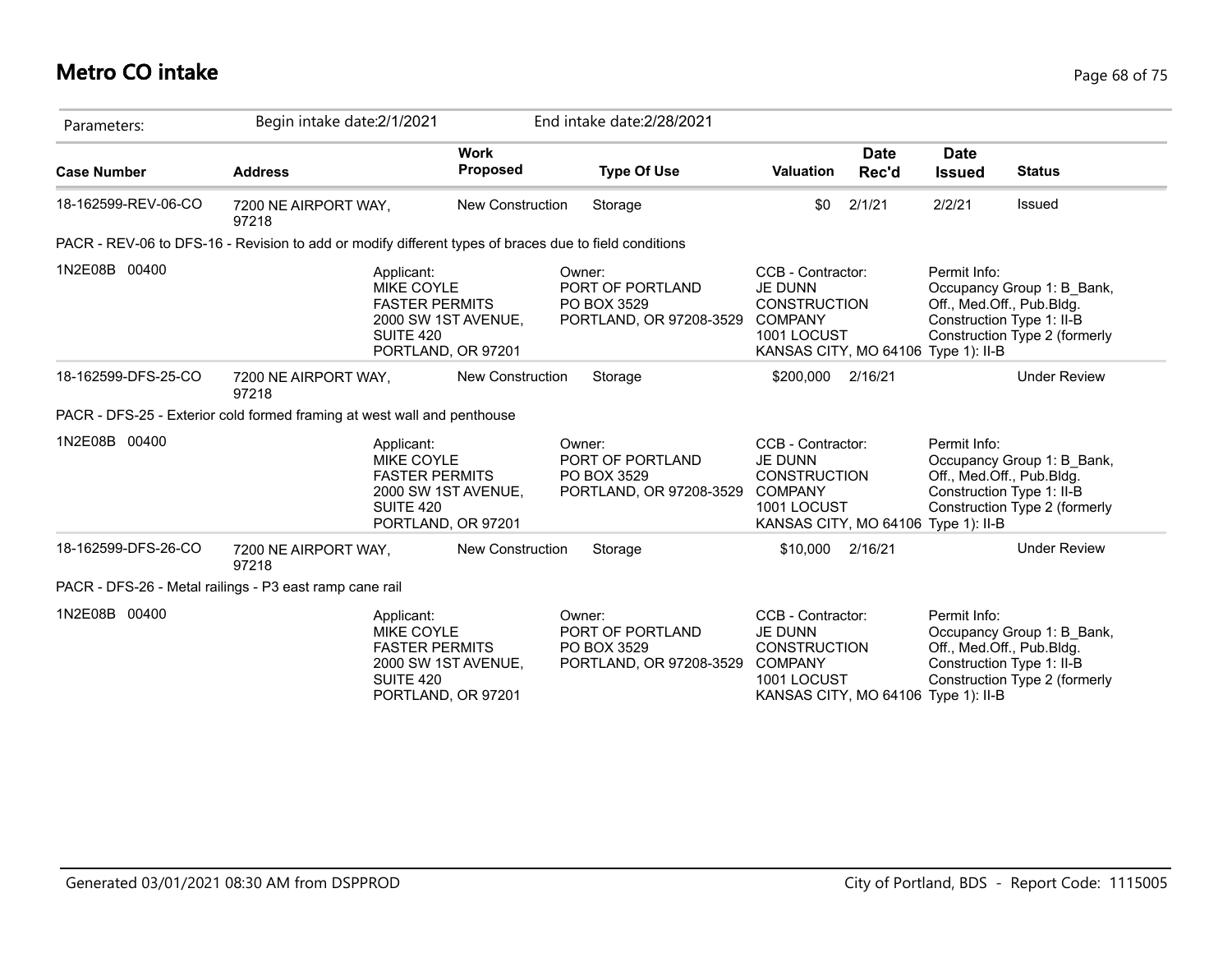## **Metro CO intake** Page 69 of 75

| Parameters:                                                                        | Begin intake date:2/1/2021                                                                                                             |                                                        | End intake date: 2/28/2021                                                                                                                                                           |                                                                                                             |                      |                              |                     |
|------------------------------------------------------------------------------------|----------------------------------------------------------------------------------------------------------------------------------------|--------------------------------------------------------|--------------------------------------------------------------------------------------------------------------------------------------------------------------------------------------|-------------------------------------------------------------------------------------------------------------|----------------------|------------------------------|---------------------|
| <b>Case Number</b>                                                                 | <b>Address</b>                                                                                                                         | <b>Work</b><br><b>Proposed</b>                         | <b>Type Of Use</b>                                                                                                                                                                   | <b>Valuation</b>                                                                                            | <b>Date</b><br>Rec'd | <b>Date</b><br><b>Issued</b> | <b>Status</b>       |
| 21-016108-000-00-CO                                                                | 2313 NE M L KING BLVD,<br>97212                                                                                                        | <b>New Construction</b>                                | Utility                                                                                                                                                                              | \$11,600                                                                                                    | 2/19/21              |                              | <b>Under Review</b> |
|                                                                                    | SINGLE PDF - INSTALL NEW EXTERIOR 1000 GAL LIQUID PROPANE TANK ON A NEW FOUNDATION WITH BOLLARDS. **WITH 21-016117 MT**                |                                                        |                                                                                                                                                                                      |                                                                                                             |                      |                              |                     |
| 1N1E27DA 02800<br><b>ALBINA</b><br>BLOCK 18<br><b>LOT 10</b><br>11-13 EXC PT IN ST | Applicant:<br>AARON LOTHROP<br><b>JAMES QUINN</b><br><b>CONSTRUCTION</b><br>52167 SE 8TH ST                                            | SCAPPOOSE, OR 97056                                    | Owner:<br>JAMES THOMPSON LLC<br>2414 NE DIVISION ST<br>GRESHAM, OR 97030<br>Owner:<br><b>WILTON FAMILY</b><br><b>PARTNERSHIP</b><br><b>PO BOX 116</b><br>NORTH LAKEWOOD, WA<br>98259 | CCB - Contractor:<br><b>JAMES QUINN</b><br><b>COMPANY LLC</b><br>52167 SE 8TH STREET<br>SCAPPOOSE, OR 97056 |                      |                              |                     |
| 21-007471-000-00-CO                                                                | 4315 NW ST HELENS RD,<br>97210                                                                                                         | New Construction                                       | Utility                                                                                                                                                                              | \$2,000,000                                                                                                 | 2/22/21              |                              | <b>Under Review</b> |
| <b>MITIGATION PLANTINGS</b>                                                        | PDOX PS - NEW TRAILHEAD AND ENTRANCE TO FOREST PARK; IMPROVEMENTS TO FIRE LANE 1, PARKING LOT, ENTRY DRIVE, FRONTAGE IMPROVEMENTS, AND |                                                        |                                                                                                                                                                                      |                                                                                                             |                      |                              |                     |
| 1N1E19CA 00100<br>SECTION 19 1N 1E<br>TL 100 2.31 ACRES                            | Applicant:<br><b>Britta Herwig</b><br>Parks & Recreation<br>1302<br>Portland OR 97204                                                  | City of Portland Bureau of<br>1120 SW 5th Avenue Suite | Owner:<br>PORTLAND CITY OF<br>1120 SW 5TH AVE #1302<br>PORTLAND, OR 97204-1912                                                                                                       | Primary Contractor:<br><b>TO BID</b>                                                                        |                      |                              |                     |
| 21-013807-000-00-CO                                                                | 1016 W BURNSIDE ST, 97209                                                                                                              | <b>New Construction</b>                                | Utility                                                                                                                                                                              | \$15,000                                                                                                    | 2/22/21              |                              | <b>Under Review</b> |
|                                                                                    | PDOX PS - NEW DETACHED TRASH ENCLOSURE W/21-011534-CO                                                                                  |                                                        |                                                                                                                                                                                      |                                                                                                             |                      |                              |                     |
| 1N1E34CC 02000<br><b>COUCHS ADD</b><br><b>BLOCK 67 TL 2000</b>                     | Applicant:<br>ZAC HORTON<br><b>FASTER PERMITS</b><br>420                                                                               | 2000 SW 1ST AVE SUITE<br>PORTLAND, OR 97201            | Owner:<br>TOBIAS INVESTMENT CO<br>1900 S RIVER DR UNIT 1101<br>PORTLAND, OR 97201-8047                                                                                               | Primary Contractor:<br><b>TO BID</b>                                                                        |                      |                              |                     |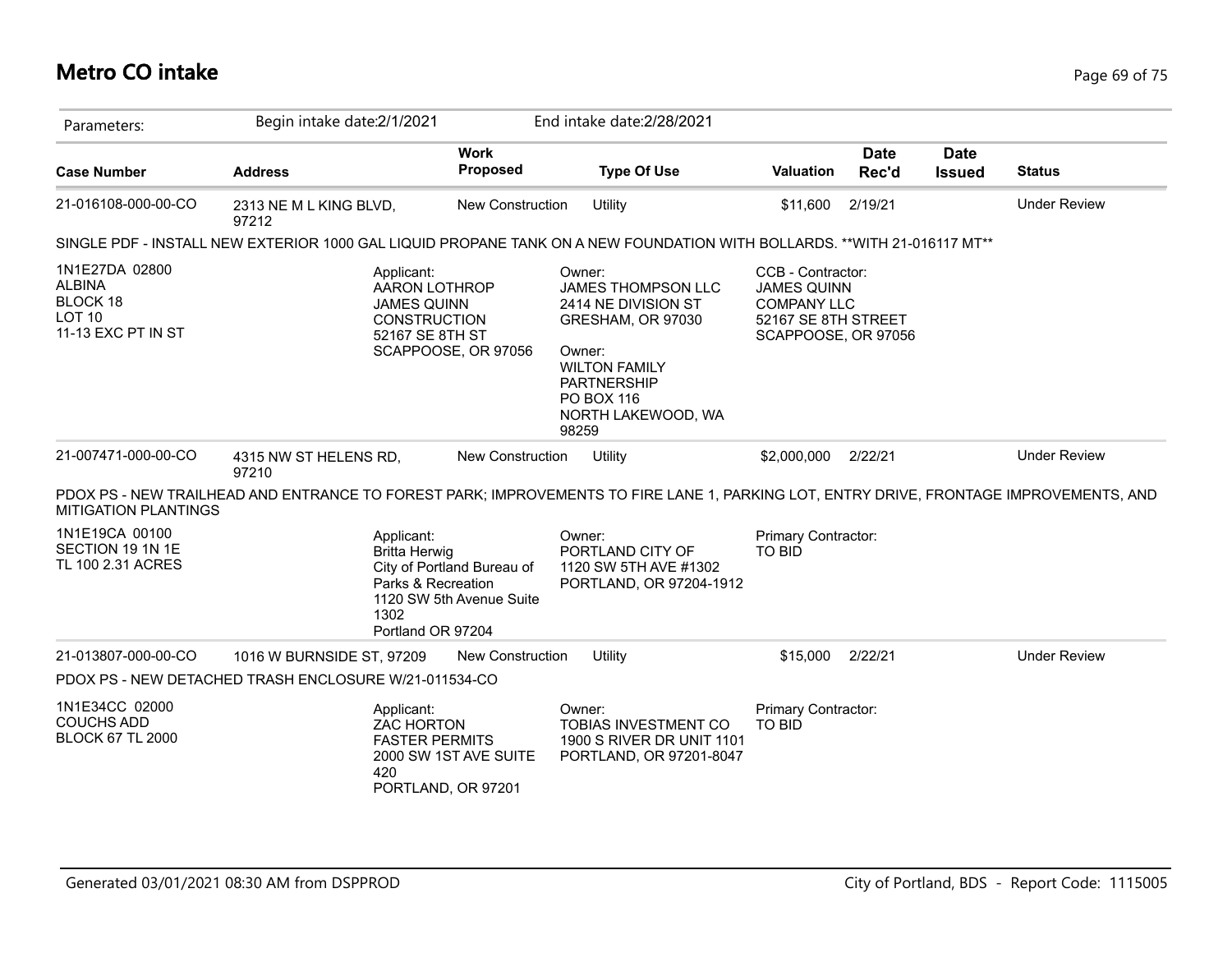## **Metro CO intake** Page 70 of 75

| Parameters:                                                                                                    | Begin intake date: 2/1/2021                 |                                                                                                                                | End intake date: 2/28/2021                                                                                                                      |                                                                                                        |                      |                                      |                                                 |
|----------------------------------------------------------------------------------------------------------------|---------------------------------------------|--------------------------------------------------------------------------------------------------------------------------------|-------------------------------------------------------------------------------------------------------------------------------------------------|--------------------------------------------------------------------------------------------------------|----------------------|--------------------------------------|-------------------------------------------------|
| <b>Case Number</b>                                                                                             | <b>Address</b>                              | <b>Work</b><br><b>Proposed</b>                                                                                                 | <b>Type Of Use</b>                                                                                                                              | <b>Valuation</b>                                                                                       | <b>Date</b><br>Rec'd | <b>Date</b><br><b>Issued</b>         | <b>Status</b>                                   |
| 20-125030-REV-01-CO                                                                                            | 9475 N HORSESHOE AVE,<br>97217              | <b>New Construction</b>                                                                                                        | Utility                                                                                                                                         | \$0                                                                                                    | 2/26/21              |                                      | Approved to Issue                               |
|                                                                                                                |                                             |                                                                                                                                | PROLOGIS LOT D - REV-01- Remove Electrical Vehicle (EV) infrastructure. No change in scope- fleet delivery vehicles. No Public Parking Allowed. |                                                                                                        |                      |                                      |                                                 |
| 1N1E10<br>00200                                                                                                |                                             | Applicant:<br>ANNA CUNNINGHAM<br>Dowl LLC<br>720 SW WASHINGTON ST,<br><b>STE 750</b><br>PORTLAND, OR 97205                     | Owner:<br>PROLOGIS LP<br>1800 WAZEE ST #500<br>DENVER, CO 80202-2526                                                                            | CCB - Contractor:<br><b>LLC</b><br>11450 SW AMU STREET<br>TUALATIN, OR 97062                           |                      | Permit Info:<br>Garage\Utility Misc. | PERLO CONSTRUCTION Occupancy Group 1: U_Private |
| 20-110695-REV-03-CO                                                                                            | 4715 N LAGOON AVE, 97217                    | <b>New Construction</b>                                                                                                        | Utility                                                                                                                                         | \$0                                                                                                    | 2/5/21               | 2/16/21                              | <b>Issued</b>                                   |
|                                                                                                                | DISPENSER AND MOUNTED ON 3/4" STEEL PLATES. |                                                                                                                                | SINGLE PDF - REVISION TO REDESIGN VEHICLE DISPENSER FOUNDATIONS AND ANCHORS. NEW DESIGN INCLUDES A CAST-IN-PLACE VAULT FOR EACH                 |                                                                                                        |                      |                                      |                                                 |
| 1N1E21BC 01100<br>SECTION 21 1N 1E<br>TL 1100 2.62 ACRES<br>SEE R678608 (R941210821) FOR SUB<br><b>ACCOUNT</b> |                                             | Applicant:<br><b>BREANNE MOCABY</b><br><b>BLACK &amp; VEATCH</b><br>5885 MEADOWS ROAD,<br>SUITE 700<br>LAKE OSWEGO OR<br>97035 | Owner:<br>DAIMLER TRUCKS NORTH<br>AMERICA LLC<br>7035 SW HAMPTON ST<br><b>TIGARD, OR 97223</b>                                                  | CCB - Contractor:<br><b>SAFETY ELECTRIC INC</b><br>PO BOX 13699<br><b>SALEM, OR 97309</b>              |                      |                                      |                                                 |
| 21-011464-000-00-CO                                                                                            | 12518 NE AIRPORT WAY,<br>97230              | <b>New Construction</b>                                                                                                        | Utility                                                                                                                                         | \$15,000                                                                                               | 2/8/21               |                                      | <b>Under Review</b>                             |
| SINGLE PDF - INSTALL (2) NEW LIGHT POLES.                                                                      |                                             |                                                                                                                                |                                                                                                                                                 |                                                                                                        |                      |                                      |                                                 |
| 1N2E14C 01100<br><b>SMP BUSINESS PARK</b><br>LOT 1&2 TL 1100                                                   |                                             | Applicant:<br><b>DENNIS WHITCOMB</b><br><b>STONER ELECTRIC</b><br>1904 SE OCHOCO ST<br>MILWAUKIE, OR 97222                     | Owner:<br>TOM MOYER THEATRES<br><b>LLC</b><br>760 SW 9TH AVE #2250<br>PORTLAND, OR 97205-2584                                                   | CCB - Contractor:<br><b>MARK SCOTT</b><br>STONER ELECTRIC INC<br>1904 SE OCHOCO<br>MILWAUKIE, OR 97222 |                      | Permit Info:<br>Garage\Utility Misc. | Occupancy Group 1: U Private                    |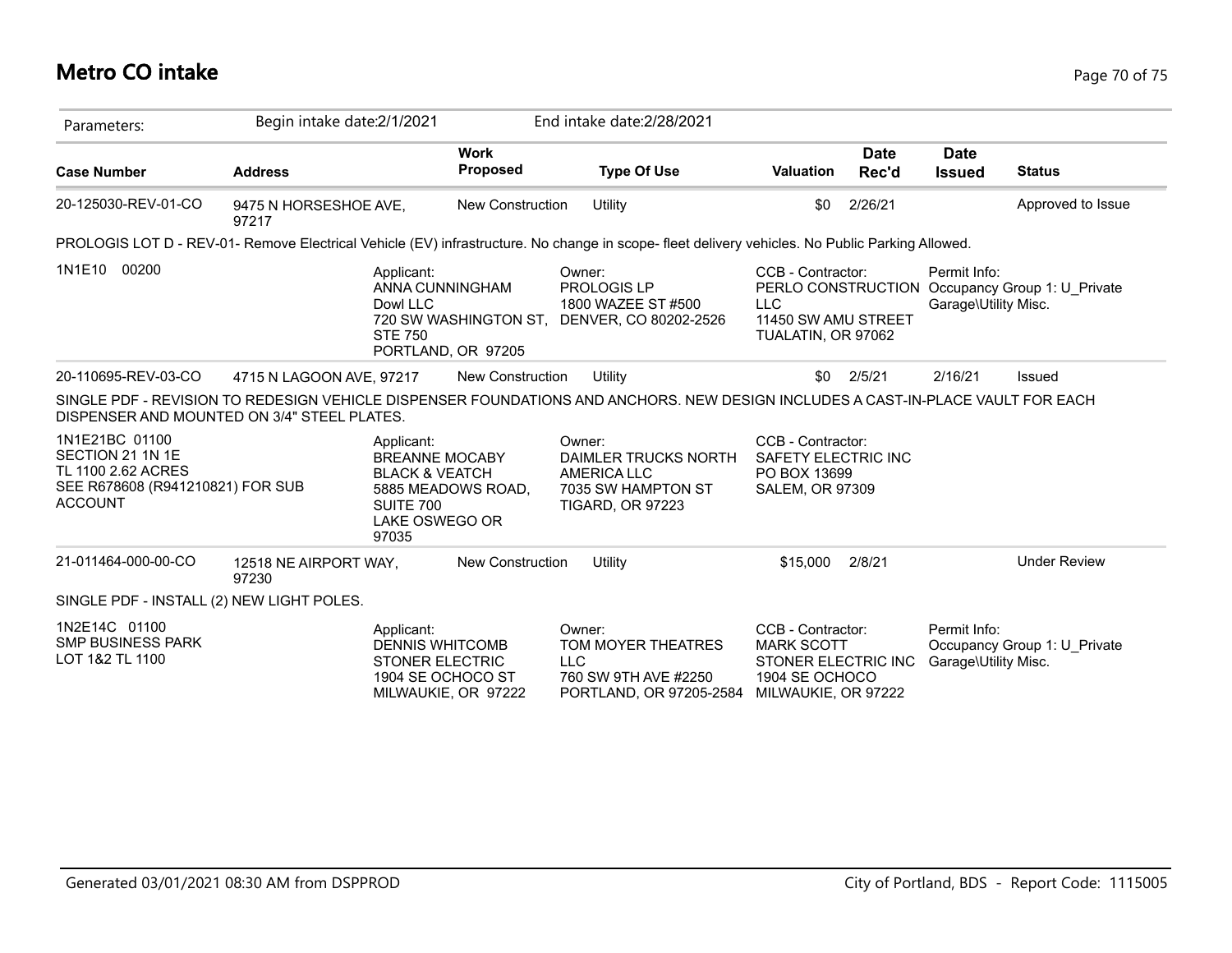# **Metro CO intake** Page 71 of 75

| Parameters:                                                                                   | Begin intake date: 2/1/2021   |                                                                                                                                                              |       | End intake date: 2/28/2021                                                                                                            |                                                                                                               |                      |                                      |                              |
|-----------------------------------------------------------------------------------------------|-------------------------------|--------------------------------------------------------------------------------------------------------------------------------------------------------------|-------|---------------------------------------------------------------------------------------------------------------------------------------|---------------------------------------------------------------------------------------------------------------|----------------------|--------------------------------------|------------------------------|
| <b>Case Number</b>                                                                            | <b>Address</b>                | <b>Work</b><br><b>Proposed</b>                                                                                                                               |       | <b>Type Of Use</b>                                                                                                                    | <b>Valuation</b>                                                                                              | <b>Date</b><br>Rec'd | <b>Date</b><br><b>Issued</b>         | <b>Status</b>                |
| 21-012905-000-00-CO                                                                           | 7000 NE AIRPORT WAY,<br>97218 | <b>New Construction</b>                                                                                                                                      |       | Utility                                                                                                                               | \$700,000                                                                                                     | 2/9/21               |                                      | <b>Under Review</b>          |
| T CORE - LAVATORY DUMP - New 1,500 s.f. lavatory dump associated with the main T Core project |                               |                                                                                                                                                              |       |                                                                                                                                       |                                                                                                               |                      |                                      |                              |
| 1N2E08B 00400<br>SECTION 08 1N 2E<br>TL 400 7.39 ACRES<br>SEE SUB ACCOUNT R705697 (R          |                               | Applicant:<br><b>AUSTIN CHEADLE</b><br><b>FASTER PERMITS</b><br>2000 SW 1ST AVE SUITE<br>420<br>PORTLAND, OR 97201                                           |       | Owner:<br>PORT OF PORTLAND<br>PO BOX 3529<br>PORTLAND, OR 97208-3529                                                                  | CCB - Contractor:<br><b>JH KELLY LLC</b><br>PO BOX 2038<br>LONGVIEW, WA 98632<br>LONGVIEW WA 98632            |                      |                                      |                              |
| 21-007634-000-00-CO                                                                           | SE TENINO DR, 97206           | <b>New Construction</b>                                                                                                                                      |       | Utility                                                                                                                               | \$6,300,000                                                                                                   | 2/10/21              |                                      | <b>Under Review</b>          |
| <b>LANDSCAPING</b>                                                                            |                               |                                                                                                                                                              |       | PDOX PS - NEW PARK IMPROVEMENTS TO INCLUDE: TRAIL BRIDGES, PATH, VIEW POINTS, LIGHTING, TRAIL RAMP, PICNIC AREAS, PLAY EQUIPMENT, AND |                                                                                                               |                      |                                      |                              |
| 1S2E19CD 01900<br><b>ERROL HTS</b><br>BLOCK <sub>28</sub><br>LOT 8-14                         |                               | Applicant:<br><b>GEORGE LOZOVOY</b><br>PORTLAND PARKS AND<br><b>RECREATION</b><br>1001 SW 5TH AVENUE,<br><b>SUITE 2200</b><br>PORTLAND OR 97204              |       | Owner:<br>PORTLAND CITY OF<br>1221 SW 4TH AVE #130<br>PORTLAND, OR 97204-1900                                                         | Primary Contractor:<br>TO BID                                                                                 |                      |                                      |                              |
| 21-011413-000-00-CO                                                                           | 5444 SE 82ND AVE, 97266       | New Construction                                                                                                                                             |       | Utility                                                                                                                               | \$15,000                                                                                                      | 2/11/21              |                                      | <b>Under Review</b>          |
| SINGLE PDF - INSTALL NEW LIGHT POLE IN PARKING LOT.                                           |                               |                                                                                                                                                              |       |                                                                                                                                       |                                                                                                               |                      |                                      |                              |
| 1S2E16CB 04900<br><b>MARION PK</b><br><b>BLOCK1</b><br>LOT 1&23 TL 4900                       |                               | Applicant:<br><b>CRYSTAL TURNER</b><br><b>BUREAU VERISTAS</b><br><b>NORTH AMERICA</b><br>10461 MILL RUN CIRCLE,<br><b>STE 1100</b><br>OWINGS MILLS, MD 21117 | OF OR | Owner:<br>FIRST INTERSTATE BANK<br>PO BOX 2609<br>CARLSBAD, CA 92018-2609                                                             | CCB - Contractor:<br>A & A ELECTRICAL<br><b>CONTRACTORS INC</b><br>1588 SKY TERRACE<br><b>SALEM, OR 97306</b> |                      | Permit Info:<br>Garage\Utility Misc. | Occupancy Group 1: U Private |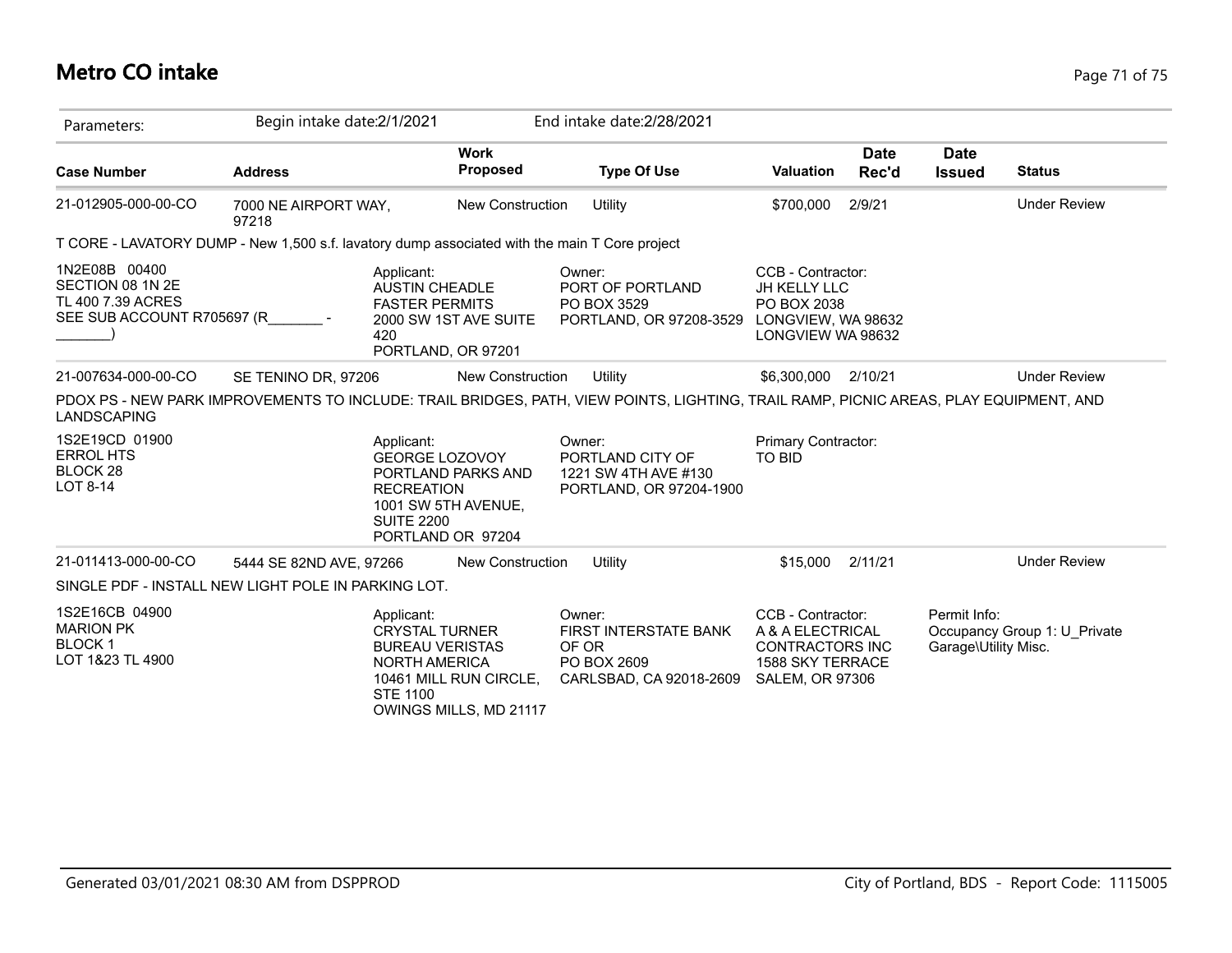## **Metro CO intake** Page 72 of 75

| Parameters:                                                                               | Begin intake date:2/1/2021     |                                                                                                                                                              | End intake date: 2/28/2021     |                                                                                                                            |                                                                                                                                               |                      |                                                                  |                              |
|-------------------------------------------------------------------------------------------|--------------------------------|--------------------------------------------------------------------------------------------------------------------------------------------------------------|--------------------------------|----------------------------------------------------------------------------------------------------------------------------|-----------------------------------------------------------------------------------------------------------------------------------------------|----------------------|------------------------------------------------------------------|------------------------------|
| <b>Case Number</b>                                                                        | <b>Address</b>                 |                                                                                                                                                              | <b>Work</b><br><b>Proposed</b> | <b>Type Of Use</b>                                                                                                         | <b>Valuation</b>                                                                                                                              | <b>Date</b><br>Rec'd | <b>Date</b><br><b>Issued</b>                                     | <b>Status</b>                |
| 21-011422-000-00-CO                                                                       | 2701 NW VAUGHN ST, 97210       |                                                                                                                                                              | <b>New Construction</b>        | Utility                                                                                                                    | \$20,000                                                                                                                                      | 2/11/21              |                                                                  | <b>Under Review</b>          |
| SINGLE PDF - INSTALL NEW LIGHT POLE.                                                      |                                |                                                                                                                                                              |                                |                                                                                                                            |                                                                                                                                               |                      |                                                                  |                              |
| 1N1E29D 00200<br>SECTION 29 1N 1E<br>TL 200 11.06 ACRES<br>ALSO SEE SUBS -0291<br>$-0292$ |                                | Applicant:<br><b>CRYSTAL TURNER</b><br><b>BUREAU VERISTAS</b><br><b>NORTH AMERICA</b><br>10461 MILL RUN CIRCLE,<br><b>STE 1100</b><br>OWINGS MILLS, MD 21117 |                                | Owner:<br>UPG MONTGOMERY PARK<br>PROPERTY OWNER LLC<br>1215 4TH AVE STE 600<br>SEATTLE, WA 98161                           | CCB - Contractor:<br><b>LIN R ROGERS</b><br><b>ELECTRICAL</b><br><b>CONTRACTORS INC</b><br>2050 MARCONI DR STE<br>100<br>ALPHARETTA, GA 30005 |                      | Permit Info:<br>Garage\Utility Misc.                             | Occupancy Group 1: U_Private |
| 21-011429-000-00-CO                                                                       | 10355 NE HALSEY ST, 97220      |                                                                                                                                                              | <b>New Construction</b>        | Utility                                                                                                                    | \$20,000                                                                                                                                      | 2/11/21              |                                                                  | <b>Under Review</b>          |
| SINGLE PDF - REMOVE EXISTING POLE AND BASE STRUCTURE, INSTALL NEW LIGHT POLE.             |                                |                                                                                                                                                              |                                |                                                                                                                            |                                                                                                                                               |                      |                                                                  |                              |
| 1N2E27CC 05800<br>SECTION 27 1N 2E<br>TL 5800 0.49 ACRES                                  |                                | Applicant:<br><b>CRYSTAL TURNER</b><br><b>BUREAU VERISTAS</b><br><b>NORTH AMERICA</b><br>10461 MILL RUN CIRCLE,<br><b>STE 1100</b><br>OWINGS MILLS, MD 21117 |                                | Owner:<br>PLAZA PROPERTIES LLC<br>9320 SW BARBUR BLVD<br>#300<br>PORTLAND, OR 97219-5405                                   | CCB - Contractor:<br>Bob Richardson<br><b>TICE ELECTRIC</b><br><b>COMPANY</b><br>5405 N LAGOON AVE<br>PORTLAND, OR 97217                      |                      | Permit Info:<br>Garage\Utility Misc.                             | Occupancy Group 1: U_Private |
| 20-153131-REV-01-CO                                                                       | 1610 NE MULTNOMAH ST,<br>97232 |                                                                                                                                                              | <b>New Construction</b>        | Utility                                                                                                                    | \$0                                                                                                                                           | 2/11/21              |                                                                  | <b>Under Review</b>          |
| 153098/131/103/133/137/139/140/142-REV-01-CO                                              |                                |                                                                                                                                                              |                                | SINGLE PDF - REVISION TO CHANGE THE BIKE SHELTER LAYOUT TO CORRESPOND TO PREVIOUS ARCHITECTURAL SITE PLAN REVISIONS. W/20- |                                                                                                                                               |                      |                                                                  |                              |
| 1N1E35A 00100<br><b>HOLLADAYS ADD</b><br>BLOCK 180&181&192&193 TL 100                     |                                | Applicant:<br><b>CHARLES KIDWELL</b><br><b>LEEB ARCHITECTS</b><br>308 SW FIRST AVE #200<br>PORTLAND OR 97204                                                 |                                | Owner:<br><b>GPAI RIDGE LLC</b><br>4582 S ULSTER ST PKWY<br>#1200<br>DENVER, CO 80237                                      | CCB - Contractor:<br><b>LMC INC</b><br>19200 SW TETON AVE<br>TUALATIN, OR 97062                                                               |                      | Permit Info:<br>Garage\Utility Misc.<br>Construction Type 1: V-B | Occupancy Group 1: U Private |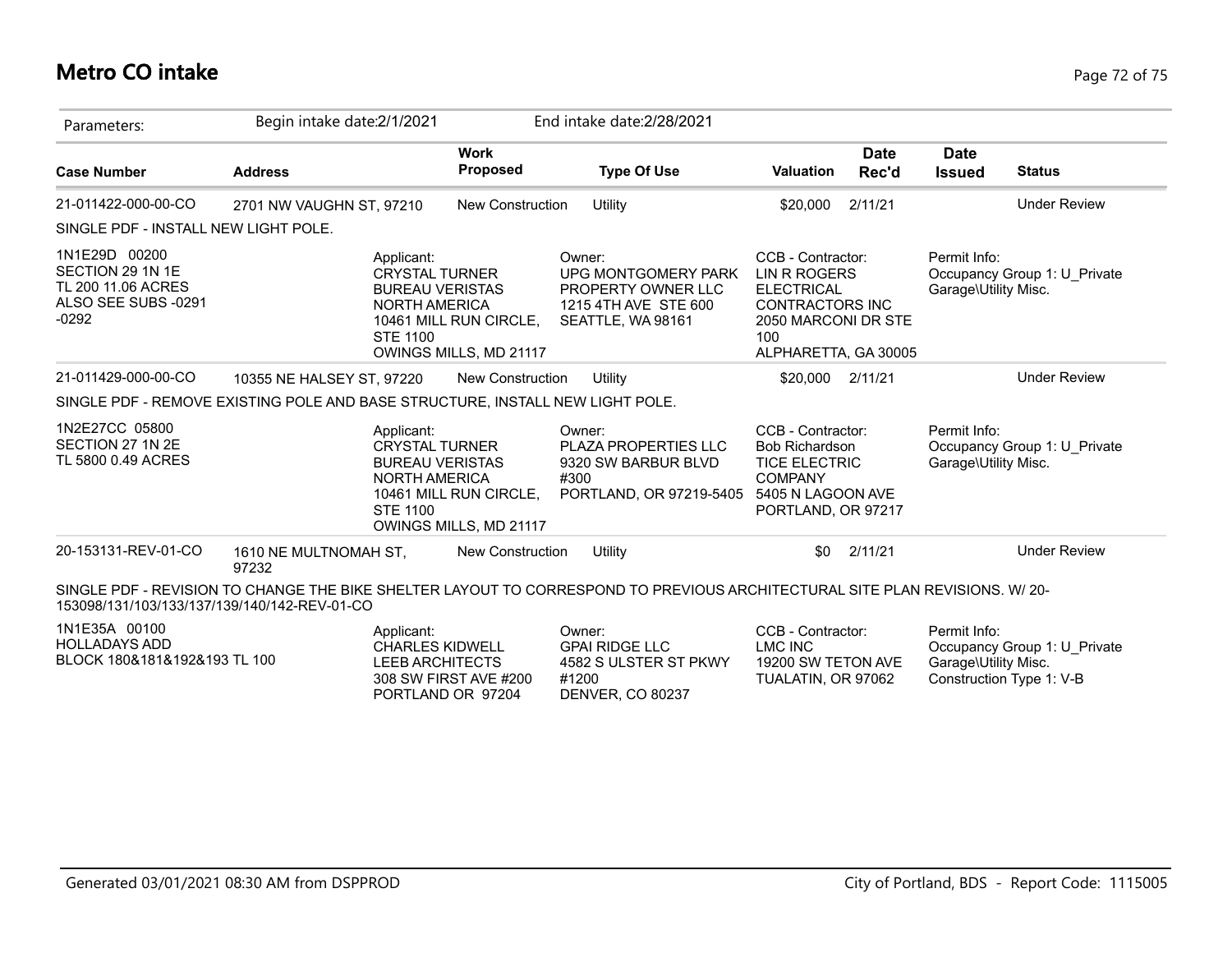| Parameters:                                                           |                                | Begin intake date:2/1/2021                                                          |                                            | End intake date: 2/28/2021                                                                                                  |                                                                                 |                      |                                                                                                  |                     |
|-----------------------------------------------------------------------|--------------------------------|-------------------------------------------------------------------------------------|--------------------------------------------|-----------------------------------------------------------------------------------------------------------------------------|---------------------------------------------------------------------------------|----------------------|--------------------------------------------------------------------------------------------------|---------------------|
| <b>Case Number</b>                                                    | <b>Address</b>                 |                                                                                     | <b>Work</b><br>Proposed                    | <b>Type Of Use</b>                                                                                                          | <b>Valuation</b>                                                                | <b>Date</b><br>Rec'd | <b>Date</b><br><b>Issued</b>                                                                     | <b>Status</b>       |
| 20-153133-REV-01-CO                                                   | 1610 NE MULTNOMAH ST,<br>97232 |                                                                                     | New Construction                           | Utility                                                                                                                     | \$0                                                                             | 2/11/21              |                                                                                                  | <b>Under Review</b> |
| 153098/131/103/133/137/139/140/142-REV-01-CO                          |                                |                                                                                     |                                            | SINGLE PDF - REVISION TO CHANGE THE BIKE SHELTER LAYOUT, TO CORRESPOND TO PREVIOUS ARCHITECTURAL SITE PLAN REVISIONS. W/20- |                                                                                 |                      |                                                                                                  |                     |
| 1N1E35A 00100<br><b>HOLLADAYS ADD</b><br>BLOCK 180&181&192&193 TL 100 |                                | Applicant:<br><b>CHARLES KIDWELL</b><br><b>LEEB ARCHITECTS</b>                      | 308 SW FIRST AVE #200<br>PORTLAND OR 97204 | Owner:<br><b>GPAI RIDGE LLC</b><br>4582 S ULSTER ST PKWY<br>#1200<br><b>DENVER, CO 80237</b>                                | CCB - Contractor:<br><b>LMC INC</b><br>19200 SW TETON AVE<br>TUALATIN, OR 97062 |                      | Permit Info:<br>Occupancy Group 1: U Private<br>Garage\Utility Misc.<br>Construction Type 1: V-B |                     |
| 20-153137-REV-01-CO                                                   | 1610 NE MULTNOMAH ST,<br>97232 |                                                                                     | <b>New Construction</b>                    | Utility                                                                                                                     | \$0                                                                             | 2/11/21              |                                                                                                  | <b>Under Review</b> |
| 153098/131/103/133/137/139/140/142-REV-01-CO                          |                                |                                                                                     |                                            | SINGLE PDF - REVISION TO CHANGE THE BIKE SHELTER LAYOUT, TO CORRESPOND TO PREVIOUS ARCHITECTURAL SITE PLAN REVISIONS. W/20- |                                                                                 |                      |                                                                                                  |                     |
| 1N1E35A 00100<br><b>HOLLADAYS ADD</b><br>BLOCK 180&181&192&193 TL 100 |                                | Applicant:<br><b>CHARLES KIDWELL</b><br><b>LEEB ARCHITECTS</b>                      | 308 SW FIRST AVE #200<br>PORTLAND OR 97204 | Owner:<br><b>GPAI RIDGE LLC</b><br>4582 S ULSTER ST PKWY<br>#1200<br><b>DENVER, CO 80237</b>                                | CCB - Contractor:<br><b>LMC INC</b><br>19200 SW TETON AVE<br>TUALATIN, OR 97062 |                      | Permit Info:<br>Occupancy Group 1: U_Private<br>Garage\Utility Misc.<br>Construction Type 1: V-B |                     |
| 20-153139-REV-01-CO                                                   | 1610 NE MULTNOMAH ST.<br>97232 |                                                                                     | New Construction<br>Utility                |                                                                                                                             | \$0<br>2/11/21                                                                  |                      | <b>Under Review</b>                                                                              |                     |
| 153098/131/103/133/137/139/140/142-REV-01-CO                          |                                |                                                                                     |                                            | SINGLE PDF - REVISION TO CHANGE THE BIKE SHELTER LAYOUT, TO CORRESPOND TO PREVIOUS ARCHITECTURAL SITE PLAN REVISIONS. W/20- |                                                                                 |                      |                                                                                                  |                     |
| 1N1E35A 00100<br><b>HOLLADAYS ADD</b><br>BLOCK 180&181&192&193 TL 100 |                                | Applicant:<br><b>CHARLES KIDWELL</b><br><b>LEEB ARCHITECTS</b>                      | 308 SW FIRST AVE #200<br>PORTLAND OR 97204 | Owner:<br><b>GPAI RIDGE LLC</b><br>4582 S ULSTER ST PKWY<br>#1200<br>DENVER, CO 80237                                       | CCB - Contractor:<br><b>LMC INC</b><br>19200 SW TETON AVE<br>TUALATIN, OR 97062 |                      | Permit Info:<br>Occupancy Group 1: U Private<br>Garage\Utility Misc.<br>Construction Type 1: V-B |                     |
| 20-153140-REV-01-CO                                                   | 1610 NE MULTNOMAH ST.<br>97232 |                                                                                     | <b>New Construction</b>                    | Utility                                                                                                                     | \$0                                                                             | 2/11/21              |                                                                                                  | <b>Under Review</b> |
| 153098/131/103/133/137/139/140/142-REV-01-CO                          |                                |                                                                                     |                                            | SINGLE PDF - REVISION TO CHANGE THE BIKE SHELTER LAYOUT, TO CORRESPOND TO PREVIOUS ARCHITECTURAL SITE PLAN REVISIONS. W/20- |                                                                                 |                      |                                                                                                  |                     |
| 1N1E35A 00100<br><b>HOLLADAYS ADD</b><br>BLOCK 180&181&192&193 TL 100 |                                | Applicant:<br><b>CHARLES KIDWELL</b><br><b>LEEB ARCHITECTS</b><br>PORTLAND OR 97204 | 308 SW FIRST AVE #200                      | Owner:<br><b>GPAI RIDGE LLC</b><br>4582 S ULSTER ST PKWY<br>#1200<br>DENVER, CO 80237                                       | CCB - Contractor:<br><b>LMC INC</b><br>19200 SW TETON AVE<br>TUALATIN, OR 97062 |                      | Permit Info:<br>Occupancy Group 1: U_Private<br>Garage\Utility Misc.<br>Construction Type 1: V-B |                     |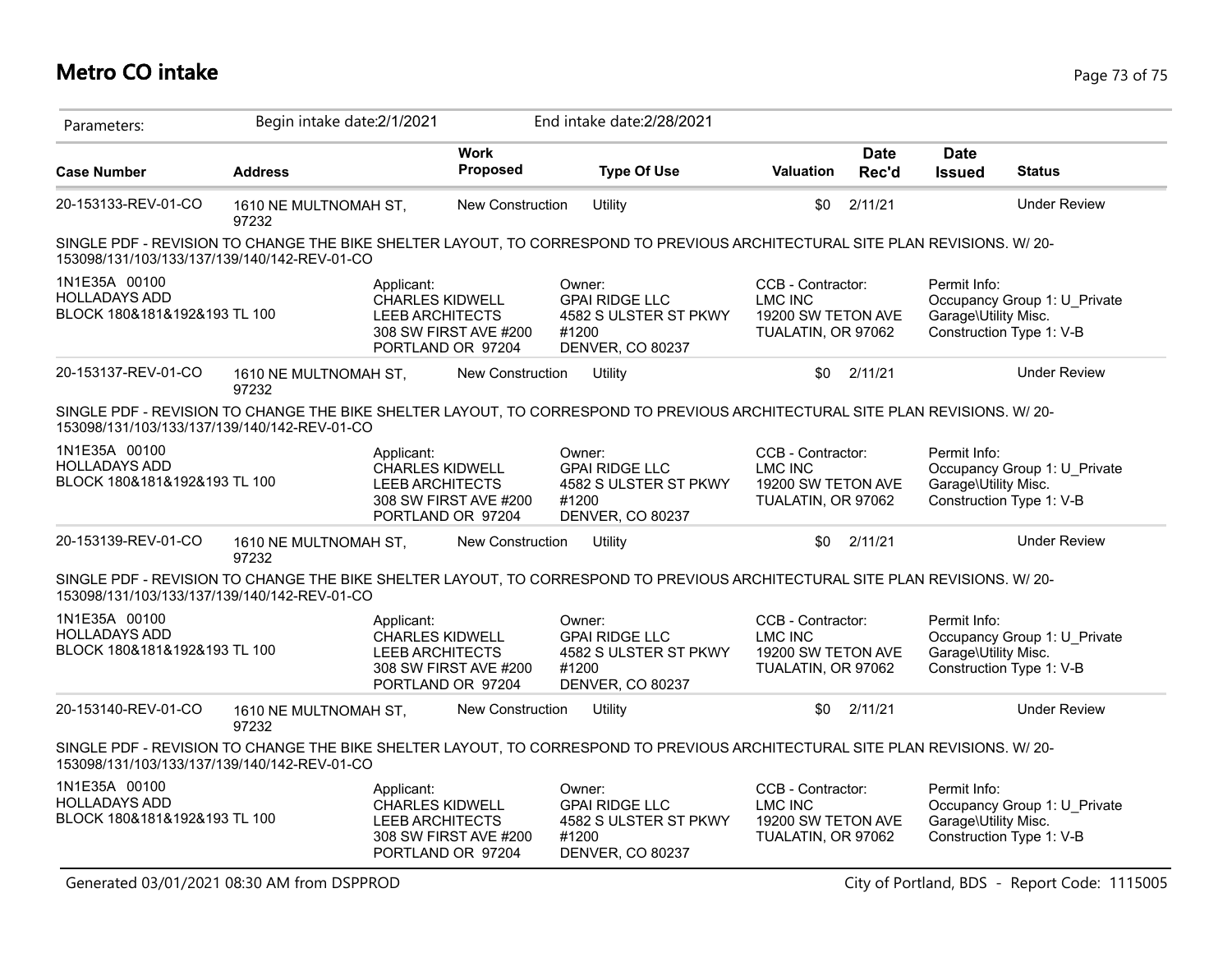## **Metro CO intake** Page 74 of 75

| Parameters:                                                                                | Begin intake date: 2/1/2021                                                           |                                                                                                                                              | End intake date: 2/28/2021                                                                                                          |                                                                                                        |                                                                                                                             |                                                                                                                                   |                      |                                                                                                  |                     |
|--------------------------------------------------------------------------------------------|---------------------------------------------------------------------------------------|----------------------------------------------------------------------------------------------------------------------------------------------|-------------------------------------------------------------------------------------------------------------------------------------|--------------------------------------------------------------------------------------------------------|-----------------------------------------------------------------------------------------------------------------------------|-----------------------------------------------------------------------------------------------------------------------------------|----------------------|--------------------------------------------------------------------------------------------------|---------------------|
| <b>Case Number</b>                                                                         | <b>Address</b>                                                                        |                                                                                                                                              | <b>Work</b><br><b>Proposed</b>                                                                                                      |                                                                                                        | <b>Type Of Use</b>                                                                                                          | <b>Valuation</b>                                                                                                                  | <b>Date</b><br>Rec'd | <b>Date</b><br><b>Issued</b>                                                                     | <b>Status</b>       |
| 20-153142-REV-01-CO                                                                        | 1610 NE MULTNOMAH ST,<br>97232                                                        |                                                                                                                                              | <b>New Construction</b>                                                                                                             |                                                                                                        | Utility                                                                                                                     | \$0                                                                                                                               | 2/11/21              |                                                                                                  | <b>Under Review</b> |
| 153098/131/103/133/137/139/140/142-REV-01-CO                                               |                                                                                       |                                                                                                                                              |                                                                                                                                     |                                                                                                        | SINGLE PDF - REVISION TO CHANGE THE BIKE SHELTER LAYOUT, TO CORRESPOND TO PREVIOUS ARCHITECTURAL SITE PLAN REVISIONS. W/20- |                                                                                                                                   |                      |                                                                                                  |                     |
| 1N1E35A 00100<br><b>HOLLADAYS ADD</b><br>BLOCK 180&181&192&193 TL 100                      |                                                                                       | Applicant:<br><b>CHARLES KIDWELL</b><br><b>LEEB ARCHITECTS</b>                                                                               | Owner:<br><b>GPAI RIDGE LLC</b><br>4582 S ULSTER ST PKWY<br>308 SW FIRST AVE #200<br>#1200<br>DENVER, CO 80237<br>PORTLAND OR 97204 |                                                                                                        |                                                                                                                             | CCB - Contractor:<br><b>LMC INC</b><br>19200 SW TETON AVE<br>TUALATIN, OR 97062                                                   |                      | Permit Info:<br>Occupancy Group 1: U_Private<br>Garage\Utility Misc.<br>Construction Type 1: V-B |                     |
| 19-148959-DFS-02-CO                                                                        | 5003 N COLUMBIA BLVD,<br>97203                                                        |                                                                                                                                              | New Construction                                                                                                                    |                                                                                                        | Utility                                                                                                                     | \$29,900 2/11/21                                                                                                                  |                      |                                                                                                  | <b>Under Review</b> |
| Single PDF - DFS FOR TANK AND FOUNDATION SLAB.                                             |                                                                                       |                                                                                                                                              |                                                                                                                                     |                                                                                                        |                                                                                                                             |                                                                                                                                   |                      |                                                                                                  |                     |
| 1N1E05C 00800<br>SECTION 05 1N 1E<br>TL 800 70.44 ACRES                                    | Applicant:<br>Michael Williams<br>Otak, Inc.<br>700 Washington<br>Vancouver, WA 98660 |                                                                                                                                              |                                                                                                                                     | Owner:<br>PORTLAND CITY OF<br>1120 SW 5TH AVE #1000<br>PORTLAND, OR 97204-1912 CONTRACTING LLC         |                                                                                                                             | CCB - Contractor:<br><b>ANDERSON</b><br><b>ENVIRONMENTAL</b><br>705 COLORADO ST<br>KELSO, WA 98626-2213                           |                      |                                                                                                  |                     |
| 19-148959-DFS-03-CO                                                                        | 5003 N COLUMBIA BLVD,<br>97203                                                        |                                                                                                                                              | <b>New Construction</b>                                                                                                             |                                                                                                        | Utility                                                                                                                     | \$299,000 2/11/21                                                                                                                 |                      |                                                                                                  | <b>Under Review</b> |
| Single PDF - DFS FOR ANCHORAGE OF TANK AND EQUIPMENT.                                      |                                                                                       |                                                                                                                                              |                                                                                                                                     |                                                                                                        |                                                                                                                             |                                                                                                                                   |                      |                                                                                                  |                     |
| 1N1E05C 00800<br>SECTION 05 1N 1E<br>TL 800 70.44 ACRES                                    |                                                                                       | Applicant:<br>Michael Williams<br>Otak, Inc.<br>700 Washington<br>Vancouver, WA 98660                                                        |                                                                                                                                     |                                                                                                        | Owner:<br>PORTLAND CITY OF<br>1120 SW 5TH AVE #1000<br>PORTLAND, OR 97204-1912                                              | CCB - Contractor:<br><b>ANDERSON</b><br><b>ENVIRONMENTAL</b><br><b>CONTRACTING LLC</b><br>705 COLORADO ST<br>KELSO, WA 98626-2213 |                      |                                                                                                  |                     |
| 21-013798-000-00-CO                                                                        | 7472 SW GARDEN HOME RD                                                                |                                                                                                                                              | New Construction                                                                                                                    |                                                                                                        | Utility                                                                                                                     |                                                                                                                                   | \$5,000 2/18/21      |                                                                                                  | <b>Under Review</b> |
| SINGLE PDF - INSTALL NEW LIGHT POLE.                                                       |                                                                                       |                                                                                                                                              |                                                                                                                                     |                                                                                                        |                                                                                                                             |                                                                                                                                   |                      |                                                                                                  |                     |
| 1S124DC06701<br>Applicant:<br>ACRES.21<br><b>DENNIS WHITCOMB</b><br><b>STONER ELECTRIC</b> |                                                                                       | Owner:<br>WILLIS, GALEN E &<br><b>SAUNDRA F</b><br>4255 SW FIR GROVE RD<br>1904 SE OCHOCO ST<br>MILWAUKIE, OR 97222<br>WILSONVILLE, OR 97070 |                                                                                                                                     | CCB - Contractor:<br><b>MARK SCOTT</b><br>STONER ELECTRIC INC<br>1904 SE OCHOCO<br>MILWAUKIE, OR 97222 |                                                                                                                             | Permit Info:<br>Occupancy Group 1: U_Private<br>Garage\Utility Misc.                                                              |                      |                                                                                                  |                     |